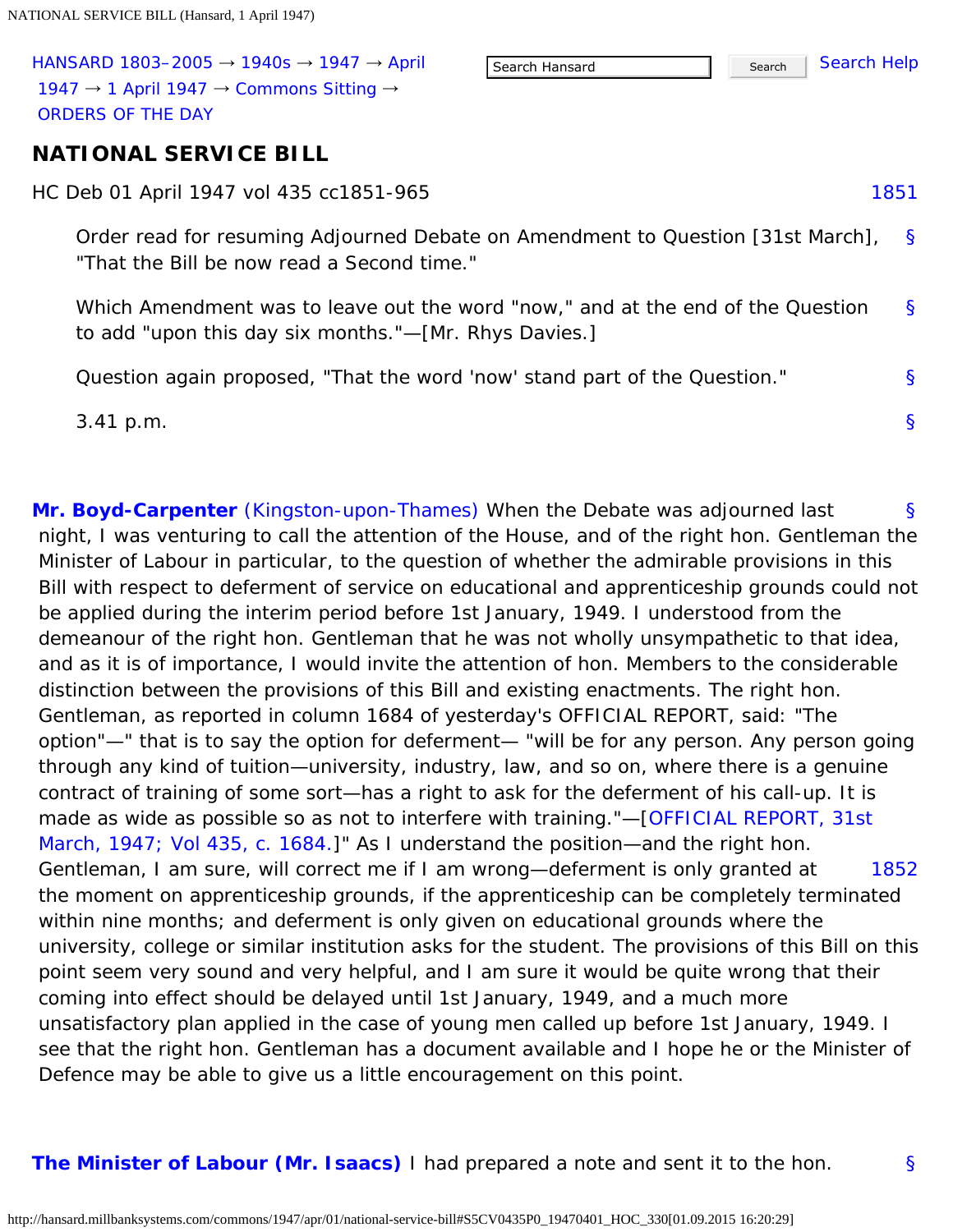Gentleman. I am sorry it did not reach him before he took his place in the House. If I may read the statement, it covers the point which he has raised: "Students and apprentices may have their calling up deferred during 1947 and 1948 in the same way as after the Bill comes into effect in 1949." It goes on to set out the arrangements in that connection, and the only restriction, as far as the student is concerned, is the proviso that there is a place for him in the university.

<span id="page-1-0"></span>[§](#page-1-0) [1853](#page-1-1) **[Mr. Boyd-Carpenter](http://hansard.millbanksystems.com/people/mr-john-boyd-carpenter)** I should like to thank the right hon. Gentleman not only for the satisfactory reply, but also for the phenomenally prompt acceptance of a suggestion made from this side of the House. I hope I shall not appear to presume too much on his benevolence if I put him a further point. The right hon. Gentleman referred yesterday to the provisions for deferment of service on hardship grounds. As the right hon. Gentleman is aware, these hardship grounds are often financial. There is the case of the young man earning good wages who is supporting, shall we say, an aged or an invalid parent. That difficulty was overcome, during the war, as the right hon. Gentleman knows, by a system of war service grants. The young man was not deferred but financial compensation was given in respect of his liabilities to support his dependants. I do not know whether the right hon. Gentleman would be in a position to answer that question at the moment, but it is felt that there is room under this Bill for some system similar to that of the war service grant, to deal with the limited number of cases which will arise of acute financial hardship, when a young man with liabilities is taken from good wages, to the relatively restricted remuneration offered him in the Service.

<span id="page-1-1"></span>Those are minor points of detail, and if I may I should now like to put one major point to the House. The difficulties which I feel, and which I think hon Members on both sides of the House feel about this Bill, is that we have not yet been told precisely what are the military needs which this Bill is designed to implement. Nor have we been told precisely for what the men when called up, will be used. It is impossible for hon. Members on either side to have that clear view of the position which they should have unless we are given a great deal more enlightenment on this subject from the Government Front Bench. In passing, may I say that the right hon. Gentleman's statement that conscription was not going to be called conscription but was going to be called national service, does not amount to a very substantial justification? The people of this country know it is, in fact, conscription under whatever label it is described, and I hope a more substantial argument will be adduced from the Government Front Bench.

There is one point on which I think the right hon. Gentleman failed to satisfy a good many hon. Members, and that is whether in his search for the necessary military manpower all alternative sources of supply have been properly investigated. The Minister of Defence the other day, brushed aside a suggestion made by several of my hon. Friends in regard to the recruitment of a foreign legion. He must accept I think, the view that the responsibility for brushing aside this constructive suggestion, falls squarely on the shoulders of the Government and adds to the responsibility for justifying the necessity for this Measure. As an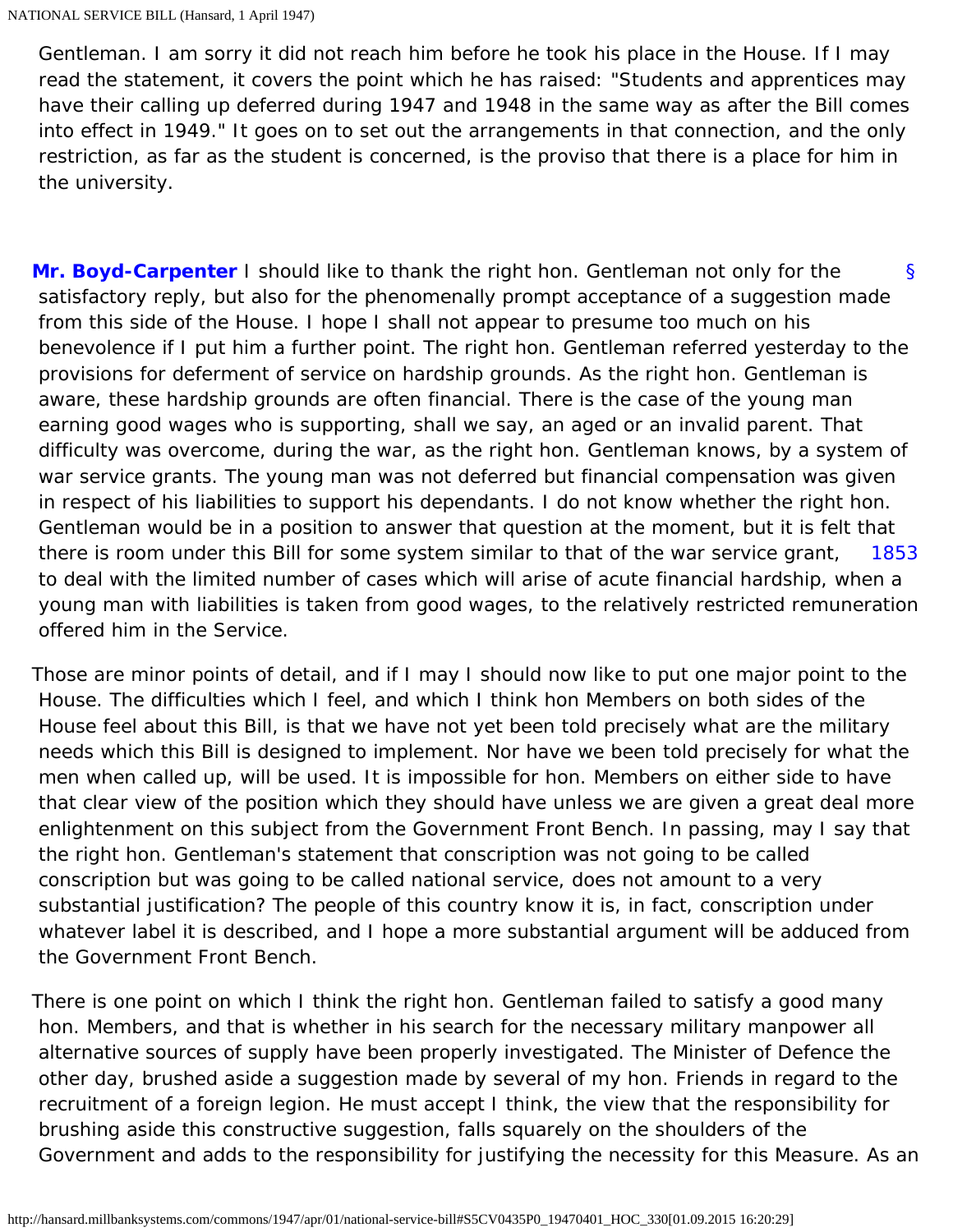<span id="page-2-0"></span>The hon. Member for Widnes (Mr. C. Shawcross) asks: "Can my right hon. Friend give [1854](#page-2-0) illustration of the lack of clarity in the minds of the Government as to what they are doing, may I give two instances? First of all, Yesterday the right hon. Gentleman the Minister of Labour was challenged by one of his own hon. Friends below the Gangway in regard to manpower under this Bill. The passage appears in column 1686 of the OFFICIAL REPORT. an estimate of how many, men will be in uniform when this scheme is in full operation, say, in five years time?" —[\[OFFICIAL REPORT, 31st March, 1947; Vol. 435, c. 1686.](http://hansard.millbanksystems.com/commons/1947/mar/31/national-service-bill#column_1686)]" The right hon. Gentleman the Minister of Labour said, very fairly, that he did not know but that he would find out. I do not want to labour the point, but it seems to indicate a certain lack of clarity in planning these matters, when the responsible Minister does not know when he introduces a Bill, what effect in manpower his own Bill is going to have.

There is a further illustration of perhaps greater importance. In the speech by the Minister we were not told how these men who are to be called up, are going to be employed, but some kind of idea can be gathered from the memorandum submitted by the right hon. Gentleman the Secretary of State for War in support of the Army Estimates. From this it appears that a large proportion of what is still described as the Territorial Army—which, of course, as the House is well aware, is simply the reserves under a new name—will be employed on the anti-aircraft defence of Great Britain. I do not know whether the Government can enlighten us on the implications of this, but perhaps the Minister of Defence will do so, when he replies to the Debate tonight.

[1855](#page-2-1) In the first place, as the Minister of Defence will be well aware, none of the men called up under this Bill will pass into the reserve or the Territorial Army until July, 1950, at the earliest. Does that mean that until that tolerably distant date, the anti-aircraft defences of this country will not have more than the skeleton provided by the volunteers of the Territorial Army? That is a matter of major importance. Secondly, I did not understand the right hon. Gentleman the Minister of Labour to tell the House yesterday that during their 18 months full-time service, these men would be employed in the anti-aircraft defences. But hon. Members who have any knowledge of anti-aircraft gunnery know that, it is a matter of the utmost complexity and difficulty and I do not know how men who have served their 18 months' full time service in, say, an infantry battalion, can be expected to be very much use after only 60 days' additional training, in operating the infinitely complex mechanism of antiaircraft artillery and its ancillary apparatus. I do not know if any thought has been given to this or what the Government's plan is.

<span id="page-2-1"></span>Again, have the Government considered the manifest diplomatic disadvantage of the manning of the anti-aircraft defences of this country with territorial reservists? The decision to call out the reserves in a tense diplomatic situation, is a grave one for any Government and one which of itself, may aggravate a difficult situation? Yet the Government will be faced, in such a difficult situation, with the alternative of doing that, or of leaving the major part of the anti-aircraft defences unmanned. I hope that the Minister of Defence when he replies will give some indication at least, that the Government have considered the difficulties which will follow—or which would appear likely to follow—the use of the Territorial reservists, brought into being by this Bill, for a large part of the anti-aircraft defences of this country.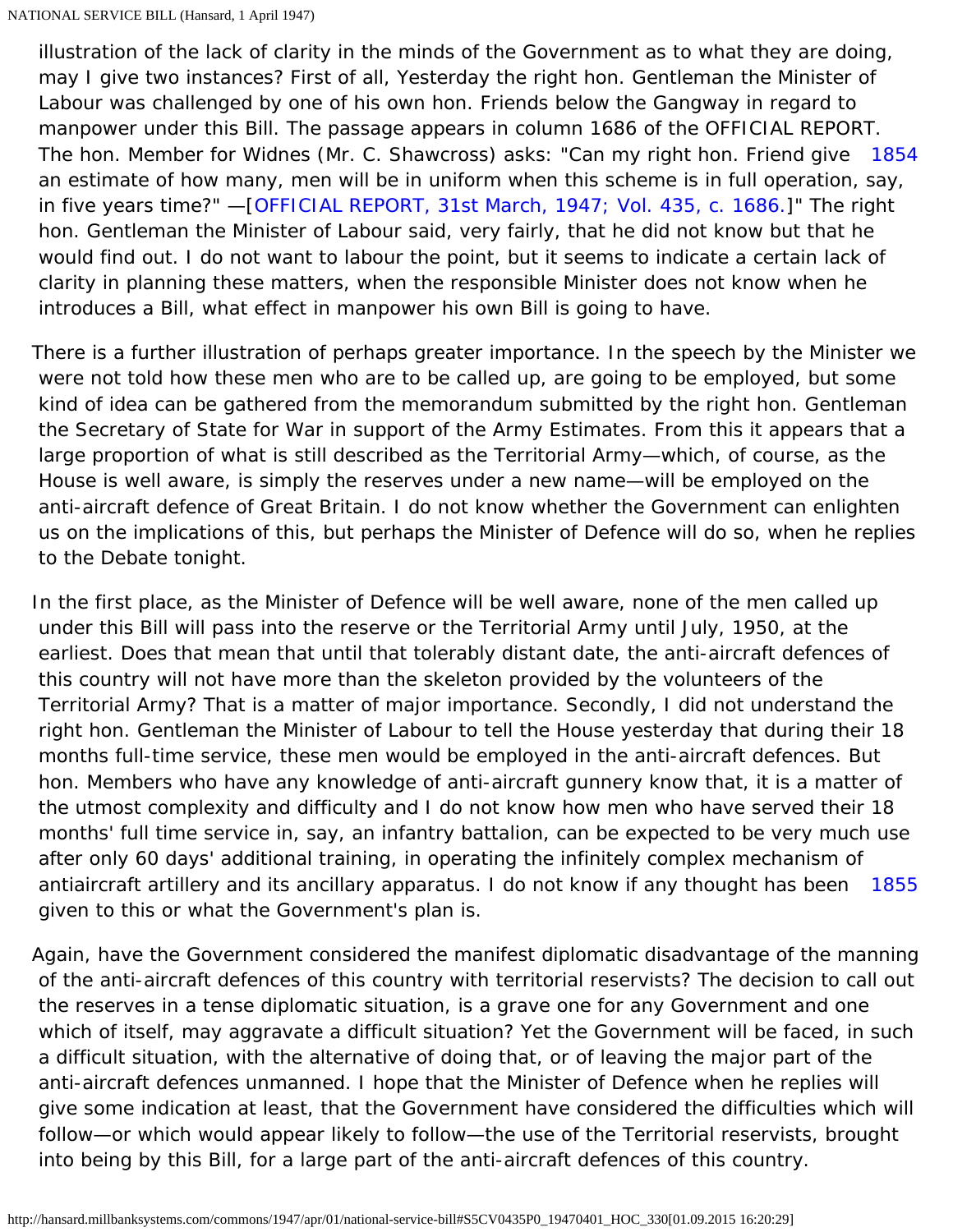<span id="page-3-0"></span>[§](#page-3-0) **[Wing-Commander Millington](http://hansard.millbanksystems.com/people/wing-commander-ernest-millington)** [\(Chelmsford\)](http://hansard.millbanksystems.com/constituencies/chelmsford) I apologise for interrupting the hon. Gentleman, but it seems to me that in the very interesting argument which he is developing, he has taken no account of the fact that by 1950, the date to which he has referred, the probable speed of aircraft against which we might be defending these islands will be over 600 miles an hour at least, and that the most likely role of anti-aircraft defence will not be against aeroplanes as such. In those circumstances, is his argument as valid as it might have been on an earlier occasion?

<span id="page-3-1"></span>[§](#page-3-1) [1856](#page-3-2) **[Mr. Boyd-Carpenter](http://hansard.millbanksystems.com/people/mr-john-boyd-carpenter)** I respect, as I am sure do all hon. Members, the very intimate experience which the hon. and gallant Member has had of the effects of antiaircraft artillery. If one thing is certain in this infinitely difficult technical matter, it is that the whole tendency of modern development is to increase both the complexity of the apparatus involved, and also the speed with which an attack can be launched. Therefore, in response to the hon. and gallant Member's intervention, I would say that although I believe my argument to be wholly valid at the moment, I think that by 1950 it will be even stronger inasmuch as the apparatus will be more complicated and the potential threat even speedier. I cannot anticipate, and I am sure the Government do not anticipate, that in the present tendency for increasing the complexity and elabora- tion of all these incredible types of apparatus which the scientists can invent, there will be any diminution in this process but rather an accentuation.

<span id="page-3-2"></span>There is only one other matter with which I wish to trouble the House It is to ask the Minister of Defence a question. How does he dovetail into the scheme under this Bill, the training of future officers? It is obvious that the future officer will be called up in the normal way. But is it intended that he shall spend any of his 18 months full time service doing specifically officer training, or will that training merely begin at the end of the 18 months? Further, has the right hon. Gentleman considered, and can he tell the House, what is his intention with regard to the provision of new younger officers in the territorial Army? Is it intended that men shall be commissioned at the end of their 18 months full-time service, with a view to becoming officers of the Reserve; or will officers of the Reserve, be confined to those who have been officers during their full-time service? There is nothing in the Bill about that, but presumably the Government have some idea on the provision of efficient officers for our Armed Forces. I hope the right hon. Gentleman will be able to tell us that.

The House is being asked, and I have not the slightest doubt, will accede to the request, to hand over to the Government for 18 months, complete control over the lives of a whole generation. Speaking for myself I would say that is not a thing which one does lightly or happily. It is a thing which can only be justified—as I believe it can be justified—by the grim necessities of the situation. But I hope that the Government, if they are given this immense power, will realise that, in return, they owe to the House the very full responsibility of seeing that those 18 months are used to the full, in the most fruitful manner. I can assure the right hon. Gentleman, that hon. Members on this side of the House will be vigilant and will watch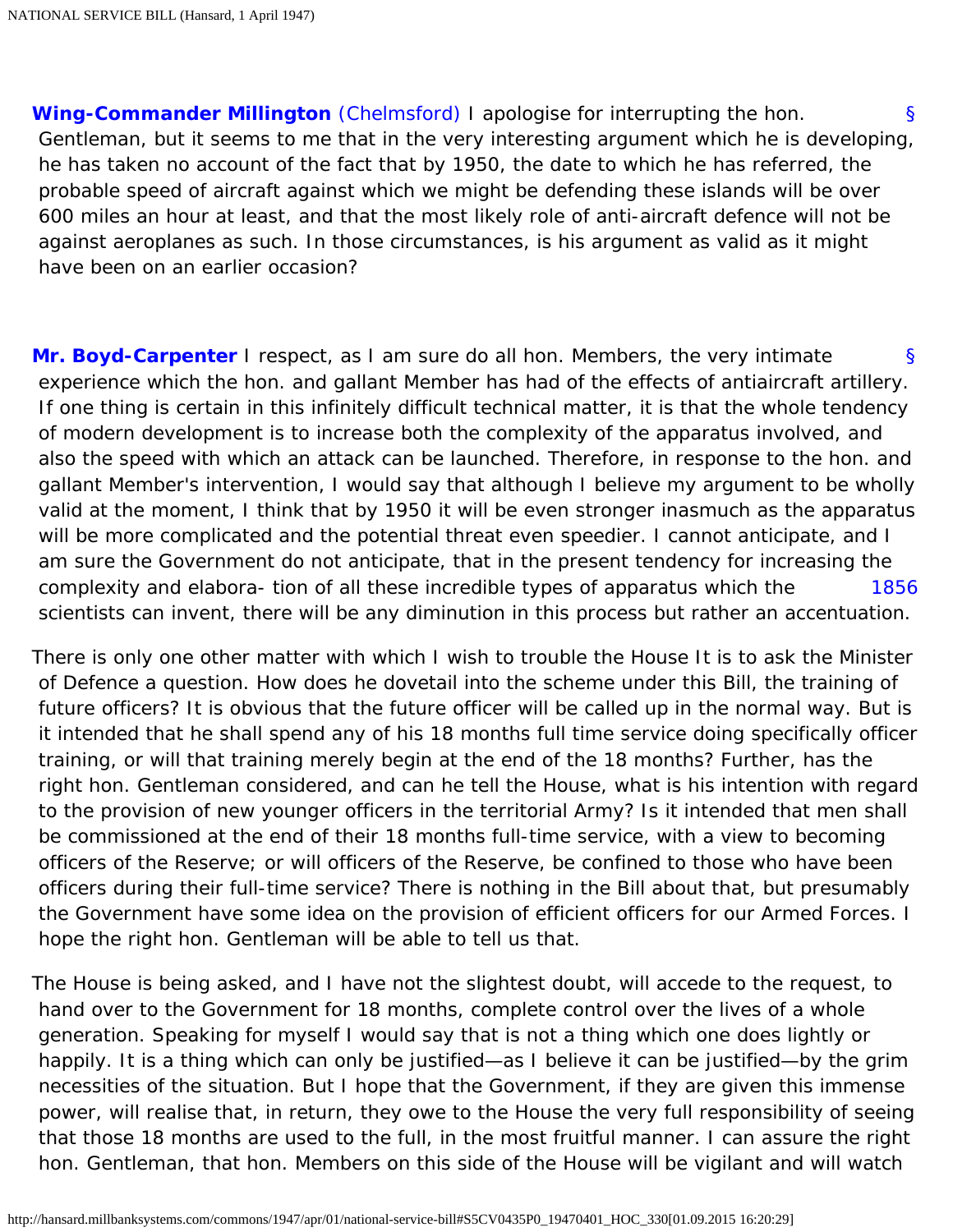with the most careful scrutiny, to see that this precious thing which he and the Government are being given is not wasted by departmental apathy or governmental incompetence.

[§](#page-0-1)

3.57 p.m.

<span id="page-4-1"></span><span id="page-4-0"></span>[§](#page-4-0) [1857](#page-4-1) **[Mr. Clement Davies](http://hansard.millbanksystems.com/people/mr-clement-davies)** (Montgomery) So many great Measures have been introduced in the present House of Commons since it met—Measures which either affect the lives of the people already or will affect them in the future—that I believe we have almost exhausted the adjectives which we can apply to them. But this Measure is unique. It makes such a fundamental change that it deserves all the adjectives applied to it. It is a Measure which impinges upon the personal liberties of the people of this country—there can be no doubt about that. It brings about a constitutional change such as has never yet been effected in time of peace in this country. I agree with the hon. Member for Kingston-upon-Thames (Mr. Boyd-Carpenter) that the change in title from "conscription" to "national service" is not the kind of camouflage which will deceive anybody. This Measure will introduce conscription into the life of this country in time of peace, and will introduce it on a permanent basis. Let us have no mistake about that.

For that reason it is not a Measure which should have been introduced unless there was real necessity for it. There must be an overwhelming case for its introduction. It would be necessary first to prove that there is a real national emergency; second, that the need to cope with that emergency cannot be met by voluntary methods; and, third, that the emergency can be met by conscription. I am sorry I was not here to hear the first part of the Minister of Labour's speech, but I have read it with very great care, and never, in the introduction of a Measure of such major importance, have I known so little attention paid to the principles underlying the need for the proposed change. Scarcely an argument was put forward; there was just a passing reference to the duties that would lie upon this country. There was a very careful analysis and elucidation of the provisions of the Bill, but no attempt to deal with the fundamental principles underlying them. I can only feel that the Minister's heart was not in this Bill, and I hope that is true also of some of his colleagues.

<span id="page-4-2"></span>[1858](#page-4-2) What is the position of the Government and of the parties who support this Bill, and, I should like to ask, of those outside in the country, who have placed their faith in them? It has been a habit of Members on the Government Front Bench, and of those who sit behind them, when challenged from this side of the House on any of the Measures that have been intro duced, to reply, "We have a mandate for this." In the case of the nationalisation of the Bank of England, the nationalisation of transport and in all these great Measures, the reply has been, "We asked for the suffrages of the people, and they voted for us. We are in power, and we mean to carry out what they voted for." What would have been the position if, in the middle of their programme, they had put, "The Labour Party as a party demands conscription in time of peace"? This is the party which claimed that they stood alongside my party for peace. This is the party which condemned military preparations and voted even for a reduction of the Estimates for the Armed Forces. That was their attitude. What is more, as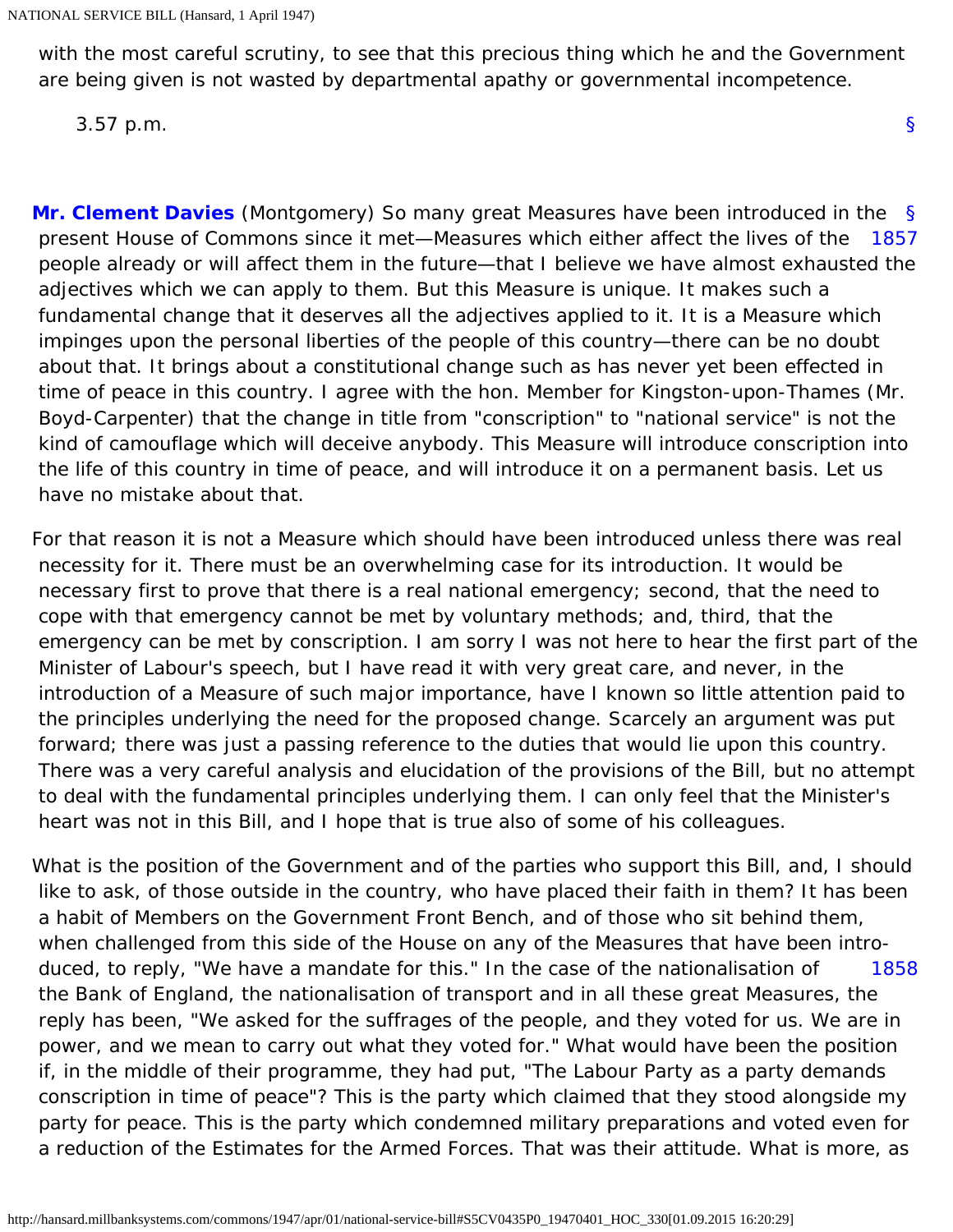was said yesterday, attention was drawn on so many platforms, and rightly drawn, to the burden of taxation in this country, and to how much, out of every £ of taxation levied, was due in the past to the preparations for future war. Have the right hon. Gentlemen opposite forgotten the speeches which they made? I hope not.

While I am on this question of a mandate, may I remind right hon. Gentlemen opposite and those who support them in this Measure, of the taunts thrown out by them in 1939, when Mr. Chamberlain introduced the [Conscription Bill](http://hansard.millbanksystems.com/bills/conscription-bill) for time of war? They accused him of going back upon his word, and on the pledge he had given to the people, the pledge which had been given before the Election, and the pledge which had been repeated exactly four weeks before the Bill was introduced. Although war was looming up at that time, although Czechoslovakia lay under the heel of Germany, and we knew that the terrible moment had to come when we would call a halt, the right hon. Gentleman opposite and every Member of that party voted against conscription. [Interruption.] I am asked what I did. I voted both for the Resolution and for the Second Reading of that Bill, for the reason that we were then face to face with a grim national necessity.

<span id="page-5-0"></span>[§](#page-5-0) **[Dr. Haden Guest](http://hansard.millbanksystems.com/people/dr-leslie-haden-guest)** [\(Islington, North\)](http://hansard.millbanksystems.com/constituencies/islington-north) I said that not every Member of this party voted against it.

<span id="page-5-2"></span><span id="page-5-1"></span>[§](#page-5-1) [1859](#page-5-2) **[Mr. Davies](http://hansard.millbanksystems.com/people/mr-clement-davies)** I apologise and withdraw, but I am certain that the bulk of the party opposite, and certainly the whole of the Front Bench, voted against it. I have not troubled to go through all the lists of those who belonged to the party at that time to compare the voting. With regard to right hon. and hon. Gentlemen on the Opposition Benches, they, in their heart of hearts, have always been in favour of conscription as a good thing in itself. I agree that they have said from time to time, and have given pledges and adhered to them, that they would not introduce conscription without an appeal to the country. My political memory is a very long one. I remember the taunts thrown out by Members of that party against Lord Haldane and his Territorial Army, and the efforts he was making to restore the Territorial Army.

<span id="page-5-3"></span>[§](#page-5-3) **[Earl Winterton](http://hansard.millbanksystems.com/people/viscount-turnour)** [\(Horsham\)](http://hansard.millbanksystems.com/constituencies/horsham-1) This is a very interesting piece of personal reminiscence. The only person in the Tory Party in the House of Commons in 1912 who supported conscription was myself; the rest of the party was against it.

<span id="page-5-4"></span>[§](#page-5-4) **[Mr. Davies](http://hansard.millbanksystems.com/people/mr-clement-davies)** The noble Lord has never lacked courage, and I am perfectly certain that he was then expressing an opinion which the other members of his party had not the courage to do. There were even songs in the music halls deriding the Territorial Army.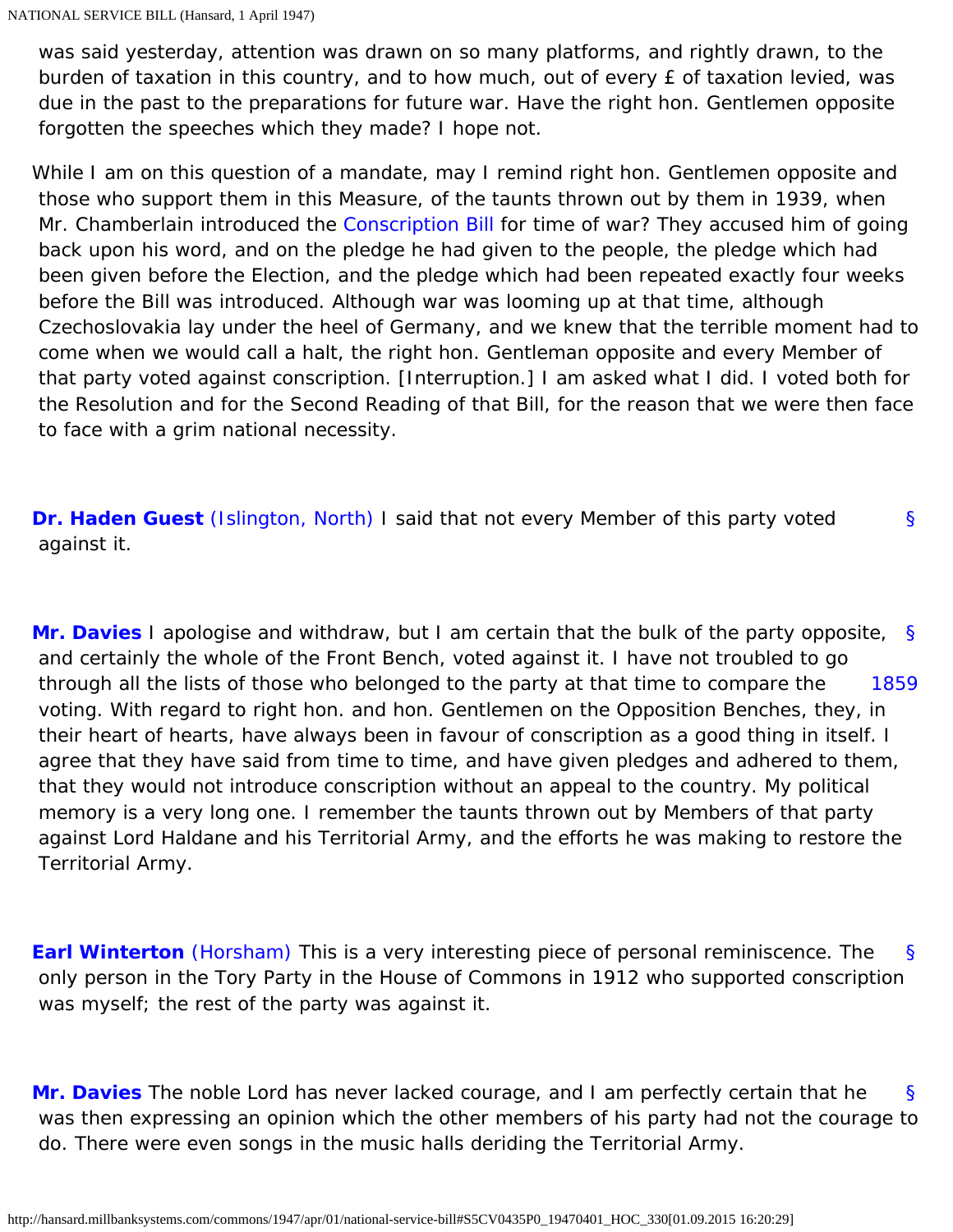<span id="page-6-1"></span><span id="page-6-0"></span>**[Mr. Pickthorn](http://hansard.millbanksystems.com/people/sir-kenneth-pickthorn)** [\(Cambridge University\)](http://hansard.millbanksystems.com/constituencies/cambridge-university) When did the Tories go to the music halls?

[§](#page-6-0)

<span id="page-6-3"></span><span id="page-6-2"></span>[§](#page-6-1) [1860](#page-6-2) [1861](#page-6-3) **[Mr. Davies](http://hansard.millbanksystems.com/people/mr-clement-davies)** I respect the views which have been held by right hon. and hon. Members of the Tory Party. They believed in the need for conscription; it was part and parcel of their idea of the way in which we could keep the Empire. It was an attitude with which I fundamentally disagreed, but they were perfectly entitled to take up that position, and they did. The right hon. Gentleman the Member for Woodford (Mr. Churchill) taunted me and my party yesterday on the ground of our consistency. The only consistency that the right hon. Gentleman has shown throughout the years has been in his inconsistency. He was First Lord of the Admiralty on 4th August, 1914, when this country threw down the challenge to the Germans and the Kaiser. We entered that war on a voluntary system, not only for the Navy and Air Force, but for the Army. There was no threat of resignation from him at that time. He remained in that Government until conscription was introduced in 1916. What happened when the war was over? After 11th November, 1918, not one conscript was called up. It must be remembered that then we were in a much more difficult position militarily than is facing the country today. Nevertheless, not only were no conscripts called up after 11th November, 1918, but by 1920 it had been decided to abolish conscription altogether. Who was the then Secretary of State for War making the proud announcement to this House, on how the Government had been able in that short while to reconstruct the Army and re-man all the garrisons throughout the whole world on a voluntary basis, described it in language of which he and he only is master? It was the right hon. Gentleman the Member for Woodford. He began his speech, on 23rd February, 1920, with these proud words: "On the 31st of next month conscription will be abolished, and within a month from that date the last conscript is entitled to be released from the Army." It is only right that I should quote the memorable words used on that occasion. After speaking of 'what had been accomplished since the end of the war, he went on to say: "It almost merits a word, or at any rate, a nod of recognition for the officers who have worked so indefatigably and so devotedly through all this year and have now achieved their results which I venture to think any one of us here a year ago would certainty have declared to be impossible." He was speaking of the reorganisation on a voluntary basis. "In the absence of any such tribute, I will invite the Committee to consider what sort of language would have been used supposing we had not succeeded, and supposing I had to stand here today, as I might easily have done, and point out, that, owing to the fact that we had not been able to recruit a voluntary Army, I must ask for a prolongation of compulsory military service"—" and this is the argument now being brought forword— "keeping at any rate the younger conscripts who took no part in the war for another year to come. The measure of the irritation which would have been excited by such a demand is, I think, the measure of the recognition which should be accorded to the military men who have succeeded in staving off such a demand." Then came the proud words: "We have abolished conscription." There was further tribute to what they had been able to accomplish, and a description of the difficulties which were then confronting us in foreign parts of the world—the Middle East, Palestine, Syria, and Russia, where there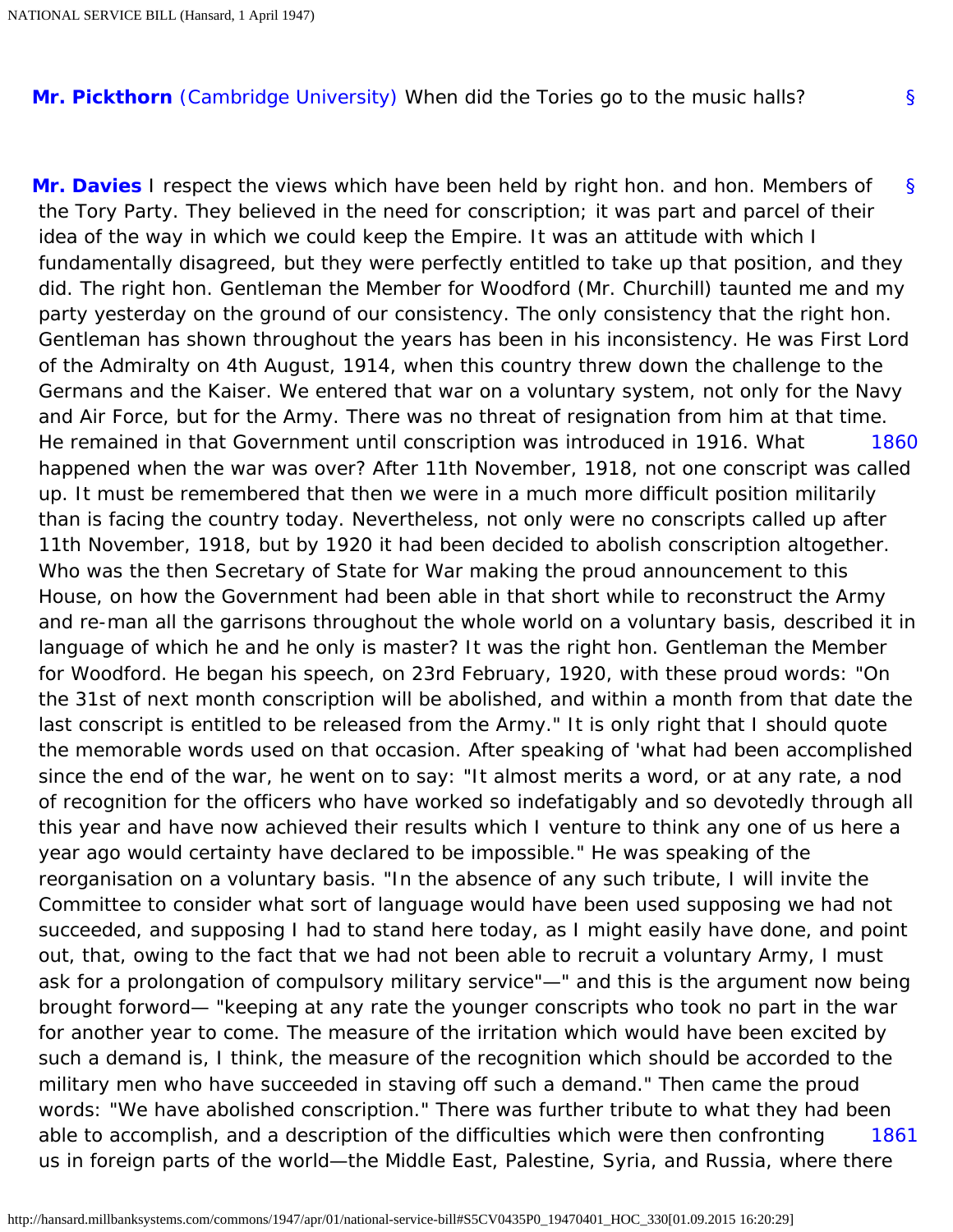[1862](#page-7-0) were certain military forces. Then followed a wonderful description of what this old country had achieved. The House will find it well worth hearing again: "The second consideration was still more arbitrary. The Army was limited by the numbers of men who could be persuaded to enlist in it under the voluntary system. It happened that those two separate and unrelated considerations arrived by their different roads at a very similar conclusion. Over a long period of years the peace and order of the British Empire was, in fact, maintained by about seventy-five battalions abroad and seventy-five at home, with the due proportion of other Arms. Is it not a wonder, and is it not an admirable fact, that the Imperial authority should have been maintained over these vast expanses comprising more than one-fifth, I believe, of the entire population of the world by less than a quarter of a million of white soldiers? "May I remind an hon. Member who seems to want to interrupt me, that the atomic bomb had not then been invented, nor the 600 mile an hour aeroplane? "To find a parallel you have to go back to the greatest period of the Roman Empire, to the age of the Antonines; to find a parallel for so great and so wide a peace being sustained upon so slender an armed force, you have to go hack to the Antonines and even then the parallel is greatly in favour of British example. That is in principal what we are striving to reproduce in future years."— [OFFICIAL REPORT, 23rd February, 1920; Vol. 125, C. 1342.]" I have now lived to hear the right hon. Gentleman denounce it. What has really been the guiding principle throughout which made for the greatness of this country and the unity of its Empire, for its ready response from every corner of the globe with help for this old country when it is in difficulties, whether from a military or an economic angle? It is the spirit of freedom which is deeply seated in every one of us. The right hon. Gentleman has taunted the Liberal Party for sticking to its principles. That is the best tribute he could have paid. I am proud, ineffably proud, of the fact that I was fortunate enough to be born in this Empire. I am proud of what it has accomplished, I am proud of its traditions; so far as I know, and I do not think there is anyone who could contradict me, my people have been here since the days when Caesar himself invaded these islands, so it is no wonder I am proud. I know that I am expressing the feelings of everyone when I say that in defence of that tradition and custom, and that spirit of liberty which has been the envy of the rest of the world, we would sacrifice all, if the neces- sity arose. In time of war, when this country was threatened, I together with some right hon. Gentlemen opposite was urging that great Measure, passed through this House in about 10 minutes, which laid it down that in that time of grim necessity not only should we call in all the men and even the women, but that all our resources should be flung into the common pool for the defence of everything we held dear. [An HON. MEMBER: "Was it?"] They did not carry it out to the full—

<span id="page-7-2"></span><span id="page-7-1"></span><span id="page-7-0"></span>[§](#page-7-1) **[Mr. Beverley Baxter](http://hansard.millbanksystems.com/people/sir-arthur-baxter)** [\(Wood Green\)](http://hansard.millbanksystems.com/constituencies/wood-green) I am sure the whole House was impressed by the right hon. Gentleman's claim of long descent, in that his family was here when Caesar came. Since all of us who are of British blood came down from Adam, were not all our families here when Caesar came?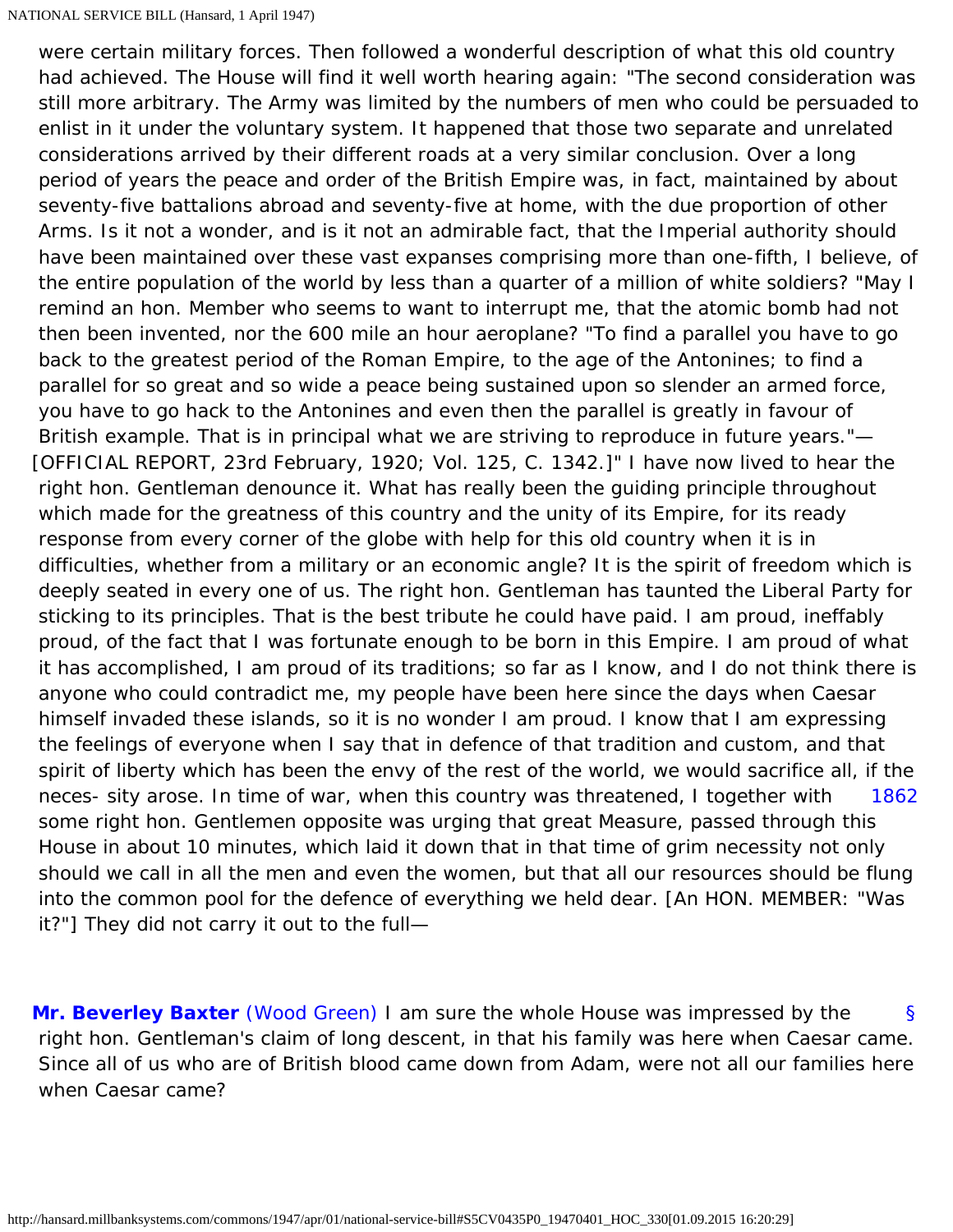[§](#page-7-2) **[Mr. Davies](http://hansard.millbanksystems.com/people/mr-clement-davies)** That is the kind of argument that is worthy of the hon. Gentleman, and of the kind of stuff he writes and talks. I am glad to see that the right hon. Gentleman the Member for Woodford has returned. There is something extraordinary about people who change either their opinions or their faith. They not only try to outdo those of the new faith which they have embraced, but they get a sort of ecstatic exaltation out of denouncing those whom they have abandoned. That was always the attitude of the right hon. Gentleman when he left those among whom he is now sitting again. Who denounced them, their principles or their motives? He, with that mastery of language to which we have been accustomed, denounced them for something like 20 years. Then he was proud to fight under the flag of Liberalism; he was one of those who were nailing the flag of Liberalism to the mast. Now, when he cannot get us to haul it down, he spends his time trying to shoot it down. He could do better than that, and one is sorry to find that such great powers and attributes are not used to better purpose.

<span id="page-8-0"></span>[1863](#page-8-0) I have said that this Bill interferes with personal liberty and brings about the greatest constitutional change of our times. What is more, if there is danger, this is the moment when we should use all our best endeavours to cement the country and bring us all together. Can there be any doubt that the introduction of this Measure not only divides the party opposite, but divides the country? May I mention another matter that has been much present in the minds of hon. and right hon. Gentlemen? The Government were careful to say that this would not lead to industrial conscription, but let us consider that. They are going to take these young men, just when they are reaching their adult stage of manhood, and compel them to go into the Armed Forces. Why? The only answer that can be made, is that there is a national emergency, that the whole safety of the State is at stake and, therefore, we must change all the rules of the past. The transition from one emergency to the other is not great, the safety of the State may be threatened from the inside, from the economic position, just as easily as from the outside. They realise that now, when they make a careful distinction between the miners and the rest of the young men. They say to the young men, "You will either go and hew coal, or you will go into the Army in future." Suppose some other difficulty arises. What is there in logic or in any form of argument, to prevent someone standing at that Box and saying, "The country is in danger and we have now got to use our young men to meet the situation?" We are doing it even today. We have just had this tremendous blizzard, and extraordinary occurrences have taken place in the Fen district. The Army has been rushed in to help. [An HON. MEMBER: "Why not? "] Certainly, why not—and certainly that will be said, some day, at that Box for some other reason. At last, it seems to have sunk into the minds of hon. Members. What is there then to prevent industrial conscription from coming along?

<span id="page-8-2"></span><span id="page-8-1"></span>**[Mr. Oliver Stanley](http://hansard.millbanksystems.com/people/hon-oliver-stanley)** [\(Bristol, West\)](http://hansard.millbanksystems.com/constituencies/bristol-west) Would it be all right to order the Army to help in the floods if it was a volunteer Army, but not right if it was a conscript Army?

[§](#page-8-1)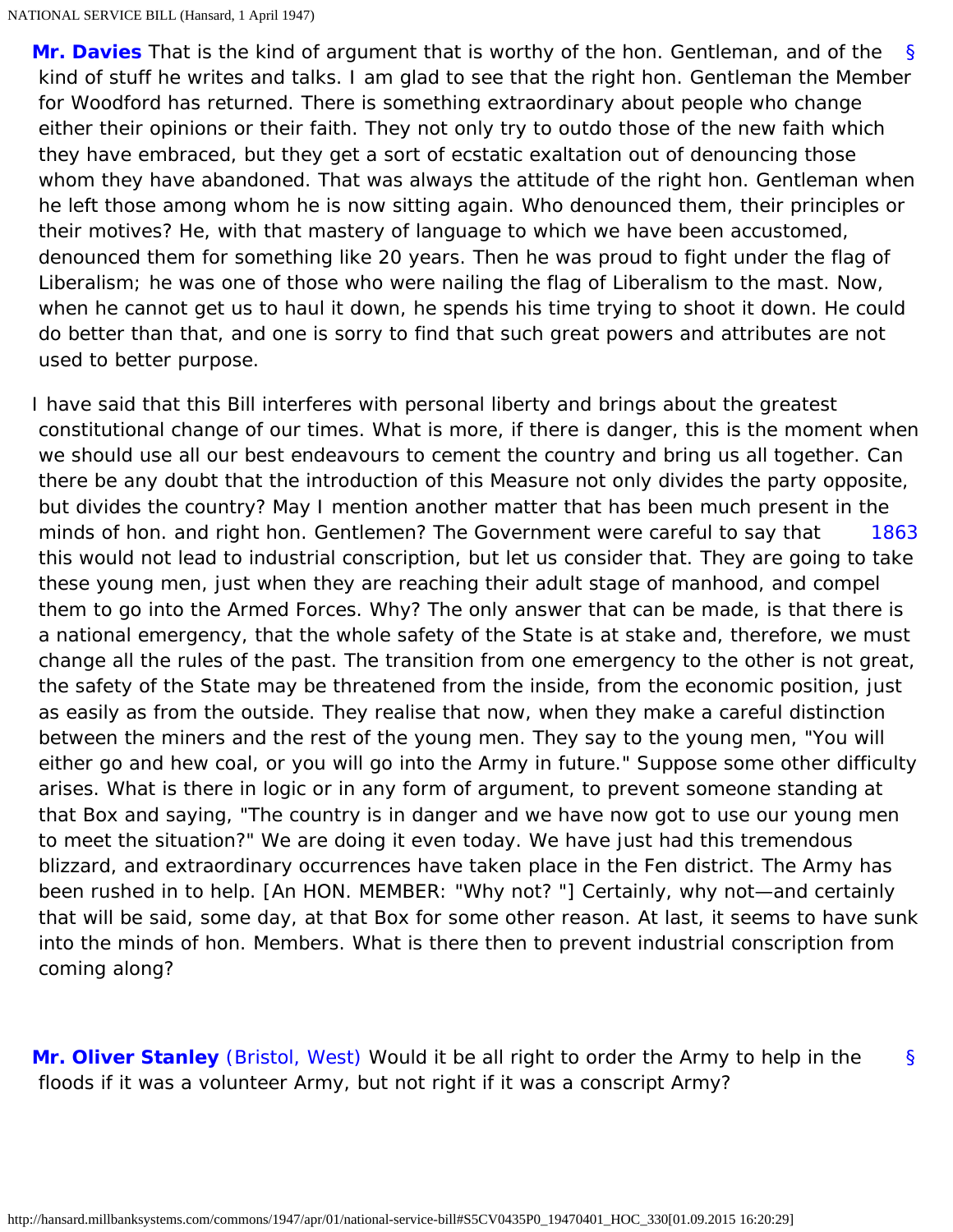<span id="page-9-0"></span>[§](#page-8-2) [1864](#page-9-0) **[Mr. Davies](http://hansard.millbanksystems.com/people/mr-clement-davies)** I was not pressing that point, but may I repeat it in an elementary way? [Laughter.] I am glad that right hon. and hon. Gentlemen recognise that they are in the elementary class. The Government are conscripting young men today, in time of peace, into the Armed Forces on the ground that there is a national necessity which requires it. I say that that national necessity may not come from the outside, but may be something inherent, and they can use the same argument as the reason for introducing industrial conscription. That was what I was arguing, and I was illustrating my point by that relatively small incident—small, though it affects the welfare of some thousands of people. In this necessity we can turn to the Army and use it; whether they are conscripts or volunteers, it just points the moral of the danger of introducing conscription in time of peace, namely, that it can then be introduced also for industrial purposes whenever the need is felt. [Interruption.] The hon. Gentleman has been most helpful with his interruptions; it has just occurred to him that nationalisation will also lead in that way, to an easy transition to industrial conscription.

What is the real emergency facing this country? Is it a danger of any military threat from the outside, or is it not, in truth and in fact, because of a weakness in our economic position, a weakness which is undoubtedly affecting the position even of the Foreign Secretary in any negotiations which he undertakes? If perchance he had 40 million tons of coal for export, his position face to face with his colleagues in the Conference at Moscow, would be far and away stronger than it is today. But does anybody imagine that his position face to face with those who are sitting with him at Moscow will be strengthened by the knowledge that the young men of this country are to be conscripted?

[1865](#page-9-1) Only two reasons have been put forward for this Bill; one is to obtain, they say, fully trained reserves capable of going into battle without waiting for six months' training, and the second is to fulfil our defence commitments. I do not understand how this 18 months' training can really fit these men so that at all times, with all the rapid changes that are taking place, they could suddenly jump into the breach and be of immediate assistance? Surely, the right hon. Gentleman the Minister of Defence, with his long experience as First Lord of the Admiralty, realises that the training of one man for a particular purpose takes a very much longer time than the training of another man for another purpose. Time and again one finds that the men being used in the Army or Navy are those who can be used immediately because of the training they have had outside. The Forces have, rightly, drawn heavily, for instance, upon those who have been trained at the Post Office. For drivers they have drawn upon those who were trained on the streets of London. Those are only small illustrations.

<span id="page-9-1"></span>I come to the second heading, that it is to fulfil our defence commitments. I was interested to hear the right hon. Gentleman the Minister of Defence say, the other day, that we could not foresee those commitments until 1949. If one cannot see what the commitments will be, how can one possibly say what will be the numbers of men required? Until that is decided, it is futile to argue about the raising of men. Our defence commitments are home security, Commonwealth and overseas communications, and the United Nations. What are the increases required today for home security over and above, not only what we had in 1938- 1939, but what we could get under a voluntary system? We have not yet had a reply to that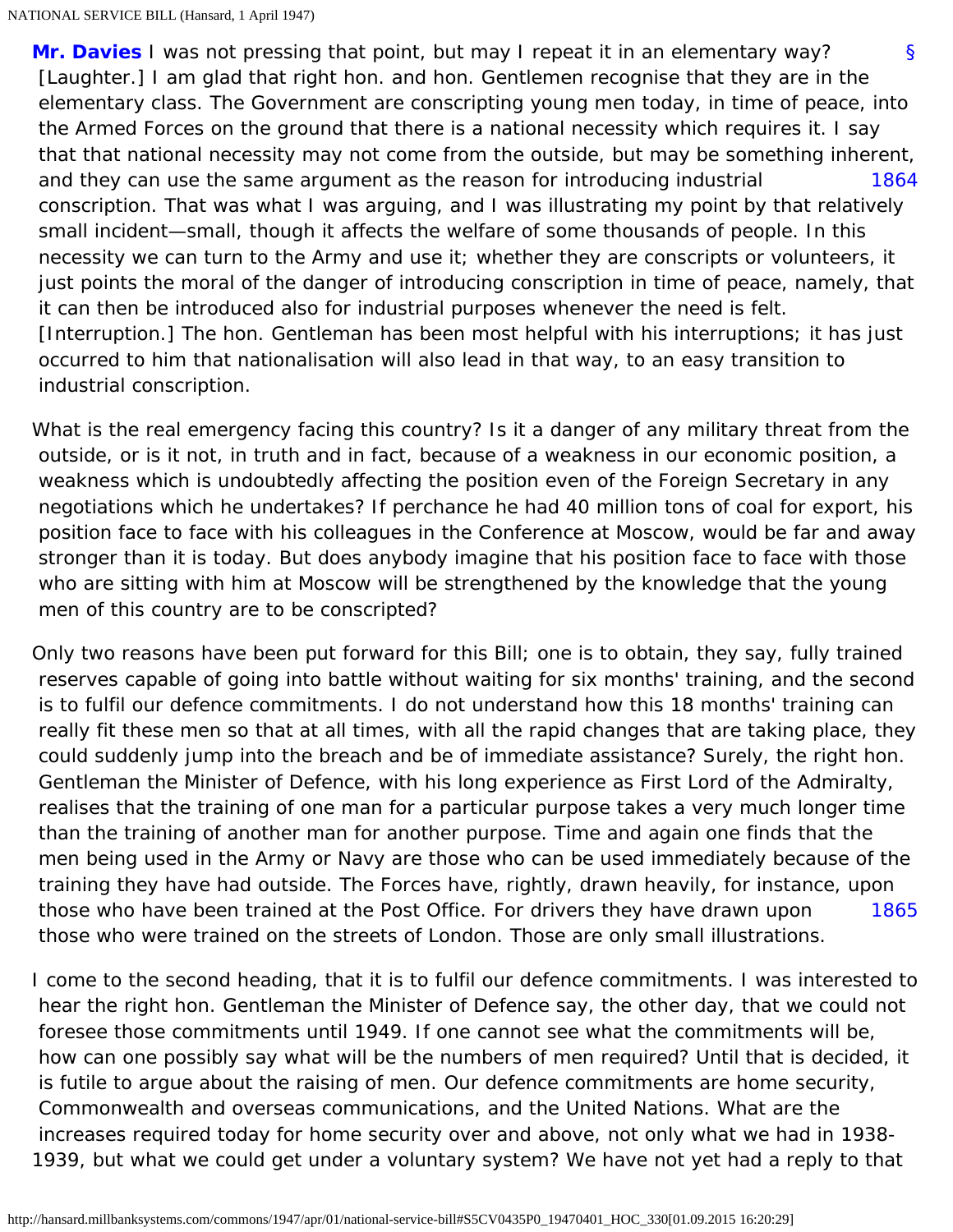question. May we have one tonight?

With regard to Commonwealth and overseas communications, what are they compared with what our position was at the end of the 1914-18 war? In 14 months' time, we shall be withdrawing from India. We are already withdrawing from Egypt. We shall be withdrawing from Burma. [Interruption.] I assume so, because we have said to the Burmese that they can have self-government, and they are proceeding on that; therefore, I presume that defence will be, as in the case of India, a matter for the Burmese. Our commitments, therefore, in respect of these countries, rightly, are getting less and less. Why should there be more men?

<span id="page-10-0"></span>[§](#page-10-0) **[Mr. Thomas Reid](http://hansard.millbanksystems.com/people/mr-thomas-reid)** [\(Swindon\)](http://hansard.millbanksystems.com/constituencies/swindon) Does the right hon. and learned Gentleman seriously ask us to believe that when we withdraw from India and Burma, there will not be any arrangement made for the defence of those countries?

<span id="page-10-1"></span>[§](#page-10-1) **[Mr. Davies](http://hansard.millbanksystems.com/people/mr-clement-davies)** According to the statement made by the Prime Minister, it is part of the communication made to those countries, and for all the hon. Gentleman and I know, those countries may, although we hope they will take the other decision, contract out of the Commonwealth. The greatest hope of all of us, for the sake of their peace and contentment, is that they will remain within the Commonwealth.

<span id="page-10-3"></span><span id="page-10-2"></span>[§](#page-10-2) [1866](#page-10-3) **[Vice-Admiral Taylor](http://hansard.millbanksystems.com/people/vice-admiral-ernest-taylor)** [\(Paddington, South\)](http://hansard.millbanksystems.com/constituencies/paddington-south) Can the right hon. and learned Gentleman say how the withdrawal of the Army from India and Burma will affect the strength of the Navy? Will it have to be increased or diminished?

<span id="page-10-4"></span>[§](#page-10-4) **[Mr. Davies](http://hansard.millbanksystems.com/people/mr-clement-davies)** The hon. and gallant Gentleman is most helpful. As far as I am aware, it was the boast of the right hon. Gentleman the Minister of Defence that voluntary recruitment for the Navy is sufficient.

<span id="page-10-5"></span>**[Vice-Admiral Taylor](http://hansard.millbanksystems.com/people/vice-admiral-ernest-taylor)** No, certainly not.

[§](#page-10-5)

<span id="page-10-6"></span>[§](#page-10-6) **[Mr. Davies](http://hansard.millbanksystems.com/people/mr-clement-davies)** That was said both of the Air Force and the Navy, or is it now to be that, under this Bill, we are to conscript for the Navy and the Air Force as well as for the Army? That is rather news to me. I had thought, I think rightly, that recruitment for the Navy and the Air Force would still be on a voluntary basis, from among those who have been conscribed for military service. With regard to the third heading, we all ought to play our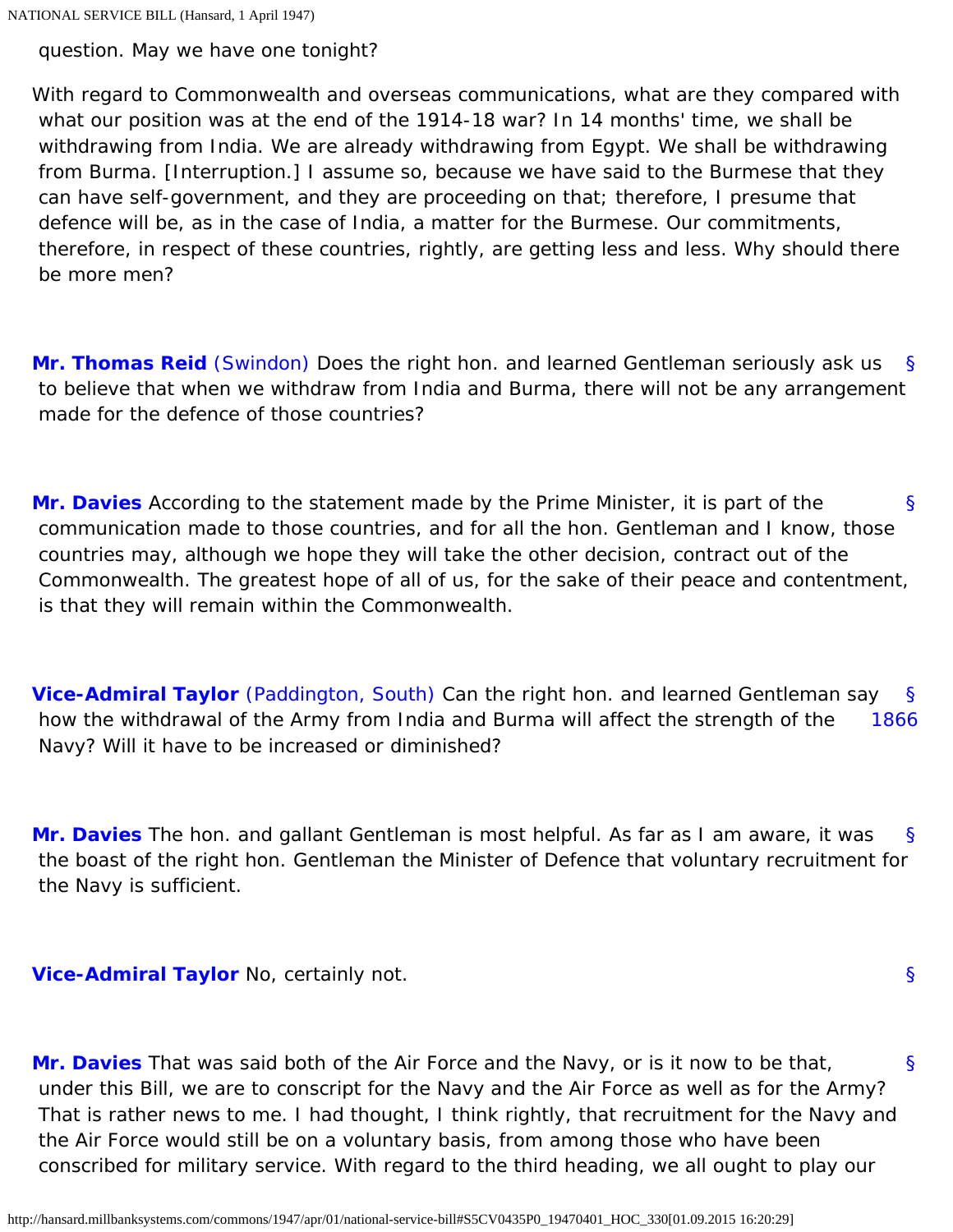part with regard to United Nations obligations. It is there that really lies the peace of the world. But what is the position? We already have in this country conscription that will carry us to the end of 1948. Have the Government no hopes of getting the United Nations upon a proper working basis? [Interruption.] From the replies and retorts that are made, one really wonders why one has made such tremendous sacrifices in both great wars if they are to lead only, again and again, to the creation of force to fight force. There is no hope in the world whatever for complete peace if each nation must train its best young men to kill other young men. Do not hon. Members hope that some day there will be general peace on earth?

<span id="page-11-0"></span>[§](#page-11-0) **[Mr. Kenneth Lindsay](http://hansard.millbanksystems.com/people/mr-kenneth-lindsay)** [\(Combined English Universities\)](http://hansard.millbanksystems.com/constituencies/combined-english-universities) Does not the right hon. and learned Gentleman agree that the Foreign Secretary has slaved and toiled to try to get security and to give some teeth to the Security Council? Is there any other hon. or right hon. Gentleman who could have done much more?

<span id="page-11-2"></span><span id="page-11-1"></span>[§](#page-11-1) [1867](#page-11-2) **[Mr. Davies](http://hansard.millbanksystems.com/people/mr-clement-davies)** That is the point I am making, that the right hon. Gentleman the Foreign Secretary is struggling to establish the United Nations organisation, and the next moment the Government say, "We have no faith in carrying it out, and, therefore, we must have a conscript Army." I have been suggesting that it would be far and away better it our economic position were made stronger rather than that we should have this Bill. Of course, we believe in collective security—

#### <span id="page-11-4"></span><span id="page-11-3"></span>**[Dr. Haden Guest](http://hansard.millbanksystems.com/people/dr-leslie-haden-guest)** rose—

[§](#page-11-4) **[Mr. Davies](http://hansard.millbanksystems.com/people/mr-clement-davies)** I have been very good in giving way, but I cannot give way any more. What is really required? I should have thought that what was really needed was to make the conditions of military service more attractive.

[§](#page-11-3)

[§](#page-11-5)

[§](#page-11-6)

<span id="page-11-6"></span><span id="page-11-5"></span>**[Colonel Wigg](http://hansard.millbanksystems.com/people/mr-george-wigg)** [\(Dudley\)](http://hansard.millbanksystems.com/constituencies/dudley) Unemployment.

<span id="page-11-7"></span>**[Mr. Davies](http://hansard.millbanksystems.com/people/mr-clement-davies)** Does the hon. and gallant Gentleman mean that it should be sufficiently attractive only to attract those who are unemployed? Is that the suggestion? What I ask, and what I hope the hon. and gallant Gentleman will agree, is that the conditions in the Armed Forces should be so attractive that they compete with industry—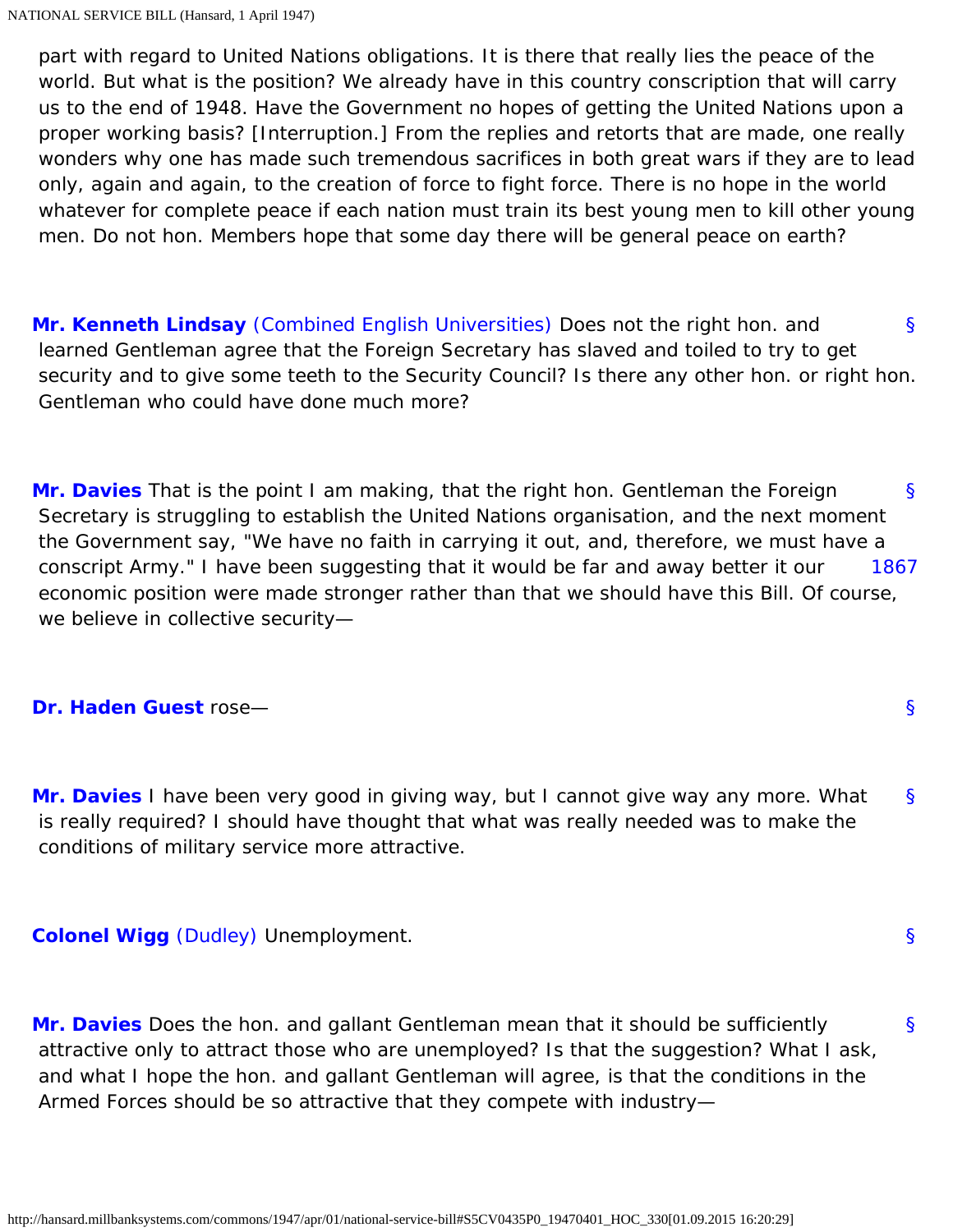#### <span id="page-12-0"></span>**[Colonel Wigg](http://hansard.millbanksystems.com/people/mr-george-wigg)** A military artistocracy

[§](#page-12-0) **[Mr. Davies](http://hansard.millbanksystems.com/people/mr-clement-davies)** —that they should be so attractive that they compete with all industries, and not merely provide a sort of refuge to which men go when they have no other employment. The conditions should be made such that they will attract the men required, and then those men will want the best possible training. Above all, scientific people are required today more than men on the barrack square. Those are the conditions which, I should have thought, would have met the situation today far and away better than this tremendous change that is being proposed in this Bill. Since 1914, we have witnessed loss after loss, we hoped temporarily, of rights which we not only cherished but which have made this old country great. On that 4th August, Sir Edward Grey used words which have become memorable about the lights of Europe going out. I have seen the lights of liberty being dimmed one by one, but now the greatest one of all, the free will of British subjects, is being challenged, and challenged in such a way that it will become part and parcel of the supposed democratic government of this country. It is a change which I will, to the end of my time, fight, believing as I do in the free will of every man.

<span id="page-12-4"></span>

| 4.42 p.m. | 1868 |
|-----------|------|
|           |      |

<span id="page-12-1"></span>[§](#page-12-1) **[Mr. Crossman](http://hansard.millbanksystems.com/people/mr-richard-crossman)** [\(Coventry, East\)](http://hansard.millbanksystems.com/constituencies/coventry-east) I should like to express the gratitude which, I am sure, we all feel for the sincerity of the speech of the right hon. and learned Member for Montgomery (Mr. C. Davies). I think he said with equal emotion, although with a good deal less of conciseness, what was said yesterday from this side of the House in opposition to the Bill. I shall not gibe against the right hon. and learned Gentleman's consistency. I rather envy him his position as a member of a gallant minority fighting against overwhelming odds. Times have changed.

<span id="page-12-2"></span>**[Mrs. Nichol](http://hansard.millbanksystems.com/people/mrs-muriel-nichol)** [\(Bradford, North\)](http://hansard.millbanksystems.com/constituencies/bradford-north) It is a good position to be in sometimes.

<span id="page-12-3"></span>[§](#page-12-3) **[Mr. Crossman](http://hansard.millbanksystems.com/people/mr-richard-crossman)** Fifteen years ago there was a small minority in the Labour movement fighting against overwhelming odds; 15 years ago I was one of the small group who stood for rearmament, in order to save the League of Nations. [Interruption.] Perhaps I may be allowed to make my own speech. Fifteen years ago there was in the Labour Party a very small minority which stood for the things that are now accepted by the Government of the day, and I believe that we should extend to the minority who disagree with us on this Bill the same respect as the majority afforded to us at that time. This subject has been a continual problem within the Labour movement [Interruption.] If I was not precise enough, let me say that I advocated rearmament 15 years ago. At least, I have this in common with the right

[§](#page-12-2)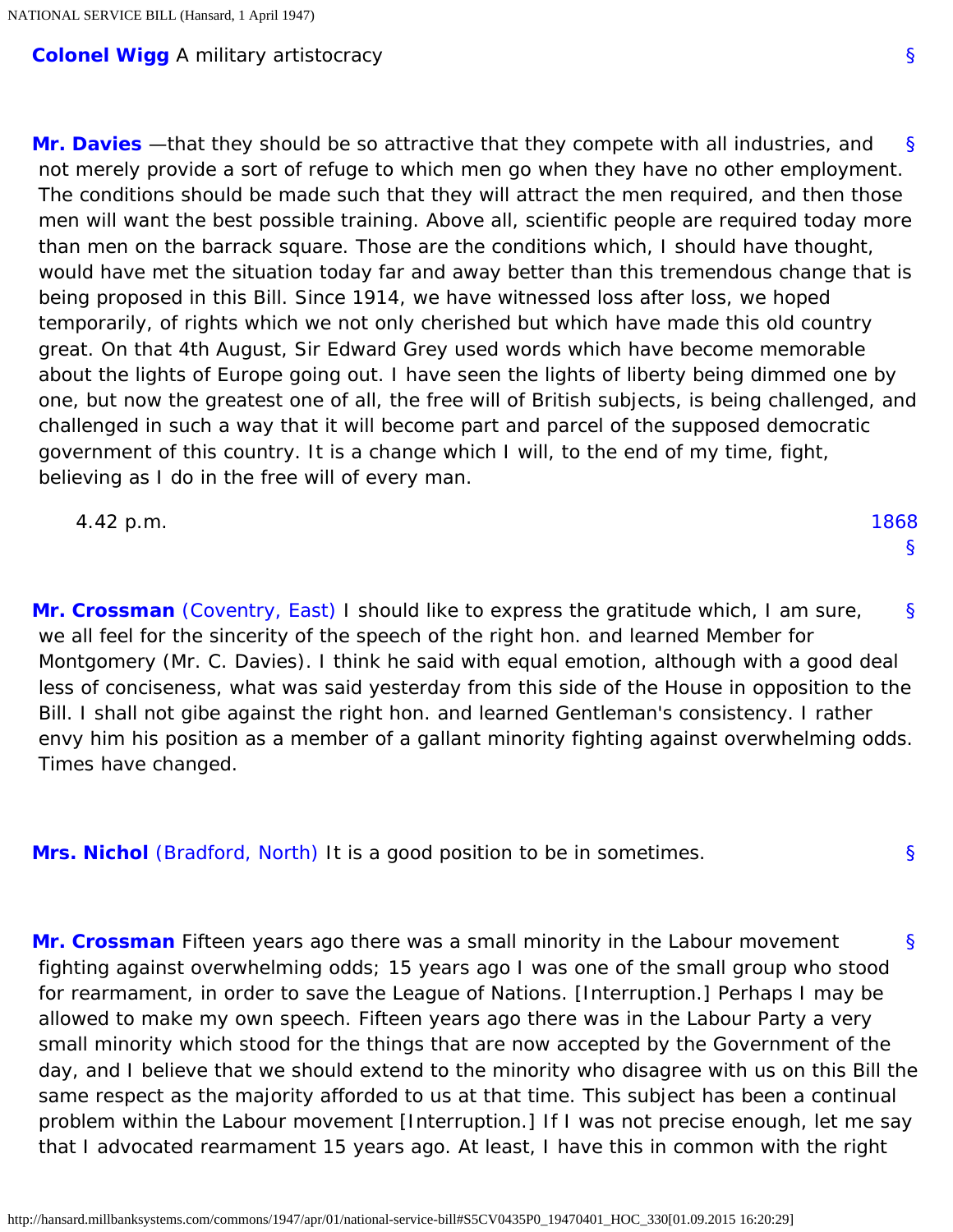hon. and learned Gentleman that both of us have been consistent.

[1869](#page-13-0) I would like to take up one essential point made by the right hon. and learned Gentleman. I thought there were three cardinal questions which the right hon. and learned Gentleman put to the Government to deserve an answer I think he formulated them as follows: First, is there a national emergency sufficient to justify conscription; secondly, can that national emergency be met by voluntary means, if it exists; and, thirdly, if not, can it better, or adequately, be met by conscription? I entirely agree with the right hon. and learned Gentleman that those three questions have not been answered by any Government statement either in the Press or in the House up to date. I think the Government have put their supporters in an extremely difficult situation by their presentation of this Bill. They have not given us the basic principles on which they justify it. They have not stated clearly the strategy for which they desire it.

[§](#page-13-1)

<span id="page-13-2"></span><span id="page-13-1"></span><span id="page-13-0"></span>**[Mr. Cove](http://hansard.millbanksystems.com/people/mr-william-cove)** [\(Aberavon\)](http://hansard.millbanksystems.com/constituencies/aberavon) Let us have it from the hon. Member.

[§](#page-13-2) **[Mr. Crossman](http://hansard.millbanksystems.com/people/mr-richard-crossman)** In addition, the Government have embarrassed their supporters by what I and many other hon. Members consider to be an appalling extravagance in the Estimates for the Army. We were glad and, indeed we were somewhat proud to find that the right hon. Member for Woodford (Mr. Churchill) was not too proud to borrow from Labour back benchers the arguments which they used on the Army Estimates some few weeks ago, protesting against the secrecy of the Government. I believe the whole atmosphere of this Debate would have been different if the Government had said to us, "We agree about the extravagance in the Army; we agree that demobilisation is absolutely essential in the next two years; we accede to your demands for a speed up." But we have not had one concession to common sense on that subject from the Government and it has made it extremely difficult for those of us here who are worried, and feel our responsibility in casting our votes, to decide what to do on this particular issue.

<span id="page-13-3"></span>[1870](#page-13-3) The Government have made it even more difficult by the 18 months period. That period changes the whole character of the [National Service Bill](http://hansard.millbanksystems.com/bills/national-service-bill), for it means a decision by the Government in peace time to use conscript soldiers for garrison duties overseas. I can and I do accept—and I will give the reasons for this later—the necessity for a period of one year in order to provide a trained reserve in this country for national defence; I cannot accept the principle, which is not accepted by any European democratic country at all, that conscript soldiers should be used for garrison work overseas. I want to make it perfectly clear in the House, in supporting this Bill, that it is only because I and many of my hon. Friends intend to put down an Amendment in the Committee stage to reduce the period from 18 months to a year. On that basis I feel it is possible conscientiously to support this Bill, particularly in view of the fact that it applies only after 1949, by which time it is essential to have the demobilisation for which we have been pressing.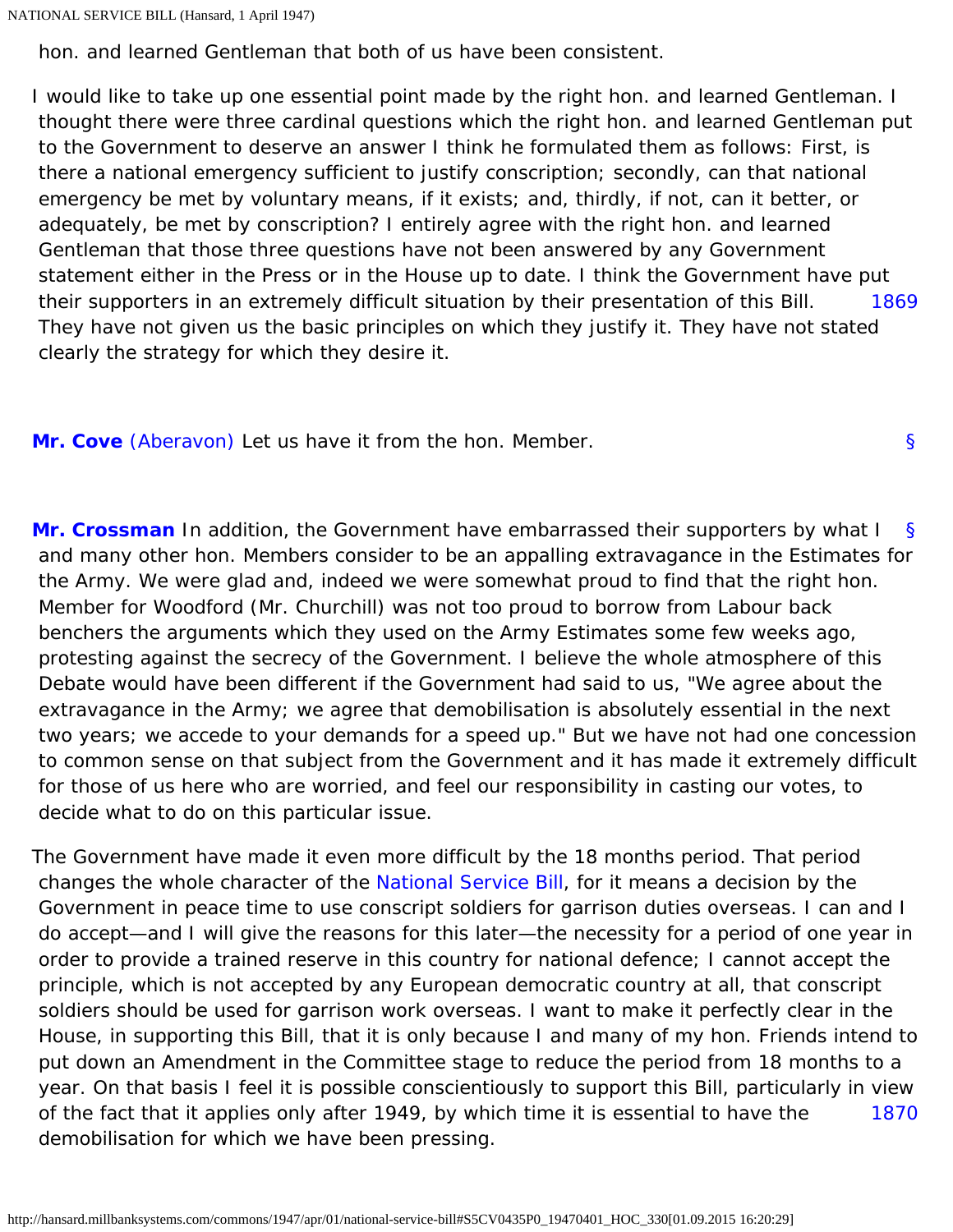[§](#page-0-1) **[Mr. C. Davies](http://hansard.millbanksystems.com/people/mr-clement-davies)** Would the hon. Gentleman add this: that if he does not succeed in getting his Amendment, he will vote against the Third Reading?

<span id="page-14-0"></span>[§](#page-14-0) **[Mr. Crossman](http://hansard.millbanksystems.com/people/mr-richard-crossman)** I have every hope that we shall get this Amendment, judging from the feeling below and above the Gangway. I realise that in saying that, I have not in the least convinced hon. Members below the Gangway of the case for conscription. I do not propose to try to do that because I believe it would be impossible by rational means. But I do intend to try to persuade them of one thing: that conscience is not a monopoly of the anticonscriptionists, and I hope they will hear patiently the case of one person who is trying to tell them why. I am willing to argue with them as far as I can point by point, and to show my conscientious support for this Bill. But a conscience should not become self-righteousness, and some of the interruptions remind me of that.

I want to deal first with the objections on principle to conscription. I have a great belief in the basic common sense of the British people, and I take it seriously that the British people, for hundreds of years, have had the strongest objection and resentment against introducing conscription for the British Army. The right hon. Gentleman the Member for Woodford referred to the irritation which would have been caused in 1920, by maintaining conscription. I fully agree with that. There would have been profound irritation in 1920 at the maintenance of conscription; there would have been a genuine revolt of the common man against it, and I will show a little later why there has been a change since 1920.

<span id="page-14-1"></span>[1871](#page-14-1) I think we ought to note one fact: every country in Europe which can be directly invaded by land has had conscription, and the two major countries which up till now could not be invaded by land, Britain and America, have not had conscription. I do not claim that there is anything final about this argument, but I think it should be noted—[An HON. MEMBER: "And Switzerland."] Switzerland—a country which has a deep pacific tradition, still has conscription today. It is worth noticing that during the last war there was a larger number of men, proportionate to the size of the population, called up into the Swiss Army than into any other army in the world, and I would remind those who would tell me that conscription for military service is no good for a small country, that on three occasions the Germans had intended to invade Switzerland—

<span id="page-14-2"></span>[§](#page-14-2) **[Mr. Cove](http://hansard.millbanksystems.com/people/mr-william-cove)** Is the hon. Member saying that conscription in Switzerland saved them from invasion? Did it?

<span id="page-14-4"></span><span id="page-14-3"></span>**[Mr. Crossman](http://hansard.millbanksystems.com/people/mr-richard-crossman)** I am trying to explain to the hon. Member—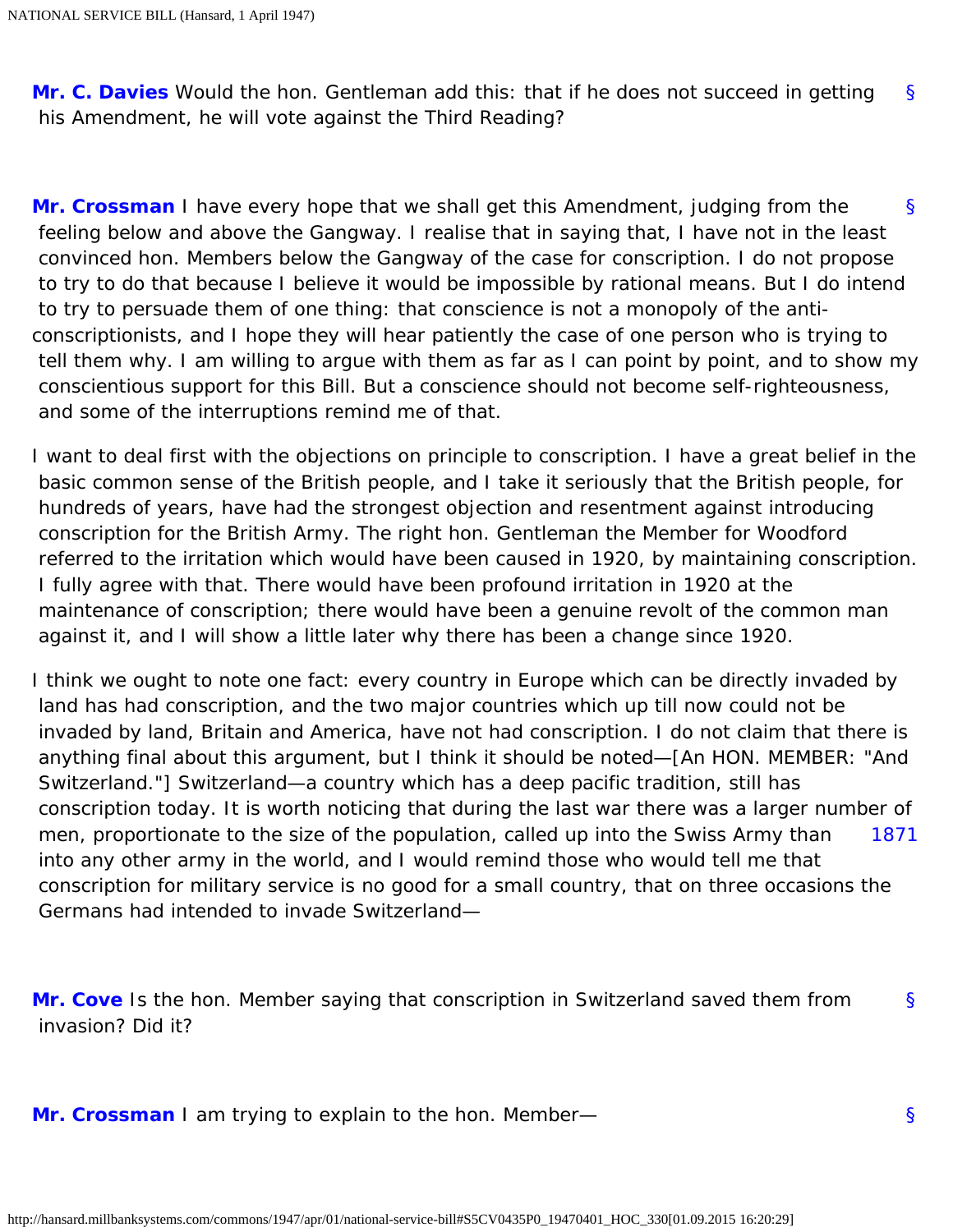**[Mr. Cove](http://hansard.millbanksystems.com/people/mr-william-cove)** rose—

<span id="page-15-0"></span>**Hon. Members** Order.

[§](#page-15-0) **[Mr. Deputy-Speaker \(Major Milner\)](http://hansard.millbanksystems.com/people/mr-james-milner)** The hon. Member is not entitled to interrupt unless the hon. Member for East Coventry (Mr. Crossman) is prepared to give way.

<span id="page-15-1"></span>**[Mr. Cove](http://hansard.millbanksystems.com/people/mr-william-cove)** rose—

<span id="page-15-2"></span>**Hon. Members** Order.

[§](#page-15-2) **[Mr. Deputy-Speaker](http://hansard.millbanksystems.com/people/mr-james-milner)** The hon. Member must restrain himself. Does the hon. Member for East Coventry give way?

<span id="page-15-4"></span><span id="page-15-3"></span>**[Mr. Crossman](http://hansard.millbanksystems.com/people/mr-richard-crossman)** I do, Mr. Deputy-Speaker.

<span id="page-15-5"></span>[§](#page-15-4) **[Mr. Cove](http://hansard.millbanksystems.com/people/mr-william-cove)** I would like to know from the hon. Member if conscription saved Switzerland.

[§](#page-15-5) **[Mr. Crossman](http://hansard.millbanksystems.com/people/mr-richard-crossman)** The hon. Member has wasted a minute unnecessarily. The answer I was trying to give him was that in the course of the last war there were three occasions on which the invasion of Switzerland had actually been planned.

<span id="page-15-7"></span><span id="page-15-6"></span>**[Mr. Cove](http://hansard.millbanksystems.com/people/mr-william-cove)** Planned.

[§](#page-15-7) **[Mr. Crossman](http://hansard.millbanksystems.com/people/mr-richard-crossman)** It was very convenient for the Germans to get Switzerland, but on certain conditions. One was that the tunnels through Switzerland should be preserved. The second was that the town of Zurich and the whole industrial belt of Switzerland should be intact. The Swiss made a military plan which involved the blowing up of all the tunnels through Switzerland, the devastation of the whole of the town of Zurich and all the industrial belt,

[§](#page-15-1)

[§](#page-15-3)

[§](#page-15-6)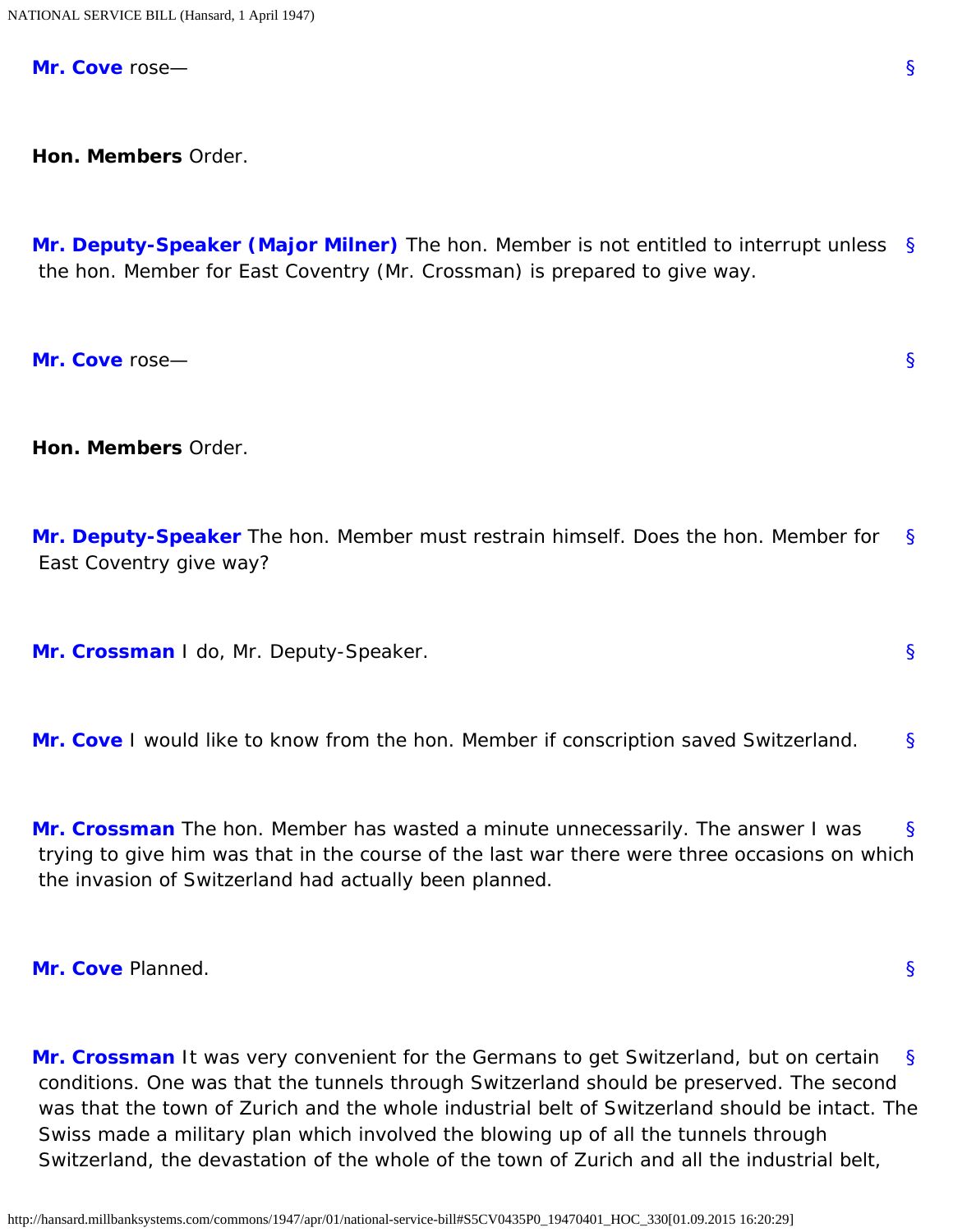<span id="page-16-0"></span>[1872](#page-16-0) with a retreat to a mountain hide-out in the centre where the whole army would gather together to resist the Germans. According to military experts—I am not one—a study of the German documents now proves conclusively that the final thing which deterred the Germans from the actual step of invading Switzerland was what the Swiss Army would do. There was the deterrent element of the Swiss intention to defend their country. That decided it. I have noticed in Palestine with Jew and Arab, it makes a certain difference if you are prepared to defend even quite a small country, against a large Power if need be.

#### **Several Hon. Members** rose—

<span id="page-16-1"></span>[§](#page-16-1) **[Mr. Crossman](http://hansard.millbanksystems.com/people/mr-richard-crossman)** I hope to deal with the points one by one. One of the reasons why Switzerland was not invaded was the admirable and highly efficient militia which the Swiss had organised. I do not assume that anybody below the Gangway will accept that. I am only explaining my reasons, I am not asking hon. Members to accept my reasons.

[§](#page-16-2)

#### <span id="page-16-3"></span><span id="page-16-2"></span>**[Mr. Follick](http://hansard.millbanksystems.com/people/dr-mont-follick)** [\(Loughborough\)](http://hansard.millbanksystems.com/constituencies/loughborough) rose—

[§](#page-16-3) **[Mr. Crossman](http://hansard.millbanksystems.com/people/mr-richard-crossman)** I want to suggest, therefore, that the reason why, for at least two generations, the Labour movement has been right in opposing conscription for this country is because we have been a great naval Power whose security did not depend on a land Army. We could afford the luxury of liberty; we could afford not to have a land Army for two reasons. The first reason was because we had the Navy; the second was because the French took it on the chin each time; we relied on other people to take it on the chin while we mobilised at leisure and we relied on our Navy to secure our islands. I assure my hon. Friends that political principles are based to some extent on history and geography. We are a commonsense people, we have understood that we did not require an Army. That was right at the time.

<span id="page-16-4"></span>[1873](#page-16-4) But now I will call the attention of my hon. Friends below the Gangway to a significant thing. In 1939 another Government decided to introduce conscription. I remember that I was on a paper at the time which was not at all in favour of it, and we spent a whole morning discussing what line our paper—a near-Socialist paper—should take an the subject. I tried to persuade my colleagues that we should be in favour of conscription. They said, "The whole Labour movement will be up in arms. There will be a mass demonstration against it. The people are against it." The really striking thing was that, in 1939, the people of this country had an acuter sense of reality than many hon. Members. The Labour leaders opposed conscription in 1939, and I think they were quite wrong to do so. I think many people on our Front Bench would agree with me that they should have seen the realities in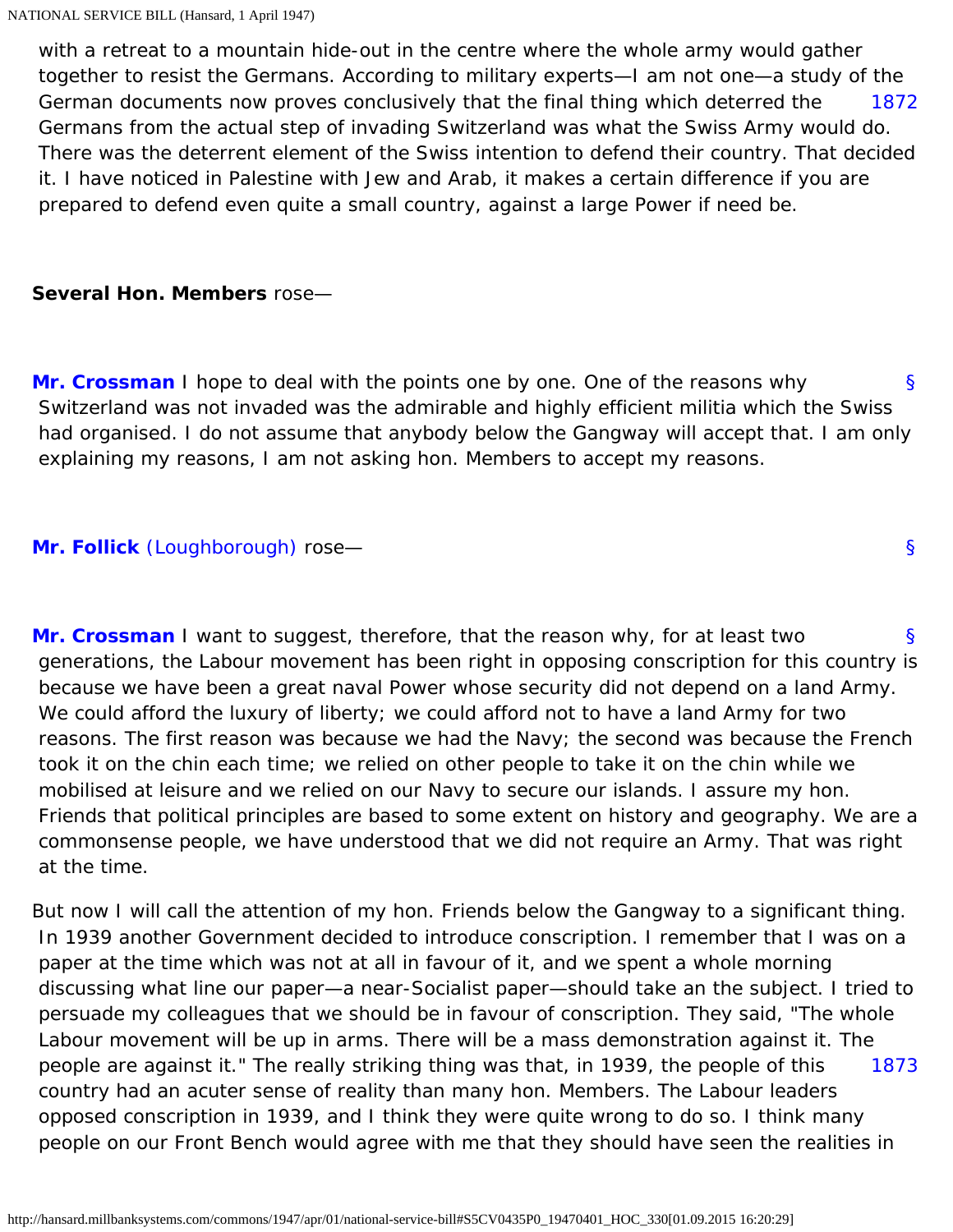1939 as clearly as the mass of our people. The mass of our people had seen the change of situation since 1920. In 1939 they accepted the necessity, and there was scarcely a ripple in the country when conscription was actually introduced. There were a number of pacifists— [Interruption.] Am I told there are no pacifists? Well, there were a number of non-pacifists, like the hon. Member for Gateshead (Mr. Zilliacus) who opposed it for non-pacifist reasons. Whatever their motives, they were a small minority compared with the man in the street, who accepted the grim necessity and showed himself a great deal wiser than his political leaders. He often does.

[§](#page-17-0)

#### <span id="page-17-0"></span>**[Mr. Zilliacus](http://hansard.millbanksystems.com/people/mr-konni-zilliacus)** [\(Gateshead\)](http://hansard.millbanksystems.com/constituencies/gateshead) rose—

<span id="page-17-1"></span>[§](#page-17-1) **[Mr. Crossman](http://hansard.millbanksystems.com/people/mr-richard-crossman)** I want to deal with the hon. Member for Gateshead. He does not pretend that conscription is bad in principle; he simply says that between the wars it was our duty as a Labour movement, if we wanted to fight the policy of the Government, to deny it the Armies with which to carry out its policy. He even urged a general strike at the Southport conference of the Labour Party but at that point the present Foreign Secretary intervened, and said he ran the general strikes and not the hon. Member for Gateshead. It was at Southport that I realised for the first time the monolithic character of the present Foreign Secretary. All I can say to the hon. Member for Gateshead is that I believe he was wrong between the wars in the advice which he gave the Labour movement, and I believe he is wrong now, and I shall say why.

<span id="page-17-2"></span>[1874](#page-17-2) Like him I happened to travel in Europe a great deal between the wars. I remember being in Vienna in 1934 when the defenceless Austrian Socialists were mown down. I did not find a single Austrian Socialist who said, "I pray that the Labour movement in Britain will go on opposing rearmament." On the contrary, I found every Austrian Socialist praying for rearmament, saying "Cannot you realise that we must have a strong Britain? We want you to change your foreign policy, but if you wait until you have changed your foreign policy before starting on the prototype of an aeroplane, where will you be?" I went to France in 1936. I tell the House seriously that, in my view, if we had had a land Army which the French could have felt would have been by their side, the German invasion of the Rhineland might have ended in the death of Hitlerism. Already, the French had a deep inferiority complex, feeling that they would take it on the chin once again, that there was nothing coming from Britain.

I come now to 1938. I happened to be in Czechoslovakia during the period of the May elections, when the Czech Army mobilized—one of the most heroic things I have ever seen, a small nation mobilising. But it was embarrassing to me, as a British Socialist, when Czech Socialists came to me and said, "I notice you are still voting against re-armament." It made no sense to the people. [HON. MEMBERS: "Hear, hear."] If anything could persuade me that I was wrong, it would be Tory applause, but it does not. I say it made no sense to the people in Europe for a Socialist in Britain to say, "I will deny the Government armaments until I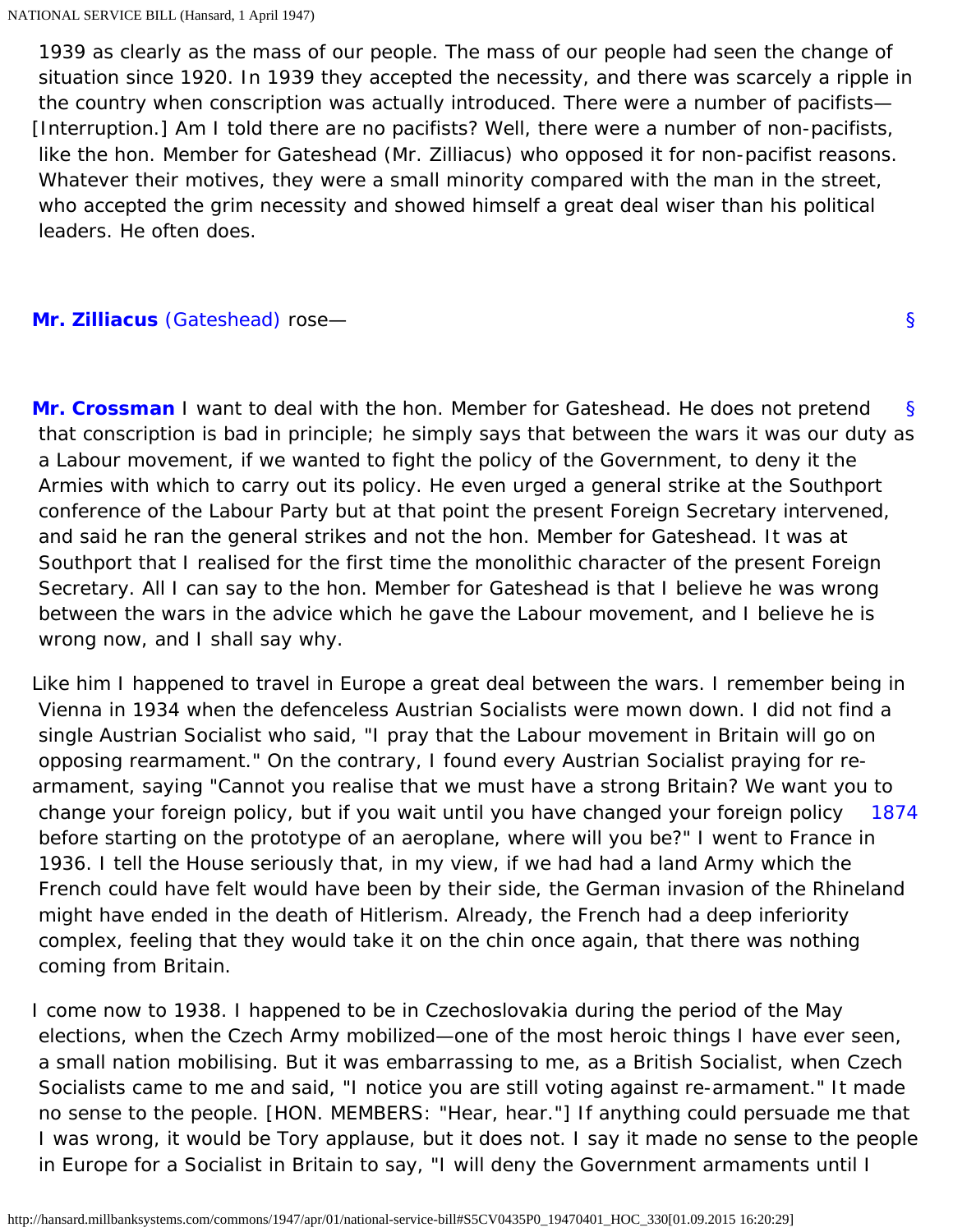have changed its foreign policy," and it makes even less sense to deny a Labour Government armaments until it changes its foreign policy. That is the basis of my opposition to what my hon. Friend the Member for Gateshead says.

[§](#page-18-0)

<span id="page-18-1"></span><span id="page-18-0"></span>**[Mr. Zilliacus](http://hansard.millbanksystems.com/people/mr-konni-zilliacus)** May I interrupt my hon. Friend?

[§](#page-18-1) [1875](#page-18-2) **[Mr. Crossman](http://hansard.millbanksystems.com/people/mr-richard-crossman)** No. My hon. Friend the Member for Gateshead says that we must stop the Government having a wrong foreign policy by putting pressure on it. Why does he not deny the Government nationalisation of transport, or something of that sort, to bring pressure to bear on them? I want to change foreign policy, and I hope that in a year or two, we shall have changed it, but we shall have to have defence meanwhile as a means of carrying out that foreign policy. If any hon. Member believes that a Labour Foreign Secretary does not require an Army, Navy or Air Force—[Interruption.] I say they will need an Army, Navy and Air Force. It is irresponsible to give as a ground for voting against national defence, that one dislikes the foreign policy of the Government. That is totally irrelevant. We should keep defence and foreign policy separate, and realise that the strength of Great Britain, even under a Tory Government, may be of value to the liberty of Europe.

<span id="page-18-3"></span><span id="page-18-2"></span>[§](#page-18-3) **[Mr. Zilliacus](http://hansard.millbanksystems.com/people/mr-konni-zilliacus)** I wish to ask my hon. Friend three questions. The first is, did rearmament between the wars save the peace, or the League of Nations? Secondly, would we create a situation which would make the Government change their foreign policy if half our Members went into the Lobby tonight in favour of the Amendment? Thirdly—well, I will leave the third.

<span id="page-18-4"></span>[§](#page-18-4) **[Mr. Crossman](http://hansard.millbanksystems.com/people/mr-richard-crossman)** My hon. Friend wants me to diverge from my main theme. He asks me if rearmament between the wars helped to save the League. Rearmament between the wars certainly saved us, and, if it had not done so there would be no United Nations now. What it accomplished made all the difference between defeat and non-defeat. The answer therefore to the first question is "Yes." Rearmament helped us to build at long last collective security against Hitler. Now, I will answer the hon. Member's second question, which is, would the abstention, or the opposition, of a large number of Labour Members force a change of foreign policy? I say it would not. The Government are well aware that the issues of defence and foreign policy are separate issues, and they will pay more heed to responsible people, who separate the two, and do not try to confuse the issue.

I want to deal with the other major question which my hon. Friend asked. It is, are we to fight the Russians? That is the second objection to conscription—that it is to be used to fight the Russians, and that the British conscript army might be used to defend the outposts of America, while America has no conscript army at all. I think I was the first in this House to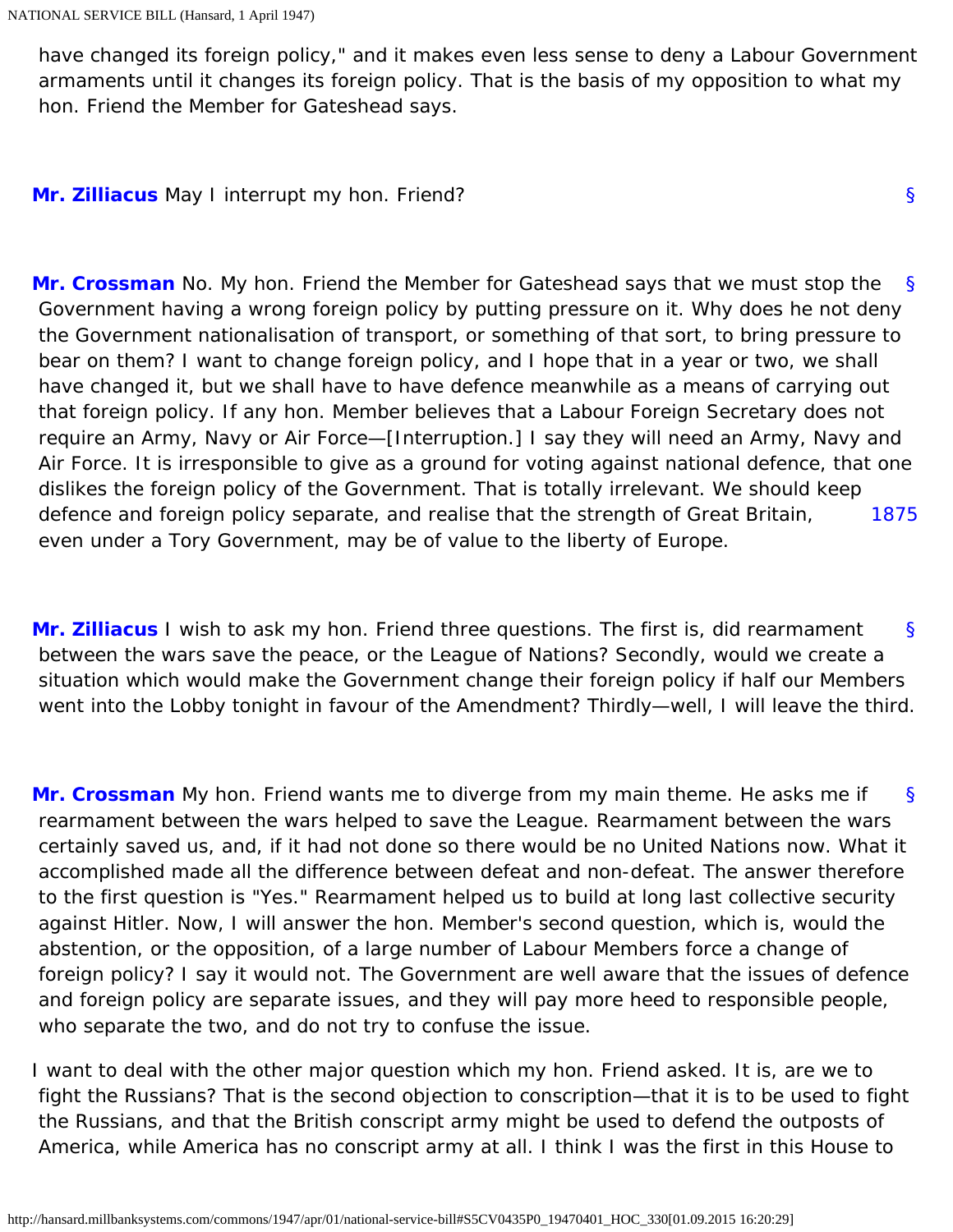say that there was a grievous danger in any foreign policy which might lead to our defending the advanced outposts of America. I share with my hon. Friend all his apprehensions in regard to that. I want changes in foreign policy to avoid that.

[§](#page-19-0)

[§](#page-19-5)

<span id="page-19-1"></span><span id="page-19-0"></span>**[Mr. Stokes](http://hansard.millbanksystems.com/people/mr-richard-stokes)** [\(Ipswich\)](http://hansard.millbanksystems.com/constituencies/ipswich) rose—

<span id="page-19-2"></span>[§](#page-19-1) [1876](#page-19-2) **[Mr. Crossman](http://hansard.millbanksystems.com/people/mr-richard-crossman)** No, I cannot give way again. I suggest that those of us who stand for an independent British policy, independent of America, had better realise that an independent British policy cer- tainly demands minimum Armed Forces. One cannot have a pacifist policy if one says, "Let us not ask for American protection, let us not do all these things for America so as to have her on our side." If I ask for an independent policy—indipendent of America—I must conscientiously accept the need for armed forces—and possibly more than an Anglo-American alliance would demand.

Now, as to the question of a Russian war. It is being asked, "Who are these troops being trained to fight?" My view is the same as when we discussed the Army Estimates. There is no possible chance of a war with Russia, I think, for seven years, possibly for 15. This army will not be prepared or trained to fight any Power at all. Indeed, if the Foreign Secretary, or the Minister of Defence were so irresponsible as to train this army to fight any particular Power, I believe there would be something in the case of my hon. Friend the Member for Gateshead. But, this army will not in fact be trained for that, not because of the goodness of the British Foreign Secretary, but because neither the Americans nor Russians are going to have a war —

<span id="page-19-4"></span><span id="page-19-3"></span>

| Mr. Stubbs (Cambridgeshire) What are they being trained for?                                                                                   |    |
|------------------------------------------------------------------------------------------------------------------------------------------------|----|
| <b>Mr. Crossman</b> I am glad to get all this anticipation of what I am going to say. My hon.<br>Friend asked what they are being trained for. | S. |

<span id="page-19-6"></span><span id="page-19-5"></span>**[Mr. McGhee](http://hansard.millbanksystems.com/people/mr-henry-mcghee)** [\(Penistone\)](http://hansard.millbanksystems.com/constituencies/penistone) To keep the miners in order.

[§](#page-19-6) **[Mr. Crossman](http://hansard.millbanksystems.com/people/mr-richard-crossman)** Until we have U.N.O. security, national armaments must exist. We cannot abolish all arms. My hon. Friends merely now say they want a more efficient volunteer army. I could equally ask them, who is it to fight against? That seems as applicable to a nonconscript army, as to a conscript army.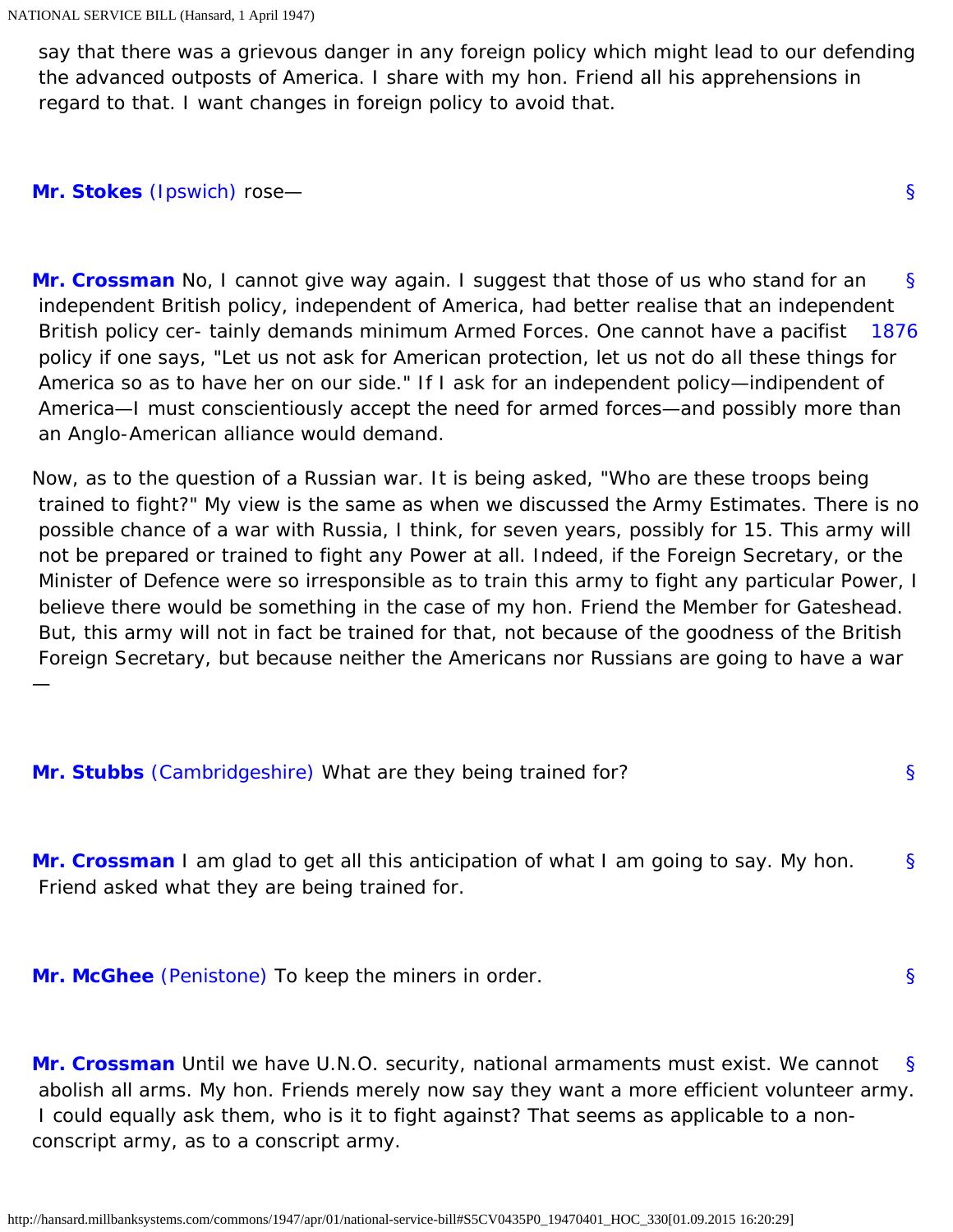<span id="page-20-0"></span>[1877](#page-20-0) If we are keen, and I am keen, on European co-operation with this country, we need our arms for a European security system under U.N.O. That should be the function of our Armed Forces. Some time ago, some hon. Member on this side moved an Amendment on foreign policy indicating our desire for a European foreign policy envisaging a United Socialist States of Europe. I ask my hon. Friends to consider, supposing we who moved that Amendment went into the Lobby opposing conscription, what any French Socialist would say. We stand for co-operation with Europe. This country is part of Europe now, and the Channel does not exist any more—strategically. If we are part of Europe, and want to play our part in leading Europe, we must pass what Europe regards as the acid test of British Socialism acceptance of national service. How would a Frenchman react to what I have heard one hon. Member say, "All conscript armies are defeated"? He knows that the reason why the French Army was overwhelmed was because we did not come in time.—[An HON. MEMBER: "What about the Navy?"]—I am trying to point out that we have ceased to be a naval Power, and are now a land Power, and must share with European countries responsibility for the collective security of Europe. There is not one European Socialist who will not say if we vote against this Bill, "The British Socialists have learned nothing. They are stewing in their old insularity." Let us share responsibility with other European Socialists so long as it is necessary for us to do so.

My hon. Friend the Member for Rushcliffe (Mrs. Paton) asked why we should not have a voluntary Army. That is a perfectly fair question. Here is my answer. I believe that in five years' time the R.A.F. and Navy could be fully recruited by long-service volunteers. But what about the Army? The problem is that we are not a militarist nation.

**Mrs. Paton** We are going to be.

<span id="page-20-1"></span>[§](#page-20-1) [1878](#page-20-2) **[Mr. Crossman](http://hansard.millbanksystems.com/people/mr-richard-crossman)** There is no technical reason against a professional Army. A small professional Army was allowed to Germany. That was the disastrous mistake made by Mr. Lloyd George, who forbade them more than 100,000 men. Then those 100,000 men became every one, at least on the level of training of a sergeant, or an officer. Out of that was formed the cadre of a great army. Do our anti-conscriptionist friends feel that that is a fine example to follow? It is perfectly true that a professional army may well be more efficient than a conscript army, if one can get it. One could get it easily in Germany, because the Germans like soldiering. The British do not. We are an anti-militarist nation, and do not like being soldiers. I do not believe we can recruit a whole-time professional army adequate to our needs in this country without raising the prestige of the Army to a position which I do not want to see. I do not want to see the profession of the soldier regarded as the highest profession of the country. I do not think it is. I do not think it is a profession at all, and for that reason I think this job should be shared equally by the people, thanking God that we dislike it so much that we have been compelled to do it.

<span id="page-20-2"></span>As I suspected at the beginning of my speech, it is impossible to convince my hon. Friends by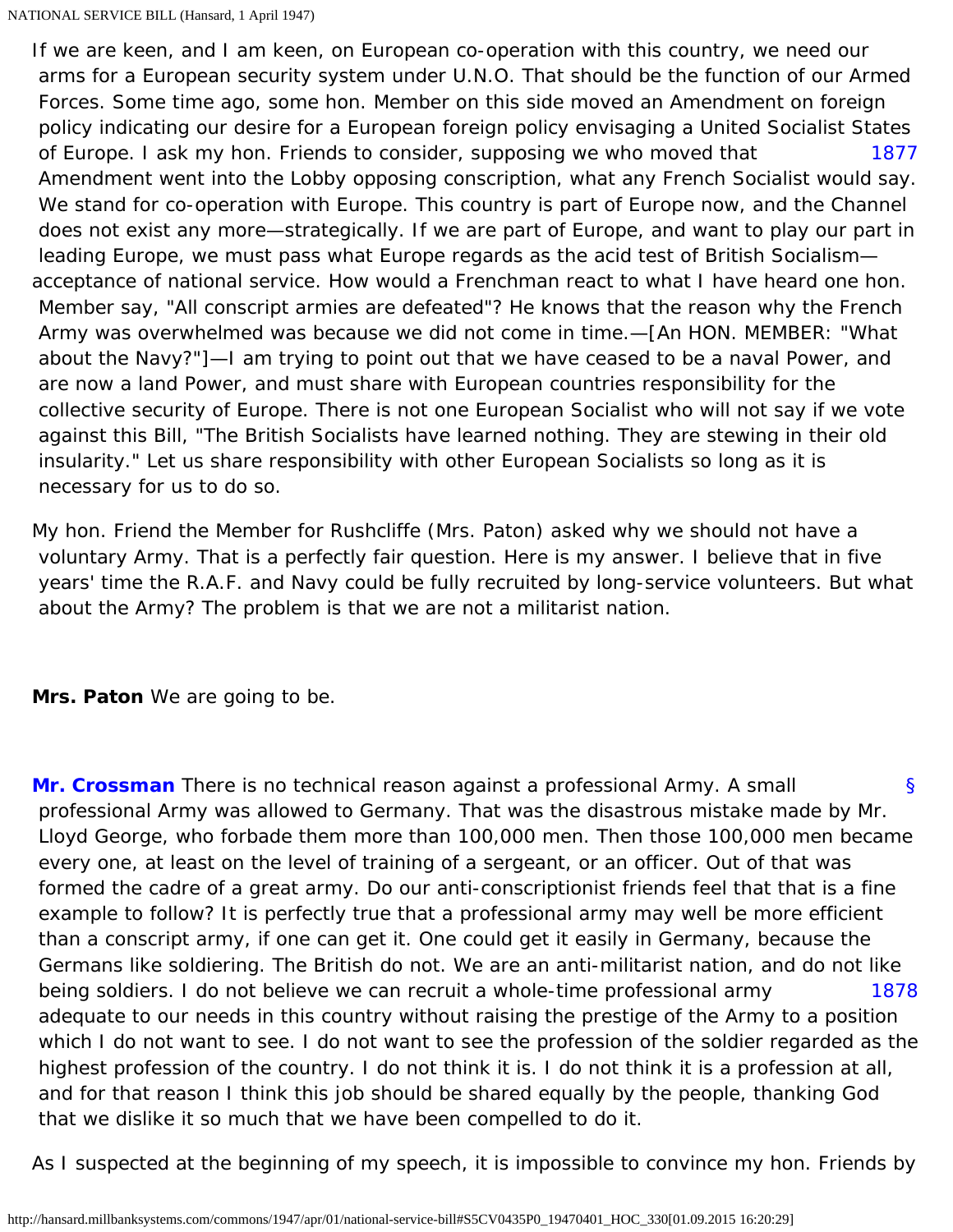reason. But can they at least admit there is a conscientious case for supporting this Bill? I do not, however, think it proper to support this Bill without the limitation I made at the beginning of my speech. I would limit the use of national service strictly to national defence by reducing the period to one year. Our boys should not be used overseas. Conscription should only be used to produce a trained reserve national defence.

[§](#page-0-1)

5.15 p.m.

<span id="page-21-0"></span>**[Mr. Herbert Butler](http://hansard.millbanksystems.com/people/mr-herbert-butler)** (Hackney, South) After what appears to me a very considerable time, [§](#page-21-0) I now ask for the courtesy of the House in rising to address it for the first time. I have never yet been struck by the brevity of the speeches, but nevertheless I hope to learn by experience, and I myself intend to set a good example. I regret that my first speech in this House should be one of opposition to a Government of whose record I am very proud. I say this after nearly 30 years' experience in the Socialist movement. During the whole of my activities I never expected that I would ever enter this House as a Member. I was very happy indeed to expound the principles and policy of the Socialist movement, and that gave me the satisfaction I desired. I do not intend to get engaged in controversy, but I would say that in this Labour movement of ours at the moment we have so many military experts that I wonder, sometimes, at whose feet they learned their Socialism. Nevertheless, it takes all sorts to make a world, and we are very happy that we have that diverse opinion in our ranks.

<span id="page-21-1"></span>[1879](#page-21-1) I never believed that it would fall to the lot of the Labour Government to introduce compulsory military service, and even if I had, I should still have retained my faith that a Socialist Government was a natural development out of the awful conditions under which our people were living. But I would have fought the idea, and I would have hoped that I should have been able to defeat it inside our own conferences and within our own ranks. The position, however, was that at all times our party was opposed to the idea of compulsory military service. Therefore, it was not necessary to fight it inside our own party machinery. I went to the electorate upon the basis of "Let us face the future." I have searched it since that time, and I cannot find any reference in it to the subject matter of this Bill. If there had been a direct or an indirect reference to it, it may be that I should have had a fairly clear conscience in my attitude to it, but there was nothing in it.

So far as I am concerned, I am not prepared to support the Government in the imposition of this thing on our people, when we have no authority so to do. All of us on this side of the House were expounding to the electorate in 1945 the necessity for the whole of our people accepting a greater measure of responsibility towards the community. Ours was not only a party policy; ours was not only a party programme; ours was an appeal to the people to accept the view that a Socialist Government would inaugurate a new way of life. We were desirous of instilling in the minds of the people that there was a necessity for an alteration of the relationship of man to man, that we wanted greater freedom of the individual, that we wanted the people to express themselves. Economic conditions under which they were living,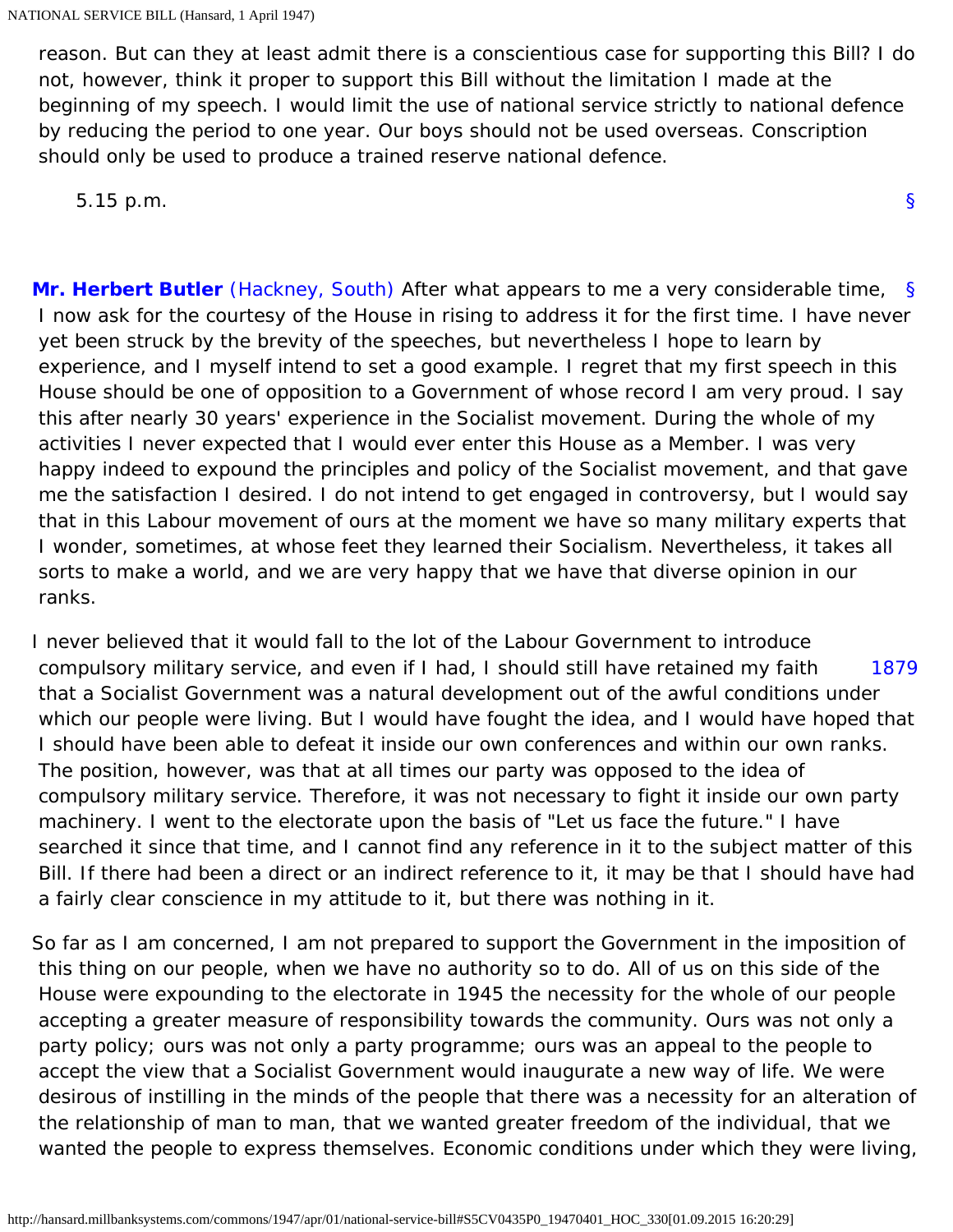```
NATIONAL SERVICE BILL (Hansard, 1 April 1947)
```
were such that there could be no expression of individuality.

<span id="page-22-0"></span>[1880](#page-22-0) In my view, the Socialist movement secured its greatest support and its most sound allegiance from people who believed that we had something to offer more than a mere political programme. Therefore, I am not one of those who believe that we are here solely because the people desired us to fill their bellies. I believe the support of our movement is based upon something deeper and stronger than that. What are we doing? We are throwing it all to the wind in this proposal, which is now before the House. I hasten to assure the House that there are many of us on this side of the House. who, because we believed in these things, have suffered great difficulties and have lost our employment, with consequent suffering and misery, over a number of years. But we went on because we believed in it. We went on, not to come into this House and to pass Measures which will decide the conditions of people in the Armed Forces of the Crown. To those of my hon. Friends who are so keen to be participants in the glory of this military machine, I would say that I wonder what they are doing here, telling other people to do it.

If there are any strictures implied, in the remarks I am making, upon the sponsors of the Bill, let me hasten to say that I am in no way questioning the integrity of the right hon. Gentleman the Minister of Labour or his colleagues, for whom I have the greatest respect. I believe that they in their particular spheres believe that they are pursuing the Socialist ideal, an ideal which I also hold. I am not questioning their sincerity, but I believe that they are being seriously misguided and that they are taking an easy path to what they think is an effective course for the Armed Forces of the country. I believe that the reaction of our people will be such that this Measure will defeat its own object. I am aware—and I have listened to the speeches and references by hon. Members regarding this—of the great recruiting agent for the Armed Forces of the Crown, namely, unemployment. The pay of the Armed Forces of the Crown was commensurate with the regard that hon. and right hon. Gentlemen opposite, and their colleagues, who were in control of the Government of this country, had for them. The pay which they received was indicative of the regard that their masters at that particular time had for them.

[1881](#page-22-1) Therefore, as unemployment was the best recruiting agent, we obviously cannot expect, with an enlightened Government, of which I am proud, to have that recruiting agent in the future. What does that involve? When we are discussing the question of occupations, such as coal mining, where conditions are arduous and dirty, what do we do? We say that it is necessary, because of the arduous nature of the occupation, because of the fact that men will not go into this particular industry, to offer inducements over those prevailing in other particular industries. I believe that this Government and this country will eventually have to face the fact that the most important people in the country are those who do the dirty work, and that the clean collar brigade will, some time, have to be relegated in relation to the position of people who do the dirty work. These will have to get better recompense in many ways than those who do less arduous and dirty work.

<span id="page-22-1"></span>I return to my argument about the Armed Forces. I am no pacifist. I was in the 1914–18 war as a member of the Royal Navy, and I experienced the comradeship of that association.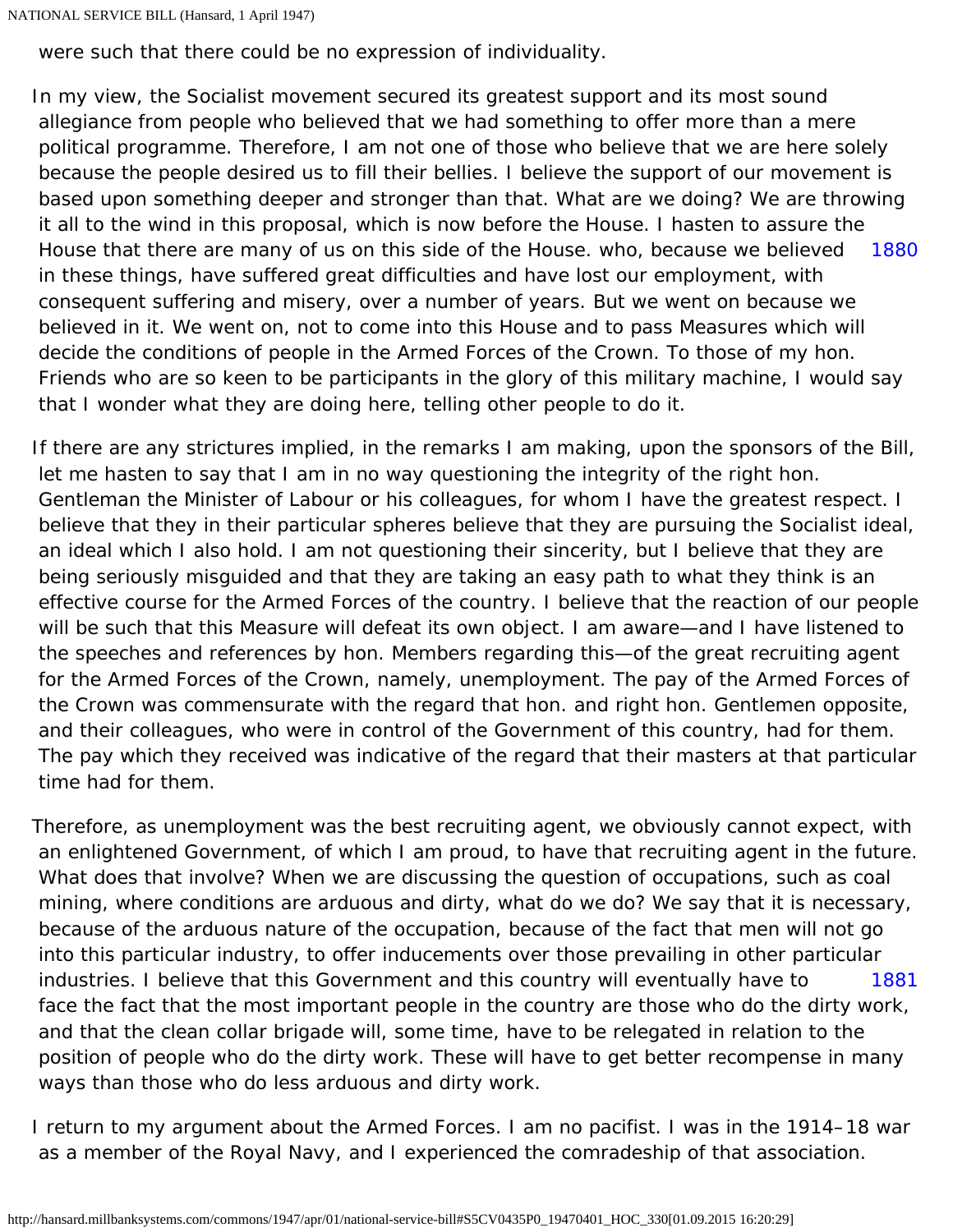Since that time I have been a member of a war pensions committee and have seen some of the results of what is done by the people who manipulated the situation in 1914. I have never subscribed to the pacifist school of thought. I would say that in considering that we cannot get recruits into the Armed Forces of the Crown, one has to appreciate the fact that to war and the war machine, we cannot apply logic. If we want people trained in the art of killing, although we say that it is purely defensive work and that it is designed to prevent the other fellow killing the man who is being trained, if we want people to go into that particular profession, we shall have to pay them something which is commensurate with the task they are being asked to undertake.

My constitutents in South Hackney—and we have had some famous men in South Hackney, and some who probably could not make that claim—are typical ordinary, common or garden workpeople. I am continually getting letters from my constituents complaining of a feeling of inertia, boredom and frustration. They are from constituents who are in the Forces, and who want to get out. They are in the Forces, with nothing to do, and, they want to get out, and take their place in the various branches of industrial life. I have been told that in one depot of the Royal Navy, there are thousands of men doing nothing—with no duties to perform. One man, in particular, wants to get out, and he is told that he must pay £24 to get out of the Service where he is doing nothing. He wants to get back into industry, and at the same time industry is crying out for his capacity to produce.

<span id="page-23-0"></span>[1882](#page-23-0) On these grounds, I am opposed to this Measure. I happen to be chairman of a juvenile employment committee, and for some considerable time it has been our task to attempt to get these lads to enter employment, where they can be apprenticed to a job, instead of taking blind-alley occupations which might give them higher wages at a particular time. In the course of the work of this Committee we interview the lads and their parents. We endeavour to impress upon both the lads and the parents the necessity to have the boys fitted as craftsmen and technicians. Ever since the Gracious Speech there has been a falling off in the usefulness of this work. We are inevitably met by parents saying, "Why should we bother? They have to go into the Army very shortly." I listened very carefully to the speech of the right hon. Gentleman the Minister of Labour and I realise that certain measures of protection are given to the apprentices.

Here let me say that probably I have an interest. I have three sons, but I am not speaking in this matter because I have any fear of them going into the Services. As a matter of fact, I believe that, politically, they are Tory. That is their business and not mine. It may be that as they grow older they may get some sense and I may get some more supporters—but that is by the way. I know that, so far as this employment committee is concerned, it is very difficult for us to do our job in the proper manner and to persuade these lads to go into proper industry and trade. We are now faced with an absolute lack of belief that proper skilled occupation can be made available to these young people because of this Measure.

I conclude by saying that the matters which the Minister has indicated are purely expedients. It is the principle to which I am opposed. I do not believe that any Government, without a mandate from the people to do so, should impose this shackle of totalitarianism upon the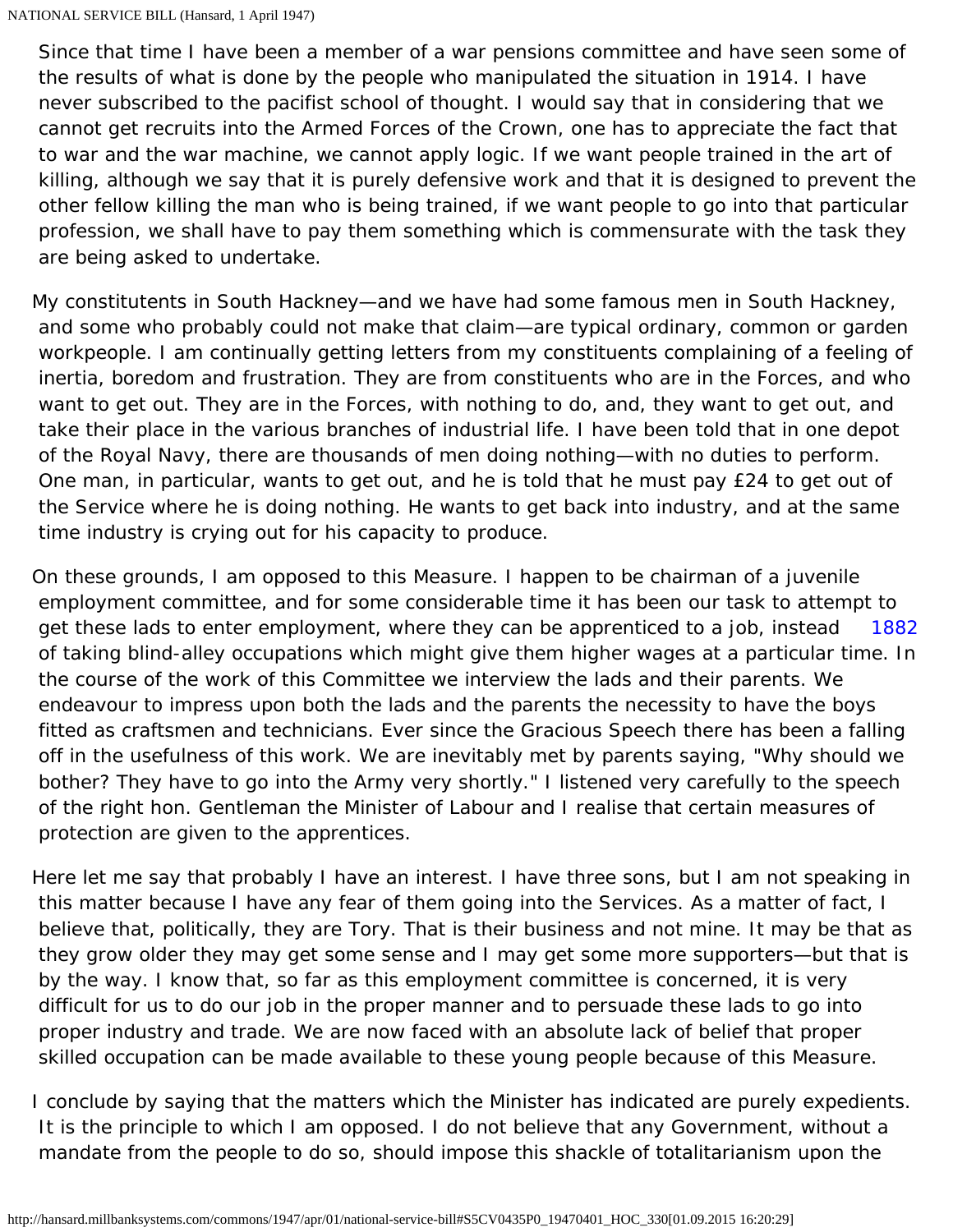country. I say, quite definitely, that when we were asking for the support of the electorate we urged that a Socialist Government would deal with the political, economic and social conditions of the people. In the economic and political fields this Government are fulfilling their promises and doing the job well. In this matter of the [National Service Bill](http://hansard.millbanksystems.com/bills/national-service-bill) there is retrogression. I appeal to the Government to think again about the whole matter. I shall, with a very sore heart, go into the Lobby against the Government tonight.

[§](#page-0-1)

[§](#page-24-3)

5.33 p.m.

<span id="page-24-1"></span><span id="page-24-0"></span>[§](#page-24-0) [1883](#page-24-1) **[Sir Hugh O'Neill](http://hansard.millbanksystems.com/people/hon-hugh-oneill)** [\(Antrim\)](http://hansard.millbanksystems.com/constituencies/antrim-1) It is always a pleasure for a Member who has been in this Assembly for some time to congratulate a newcomer. I most heartily congratulate the hon. Member for South Hackney (Mr. H. Butler) on his most admirable speech. He has shown a knowledge of his subject, a sincerity, and a conviction which we all admire. I thought I detected once or twice in the course of his speech a slight breath of sea air, which, no doubt, is due to his past association with the Royal Navy. I am sure that we shall always welcome his future interventions in our Debates, and we look forward to them.

My object in intervening in this Debate is to express on behalf of the Ulster Unionist Parliamentary Party their strong dissent from the omission of Northern Ireland from the scope of this Measure. We feel that it ought to apply to the whole of the United Kingdom and it is our intention to move an Amendment to the Bill in Committee in order to bring this to pass. I hope that when the Minister of Defence replies to this Debate, he will be able to give the reasons why Northern Ireland is not included.

<span id="page-24-3"></span><span id="page-24-2"></span>[§](#page-24-2) **[Mr. Sydney Silverman](http://hansard.millbanksystems.com/people/mr-samuel-silverman)** [\(Nelson and Colne\)](http://hansard.millbanksystems.com/constituencies/nelson-and-colne) Would the right hon. Gentleman forgive me?

<span id="page-24-4"></span>**[Sir H. O'Neill](http://hansard.millbanksystems.com/people/hon-hugh-oneill)** What, so soon?

[§](#page-24-4) **[Mr. Silverman](http://hansard.millbanksystems.com/people/mr-samuel-silverman)** I thought the right hon. Gentleman might tell the House why he thinks it necessary to move such an Amendment, now that the war is over, though he did not move it in 1939 or 1940.

<span id="page-24-5"></span>[§](#page-24-5) **[Sir H. O'Neill](http://hansard.millbanksystems.com/people/hon-hugh-oneill)** If the hon. Member will be so good as to wait until I develop my argument, he will find that his question will be answered. The question of the application of compulsory military service to Ireland has a long history which I must bring to the recollection of the House in order that our attitude may be fully understood and appreciated. In the first world war the matter was raised several times. It was considered. Mr. Lloyd George wanted to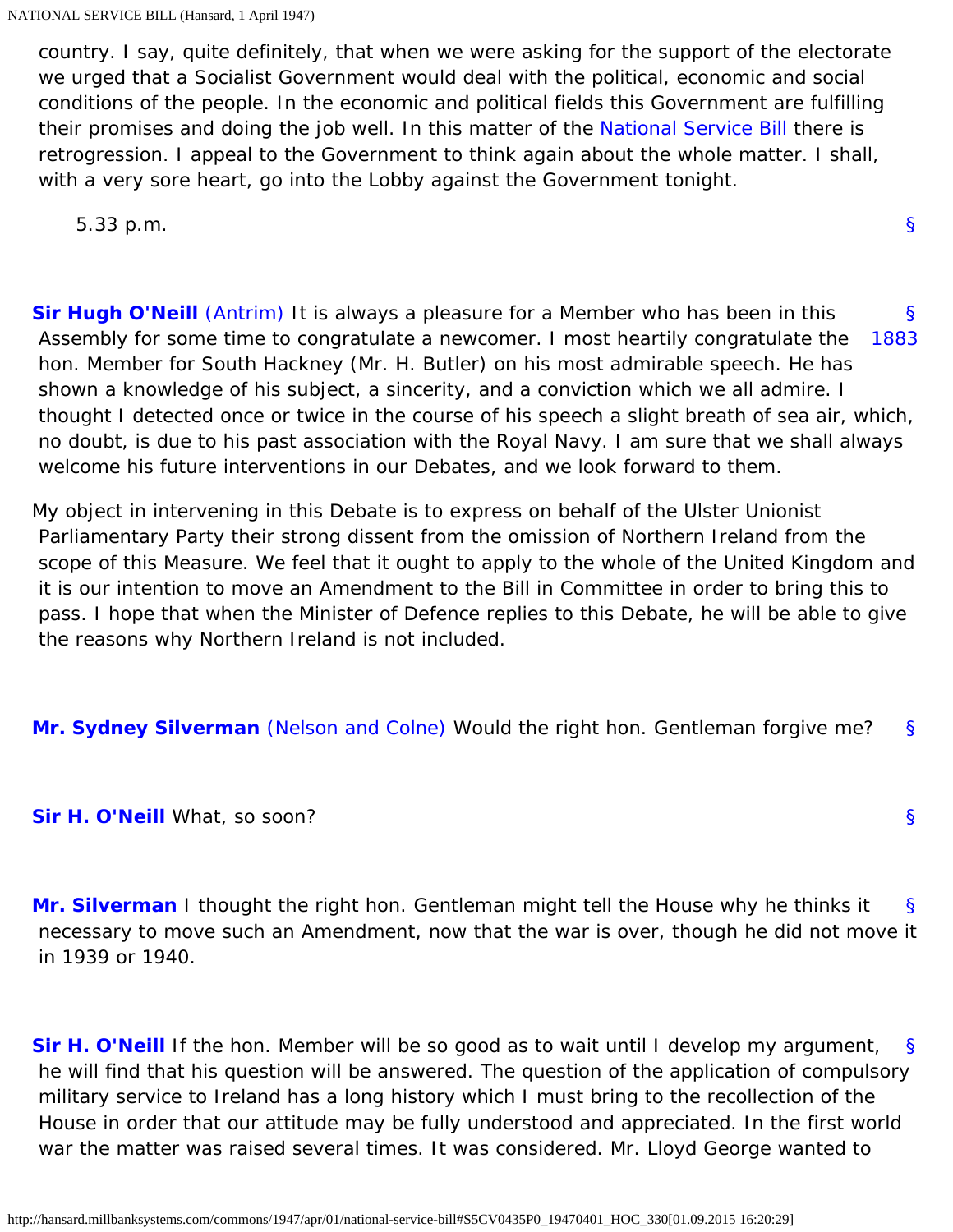bring it about but owing to the hostility of the anti-British elements in Ireland who were then in a majority, conscription was never applied. In the second world war the first Military Service Bill was introduced in May, 1939, and that applied to the whole of the United Kingdom.

<span id="page-25-0"></span>[1884](#page-25-0) In Northern Ireland, this decision was accepted by the majority as perfectly natural and proper. It is my strong belief that if there had been no interference from outside, it would have been accepted by the minority, and applied without serious difficulty. Unfortunately, outside influences were brought into play and the Southern Irish leaders began to agitate. The Parliament in Dublin was specially summoned and Mr. de Valera, in the course of a speech, said that the proposal was an attempt by a foreign Government to conscript Irishmen to the British arms. Conferences took place between Mr. Neville Chamberlain, the then Prime Minister, and the Prime Minister of Northern Ireland. The latter made it quite clear where he stood in this matter. At the same time, a statement was issued by the Ulster Members of this House to the effect that it was their unanimous opinion that no distinction should be made in the Bill between Northern Ireland and the rest of the United Kingdom.

The Government, however, capitulated to the Southern Irish clamour. In his speech on the Second Reading of the Bill, Mr. Neville Chamberlain announced that the Government would move an Amendment in Committee to exclude Northern Ireland from the Bill. That Amendment was duly moved. The Ulster Members challenged a Division and on 10th May, 1939, the Amendment was carried by 261 votes to 20, two Ulster Members acting as tellers for the minority. Perhaps that answers the point raised a short time ago by the hon. Member for Nelson and Colne (Mr. S. Silverman). That, therefore, ended the matter so far as the first application of compulsory military service was concerned in the last war.

<span id="page-25-1"></span>[1885](#page-25-1) Nothing happened for two years but in May, 1941, the matter was raised again. That was the time when the air bombing of our cities was at its peak. The whole of the country was subjected to attack, including the people of Ulster of all parties, sections and classes. They were all being mercilessly bombed. At that time, too, we were standing alone against our enemies. The manpower question was very acute and the Government were again considering the application of conscription to Northern Ireland. Discussions again took place. In reply to a Question in this House on 10th May, 1941, the then Prime Minister, the present Leader of the Opposition, said: "This question has for some time past engaged the attention of His Majesty's Govern- ment, and I hope to be in a position to make a statement about it on the first Sitting Day after this week."—[OFFICIAL REPORT, 20th May, 1941; Vol. 371, C. 1390.]" It is well known that a Bill was then actually drafted and that after discussion with the Northern Ireland Government it had been, decided to apply conscription there. But something happened after that statement by the then Prime Minister. I have no doubt that the Southern Irish leaders got busy again. I have never heard what happened. I have heard it suggested that all kinds of pressure were brought to bear upon the Government from these outside sources, including pressure via the United States. Whether or not that is true, I do not know, but the fact is that the Government again capitulated. When the Prime Minister made his statement to the House of Commons on 27th May, 1941,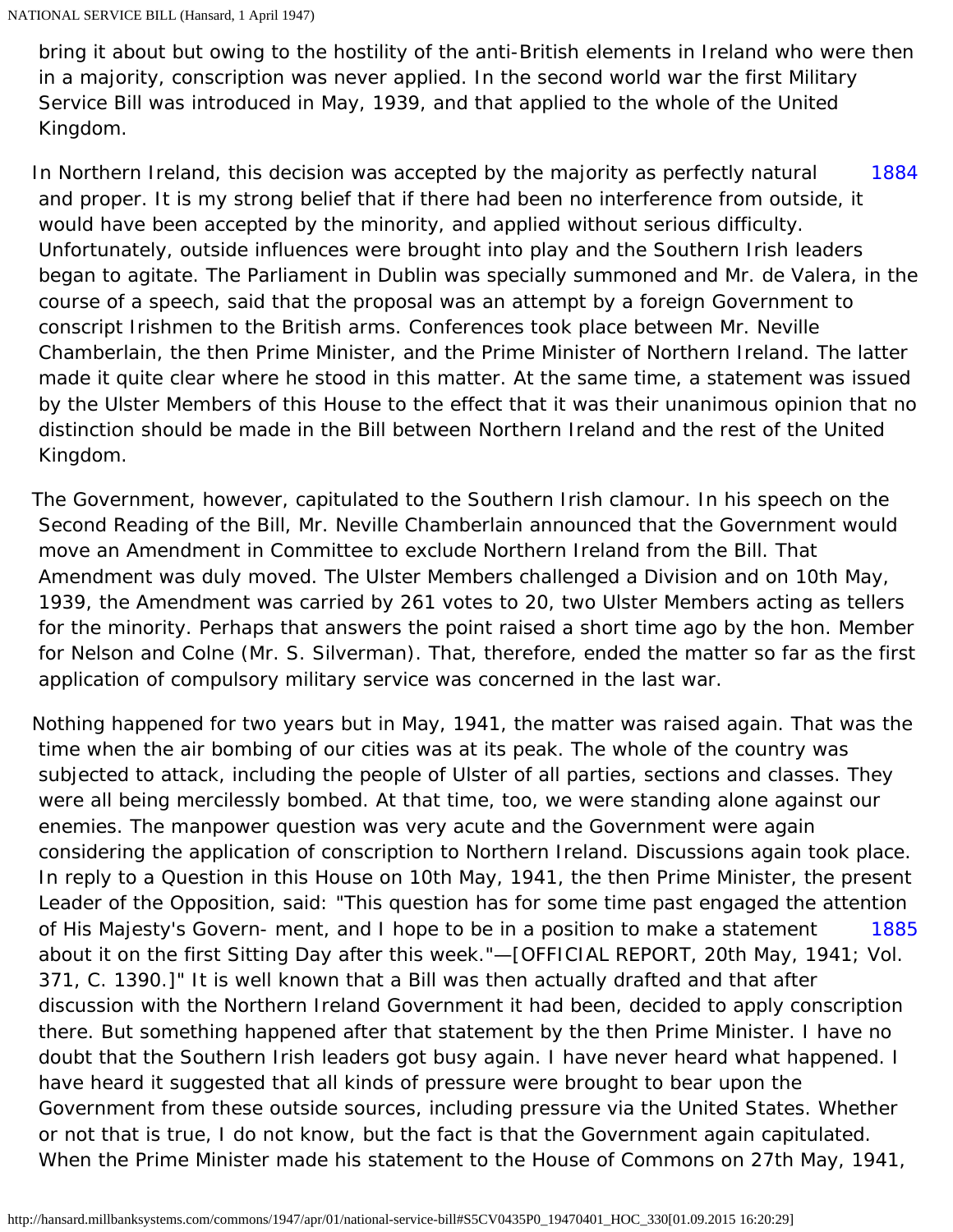it was in the following terms: "I said a week ago that this matter had been engaging our attention. We have made a number of inquiries in various directions, with the result that we have come to the conclusion that at the present time, although there can be no dispute about our rights or about the merits, it would be more trouble than it is worth to enforce such a policy." When asked, in a supplementary question, whether it was not the opinion of the Government of Northern Ireland that conscription could, and should, be applied, the Prime Minister replied: "Yes, Sir. That was the view of the Government of Northern Ireland for whose loyal aid and continued and constant support of our cause no words of praise can be too high."—[\[OFFICIAL REPORT, 27th May, 1941; Vol. 371, c. 1718.](http://hansard.millbanksystems.com/commons/1941/may/27/war-situation#column_1718)]" That was said by the present Leader of the Opposition when he was leading this country at one of the most critical phases of the war. So much for the past history of this matter.

We have now reached a stage where compulsory national service has to be adopted in peacetime. Why, in these circumstances, do we maintain that it should be applied to the whole of the United Kingdom? First, because if we must get men for the Fighting Services, it is the only fair way in which to get them. In his speech yesterday, the right hon. Gentleman the Member for Woodford (Mr. Churchill) made the point that if conscription was to be fair it must also be universal throughout the whole country.

<span id="page-26-4"></span><span id="page-26-0"></span>**[Mr. McGhee](http://hansard.millbanksystems.com/people/mr-henry-mcghee)** Throughout the Empire.

<span id="page-26-1"></span>[§](#page-26-1) **[Sir H. O'Neill](http://hansard.millbanksystems.com/people/hon-hugh-oneill)** Throughout the whole country. If it is universal it must be applied to the whole country. That is my argument. Why is it that the only objectors to conscription who have been allowed to have their way have been the Southern Irishmen? There are plenty of people in this House who do not like conscription—we have heard them express their views today—but if this Bill passes they have to lump it. Yet the people who make trouble from outside the United Kingdom are the only section of the population—

<span id="page-26-2"></span>[§](#page-26-2) **[Mr. Mulvey](http://hansard.millbanksystems.com/people/mr-anthony-mulvey)** [\(Fermanagh and Tyrone\)](http://hansard.millbanksystems.com/constituencies/fermanagh-and-tyrone) If the Northern Ireland people are so loyal, why do they need conscription?

<span id="page-26-5"></span><span id="page-26-3"></span>[§](#page-26-3) **[Sir H. O'Neill](http://hansard.millbanksystems.com/people/hon-hugh-oneill)** The people to whom I refer are, I say, the only section of the population whose wishes are to be carried out. A lot of nonsense is talked about voluntary service. People have said to me, "You Ulster men boast of your loyalty, so surely you can supply all the men required by voluntary enlistment?" My answer is that we cannot It is true that our part of the United Kingdom was formerly the best recruiting area—

# [§](#page-26-0)

[1886](#page-26-4)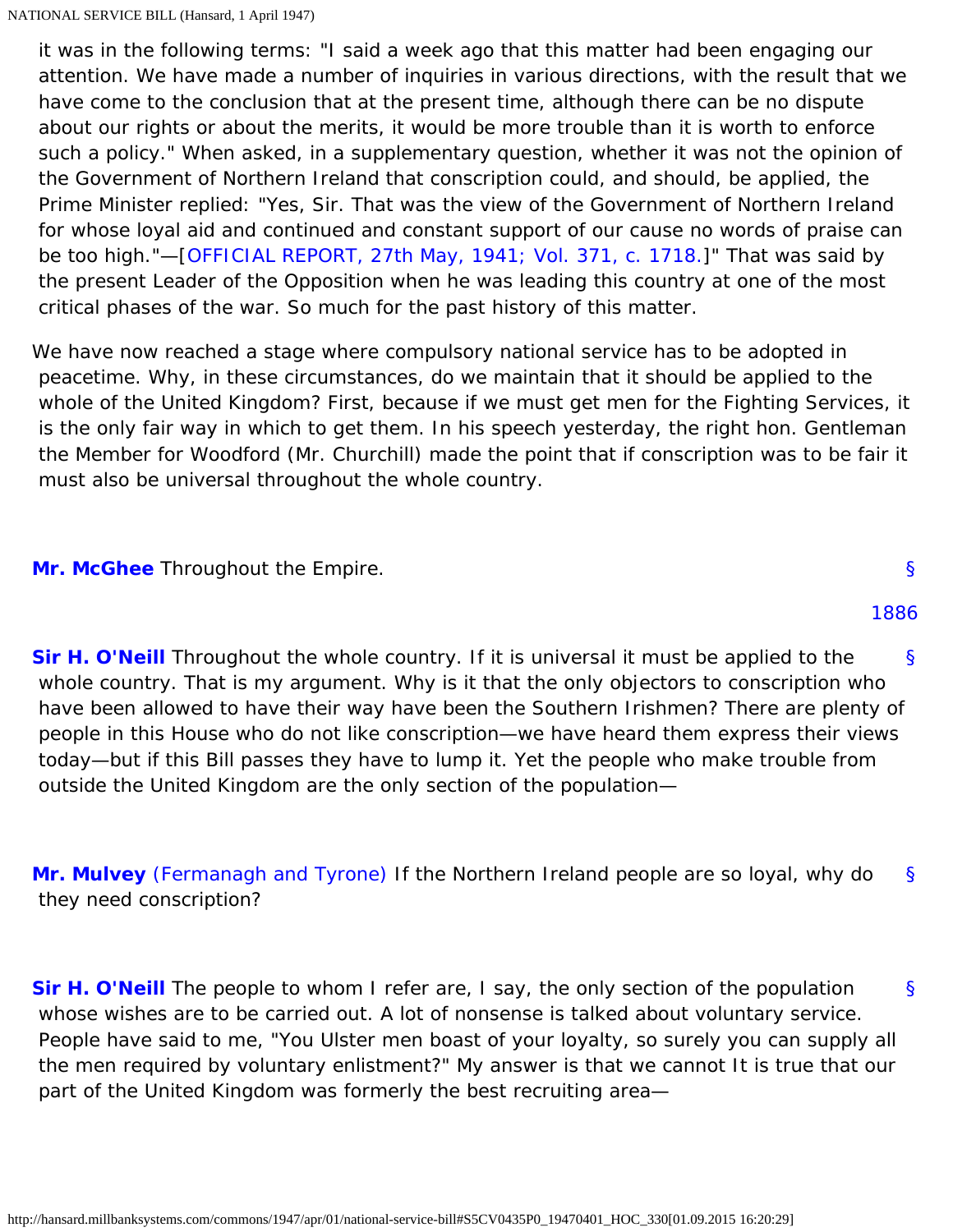<span id="page-27-0"></span>**[Mr. Mulvey](http://hansard.millbanksystems.com/people/mr-anthony-mulvey)** May I put a question to the right hon. Gentleman?

<span id="page-27-1"></span>**[Mr. Deputy-Speaker](http://hansard.millbanksystems.com/people/mr-james-milner)** Is it a point of Order?

[§](#page-27-1) **[Mr. Mulvey](http://hansard.millbanksystems.com/people/mr-anthony-mulvey)** It is a question. Can the right hon. Gentleman give any indication to the House as to how conscription can be effectively enforced in Southern Ireland? Can he further explain to the House what measures would be necessary to keep the followers of his own party from absconding across the Border to avoid conscription? [Laughter.]

<span id="page-27-2"></span>[§](#page-27-2) **[Sir H. O'Neill](http://hansard.millbanksystems.com/people/hon-hugh-oneill)** I am afraid I take this matter too seriously to feel inclined to allow it to develop into a laughing matter.

<span id="page-27-4"></span><span id="page-27-3"></span>**[Mr. Mulvey](http://hansard.millbanksystems.com/people/mr-anthony-mulvey)** Answer the point.

[§](#page-27-4) **[Sir H. O'Neill](http://hansard.millbanksystems.com/people/hon-hugh-oneill)** There always comes a time in voluntary service when the eager volunteers have all gone forward, and the others hold back for fear of losing their jobs to the men who stay at home.

<span id="page-27-5"></span>**[Mr. Mulvey](http://hansard.millbanksystems.com/people/mr-anthony-mulvey)** When conscription was threatened before—

<span id="page-27-7"></span><span id="page-27-6"></span>**Hon. Members** Order.

## [1887](#page-27-7)

[§](#page-27-6) **[Sir H. O'Neill](http://hansard.millbanksystems.com/people/hon-hugh-oneill)** If this were not so, conscription would never be necessary in any country. There is another reason which certainly affects my consideration of this question. However much some of us may oppose conscription in principle, it will be admitted almost on all sides that the training which these young men are to receive may prove in many respects advantageous to them. For example, they will learn discipline. Their outlook generally will certainly be broadened. Their physique will certainly be improved. It will promote comradeship and manliness among them. The Minister of Labour stated in introducing this Bill that he looked upon this calling-up for national service as a privilege, and I agree with him. Our people in Northern Ireland will be at a disadvantage as compared with their compatriots in the rest of the United Kingdom who will have these opportunities which they

[§](#page-27-0)

[§](#page-27-3)

[§](#page-27-5)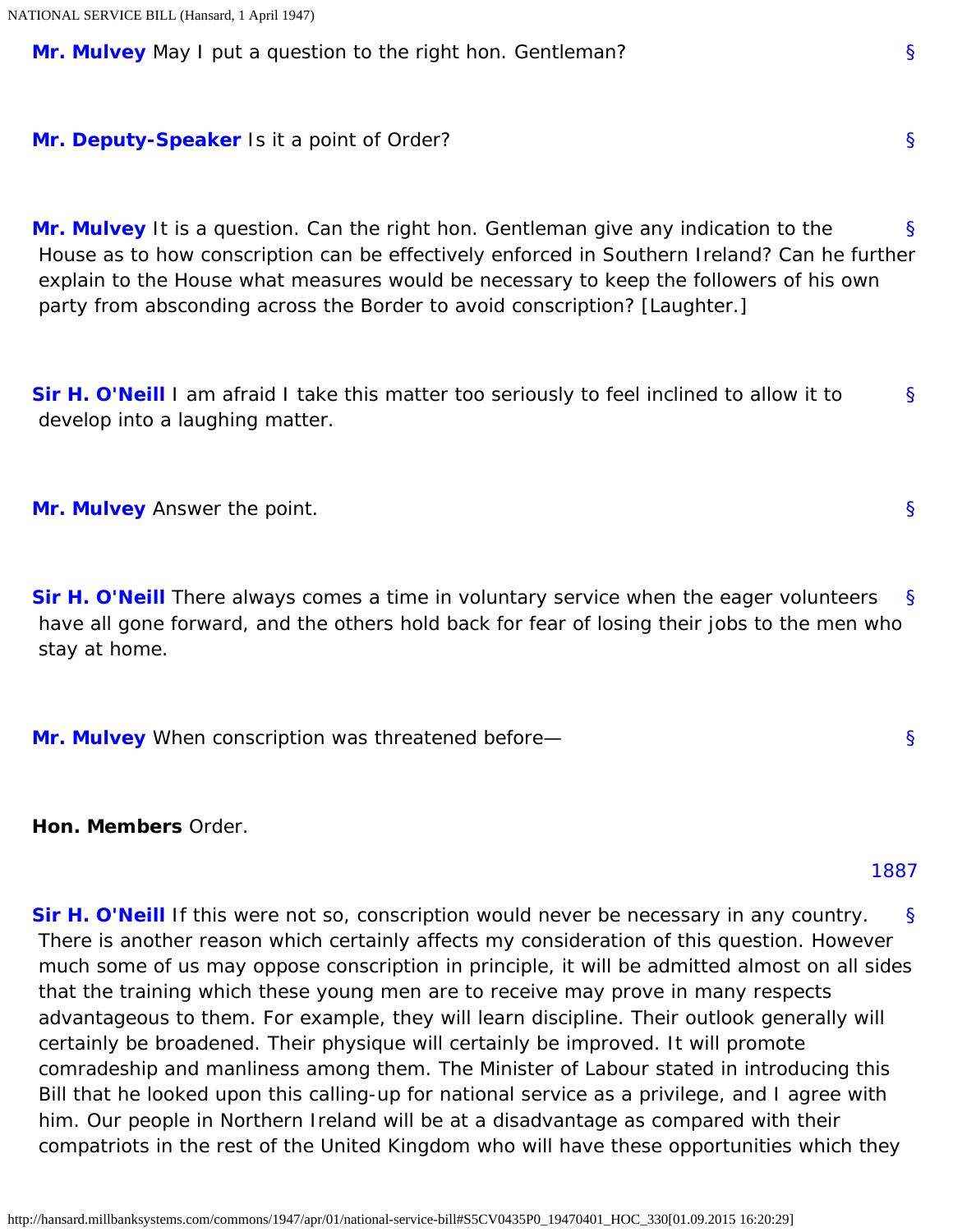will not get. For the reasons I have given, I urge the Government to reconsider this matter. Their hesitation is of course due to the fact that they fear that conscription would be violently resisted by the anti-British minority in Ulster. Possibly they think that there would be passive resistance and that men might have to be sent to gaol—

<span id="page-28-1"></span><span id="page-28-0"></span>**[Mr. Mulvey](http://hansard.millbanksystems.com/people/mr-anthony-mulvey)** Your own members would resist it.

[§](#page-28-1) **[Sir H. O'Neill](http://hansard.millbanksystems.com/people/hon-hugh-oneill)** —or they may think that there might be riots. All the paraphernalia of rebellious opposition might be used. That is undoubtedly what the Government fear, but I do not believe that anything of the sort would take place. I have the authority of the Government of Northern Ireland to say that they are perfectly prepared to shoulder the burden and to play their part in applying national service within the territory over which they have control.

[§](#page-28-0)

[§](#page-28-2)

[§](#page-0-1)

<span id="page-28-2"></span>**[Mr. Mulvey](http://hansard.millbanksystems.com/people/mr-anthony-mulvey)** Your arguments will deceive nobody.

5.50 p.m.

<span id="page-28-4"></span><span id="page-28-3"></span>[§](#page-28-3) [1888](#page-28-4) **[Mr. Cocks](http://hansard.millbanksystems.com/people/mr-frederick-cocks)** [\(Broxtowe\)](http://hansard.millbanksystems.com/constituencies/broxtowe) The right hon. Baronet the Member for Antrim (Sir H. O'Neill) stated that he wants conscription extended to Northern Ireland. I should prefer to limit it to Northern Ireland and not to extend it to Britain. The right hon. Gentleman considered it a privilege, but it is a privilege we prefer not to have. The Labour Party has always been opposed to conscription in peacetime, and it is with some surprise that, after all these years, we find some Members of our Party suddenly coming to the conclusion that conscription is the most democratic way of raising an Army. I have never heard of such a sudden conversion since the days of Saul of Tarsus, and on that occasion only one man was converted and here is a change of heart on the part of a good many. I can only hope profoundly that the final result will be less painful to them than it was to him.

We who oppose conscription accepted rather reluctantly its continuance to 1st January, 1949. It was a great shock to some of us when we heard that the Government proposed to continue it for another five years after that time, especially at a time when all our enemies have been scattered and Germany and Japan lie prostrate in the dust, when no country is in a position to fight us except our gallant and glorious allies, America and Russia, and when we need all our manpower to build up our industrial strength, to finance our social reforms and to save ourselves from bankruptcy in 1949 or 1950, if not before. We are short of manpower in every industry. The Minister of Labour stated the other day that we have not sufficient people to do all the things that need to be done and to produce all the goods required to be produced. I will give minimum figures. We need another 100,000 men in our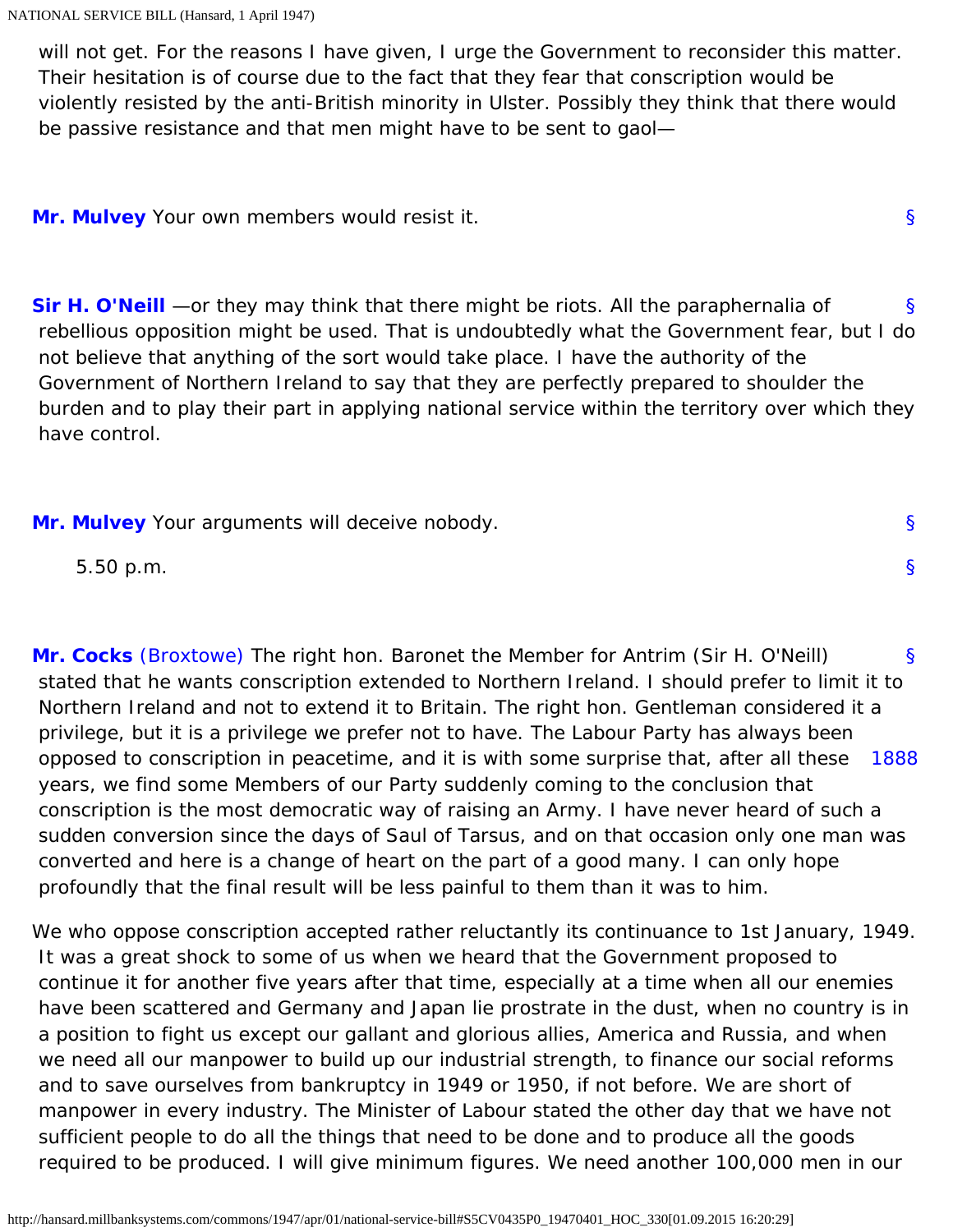mines; we need another 500,000 in our basic industries; presently we shall be losing from agriculture about 100,000 or more prisoners of war. This very day we have raised the school leaving age, and thousands of young people have been withdrawn from the labour market. We have been told that unless we can expand our exports by 75 per cent over the prewar volume before the loan runs out—and it is running out very rapidly—our standard of living will be drastically reduced. We shall have to cut down our imports of raw materials and food and we shall be faced by a financial crisis of the first order, and the more awful prospect still of another National Government.

<span id="page-29-0"></span>[1889](#page-29-0) For some years now our birthrate has been falling. Just before the war there were 417,000 young people of 18 in this country. In 1950 that will have fallen to 295,000, and this Bill takes 210,000 of those out of industry. In the circumstances of this crisis, the idea of still having in a years' time over one million men in the Forces—there are far more now, of course—supplied by 350,000 men—[An HON. MEMBER: "Four hundred and fifty thousand."] I take the moderate figure of 350,000 given by the Minister of Defence—is absolutely folly and madness. It cannot be justified by any arguments at all, even if the Services are to fall automatically, as we were told last night, to 750,000 by 1st January, 1949. Even that is a burden far too heavy for us to bear.

What are the reasons for the introduction of this Bill? We have been given three reasons support of U.N.O.; our commitment, in various parts of the world; and the fact that we are no longer an island and shall have no breathing space in future to build up an Army if war breaks out, and must, therefore, have millions of trained reserves instantly ready to repel the long—range rockets and be dissolved in the frantic fury of the atomic bomb. I will take those three points in order. I do not like suggesting that any hon. Member talks humbug, but I find distinct traces of humbug in this talk about conscription under this Bill being necessary for the support of U.N.O. I have always understood that the system of collective security meant that national forces would be reduced and not expanded. When I am told to refer to Article 43, this is what I find. I am just quoting the essential words, though I have the full text here. This is what it says: "Members of the United Nations … undertake to make available to the Security Council, … in accordance with a special agreement or agreements, Armed Forces … necessary for the purpose of maintaining international peace and security…. Such agreements shall govern the numbers and types of forces … "No such agreement has yet been negotiated. It will be a very long time, I fear, before any of these agreements are negotiated. When such agreements are negotiated, then will be the time to decide what contribution we shall give to the Forces in defence of U.N.O., but not before then.

<span id="page-29-1"></span>[§](#page-29-1) **[Vice-Admiral Taylor](http://hansard.millbanksystems.com/people/vice-admiral-ernest-taylor)** Is the hon. Gentleman now suggesting that until agreements have been come to between the nations as regards security under U.N.O. we should do nothing?

[1890](#page-29-3)

[§](#page-29-2)

<span id="page-29-3"></span><span id="page-29-2"></span>**[Mr. Cocks](http://hansard.millbanksystems.com/people/mr-frederick-cocks)** I am answering the argument that this Bill is necessary to carry out our obligations to U.N.O., and that only. I am not talking about the rest of the world or the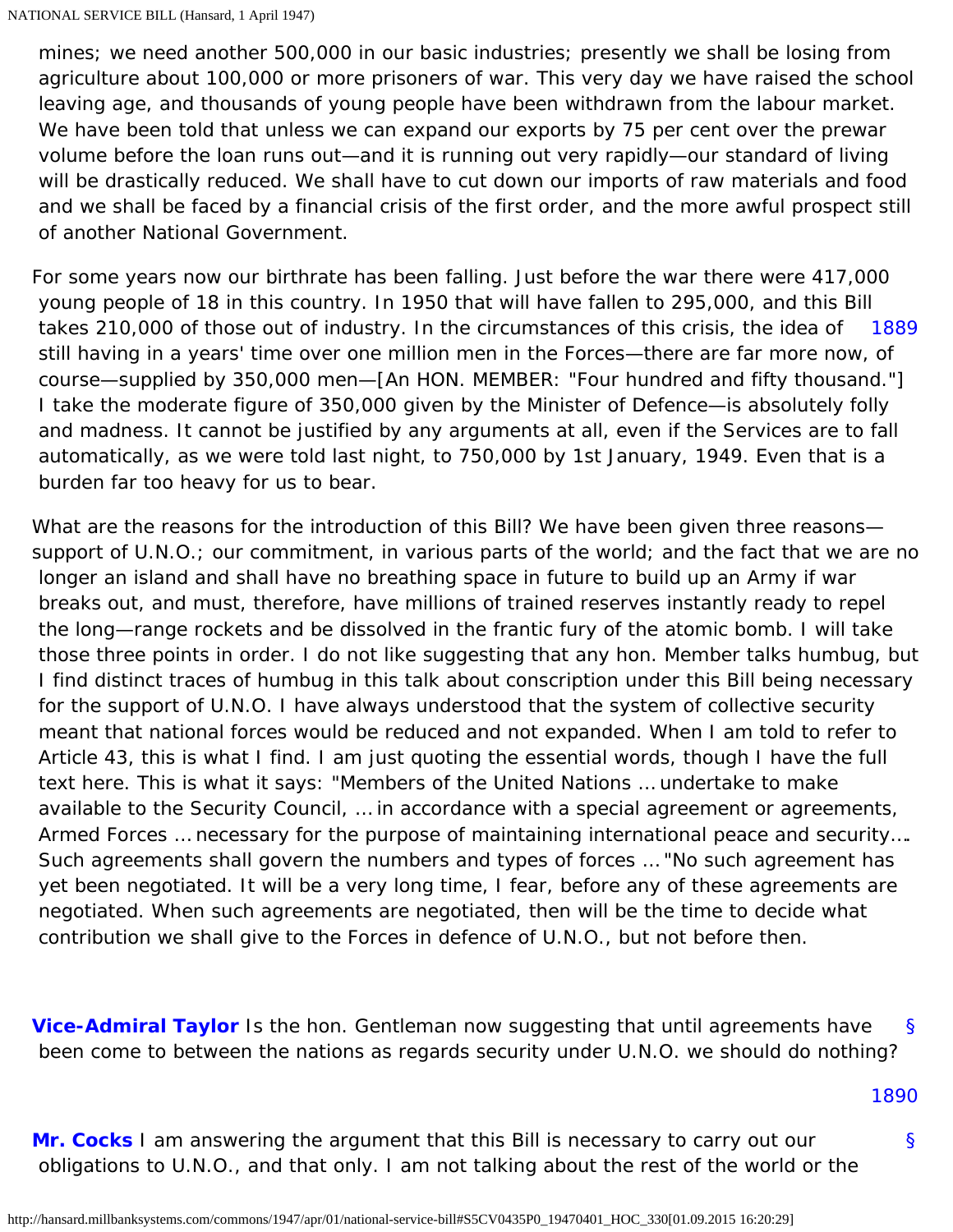ordinary process of self-defence, but about the suggestion that we are committed to carry out our obligations to U.N.O. The agreements have not been negotiated, and the time to decide our contribution is when they are negotiated. In any case, that is not an argument for conscription either now or then.

As to our commitments, we do not know what they are. It is absolutely monstrous that this House should be asked to vote Estimates without being told where our troops or ships are stationed and in what numbers they are in different parts of the world. [HON. MEMBERS: "Hear, hear."] I believe that if the public knew the size of the Forces we are keeping at the present moment in various parts of the world, there would be an instant demand for their reduction. That is possibly the real reason for this secrecy and the official reason that we have been given is not the real reason. That is the reason perhaps for the iron curtain which the Minister of Defence has dropped to conceal his proceedings.

In any case, whatever the number is, it is far too large. I do not believe that we can afford, in 1949, to keep a highly equipped Army of more than 250,000 men, which is 30,000 more than we had before the war. That Army would, of course, be supported in this island by territorial forces and reserves. To bring the Regular Army up to a total of 250,000 would mean recruitment, at the present time, of 4,000 per month, but after we had reached the 250,000 it would mean a monthly recruitment of only 2,800. I do not believe that we could not raise, voluntarily, 2,800 per month, especially when the general calling up, which is now going on, ceases, and our present huge Army is reduced. In my view, an Army of a quarter of a million, well equipped, is all we can afford, and all we can provide.

<span id="page-30-0"></span>archbishop. My hon. Friend was good enough to say, last night, that the supporters of [1891](#page-30-0) My hon. Friend the Member for Aston (Mr. Wyatt) makes many valuable contributions to our Debates. He is an industrious Member, and he speaks with authority on Service matters, although he sometimes reminds me of a new curate adopting the pontifical attitude of an the Amendment knew nothing about military warfare, and that we were misguided. Naturally, then, we turn to him for guidance. He disclosed to us a profound mystery which has been concealed even from the Minister of Defence, who has said that even he does not know the shape of things to come. But my hon. Friend the Member for Aston knew. He told us why we need millions of trained reserves in this country, in these days of long-range warfare. He visualised the scene, in the next war, when the heavens would be filled with shouting, and there would descend on this fair island, not a ghastly dew, but thousands of ferocious paratroopers. He said that we should have to have a large Army, armed with bombs and bayonets, to kill these paratroopers as they fell. My hon. Friend so delighted the hon. Member for Kingston-upon-Thames (Mr. Boyd-Carpenter) that the latter said that my hon. Friend's speech ought to have been delivered from the Government Front Bench, whereupon I noticed that the Secretary of State for War seemed rather uneasy. When I asked my hon. and gallant Friend the Member for Chelmsford (Wing-Commander Millington) what he thought of this apocalyptic vision of descending furies and paratroopers, he said, "Give me a few squadrons of fighter planes, and I would drown the whole lot in the sea long before they got to this country." My hon. and gallant Friend explained that in the last war a few squadrons of Whirlwinds destroyed, in a few minutes, two divisions of Germans in the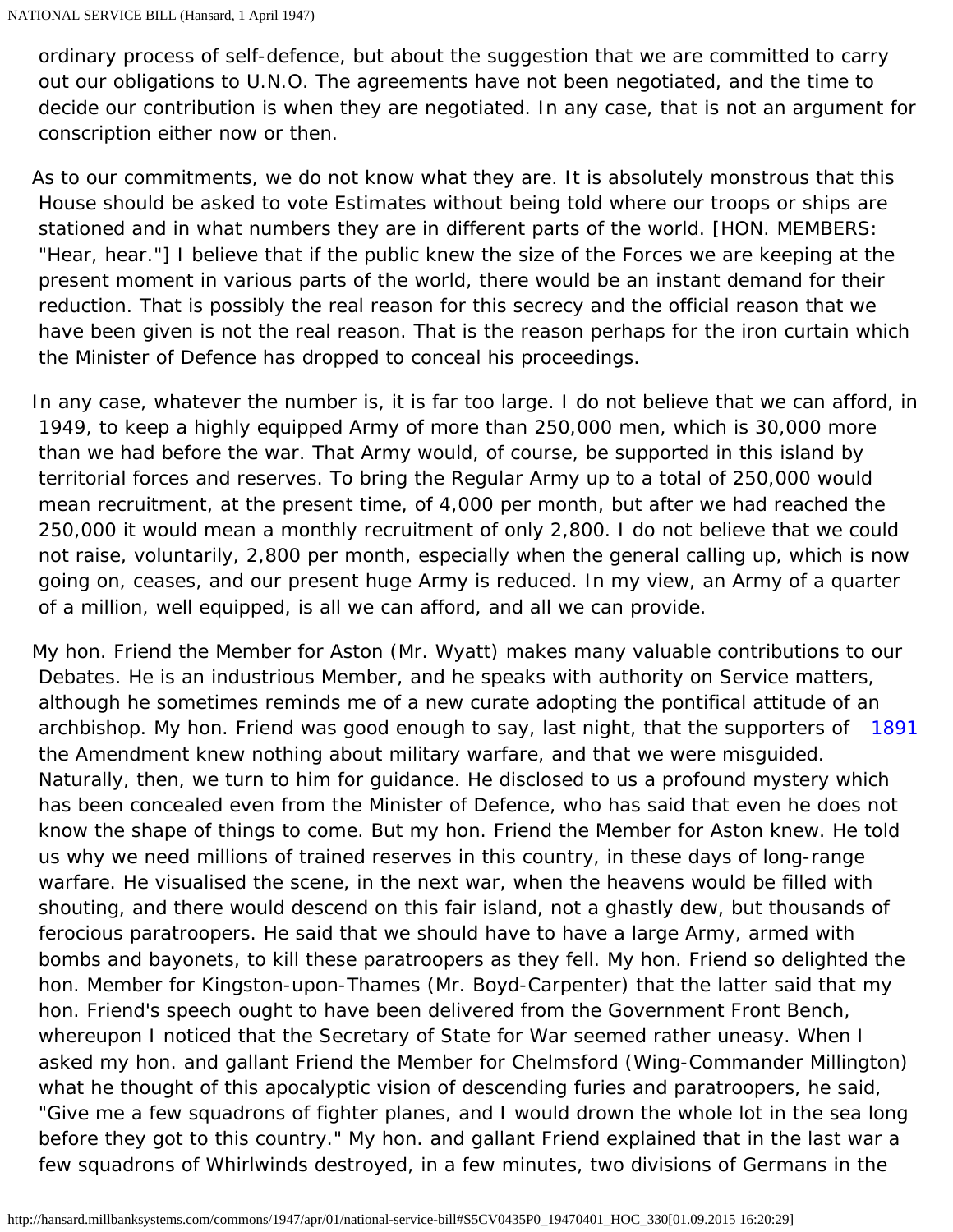air. [An HON. MEMBER: "What about Crete?"] The Secretary of State for War will now feel easier but I hope that the readers of a certain Sunday newspaper will not lose faith in their military critic.

<span id="page-31-0"></span>[1892](#page-31-0) Then we come to the argument that we are no longer an island. Of course, we are not, but I ask the question which has been asked so many times during this Debate—whom are we going to fight? I am sure that Russia has no intention of attacking us, and I do not believe that she is in a position to do so if she wished. The Foreign Secretary has said that there is no conceivable reason why there should be any war between Britain and Russia. If it is suggested that we might have to support America in an attack on Russia, then I say, quite clearly, that the workers of this country would never support such an attack. I represent a mining constituency, and I am quite sure that the miners in my area would refuse to wind one ton of coal if such a situation occurred, and that the wives and daughters of the workers would refuse to make munitions. Any Government, Labour, Conservative or Coalition, which attempted such a project, would be swept from office within a week. If we want to be strong in the diplomatic field we must build up our industrial and economic power. Not by swollen Armies, but by productive pits and flourishing industries can our influence abroad be extended. The Foreign Secretary has said, "If only I had coal to offer to the world how much stronger my bargaining power would be." If we could export 20 million tons of coal to France today, it would be more welcome there than "an Army with banners," even although that Army were accompanied by my hon. Friend the Member for Aston and my hon. Friend the Member for East Coventry (Mr. Crossman).

[1893](#page-31-1) The White Paper has stated that "those things which are fundamental to our national life must come first." Well, the thing which is fundamental to our national life is our industrial prosperity. If we fail to produce we fail in everything and our Armies will be utterly useless. In this crisis we can only save ourselves by limiting our commitments to those which can be sustained by voluntary service, and by concentrating the whole of our remaining manpower on productive work. Otherwise we shall only be "ruining down the infinite inane." The Conservative Party are voting for this Bill tonight. We are voting against the Conservative Party. It is true that the Leader of the Opposition may be accompanied into the Division Lobby by certain Members of the Government, and certain of their supporters, but we shall take no notice of that. We shall not ask them where they have been and we shall welcome them wholeheartedly when they return. I do not take such a tragic view of this Bill as some of my hon. Friends, because it is possible that it will never be operated at all. It is possible that when 1949 comes the pressure of public opinion, and the pressure of economic crisis, may render the idea of compulsory service utterly unthinkable. In any case, I say that the great Labour majority we were given at the last Election was given us so that we could build up in this land a prosperous Socialist State, not to produce a nation of bankrupt conscripts, or, in peacetime, to rivet upon a free people the shackles of military conscription.

<span id="page-31-2"></span><span id="page-31-1"></span>6.10 p.m.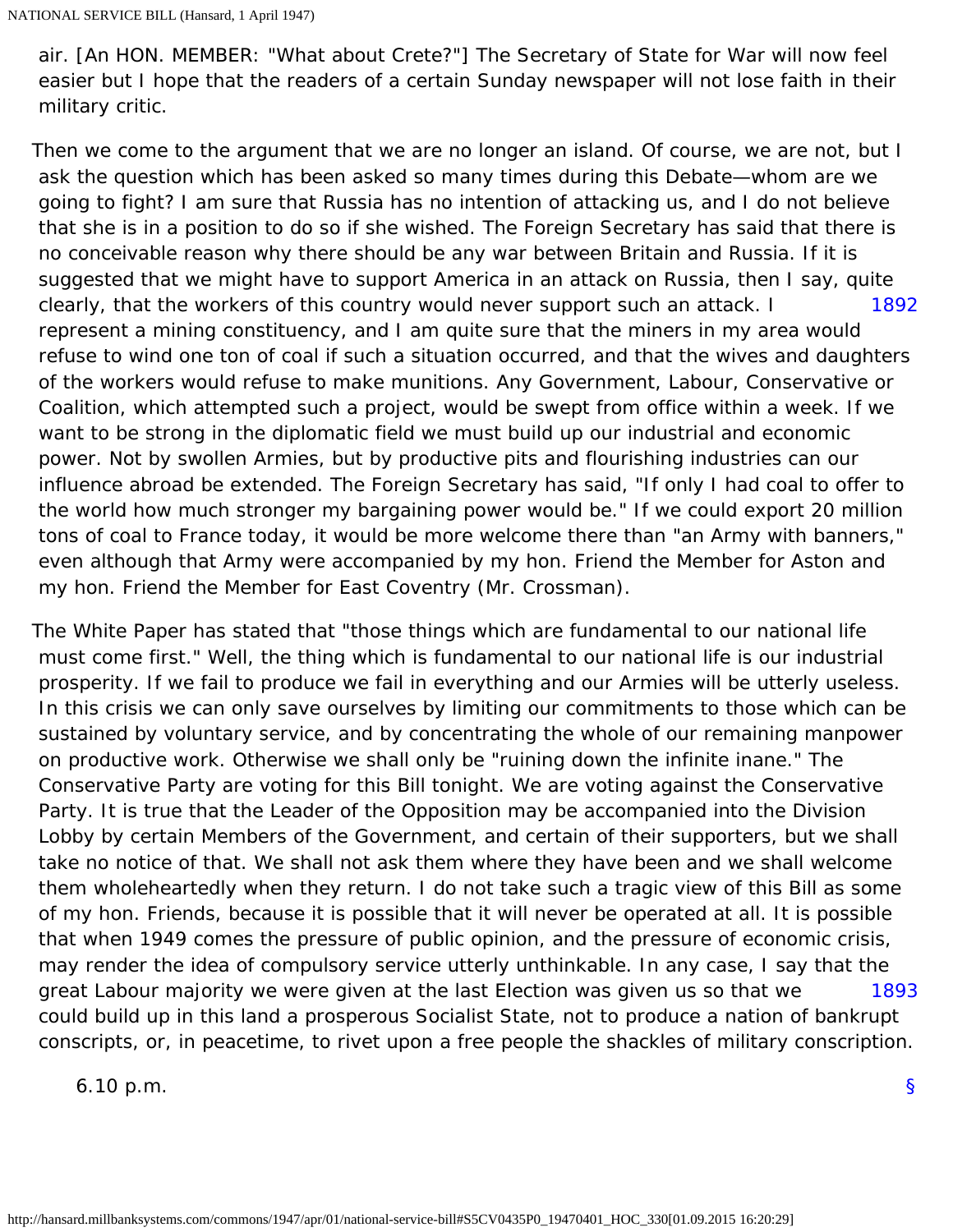[§](#page-31-2) **[Mr. Stamford](http://hansard.millbanksystems.com/people/mr-thomas-stamford)** [\(Leeds, West\)](http://hansard.millbanksystems.com/constituencies/leeds-west) I very much welcome the opportunity of participating in this Debate, and as I know that there are still quite a number of Members who wish to speak, I propose to cut out all unnecessary preliminaries and come at once to the few points I want to make. That, I think, is a good rule to adopt in this House, and I would like to see it more generally followed, especially by those who sit on the Front Benches. Tonight, we are to be asked to make a very grave decision, perhaps the gravest decision of this Parliament. I confess that for my own part I have had a good deal of uneasiness of mind about this Bill since it was first mooted. That uneasiness has not been at all reduced by the fact that supporters of the Bill include the right hon. Gentleman the Member for Woodford (Mr. Churchill), and others who support him on the opposite benches. I think that it is just as well to remember that it was the right hon. Gentleman who—

#### <span id="page-32-1"></span><span id="page-32-0"></span>**[Vice-Admiral Taylor](http://hansard.millbanksystems.com/people/vice-admiral-ernest-taylor)** Won the war.

[§](#page-32-1) **[Mr. Stamford](http://hansard.millbanksystems.com/people/mr-thomas-stamford)** —in the early days, when these restrictions on liberty were being imposed, gave a pledge in this House that at the end of the war all those restrictions would be removed. Today, he is supporting the Bill.

[§](#page-32-0)

<span id="page-32-2"></span>[1894](#page-32-2) I listened with great interest, as I am sure did every other hon. Member, to the speech made yesterday by my right hon. Friend the Minister of Labour. I hoped to get from it some guidance towards assisting me to make a decision tonight, but I completely failed to do so; in fact, the disturbance of mind which I had before was increased by his speech. Speaking of the proposal to adopt conscription, my right hon. Friend declared that this was the most democratic way of raising the forces required. That has been said before, but it seemed strange to me, coming from the Minister of Labour. If that is true now it is true for the future. If it is true it only confirms the fear that was expressed by the right hon. and learned Gentleman the Member for Montgomery (Mr. C. Davies) earlier today, that this Bill means the permanent institution of conscription in this country. That is exactly what I fear; I believe that we are now being asked to give up the voluntary system, to give it up for good, and that this Bill represents a complete victory for the national service view. All my instincts are against conscription, but in this matter I have tried not to be guided by my instincts alone. I want to be fair to the Government. If the Government had been able to make a case that was convincing to my own reason on this matter, I would have been willing to support the Measure now before the House. I am not a pacifist. I have heard some talk here today, as I did yesterday, about the alleged absence of a mandate upon which the Government would be enabled to proceed with this Bill. I confess that does not influence me very much, because, in some matters, the Government have a permanent mandate.

Surely, the first obligation of any Government, irrespective of their political complexion, is to ensure the security of this Realm. I believe that for that no new mandate need ever be sought. It is a fundamental duty of any Government, and the Government would fail in their first duty if they did not have regard to that necessity. So, personally, I am not much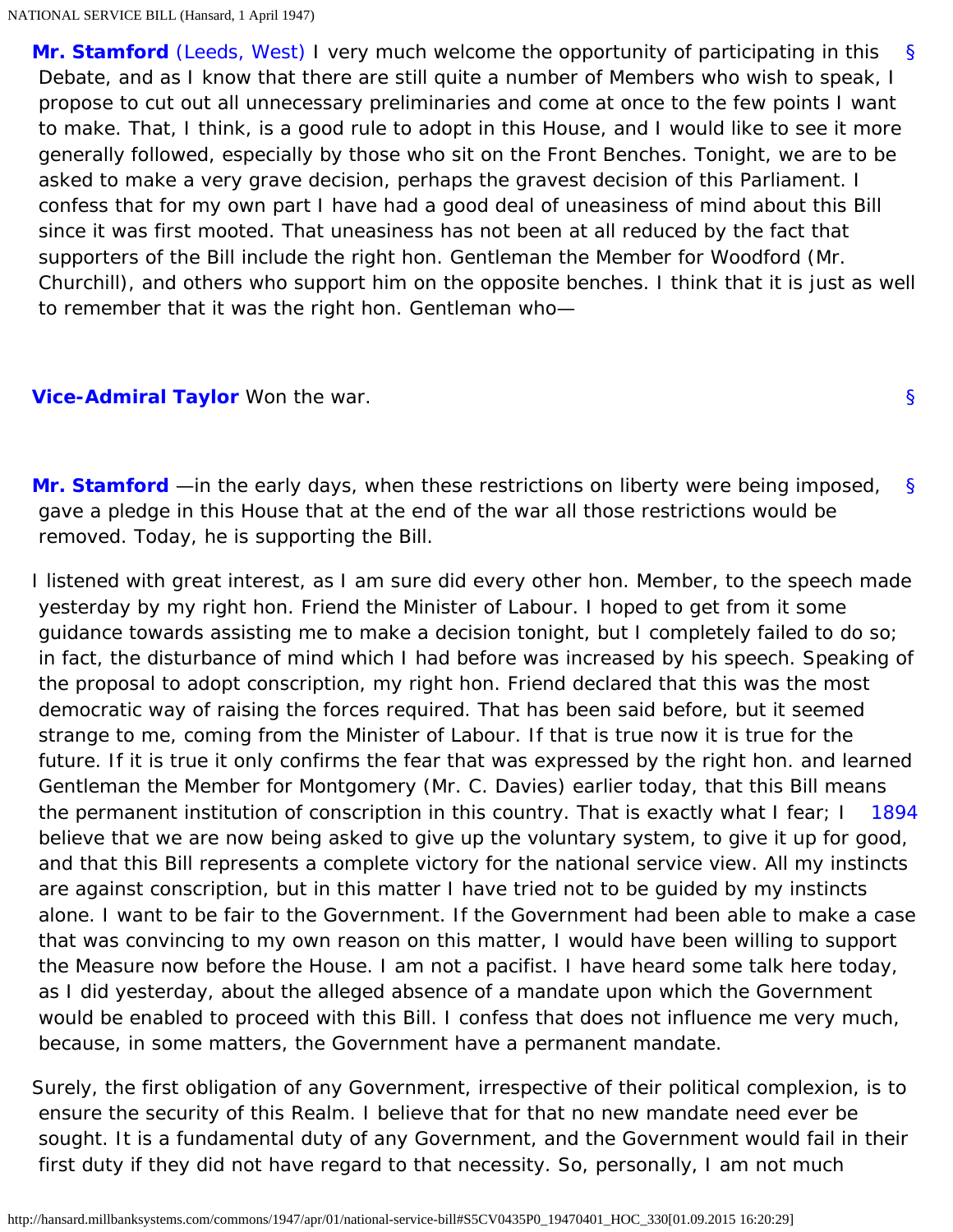influenced by the fact that this issue has never been submitted to the country at a General Election. We cannot afford to gamble with the safety of the nation, and if it can be shown that—and the Government have had plenty of opportunity of doing so—this Measure is necessary in order to ensure the safety of these Islands, some of us, who have hesitated so far, would be prepared to support the Measure now before the House. This Bill is put forward on grounds of national security, but I think that it will be generally recognised that, at this stage of events, after the last great war, there is not a single nation anywhere today that is in a position to threaten the security of this country, nor—and I do not pretend to be a prophet—is there likely to be within any foreseeable time to come. Therefore, it seems to me that this Bill is advanced upon grounds on which it is not possible to state a convincing case on behalf of this Bill.

<span id="page-33-0"></span>[1895](#page-33-0) There are two contentions, which have already been referred to in other speeches, which, I think, the Government ought to establish before we take a vote tonight. First of all, there is the contention that we need the large forces indicated in order to ensure our safety. I listened to the speech of the Minister of Labour yesterday. He set out by declaring that it was his intention to state the reasons why the Government sought the passage of this Bill. I thought that it was a singularly unconvincing speech. The Minister of Defence still has an opportunity to speak tonight. He will have the opportunity to persuade me to his point of view, but he will have to make a much more convincing speech than he made on the last occasion when he spoke to us on national defence. In this matter, I think that we all recognise that we are compelled to take a risk. In my view, the military risk is a small one, because, so far as one can see, there is no existing threat to the security of the people of these Islands. The military risk is a small risk; but the economic risk is a very great risk indeed. The country is being asked, under this Bill, to bear burdens far too heavy to be borne under conditions existing at the moment. So much for the first contention.

[1896](#page-33-1) The second contention which the Government have to seek to establish is that we cannot raise the necessary Forces without some measure of compulsion. I resist that contention. I do not accept it; I believe that the case for it is bad, and, personally, I reject it. There are two ways of getting men to serve. One is by compulsion, and the other is by attracting them by suitable inducements to serve. We have to make the choice. For some reason or other for reasons which I think are generally understood by hon. Members in this House—the Army is not today a very popular form of service. I am not discussing thereasons for that, because I think that the reasons are pretty well known. But I am quite sure that what has been done up to now in the way of reform of Army conditions has been so little, and applied to such a small extent, that we cannot fairly say that we have established conditions good enough to attract a sufficient number into our military Forces. I think that the inducements have still to be raised. We have to remember the fact—we cannot escape it—that the Army today is in competition with highly-paid forms of labour outside. We cannot ignore that fact. I believe, myself, that if, as the argument runs, the Army is the most essential of all forms of service, that it ought to be the best paid, and have the best conditions, of all forms of service in this country.

<span id="page-33-1"></span>We have to have regard to the tact that standards are changing and rising, and we cannot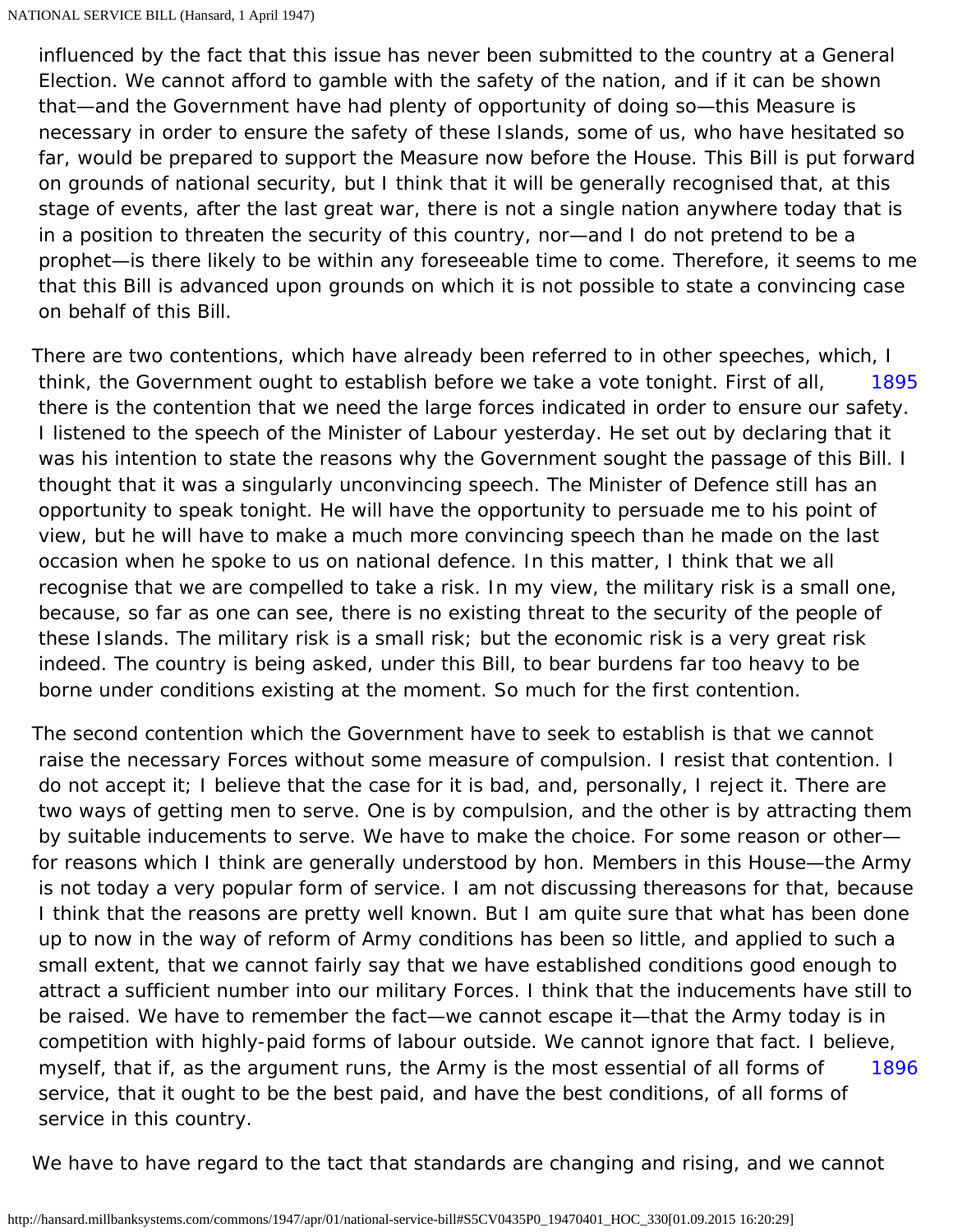expect to attract into the Armed Forces of the Crown a sufficient number of men, unless we not only recognise that fact, but frame our policy in accordance with it. Allusion has already been made in this Debate to the very acute shortage of manpower in every basic industry in this country. It is not only the Army who are short of men. Textiles are short of men; the mines are short of men; every basic industry is short of men—but, mark this, we do not propose to apply compulsion to any other service, outside the service of the Armed Forces. Why not? There is as good a case, in my view, in the present circumstances; but I guard myself by saying that I am not at all in favour of industrial compulsion. Today, in existing circumstances, there is as good a case for industrial compulsion as for military conscription. I am not at all sure that there is not an even better case. The right hon. Member for Woodford yesterday affected to see a great gulf fixed between military and industrial conscription. I believe that distinction is completely unreal. What is the logic of conscription? It is that every man should serve where the needs of the country require him, in any capacity, whatever it may be, provided the national interests require it. Any of my trade union colleagues on this side of the House who tonight intend to vote for this Bill, or any of them who are contemplating doing so, should, I think, do so with their eyes wide open to the industrial implications of their action, and recognise clearly where the logic of conscription must inevitably lead.

[1897](#page-34-0) There are a good many other things which I should like to say about this Bill, but time forbids. I conclude by saying that I have listened very earnestly so far to the case put for this Bill in this Debate. I have not been convinced by that case. I think that the case of the Government is a weak one. It is not a case that will induce me, at any rate, to vote for this Bill tonight. I am not voting against the Government. I do not propose to vote for the Amendment, but because my reason is not convinced of the necessity for this Measure, I shall certainly refrain from going into the Division Lobby on the Second Reading.

[§](#page-0-1)

<span id="page-34-0"></span>6.26 p.m.

<span id="page-34-1"></span>[§](#page-34-1) **[Mr. Oliver Stanley](http://hansard.millbanksystems.com/people/hon-oliver-stanley)** [\(Bristol, West\)](http://hansard.millbanksystems.com/constituencies/bristol-west) The House has listened with great interest to the speech of the hon. Member for West Leeds (Mr. Stamford) who has explained to us with great clarity the reasons why he is unable to take a stand either for or against the Bill. I think that probably most people in this House approach the decision to be taken tonight, with a certain amount of difficulty and hesitation. I exempt from that, of course, the right hon. and learned Member for Montgomery (Mr. C. Davies) and his followers. He has told us that the whole of his band in this House are united in the stand they are taking, and definite in their views. If he has had no difficulty among the Liberal Party in the House of Commons, he cannot say there is the same unity of belief in the Liberal Party throughout the country. If he were to say that, he would show that he had not done, what every good Liberal ought to do every morning, and that is to read the "News Chronicle." If he had read the "News Chronicle" this morning, he would have noticed a leader which stated that: "It is apparent, for instance, that within the Liberal Party all do not think alike on this issue. Parliamentary Liberals are to oppose outright the Government's Conscription Bill. Yet the recent draft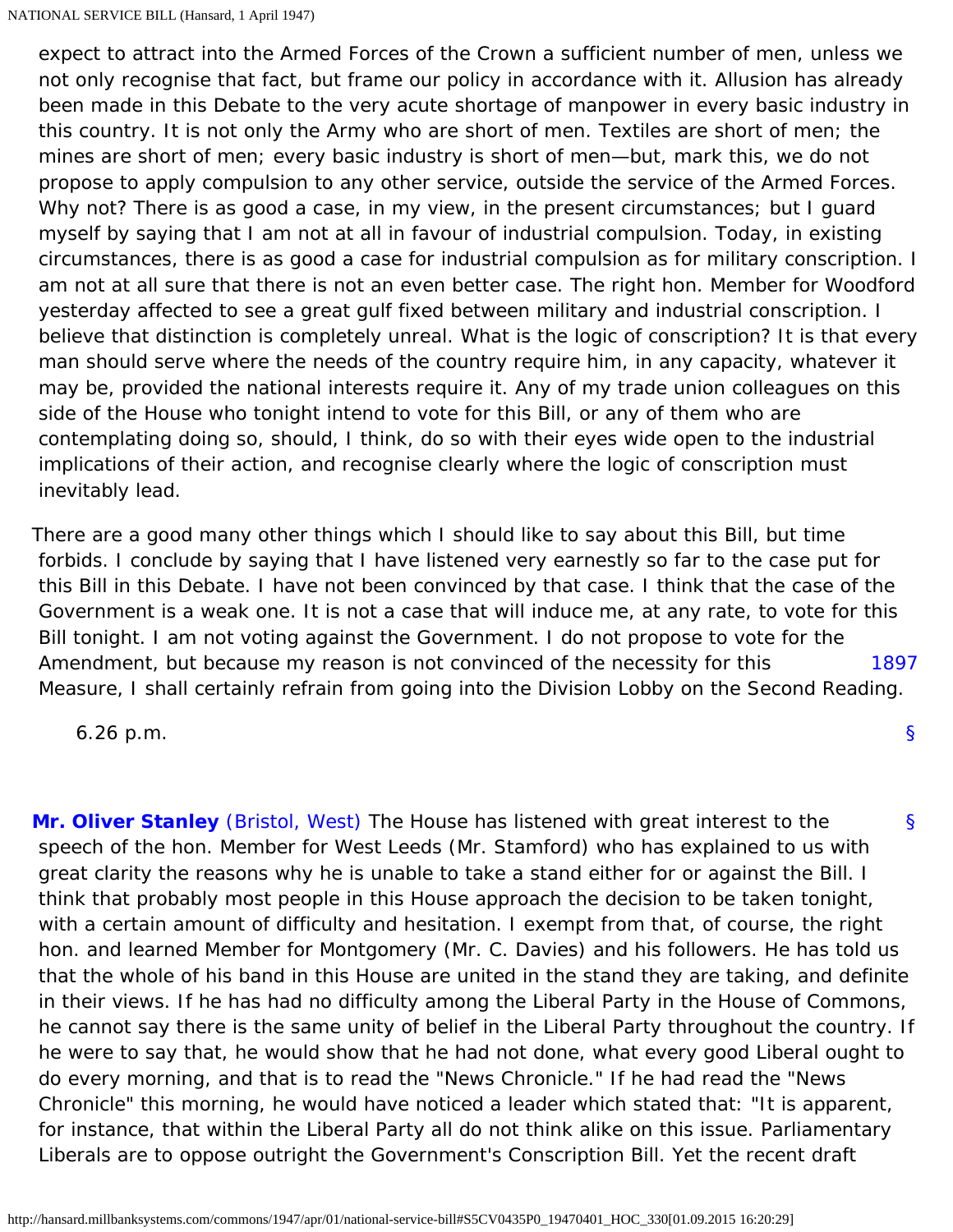[1898](#page-35-0) statement of Liberal policy, which is to be submitted to the Party Assembly, while regarding conscription as undesirable as a permanent institution goes on to say that, 'the existing situation clearly makes a continuation of the war-time Measure obligatory'." We, no doubt, on our side of the House, could, if we liked, have also made our decision an easy one. I noticed that my Sunday paper, last Sunday, was full of the events of what was described as the biggest sporting day of the year. The semifinals of the Cup, the Grand National, the Boat Race, and a speech by the Attorney-General. This speech was full of bitter complaint against the Tory Party. [Interruption.] Hon. Members opposite, surely, have learned by now never to applaud any statement by the Attorney-General, without waiting, not only for the end of the speech, but for the apology that comes after it. He accuses us of putting party advantage before national interest, and of being prepared to exploit the country's difficulties in order to incon- venience the Socialist Government. It is fair to say that he did not only deal in generalities. He cited a grave charge in support of his views. He said that we have encouraged people to grumble against the blessings which that benevolent bunch on the Front Bench opposite are continually bestowing upon us. If that were true, it would be a grave charge, but, of course, like most of the Attorney-General's charges, it is untrue.

<span id="page-35-0"></span>If it were true and if, in fact, we thought nothing but of our party advantage and if we were prepared to subordinate the national interests to them, what a glorious opportunity we should be having this evening. If we chose to oppose this Bill tonight we should not be causing the party opposite only some petty annoyance. We should be inflicting upon it a first-class Parliamentary defeat, and as I speak from this Box we would be looking on many of the faces opposite for the last time—an aesthetic loss but one that could be fully compensated for by the political advantages. No doubt the Chancellor of the Exchequer as he goes into the Lobby tonight will do so with a song in his heart, and as he looks on his followers so soon to be reduced the song may well prove to be, "Will ye no' come back again?" But what the Attorney-General said about this party on Saturday is going to be proved wrong on Tuesday. That is unusually quick, even to disprove a statement by the Attorney-General, and I hope, therefore, that tonight when he and I go through the same Lobby—because we shall be tonight what I think is technically called "fellow travelers"—he will favour us with one of those felicitous apologies for which, if for nothing else, he has during the last year gained such reputation.

We are going to take on this occasion what is, politically at any rate, the hard course. We are going to divide on this Bill as we think it to be in the national interest and not to our party advantage, and we or at any rate the great majority of us intend to support the Bill. It is not a very pleasant decision for anyone to have to take. There cannot be anybody in any party on any side of the House who likes conscription in peacetime or the consequences that it entails. At the best, it is as was described by an hon. Member opposite in the Debate yesterday a reluctant necessity.

<span id="page-35-1"></span>[1899](#page-35-1) I was very interested yesterday in the speech of the hon. and gallant Member for Dudley (Colonel Wigg). I listened to the whole of it, I read it again this morning and I hope I am not doing the hon. Member an injustice if I say he spoke in favour of the Bill, but curiously enough most of his speech was devoted to a condemnation of my hon. Friends on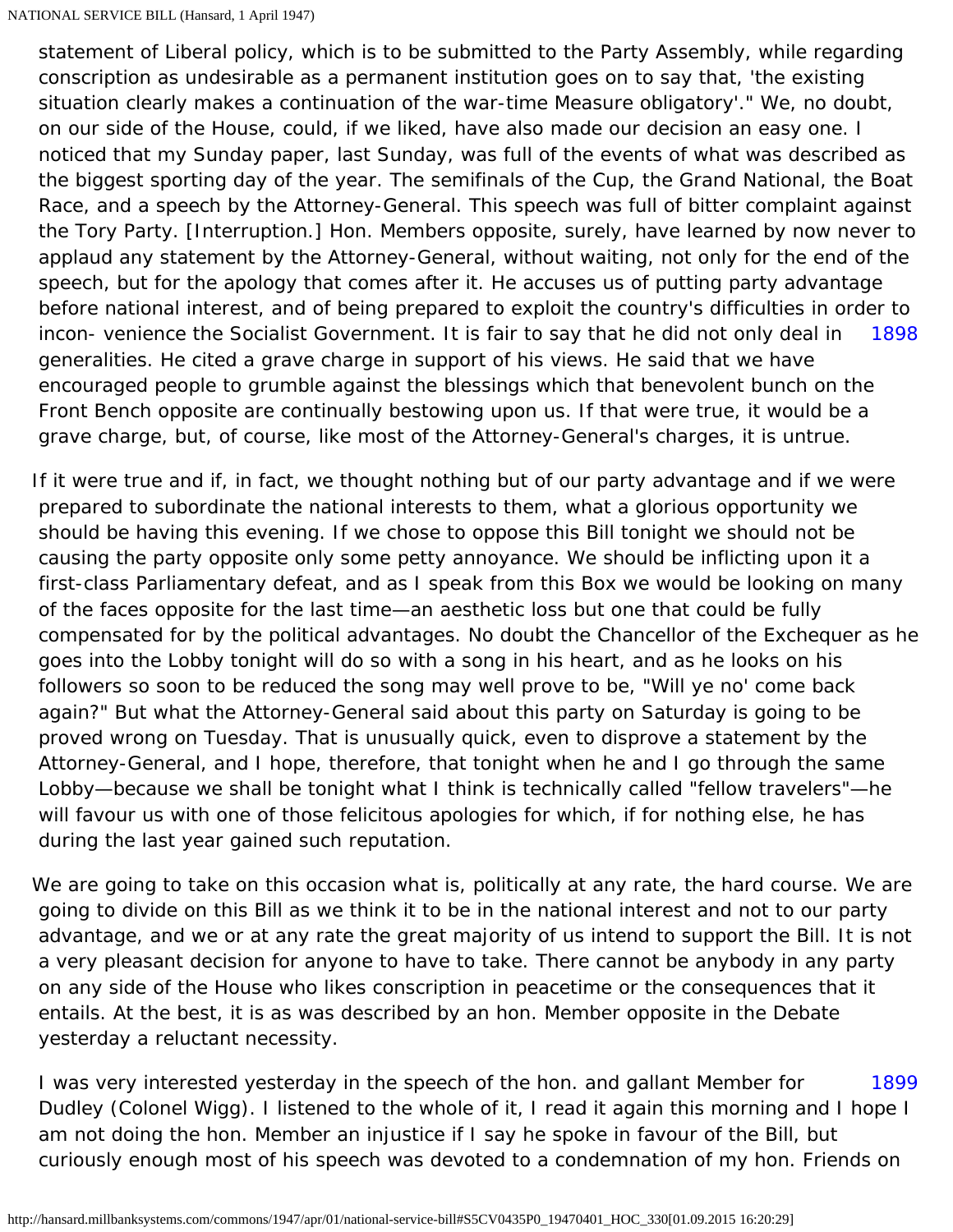this side of the House for supporting the Bill, and what remained was a condemnation of the Liberal Party for opposing it. The hon. and gallant Member's chief reason against us was he said that we had been in favour of conscription for 40 years. Even if he is right, I do not see why that would make it wrong for us to vote in favour of it tonight. There is nothing fundamentally wrong in sticking to an opinion for a long time. However, the hon. and gallant Member has only been in the House a short time and he may have been misled by his experiences. I can assure him that only recently has it been considered shameful to maintain after the Election the same themes as one propounded before it. There are many earlier and most respectable precedents in favour of saying the same thing, both before and after appealing to the electors.

[1900](#page-36-0) As a matter of fact, the hon. and gallant Member was wrong. Conscription has not been a part of the Conservative policy for 40 years. It has never figured in our programme. With regard to the argument of the right hon. and learned Gentleman the Member for Montgomery that if it was not in our programme or speeches or policy it was in our heart of hearts, I would reply: Is not that rather a dangerous argument to put forward? It is, of course, an easy line to take. If one's opponent does not say things to prove one's case it is open to one to say that a certain view is still held by him in his heart of hearts. It is, of course, an argument that several people can use. It would be quite possible, although I would not dream of saying so, to say that "in their heart of hearts" the Liberal Party really believe that conscription is necessary. I should have just as much evidence to give in support of that, as there is in support of the charge which the right hon. and learned Gentleman has brought against us. But it has not been our programme for 40 years. It is not something which we have looked forward to, something we have worked for, or something that we welcome.

<span id="page-36-0"></span>We recognise just as well as anybody in this House the hardship and the losses which a policy of this kind is bound to entail. We see the results upon the individual, and we see the results upon the economy of the State. We wish that we could go back to the days in which the Liberal Party was triumphant—and in which to a large extent they still live—when it was unnecessary to bring forward a Measure of this kind. I certainly do not think that a period of service in the Armed Forces is something that is bound to do irreparable harm to a young man who has to undergo it. I think it is an experience from which, as all Members of the House who served in the Armed Forces would agree, a great amount of good can be drawn by an individual. But it would be equally foolish to argue that there is some full educational recompense to counterbalance the disadvantages to the individual in the Service. Therefore, if we support this Bill tonight it is for no love of the Measure itself. It is because we fully admit that though grave difficulties, loss and injuries will be brought about by it, there are still graver consequences on the other side.

During this Debate the opposition to this Measure has been fully expressed. Hon. Members have supported it from many different angles, but in the end all roads seem to lead to the "No" Lobby. I am not going to deal with some of the more exotic criticisms of this Measure. An hon. Lady who spoke yesterday objected to the Bill because it did not extend to women. She said that it was placing women, most unfairly, amongst the unprivileged. I am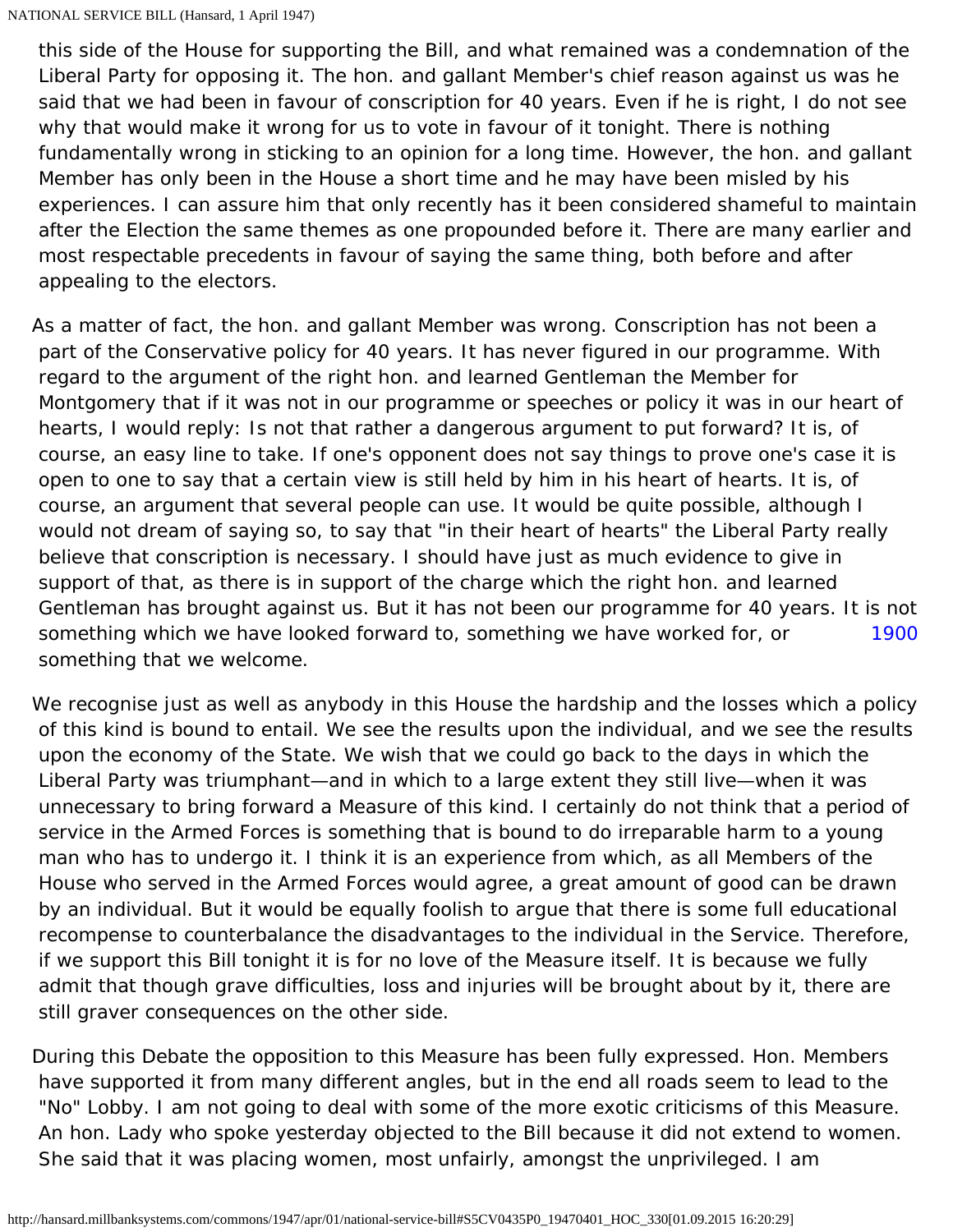[1901](#page-37-0) sympathetic with feminism, but I really think there is a point when feminism, merges into folly. But there have been certain broad principles of objection to this Bill on which I wish to say a few words. In the first place, there are those who are genuine objectors to compulsory military service on conscientious grounds. They have opposed conscription in peace and war. They have opposed conscription, whether it has been brought in by a Tory Government or a Labour Government; they have opposed it whether their position was popular or unpopular; and they have been prepared, in some cases, to pay heavily, politically speaking, for their opposition. For those people, I and I think everyone in the House has very sincere respect even if we cannot agree with then judgment. To them, I only say this that to my mind the only reason why they are still able to urge in this House views of that kind is because on two occasions the majority of the people of this country have taken a different view.

<span id="page-37-0"></span>I understand their point of view, but I cannot understand those people who, while prepared to admit that compulsory service may be morally right in wartime, are also prepared to insist that it is morally wrong in peace. I can see the difference between conscription in peace and conscription in war. I can see the difference in the weight of the argument and I can see the argument that the burden is far more onerous in peace while the reasons for it are less obvious and that the alternative course appears more promising and more possible. But I cannot see the difference between the two on the question of ethics. I cannot see that it is right to do it, as long as it may be too late and wrong to do it if it is done in time to avert danger or disaster.

<span id="page-37-1"></span>[1902](#page-37-1) There was another group who did not object to conscription in itself, but as we were told objected to conscription in support of a foreign policy with which they did not agree. The most prominent exponent of that particular theory was the hon. Member for Gateshead (Mr. Zilliacus). I noticed one hon. Member opposite in a speech yesterday tried to dissuade the hon. Member from his course by the threat that, if and when the hon. Member for Gateshead became Foreign Secretary, he might be reminded of the attitude he was now taking. That was ineffective, largely, I think, because the hon. Member for Gateshead realises that under any Government of which he is likely to be a member, the opportunities for reminding Ministers of previous inconvenient statements will be limited and the results will be discouraging—painfully so. I regard the doctrine advanced by the hon. Member as a most dangerous doctrine. If you are to oppose conscription because you disagree with the foreign policy of the Government, why stop there? Why not oppose all armed forces of any kind? Indeed, such a policy would be much more logical and it would be no more dangerous, because to my mind there is only one thing worse than a bad foreign policy which is strongly supported and that is a bad foreign policy which is weakly supported. The first may possibly lead to war; the second will lead inevitably to defeat. I will say no more upon that particular branch of the objectors because it has been dealt with very effectively by the hon. Gentleman the Member for East Coventry (Mr. Crossman). His reproof must have been felt far more strongly by the hon. Member for Gateshead and his friends than anything I could say. He and the hon. Member for East Coventry were, so recently, in close juxtaposition, both politically and, indeed, in those days, physically. Both literally and figuratively it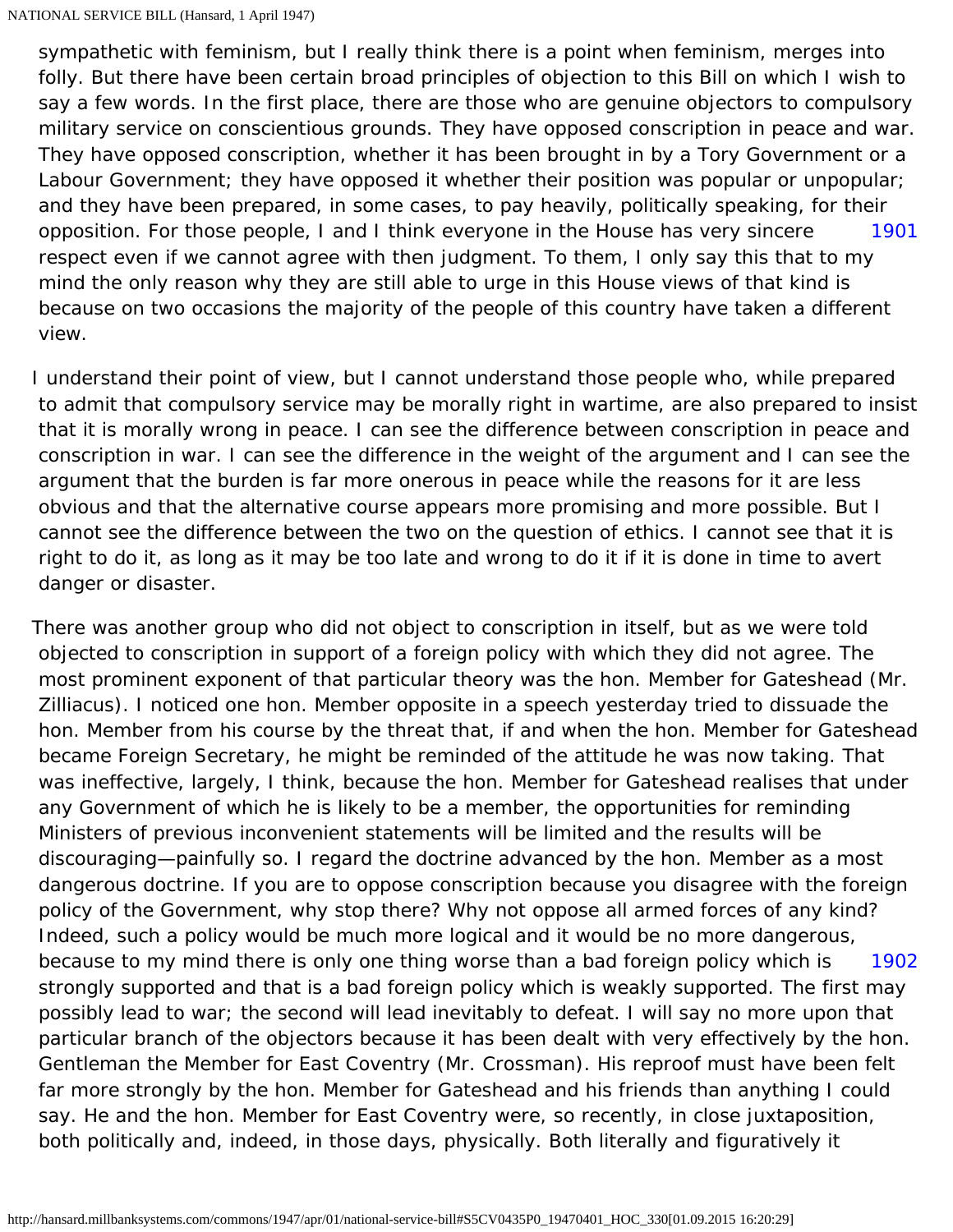appears to us, looking from this side of the House, that during the last few months the hon. Member for East Coventry has made a considerable movement to the Right.

Now I come to that third class of opponents of this Bill who I think have been much the most formidable in this Debate, and for whom I myself have most sympathy. They are the people who, however much they may dislike a measure of conscription, are prepared to accept it, if they are convinced that it is necessary and practicable, and if they are shown, as they are entitled to be shown, that the objects for which this Measure is asked are reasonable, and that this is the only practicable way of obtaining the numbers that are required. That group which, I think, includes most of us in this House—want and are entitled to have an answer to certain very important questions. We are entitled to know in some detail what are the strategic requirements of this country during the period to be covered by this Bill. We are entitled to know how those requirements are affected in terms of manpower, weapons and tactics by the latest developments in the science of war. We are entitled to know whether all other means of meeting these necessities has been fully exploited, and whether conscription will give us not only the numbers that are required but the type and composition of the forces that are necessary.

<span id="page-38-0"></span>[1903](#page-38-0) Those are formidable questions, and in a Debate of this kind they deserve a detailed answer. It is our complaint that the Debate has been so arranged that no attempt has been made or will be made to answer those questions until the eleventh hour tonight. This Debate was opened by the Minister of Labour. He gave an admirable exposition of the contents of this Bill. By the way, I disagree with an hon. Friend of mine who charged the Minister of Labour with reading. On several occasions I noticed him lifting his head and taking his eyes off the script, and I must warn him that if he goes on like that, he will run a very great risk of being regarded as a "scab" by his more conventional colleagues.

I am sure the right hon. Gentleman will not pretend that he attempted during his speech to deal with the kind of questions to which I have been referring, and which, incidentally, have entered into nine-tenths of all the speeches delivered up to now. His contribution was clearly one that had to be made, and he explained with great clarity important points in the Bill. He dealt with the position of conscientious objectors, claims for reinstatement, and the machinery for postponement, but it is not on questions of that kind that support of or opposition to the Second reading of this Bill will be built. By and large, I think most people, if they were convinced of the necessity of the Measure at all, are prepared to accept a Bill of this kind, and what the House really needs is some authoritative statement upon the real questions which are agitating it. So far the only contribution we have had on questions of higher strategic importance has been a discussion between the hon. Member for Aston (Mr. Wyatt) and Captain Liddell Hart, appearing by kind permission of the hon. Member for Rushcliffe (Mrs. Paton). It was a plucky bout, in which the hon. Member for Aston fought himself to a standstill, but it is no substitute for the kind of argument to which this House is entitled.

I wish the Minister of Defence had found it possible to open the Debate. Not so long ago, I heard him speaking on the subject of finance. I thought then that he had better stick to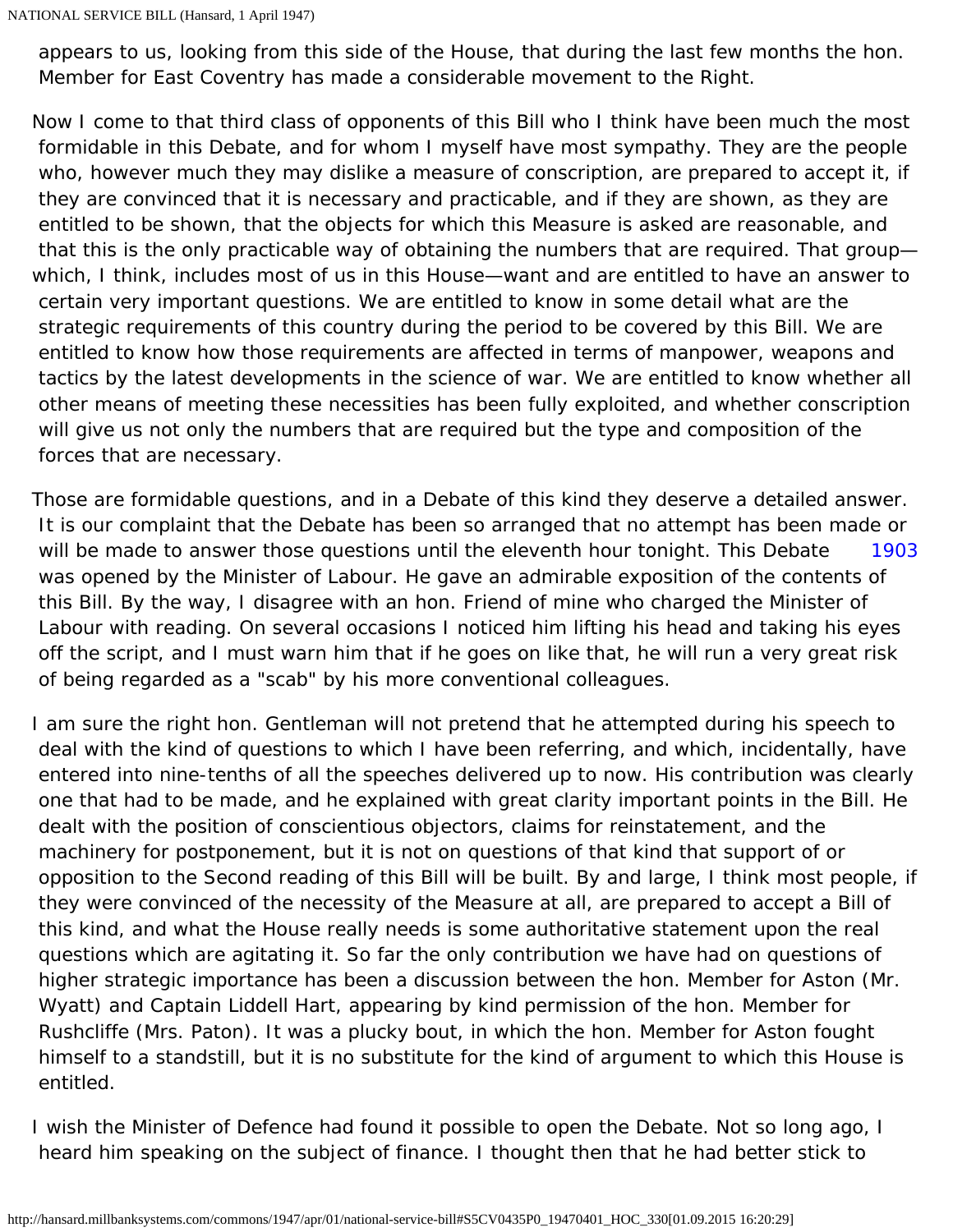<span id="page-39-0"></span>[1904](#page-39-0) defence. I regret that through illness I was unable to listen to the speech he made last week on defence, but I read it all through and I began to think that I was wrong. But at any rate the right hon. Gentleman could have given us some lead. He could have obtained from the same organisation that on the other occasion, supplied him with his roneoed impromptus about the Tory Party some considered judgment on the military future. To this side, at any rate, it would have been comparatively new. I realise that he has been making the same speech at gatherings on many occasions, but he must remember that though the reports of those gatherings are as accurate as and much more prompt than the OFFICIAL REPORT, they are not nearly so detailed, and much of what he had to say would have been of novelty and interest to us.

But even if the Minister of Defence was unable to open the Debate—if he feels that, like modern generals, he must lead his troops from the rear—would it not have been possible for one of the Defence Ministers, at any rate, to have taken part earlier? They have from time to time been in the House—at any rate we have seen enough of them to convince us that they are at least in London. Yet not one of those whom, I am afraid, the irreverent describe as "Alexander's Ragtime Band", has spoken. There is one point upon which the Secretary of State for Air could have spoken with great authority. A great deal of genuine apprehension has been expressed in the House as to the compatibility of this Measure with our obligations and objects under the United Nations organisation. The right hon. Gentleman the Secretary of State for Air is a great expert on world organisation. He was an expert on the League of Nations, and he is already a great expert on the United Nations; and it would have been an authoritative pronouncement coming from him had he been able to indicate that support of this Bill was in no way inconsistent with support of the United Nations.

We might have had the Secretary of State for War—a more recent convert to the doctrine of conscription. As such, an account of his process of conversion would have been acceptable to the House. He could have told us—and it would have had a very great effect upon us all what hard facts and what inescapable arguments changed the Bourbon of Blackpool into the Moltke of Whitehall.

<span id="page-39-2"></span><span id="page-39-1"></span>[§](#page-39-1) [1905](#page-39-2) **[The Secretary of State for War \(Mr. Bellenger\)](http://hansard.millbanksystems.com/people/mr-frederick-bellenger)** The right hon. Gentleman has made that allegation against me before. I do not know whether he has an official copy of what I said at Blackpool, but if he has, and will do me the honour of reading it, he will find that I have been most consistent in this matter. Indeed, I said at Blackpool that a new National Service Act would be necessary after the war, and the Foreign Secretary referred to that in his reply at Blackpool.

<span id="page-39-3"></span>[§](#page-39-3) **[Mr. Stanley](http://hansard.millbanksystems.com/people/hon-oliver-stanley)** I must accept the right hon. Gentleman's statement and apologise to the House that I have been misled by what I believed to be a perfect extract from the speech he made. As soon as I get back I will look up the whole speech. This extract reads as follows: "Are we going to have a continuation of compulsory military conscription? I say that if that is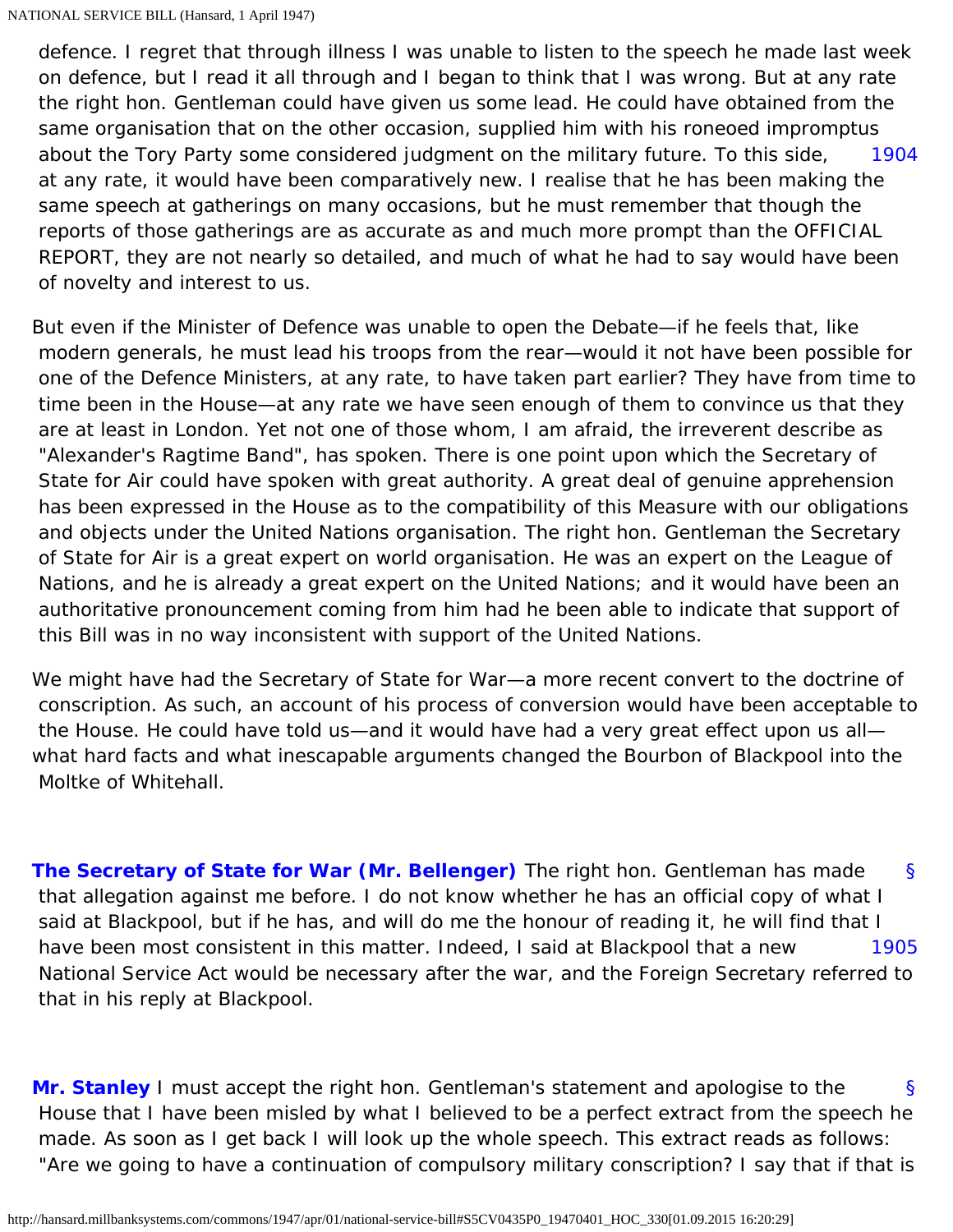the policy the Labour Party, and especially the trade unions, will never tolerate it. It will result in the lowering of wage standards and labour conditions in industry."

<span id="page-40-0"></span>[§](#page-40-0) **[Mr. Bellenger](http://hansard.millbanksystems.com/people/mr-frederick-bellenger)** Perhaps the right hon Gentleman will allow me to give a somewhat fuller extract? This is what I said: "Are we going to have a continuation of compulsory military conscription? I hope that Mr. Bevin will give an indication of our long term policy on this issue. Although we recognise that the short term policy will necessitate some continuation of national service for a limited period"—" for which this Bill provides—

[§](#page-40-1)

[§](#page-40-2)

<span id="page-40-2"></span><span id="page-40-1"></span>**[Mr. James Hudson](http://hansard.millbanksystems.com/people/mr-james-hudson)** [\(Ealing, West\)](http://hansard.millbanksystems.com/constituencies/ealing-west) No.

**[Mr. Bellenger](http://hansard.millbanksystems.com/people/mr-frederick-bellenger)** The quotation continues: "—"are we going to have compulsion in our national affairs ostensibly to achieve a national aim?"

<span id="page-40-3"></span>[§](#page-40-3) **[Mr. Stanley](http://hansard.millbanksystems.com/people/hon-oliver-stanley)** I am perfectly prepared to leave that explanation to the House. I certainly thought that the temporary extension was the extension that the Government already had, and prolonging it for the period of this Bill did certainly appear to me to be some change of policy. Apparently, however, I am wrong and this is exactly the policy which was put to the Conference at Blackpool and accepted by the Labour Party. I, therefore, apologise unreservedly to the right hon. Gentleman.

<span id="page-40-4"></span>[1906](#page-40-4) I want to put to the right hon. Gentleman the Minister of Defence certain specific questions, in the hope that he will answer them when he winds up the Debate. The first is in regard to the strategic commitments of this country, and the requirements in personnel which will be necessary to carry them out. In ordinary circumstances, I should have had little doubt that the numbers asked for and the numbers procured by this Measure will be fully justified by the obvious commitments. But there is a doubt which, I think, is in the minds of many hon. Members, and that is about the effect of new weapons upon all that the ordinary man thinks and knows about strategic requirements and the necessities of defence. We are told, in many quarters, that the Services which we have long considered essential are now as inadequate and as useless as the archers, pikemen and charioteers of the past. That is a point on which we are surely entitled to some more definite pronouncement by the Government. My belief is that the effect of new weapons is not to abolish all the old methods and requirements of defence. I remember being told in the old days, before the last war, that the advent of air power had made the Army useless, and that the advent of armoured fighting vehicles had made infantry superfluous. Neither of these statements proved to be correct. I still think that it does not mean the abolition of all their functions, although it does mean their roles are altered and their emphasis changed.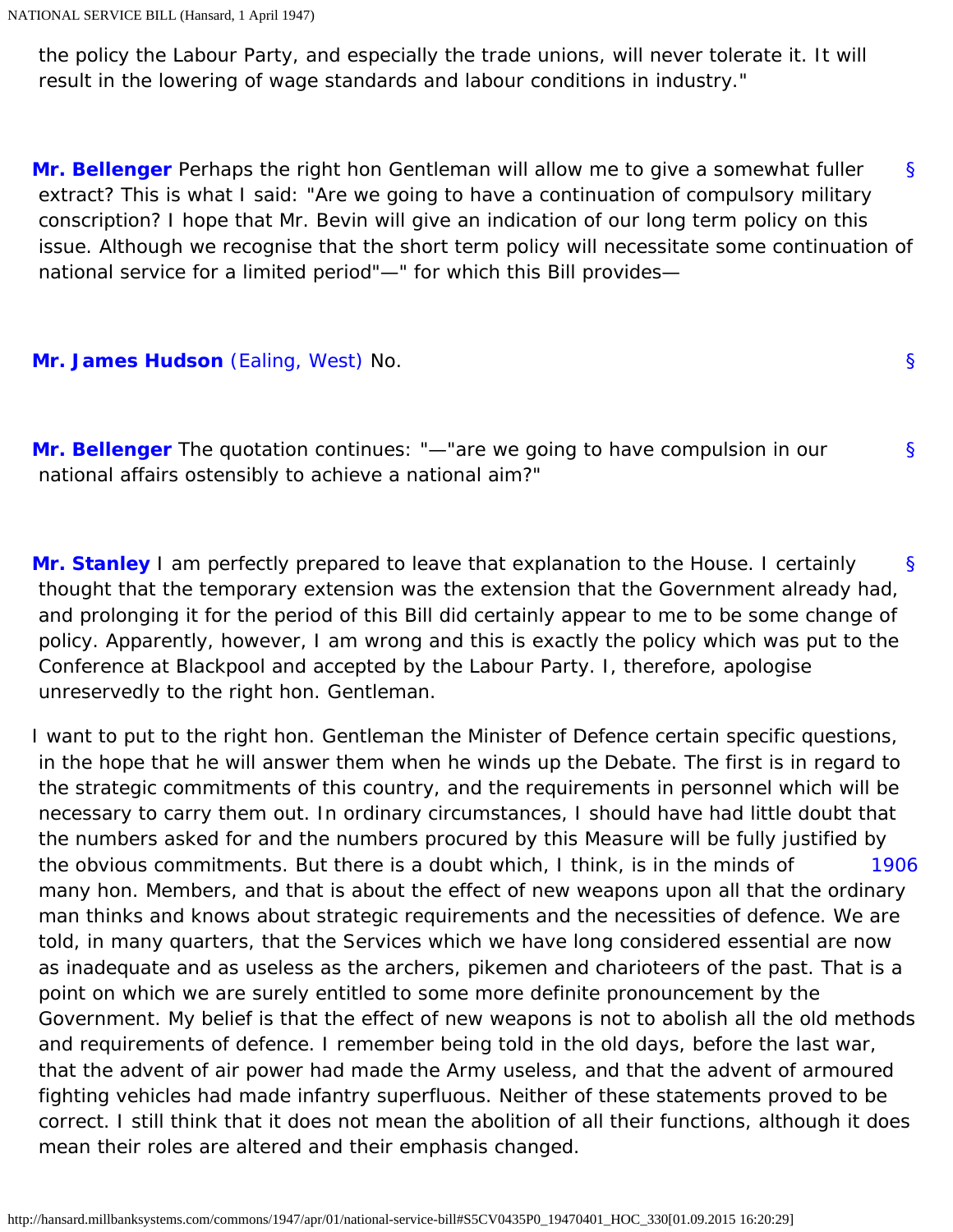That, surely, is something which Members cannot be asked to decide themselves on the very scanty information which they can obtain. It should be a subject on which the Government are prepared to give the frankest and fullest information. We see, of course, the necessity for some restraint in this matter, but there is a danger of too great an insistence on secrecy, which leaves an impression, not that there is a plan which must not be disclosed, but that all the secrecy conceals is a failure to think out the implications of the new weapons.

I agree with many hon. Members on the other side who have given reasons why they believe it is possible, if we accept these numbers, to attain them by voluntary means. We are told, "Increase the attractions," but those who put forward this policy have never told us to what extent we have to increase them before they have the result we desire. To expect any services, in the order of the magnitude contemplated under the Government's policy to be attained by voluntary recruitment, is wishful thinking. We are very concerned, granted that this policy of conscription will give the numbers that are required, whether it will give us exactly what we want for defence. Mere numbers do not, in themselves, constitute a satisfactory defence.

<span id="page-41-0"></span>[1907](#page-41-0) The main object, I take it, of this conscription policy is to provide us in the future with adequate reserves. I was at the War Office in the early days of the war, and without any running down of an admirable Service which performed great work, I agree with those who say that under conditions of modern warfare and the difficulty of its technique, the prewar Territorial training is not sufficient and cannot be sufficient to provide fully trained reserves at the outbreak of war. I am not saying it may not be possible in certain directions, but speaking generally, of the Territorial Army as a whole, the amount of time men could afford to take from their ordinary civilian occupations, did not give them a real chance to learn the intricacies of the modern technique. For that reason, I agree that something has to be found to supplement the prewar Territorial Army system.

<span id="page-41-1"></span>[§](#page-41-1) **[Wing-Commander Millington](http://hansard.millbanksystems.com/people/wing-commander-ernest-millington)** Would the right hon. Gentleman say, from his experience, that the conduct of the Territorial soldier in France at the beginning of the war was as good as, or better, or worse than the conduct of the militia, which, I believe, behaved badly?

<span id="page-41-2"></span>[§](#page-41-2) **[Mr. Stanley](http://hansard.millbanksystems.com/people/hon-oliver-stanley)** I would not for one moment start to draw comparisons about anyone's behaviour. In any case, it is quite irrelevant, because the militia was started two months before the beginning of the war, and no one considered it was possible by the time the war came, that they could be trained. What I am discussing is whether a force which has been in existence for many years, the members of which have given themselves wholeheartedly to their training, could, in fact, have been fully trained, or could have been capable of acting as a fully trained force when the war started. As I say, some new system has to be found to supplement the Territorial system. The advantage of the system put forward is obvious. If a man has had a year and a half of continuous training, then the ordinary Territorial training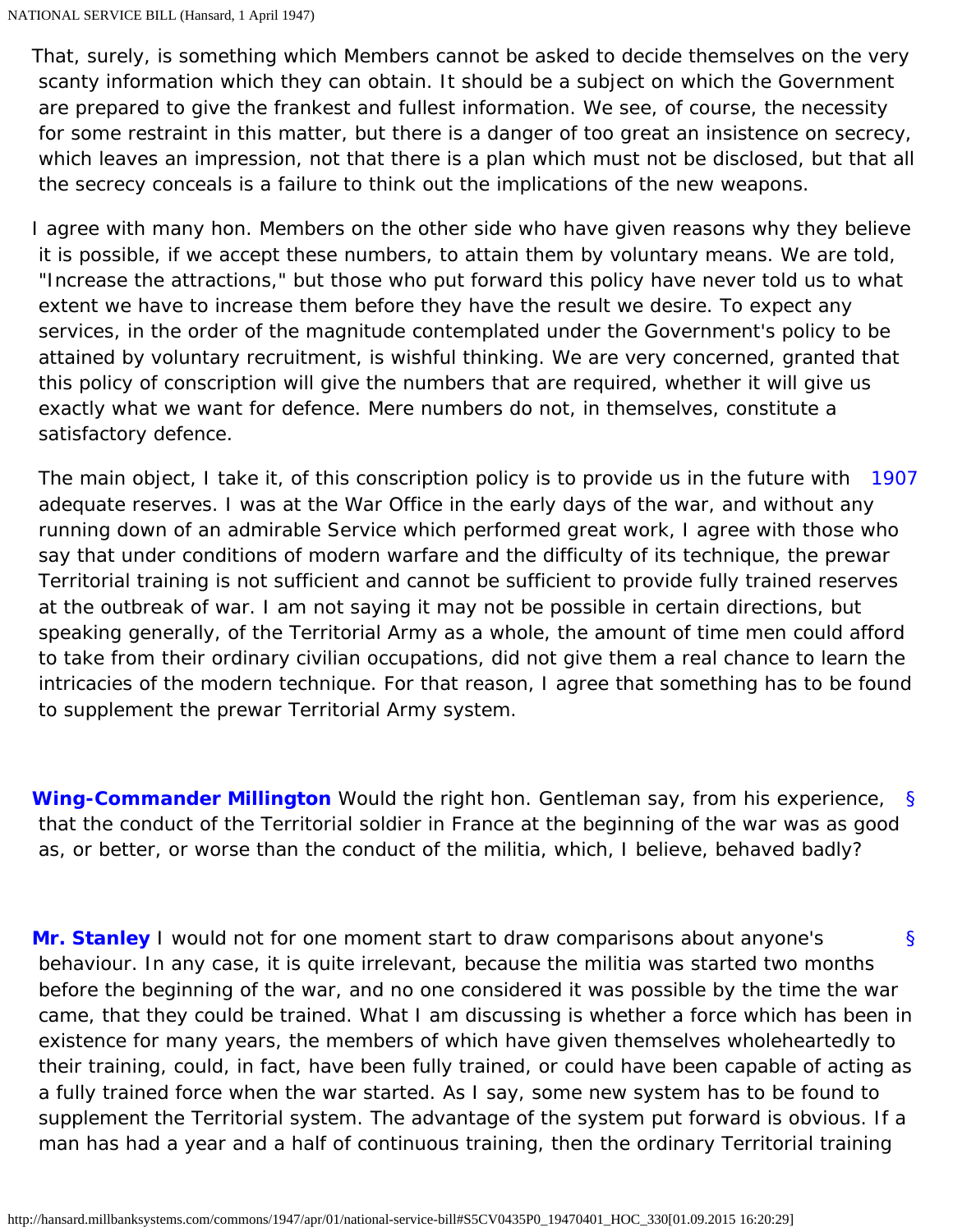<span id="page-42-0"></span>[1908](#page-42-0) imposed on that, will keep him up to date, and will make him a fully trained reserve. But that depends on one thing. It depends on the basic training of one and a half years and the subsequent training in the Territorial reserve being in the same arm of the Service. Can we be assured that that is going to happen? Take the case of anti-aircraft defence, on which great importance is placed. Are the people in the reserve as anti-aircraft gunners, who are expected to play an important role on the immediate outbreak of war, the same people who have spent one and a half years of their training in the Army in anti-aircraft gunnery? Unless they are, it is clear that this proposal has little if any advantage over the old Territorial system.

Finally, I would ask the right hon. Gentleman to give us the assurance which has been asked for from all sides, that proper use is now being made of the manpower the Services already have. Unless we are certain of that, we are reluctant to give them more in the future. There cannot be any Member of this House who has not heard, in his constituency or elsewhere, stories which seem to point to a considerable waste of time among those now included in the Services. Rightly or wrongly, these stories have raised general disquiet, and I suggest that that disquiet must be allayed. My right hon. Friend the Member for Woodford (Mr. Churchill), speaking yesterday, suggested one way. He suggested the possibility of some kind of Parliamentary committee. What does the right hon. Gentleman think about that? If, for some reason or other, he thinks that that is not a course which he can accept, what alternative has he to offer, because I am certain that this widespread disquiet has got to be allayed?

During the Committee stage we shall, of course, deal with many details in the Bill—the choice of Services which will be open to the men called up, whether the conscientious objector gets an advantage over the man who is called up, and so on. We shall want to know whether it may not be necessary to have some tapering-off at the end, just as there is a tapering-off of the pre-Bill conscription in order to get fairness all round. Finally, we shall want to know what opportunities will be given during the one and a half years' service for men to qualify for commissions subsequently in the Reserve. These, and other similar questions, have been put by hon. Members on all sides of the House during the whole of this Debate, and we are, I think, entitled to expect answers to them tonight. Perhaps "expect" is the wrong word, because it indicates a certain amount of confidence, but at all events we hope to get answers tonight.

<span id="page-42-1"></span>[1909](#page-42-1) I think we are entitled to have the information. We are prepared to support this Bill, but we feel that we ought to have the full material upon which the Government which have proposed it have come to their conclusions. These matters are so important that they ought not to be decided merely on Ministerial command, or indeed on personal investigation by private Members. We ought to have the fullest information on which to make up our minds, and I therefore hope that the Minister of Defence this evening will break his usual policy of wordy silence, and give us the whole of the facts, so that we may go into the Lobby tonight not only believing, but knowing, that we are right.

7.11 p.m.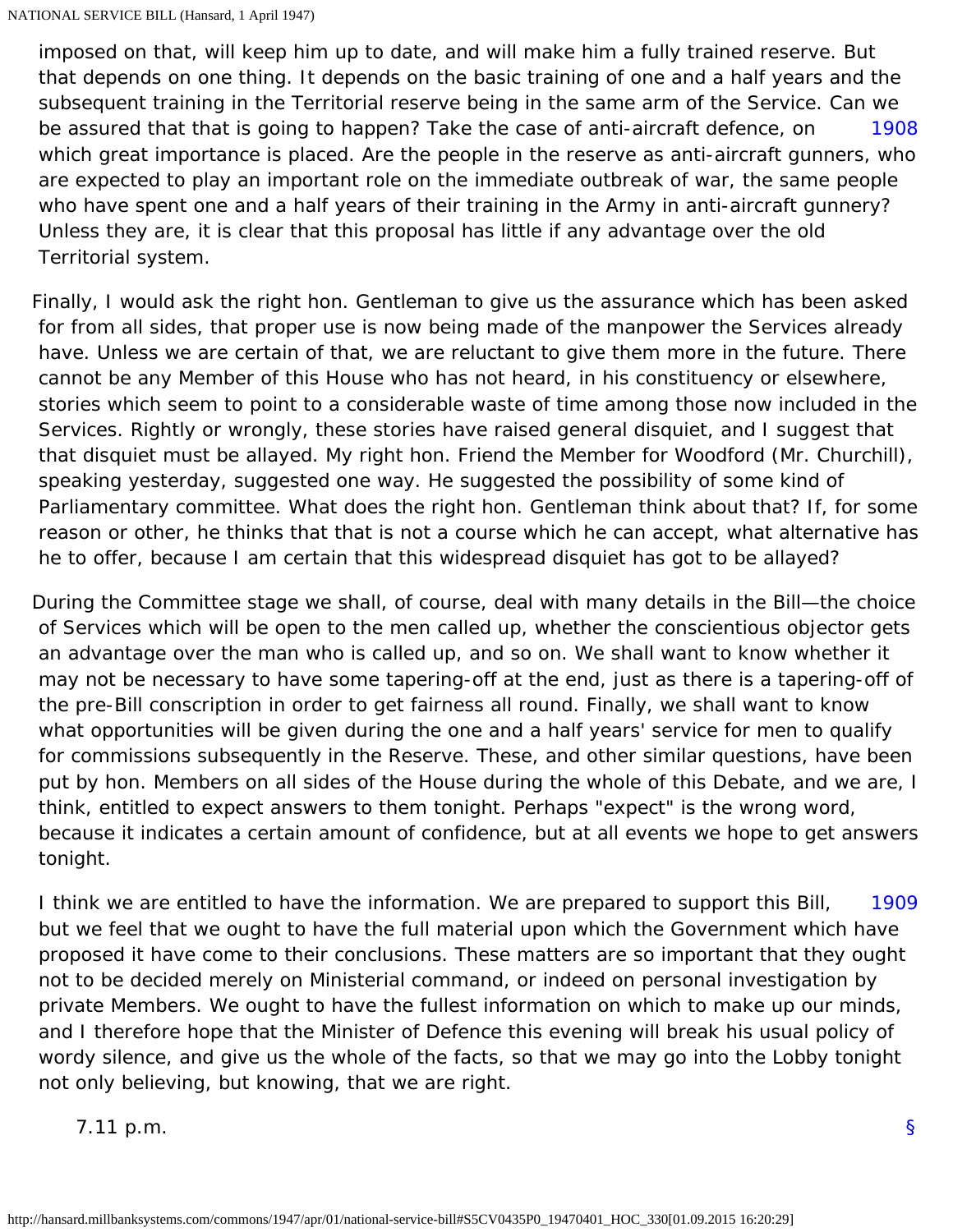[§](#page-0-0) **[Mr. Scollan](http://hansard.millbanksystems.com/people/mr-thomas-scollan)** (Renfrew, Western) I am very pleased to have the opportunity of following the right hon. Member for West Bristol (Mr. Stanley), whose speech I enjoyed very thoroughly. With many of his points I agree, but I cannot understand the line of reasoning he took when he congratulated the hon. Member for East Coventry (Mr. Crossman) on having gone over to the Right. I do not think the right hon. Gentleman paid very great attention to the hon. Member for East Coventry, or he would have discovered that he had gone so far to the Left that he had now arrived at the Right. As a matter of fact the whole of his speech was one series of cycles and somersaults from beginning to end, until ultimately I have not the slightest doubt that he befogged not only the whole of the House, but himself as well.

<span id="page-43-0"></span>[1910](#page-43-0) There were some people who, like myself, opposed this proposal by the Government in the Debate on the King's Speech. I then said that the Government were being guided by the military brass hats; not by the knowledge they themselves had of the situation, but by blind faith, they had to accept something they did not understand. I have watched that process, I have seen it going on, and this is not the only Government which is in the toils of the military service chiefs; there is another far stronger and far greater country at the moment than ours which has also succumbed to the military service chiefs. One of the arguments used against us was that, at the beginning of this Parliament's life, we voted for the continuation of the Service Acts. It is perfectly true that we did, but why? It was to give the Government the ordinary and reasonable time to organise the Services. There is no objection to that. There is no objection even on the part of the greatest pacifists in the House today to giving them time to organise the Services. That, however, is not what they are asking for; they are asking that we should accept the principle of conscript military service as a permanent institution in this country. I was very pleased to hear the right hon. Member for Woodford (Mr. Churchill) draw the attention of the House to the fact that he was leading his party into the Lobby with the Government to vote for the principle; there was no mistake about it, they were not voting, for an expediency, they were voting for the principle.

With regard to the point made by several hon. Members, including the right hon. Member for West Bristol, about the wastage of manpower in the Services, many times hon. Members in the House have listened to charges of wastage of manpower in the Services and denials from the Front Bench and then, after it had gone on for a considerable time, particularly on the Debate on the White Paper, the Minister of Defence conceded that an inquiry would be held. My conception of a Minister who understands his job and has a thorough grasp of the whole of the Department under his control is that his knowledge will be sufficient to enable him to know whether he has lost control and the job has got on top of him, or whether he still has control and is on top of the job. If he has lost control and the job has got on top of him, he will concede that somebody may inquire into it and find out what is wrong, so I think I am entitled to assume that the confession by the Minister of Defence would make anyone chary of supporting a further call for the conscription of the youth of the nation.

Take the Debate which took place on 18th November on military service, when the Chancellor was put up—and, by the way, I have noticed that the Chancellor is very conspicuous in this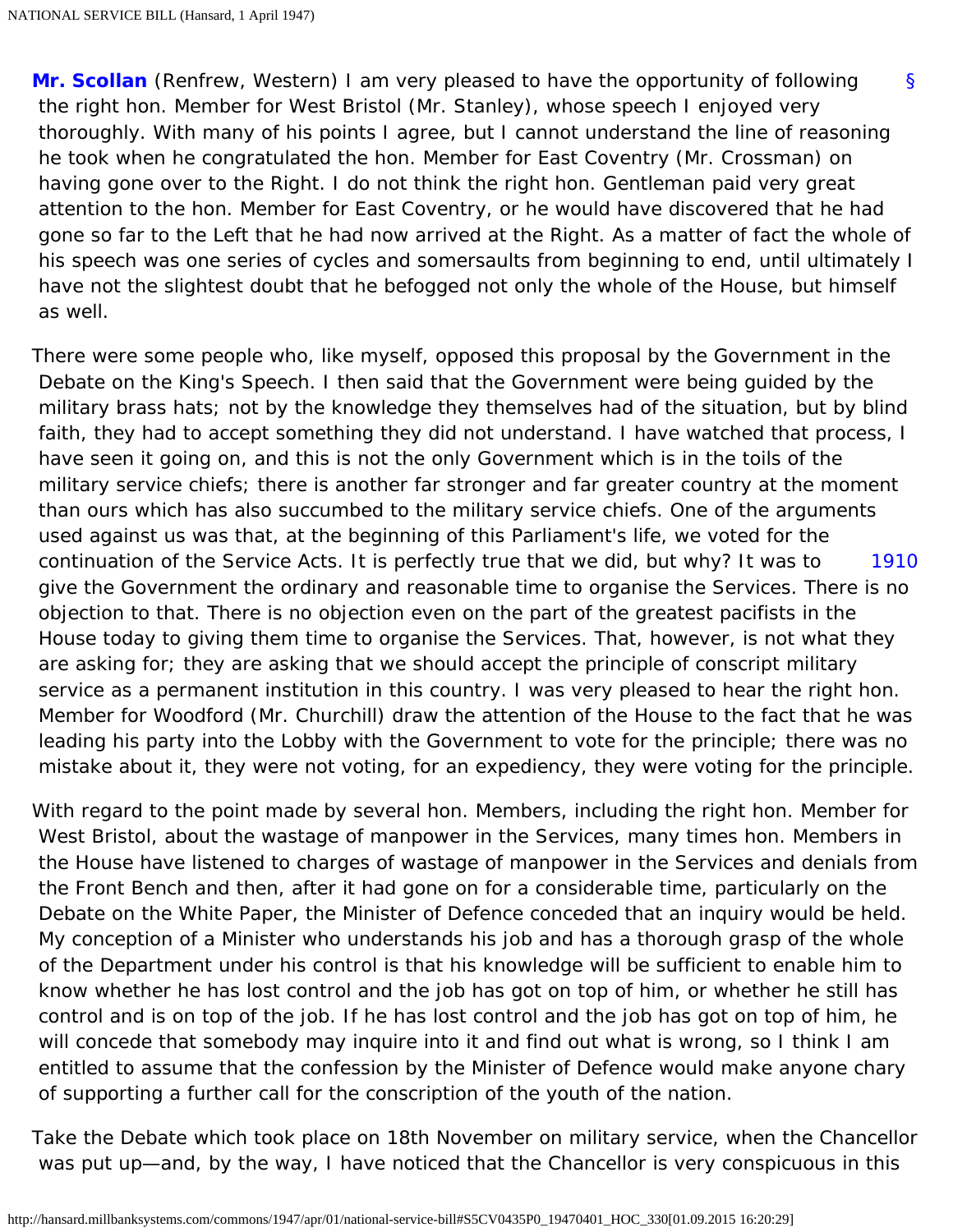<span id="page-44-1"></span><span id="page-44-0"></span>[1911](#page-44-0) [1912](#page-44-1) Debate by his absence; I think the unhappy experience he had on that occasion has frightened him off. On that occasion he told the hon. Member for the Welsh Universities (Professor Gruffydd) very definitely that there would be no favoured classes in this particular Bill, and the hon. Member for the Welsh Universities interrupted him to say that he had not said there would be favoured classes, but that the economic situation of the country would create a position in which people such as the miners would be favoured. The Chancellor of the Exchequer immediately said that there would be no favoured classes, neither the miners, nor the railwaymen, nor the university teachers. But when the Bill is brought in, it is evident that either the Chancellor who spoke on behalf of the Government did not know his brief, or that the Government did not know the position and have changed their minds. Later, the Chancellor of the Exchequer, when he was corrected by another hon. Member with regard to the long-term policy of conscription, said: "I do not ask to see" "The distant scene, one step enough for me." That is the policy of the Government. The whole of the Debate—the whole of the criticism from the other side and from this side—is justified in showing that not a single constructive proposal has been put forward apart from the bare outline, "Give us conscription." We have not been told why we want conscription. If we look at the commitments in the White Paper on Defence—and this is one of the arguments used by some of the supporters—we find that they are confined to three: first, Western Europe; second, the Middle East and the Mediterranean; and third, other areas. Those are our commitments. Are those the commitments for which we require conscription? This is a most extraordinary document; when we say that those are our commitments, we are told, "Ah, but there are commitments that we do not yet know." I am very concerned about the commitments of which we do not know. Some time ago the military chiefs, with the consent of the Government came to an agreement with the military chiefs of the the United States we have not had a White Paper on that agreement—according to which the Air Force of the United States and the Air Force of this country would exchange training periods and personnel. We have not been told about that. I wonder if there were any other agreements about which we have not been told? I wonder whether there is any agreement that we will supply the 'necessary men and the necessary strategic positions, and they will supply the dollars? Have we sold the youth of the nation for the dollars of the United States, that we cannot get in any other way, or have we joined the holy alliance that is now being proclaimed in the war against Communism and Russia? The most disturbing feature of the whole of this matter is that it coincides with the campaign raging in the United States that offence against Communism is the best defence against it. It is very disturbing when one hears important people, like the President, proclaiming a policy which, in ordinary prewar times, would have been tantamount to a declaration of war; it is very disturbing to find that our Government's policy is designed to coincide with that to such an extent that we are charged with being an ally in a secret alliance. I hope that whoever is to reply to the Debate from the Government Front Bench will give us some information on that. Are we a party to this holy alliance? Are we to supply the men and the strategic bases, and they the money? The United States dare not bring in conscription in their own country. Why should they, if they can bring it into being in a debtor nation? [Interruption.] If the hon. Member for Cambridge University (Mr. Pickthorn) wishes to say something, will he rise and not mutter under his breath?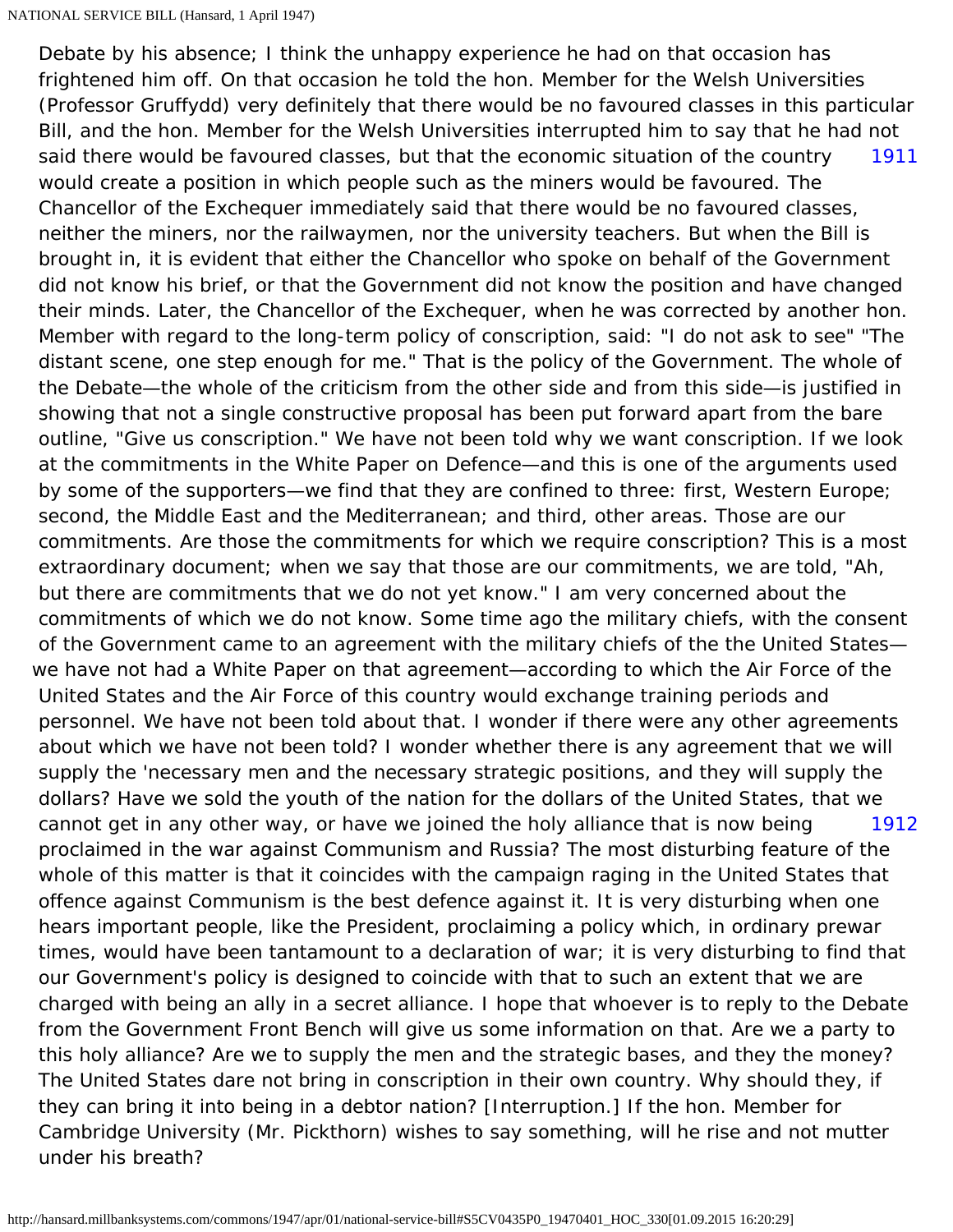<span id="page-45-0"></span>[§](#page-45-0) **[Mr. Pickthorn](http://hansard.millbanksystems.com/people/sir-kenneth-pickthorn)** I am sorry if I spoke a little too loudly or not quite loudly enough. I was wondering whether the hon. Member thought that the United States had also introduced Socialism into this country.

<span id="page-45-1"></span>[§](#page-45-1) **[Mr. Scollan](http://hansard.millbanksystems.com/people/mr-thomas-scollan)** One of the things that is rather amusing, although it is tragic, is that the Americans hate this Socialist Government almost as badly as they hate Russia. People must think about that. Our friends on the Government Front Bench seem to have some kind of idea that they can play with fire between Russia and the United States and come out without being burned.

<span id="page-45-2"></span>[§](#page-45-2) **[Sir William Darling](http://hansard.millbanksystems.com/people/sir-william-darling)** [\(Edinburgh, South\)](http://hansard.millbanksystems.com/constituencies/edinburgh-south) It is, at any rate, some kind of idea.

<span id="page-45-4"></span><span id="page-45-3"></span>[§](#page-45-3) [1913](#page-45-4) **[Mr. Scollan](http://hansard.millbanksystems.com/people/mr-thomas-scollan)** I do not think they can. I am not, and never was, pro-Russian. Nor am I pro-American. I am pro-British. I want to see this country build up its industries to such an extent that, with the manpower, we can stand on our own legs and not jump on to anybody's bandwaggon to be on the winning side. Let us make no mistake about it—if a clash comes between America and Russia, we shall be in a very awkward position, because there will be a section of our people, including hon. Members opposite, advocating that we get on to the American wagon, and there will be a section on this side advocating that we get on to the Russian wagon. Therefore, it behoves us not to bring in conscription to divide the country at a time like this and on a question like this. It behoves us to show the people of this country that we are determined to build up the economy of this country so that we can stand on our own legs.

One point that I intended to deal with has already been discussed, but I still want to emphasise it. When there is any emergency, we take it that the Government are justified in conscripting manpower and wealth to meet that emergency. What will be the emergency that will face this country tomorrow? Is it an emergency that calls for military action, or is it an emergency that calls for industrial action? I wonder whether the people on the Government Front Bench are afraid to go to the trade union movement and say, "The only section of the working population of the country that is defenceless against the Government are the youths from 18 to 19½ years, and we will conscript them, because if we were to conscript the members of your unions to do the necessary work where it is wanted, you would fight us, and down would come the Government." Is not that the situation? Why not face the issue? I ask the Front Bench, why not go to the Trades Union Congress and say that it is not military conscription that we need, but that what we need is to enrol the manpower of the country to do the work that has to be done? You cannot shift the pits to the unemployed. You must take the unemployed to the coalpits. You cannot shift the industries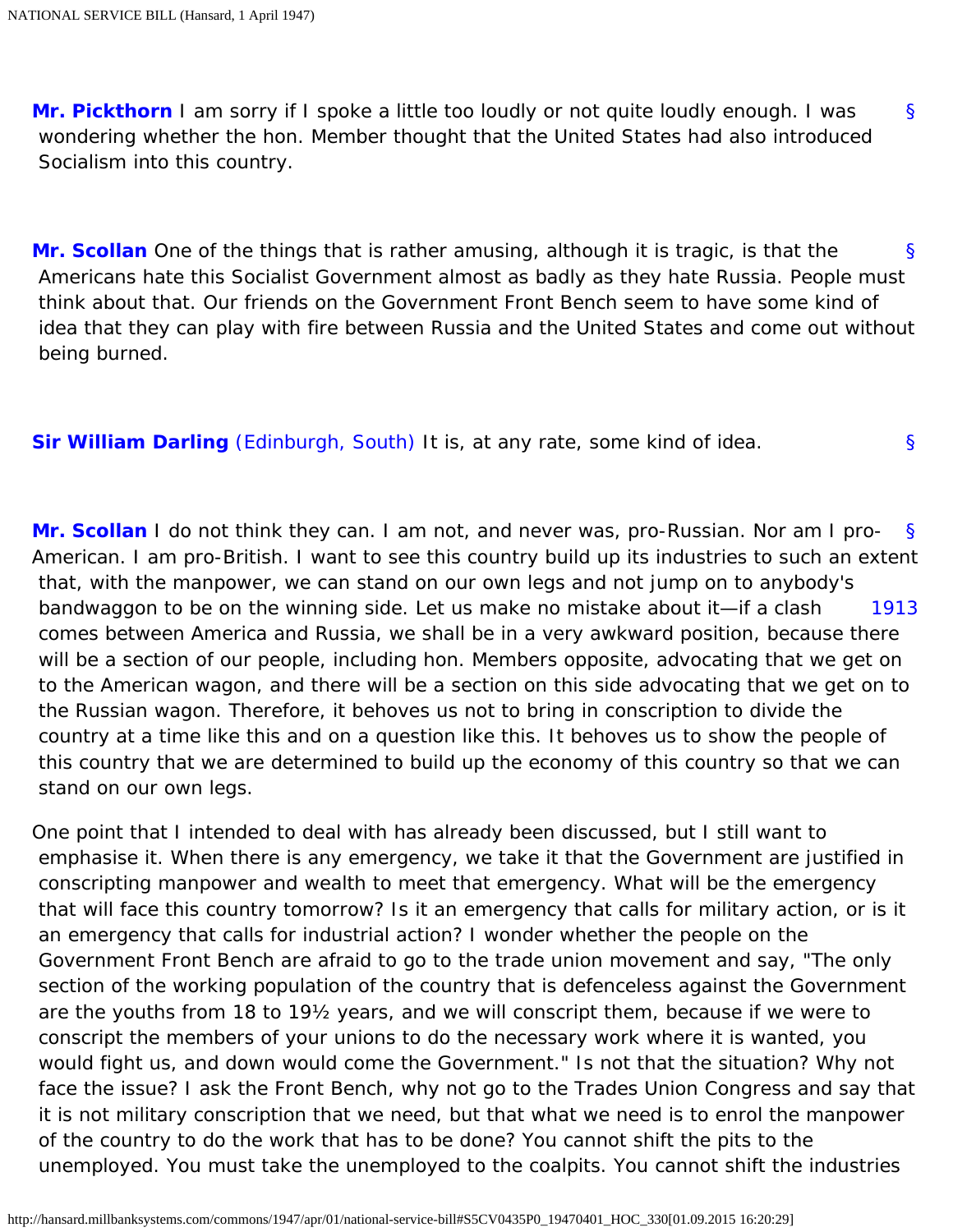<span id="page-46-0"></span>of the nation at a moment's notice to the unemployed.

<span id="page-46-1"></span>**[Sir W. Darling](http://hansard.millbanksystems.com/people/sir-william-darling)** Who is "you"?

<span id="page-46-2"></span>[§](#page-46-1) [1914](#page-46-2) **[Mr. Scollan](http://hansard.millbanksystems.com/people/mr-thomas-scollan)** The Government. I hope the hon. Gentleman did not think I was referring to him. I always address the Chair, but on this occasion the word "you" meant the Government, just as we were told in Committee once that the word "may" means "shall." I ask the Government, why not face up to the situation? Why accept blindly what the brasshats have told them? They say, "We must have conscription, we must have more men." Every Debate in the House has proved that they could not utilise the services of the men they have already. We receive letter after letter showing that. I had a letter only this morning from a man about the time that was wasted and the stuff that was being disgracefully stolen in one of the navaldepôts. [An HON. MEMBER: "Socialism."] No, private enterprise. Not a single argument has been adduced by the Government in favour of this Bill. I know that on this side of the House they have a phalanx of solidly loyal supporters. There is no question about that. They have unquestioned supporters; but at the same time, in this great Labour movement of ours, there is a solid Socialist section that never takes anything without question, that would not accept anything from any leader without question, and is prepared to examine the whole case on its merits, and on the merits of the case, up to the moment, the Government are cutting a very sorry figure. I am sorry I have to go into the Lobby against them. There is no question about it—this is the beginning of a real crack in the Parliamentary Labour Party. Do not make any mistake about it. [Interruption.] I am not cheering up the Tories; I am facing the facts. It is no use hiding one's head in the sand and saying, "This thing will pass over and blow away like the wind of today or tomorrow." It will not. What the Government are doing now is to place in the minds of their supporters up and down the country a lack of faith in the Government, a lack of faith in the Government's ability to grasp the situation and handle it properly.

<span id="page-46-4"></span><span id="page-46-3"></span>**[Sir W. Darling](http://hansard.millbanksystems.com/people/sir-william-darling)** Do not blame them.

<span id="page-46-5"></span>**[Mr. Scollan](http://hansard.millbanksystems.com/people/mr-thomas-scollan)** I do not blame them.

<span id="page-46-6"></span>**[Mr. Tolley](http://hansard.millbanksystems.com/people/mr-louis-tolley)** [\(Kidderminster\)](http://hansard.millbanksystems.com/constituencies/kidderminster) Why emphasise it?

[§](#page-46-6) **[Mr. Scollan](http://hansard.millbanksystems.com/people/mr-thomas-scollan)** For the simple reason that it is necessary to do so for people like the hon.

[§](#page-46-3)

[§](#page-46-4)

[§](#page-46-5)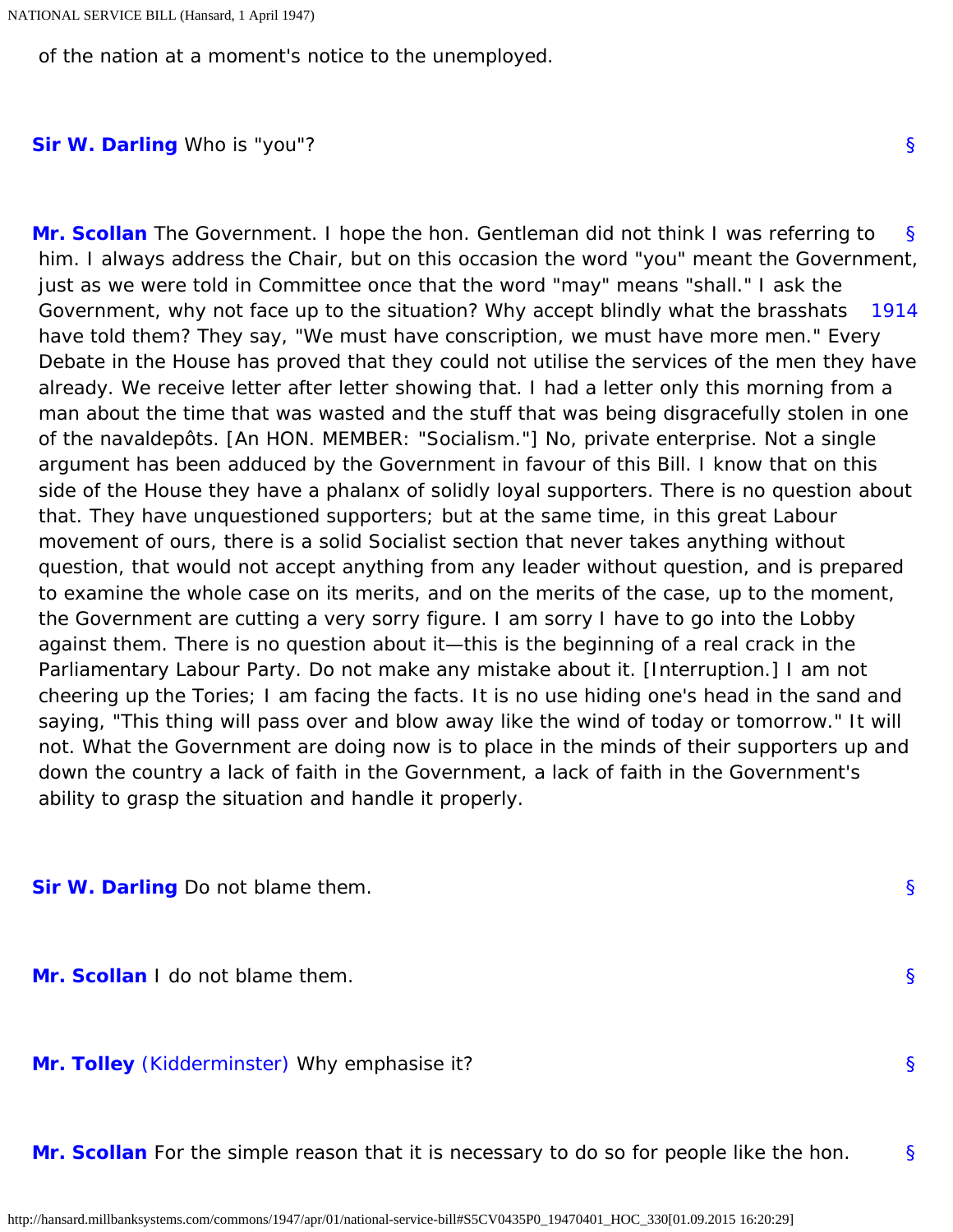<span id="page-47-0"></span>[1915](#page-47-0) Member who support the Government blindly. Sops have been thrown out to us. I have received several hints that if we were to ask for the period to be reduced for a year, we might get it reduced. [Interruption.] It was put again today, and it was not denied. Again, if we asked that it should be put into operation for three years, it might be conceded. But the principle is the same, and on that principle I shall vote against the Government and try to forget about the sorry spectacle they have cut in the whole of this Debate.

[§](#page-0-0)

7.30 p.m.

<span id="page-47-1"></span>[§](#page-47-1) **[Mr. J. L. Williams](http://hansard.millbanksystems.com/people/mr-john-williams-4)** [\(Glasgow, Kelvingrove\)](http://hansard.millbanksystems.com/constituencies/glasgow-kelvingrove) I hope to observe the good old rule in this House of not speaking too long, if only for one reason, that most of what I had intended to say has been said already, and said much better, by other hon. Members. I hope my hon. Friend the Member for West Renfrew (Mr. Scollan) will forgive me—in fact he has been forgiving me quite a lot for many years—if I do not follow him closely, especially in regard to his dispute with the Front Bench, because I know the Minister of Defence can deal with that much better. I would like to say why I oppose this Amendment. I quite agree that some of the arguments put forward have a certain amount of weight. I would certainly apply that to the fear that conscription is being introduced as an instrument for bringing to the Armed Forces a much greater number of men than we really need, and a much greater number than we can now afford. At the same time, the traditional arguments against conscription would seem, in this Debate, to have been more futile than ever. We have heard a great deal of concern from hon. Members about democracy, international understanding, human rights and, lastly, Socialism. I do not think that any of those things belong to one side of the Debate, and I cannot see how these principles are always safeguarded by voluntary service and violated by compulsory service.

<span id="page-47-2"></span>[1916](#page-47-2) Mention has been made in this Debate by several hon. Members of the name of Keir Hardie. It has become quite a fashion to bring the name of Keir Hardie into a discussion to substantiate whatever a speaker wishes to put forward. I knew Keir Hardie as well as any youth of my generation could know him, and even with that advantage I would not enter into a guessing competition as to what Keir Hardie would have done in the circumstances of 1947, facing a situation like the present one. How are we to guess what would be the views of the present situation of a man who died away back in 1915? And when I noted this habit spreading to the Conservative side, I felt like taking sympathy with the Liberal Party, and saying that what Keir Hardie said in 1910, about compulsory service in 1947, was nearly as useless as what Gladstone said in 1885. These things are not all on one side. When I hear Keir Hardie quoted in this connection I also think of Robert Blatchford, a man who' is equally responsible for having brought a Labour Government into this House. He held views that were quite different. When I hear hon. Members telling us that this Bill violates principles of international Socialism and when it is asserted so dogmatically, I wonder why the Socialist parties on the Continent are not more enthusiastic about voluntary service; indeed many of the European Socialists I have met regard voluntary armies as potentially Fascist armies.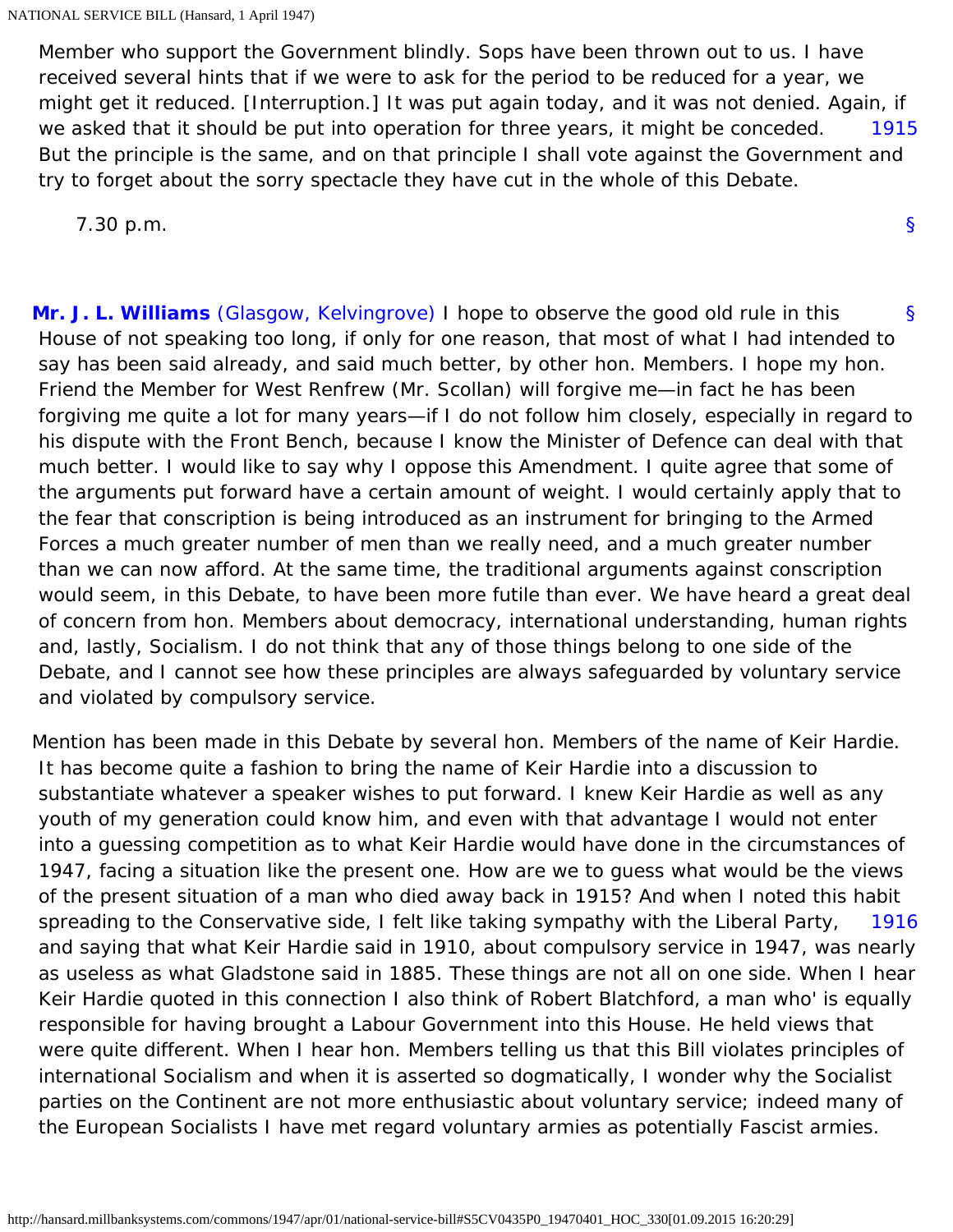From the Liberal Benches, we have been told in this Debate, as before, that the Bill infringes human freedom and the rights of personalities. This view illustrates to me the one-sided conception of liberty which we have always associated with the Liberal Party. I well remember a Conscription Bill being brought in by a Liberal Prime Minister for the first time in almost 100 years—in time of war I admit, and much against his will I believe. Nevertheless, it is true that Mr. Asquith up to 1914 had built up his Army much in the same way as Liberal and Tory Prime Ministers had done before for nearly 100 years, in a way which was described in this House by several hon. Members, as "with the aid of Colonel Economics." People were driven into the Army, we have been told, by the force of hunger, and if that is all the Liberal Party can offer us, as an example of the liberty of the subject, I must take the same stand as I took many years ago, of keeping quite clear of that point of view.

<span id="page-48-0"></span>[1917](#page-48-0) I know that the Liberal Party today, along with hon. Members on this side, have put forward a more advanced view and I believe that nearly every hon. Member in this House thinks that conditions of pay and service in the Armed Forces should be made equal to those in industry. So far so good. I do not think there is any disagreement on that point, but I would like to go further and say that I do not think it is enough to leave it at that point. What about the man whose pay is twice the average wage in industry? What about the man who has been lucky enough, educated well enough and trained well enough to get a salary that is twice, three, four or perhaps six times the average wage in industry? Where is the attraction for him? Where is the incentive for him to join the Army if conditions are only being made attractive for the man with the average or good wage in industry? Will there be a privileged class of high-salaried people protected by a voluntary system from military service, while those around a certain level of income only are to do more than their share? I hope this House will condone nothing of the kind.

The real questions with which we are laced in this Debate are: do we need such large numbers of young men under arms as we propose in this Bill? Can we afford such a strain upon our manpower? The first question is difficult for the layman, though quite a number of hon. Members have answered it. There is a great deal being said about the possibilities of the atomic bomb. I may be slightly biased, because I listened so much some years ago to those authorities, military and pacifist, who explained in how many minutes or seconds it would take a great city to be wiped out by bombing from the air. About the drain on manpower, the layman can form a better opinion. We must concentrate, as hon. Members have pointed out, upon the gigantic task of rebuilding the economic life of the nation; we want to re-equip our industries, we want to make more consumer goods available for our people. There are problems of providing more food and more coal. Can we really do this job with more than a million men locked up in these Services? These problems will go on after the passage of this Bill, and I suggest that these points remain for the Government to keep in mind.

I bully appreciate this problem. I still get letters from soldiers and airmen telling me how manpower is wasted in those Services, and how men of training and skill have to perform menial tasks. It is quite true that the people do not trust the generals in this matter. Some of the generals, I agree, possess great qualities of leadership. Others possess nothing of the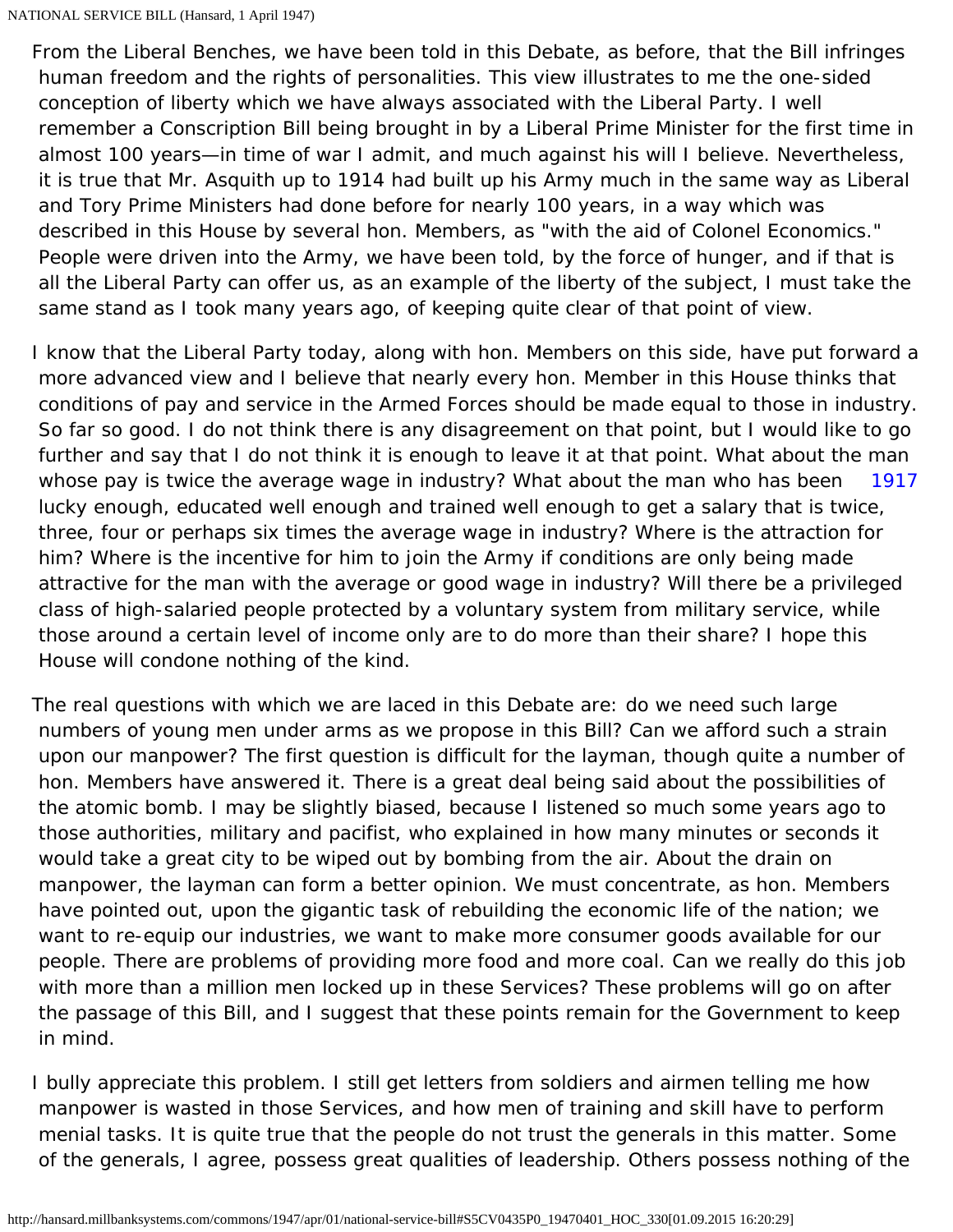<span id="page-49-0"></span>[1918](#page-49-0) kind, as experience has shown. But one thing is common to them all, a strong bias in favour of an excessive number of men. That is not confined to the Army: I believe it is found in every walk of life. While I do not subscribe to the traditional arguments regarding compulsory versus voluntary service, I emphasise to the Government that the understanding and acquiescence of the people on this Bill will carry with them a tremendous responsibility for our Ministers in regard to the young manhood of the nation.

Concern for the young manhood of the nation is not the monopoly of any pacifist group in this House. While we honestly aim at equality of sacrifice, I do not think we are getting it in this Bill. Although we are going in that direction, I have a strong feeling that even in this Bill there is rather too much equality for the man who thinks the voluntary system is a splendid thing for the other fellow. While we honestly aim at this equality, we must bring the total number of men under arms down to the lowest possible point, and shorten the period of service. The need for these things will go on, and I feel certain that the Government will keep them in mind. I have been asked by parents—parents of volunteers as well as of conscripts—to say something else. We must see, and I am asking the Ministers to see, that the moral and intellectual influences in our Fighting Services will be such that these boys will return to their homes better men, for their families and for the nation.

7.42 p.m.

<span id="page-49-1"></span>[§](#page-49-1) [1919](#page-49-2) **[Mr. Pickthorn](http://hansard.millbanksystems.com/people/sir-kenneth-pickthorn)** [\(Cambridge University\)](http://hansard.millbanksystems.com/constituencies/cambridge-university) I shall, I hope, although I by no means promise, be very much shorter than I had intended because so much of what I desired to put on record in this Debate was put by my right hon. Friend from the Front Opposition Bench with a great deal more grace and wit and force than I should even aim at. I venture upon the patience of the House for two reasons. The first is that I was not at all sure when I entered the House—I am not quite sure now—whether I could bring myself to vote for this Bill, and I should not wish to behave differently from my Party without explaining the reasons. My second object in speaking today is to draw, or—more respectfully—to invite the attention of Members and Ministers to a particular point which I think so far has been hardly touched upon. That is the relation between a more or less permanent conscription system and the officering of the Reserve, because I believe that to be the hinge upon which the whole system turns, the whole question whether we get a better or worse Army by conscript methods, and I believe it to be necessary to consider that portion of the subject with very great care

<span id="page-49-2"></span>I will begin with my first point, my general doubts on the Bill. I have no doubt at all about the general right of Government in general to put compulsion on its subjects. I think that any Government is a very bad Government that does not do that only with the very greatest reluctance. But, that Governments have the right to put force, and especially to put force on their subjects to fight, and run the risk of stopping bullets, in the national defence, I have no doubt at all and I do not propose to argue that generally. I think it is generally accepted. I know quite well that there are some hon. Members who take the opposite view, and I would

[§](#page-0-0)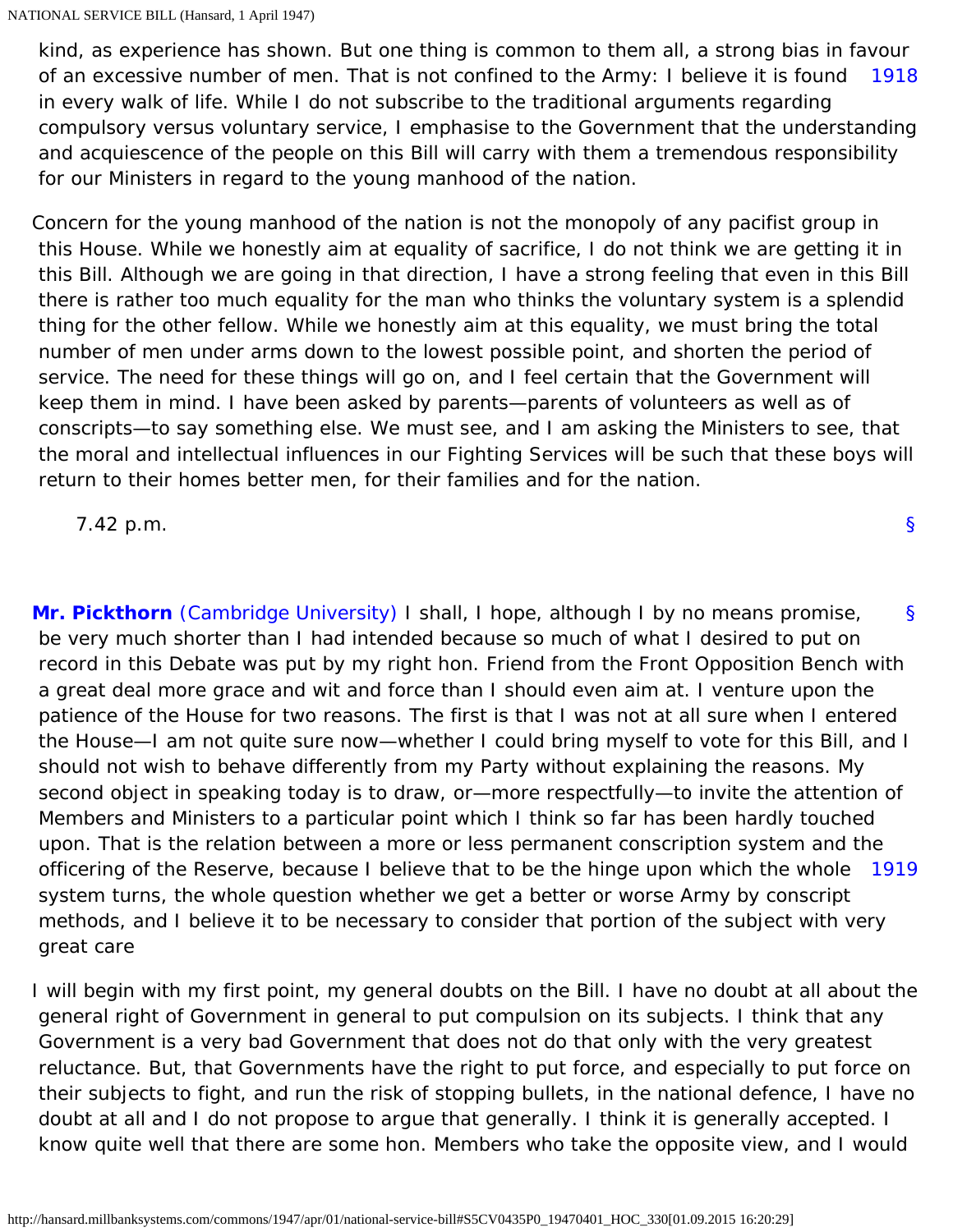the more respect them if they carried their dislike of compulsion to refusing to take any part in politics, of which compulsion is an essential factor. I do not wish to go into that question of principle at length any more than to say what I have said. It seems to me right enough that Government in general with a big "G" should conscript for military service when necessary. That does not seem to me to conclude the question before the House this evening. The question here is ought this Government to be given this Bill, and that, I think, is a more difficult question than the general one; not that I would wish to fall into the error which I think it is fair to say has been habitually the error of hon. and right hon. Gentlemen opposite, when they were not conscientious objectors—that has been the error of many of them, of almost all the rest the error has been that they have taken the line that when His Majesty's Government is not of their own party, then they did not wish His Majesty's Government to be strong in relation to other Governments. I believe that to be a fatal error and I believe that so long as there is a great party in the State which takes that view, or has a considerable section which takes that view so long the safety of our country is very much at stake, and so long the permanence of democracy is also very much at stake. So, I would not for the world fall into that error.

<span id="page-50-0"></span>[1920](#page-50-0) But I ask myself this question. Conscription is a form of taxation and has always been treated so, I think, historically. The German Empire was built up historically on it, on the organisation for collecting conscripts and taxes in Prussia was built up the whole of that machinery of state which has been a dominant factor in Europe for the last 200 years. It is a sort of taxation and in a way it is the most intimate of all taxation, it taxes the flesh and blood of families, and without the consent of the actual persons who are paying; I think that is right and I would not for a moment think of raducing the franchise age. But it is a form of taxation which is the most intimate of all forms of taxation, and this House should never give a Government the right to collect taxes, except after the plainest demonstration from the Treasury Bench why the tax is needed, how it is to be spent, and why not a penny less is needed. The same is true when it is a matter of our flesh and blood, our sons and brothers, cousins and nephews. But the Treasury Bench has made no attempt to show how it is necessary. I do not criticise the Minister of Labour; I was not here—I beg him to believe, unavoidably—to hear him, but I read everything he said and really what he said was an adjective and not a substantive speech. It was not very much more than an explanatory memorandum or preparatory White Paper we might have had. Really there was no reason why it should not have been circulated to us beforehand. We now have four Service Ministers not counting underlings, or one superling or overling and three Service Ministers on the Treasury Bench. One or two of them have dropped in now and then, but that is not enough. It should have been their business to explain how and why this is needed. I regard it as a very dangerous thing indeed that this House should be giving consent in this way without much fuller explanations.

I regard also as dangerous that my party should be supporting it. I think it is right on the whole probably, but I do so very dubiously, very dubiously indeed. What is happening at present is that hon. Members opposite have thought that Government consisted in the fun of passing Bills—especially the fun of passing Bills to take things away from people they do not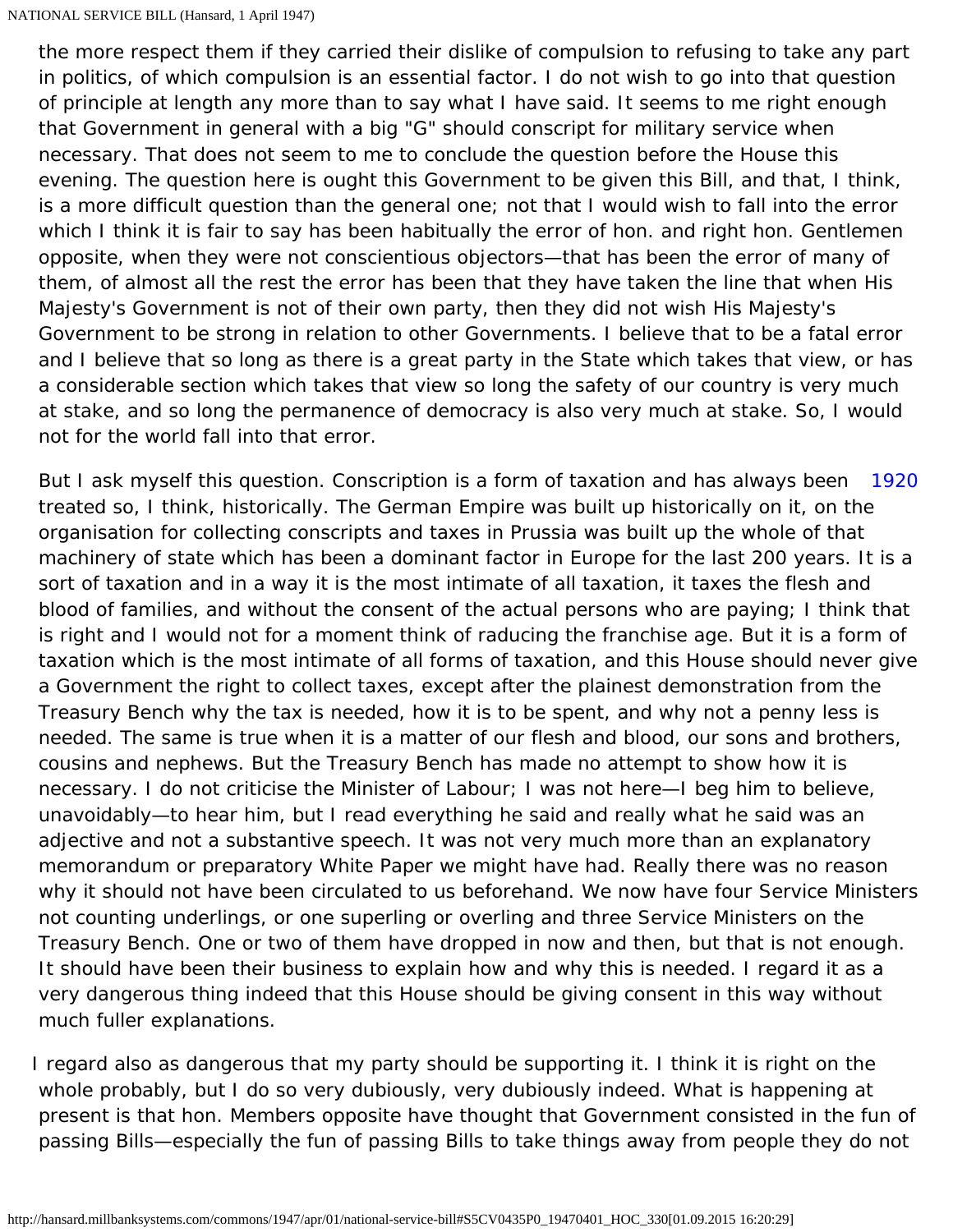<span id="page-51-0"></span>[1921](#page-51-0) like, which was doubly pleasing because it was giving things to someone they did like and taking them away from people they did not like. That is not what government is. That is a very minor part of government even when it may be necessary. Government consists in maintaining law and order and providing strategic defence.

The truth is that the party opposite, even with its majority of two to one, cannot do these things. Even with a majority of two to one, Socialist Ministers have to get these things done for them by reliance upon the Opposition. They can afford to smile more or less—to smile rather yellow perhaps, but still to smile more or less, at the sort of stuff to which they have had to listen from the benches behind them during the last day and a half, because they know that from in front of them they will not be attacked. I am not sure that it would not have been proper to bring that home to the country by the whole or this side of the House abstaining and letting the divisions opposite appear. I am not quite sure of that and I thought it right to put it on record in case I do not vote tonight. If any hon. Gentleman wishes to ask me any question I shall be willing to give way, but I shall take up another minute's time if I do so.

<span id="page-51-1"></span>[§](#page-51-1) **[Mr. Lever](http://hansard.millbanksystems.com/people/mr-harold-lever)** [\(Manchester, Exchange\)](http://hansard.millbanksystems.com/constituencies/manchester-exchange) I wish to know whether anyone on this side of the House has invited the hon. Member to come into the Lobby in support of the Government.

<span id="page-51-2"></span>[§](#page-51-2) **[Mr. Pickthorn](http://hansard.millbanksystems.com/people/sir-kenneth-pickthorn)** No one invited me, nor have I suggested that. I am sorry if I am unusually slow witted, but I cannot see the relevance of that intervention, or I would try to answer more fully.

<span id="page-51-3"></span>[1922](#page-51-3) I know that tactically speaking I have done this badly. What I have said will seem to hon. Gentlemen opposite highly contentious and even provocative, but I thought it proper to say it. I now wish to come to a point which I think there is no controversy about, and on which I think all hon. Gentlemen will agree. I agree that tactically I ought to have done that first, but I hope that hon. Gentlemen will have sufficient candour in their minds to try to believe that however wicked I am when I am on the sort of subject about which I have been talking, on the subject I now approach I may be stupid or mistaken, but at any rate I am not wicked. This subject is the relation between the conscripting, of youth and the officering both of His Majesty's Forces and of civilian activities, because I think it is going to require very careful thought. I have no doubt that there are very elaborate plans about it in all the Service Ministries. One of my complaints against this Government, in which I think even their own supporters will join me, is that we do not know what their plans are. It is absurd that we should have got so far through this Debate without our having yet been told what the admirals, the generals and the air marshals have persuaded Ministers to be the right way in which to use conscripts, and particularly to prepare the conscripts to be officers to go as officers on the reserve. If, in the future, we are to have a great war, that is what will matter, if not it will be a pity these men have been conscripted though it may well have been a wise insurance at the time to have gone in for the conscript system.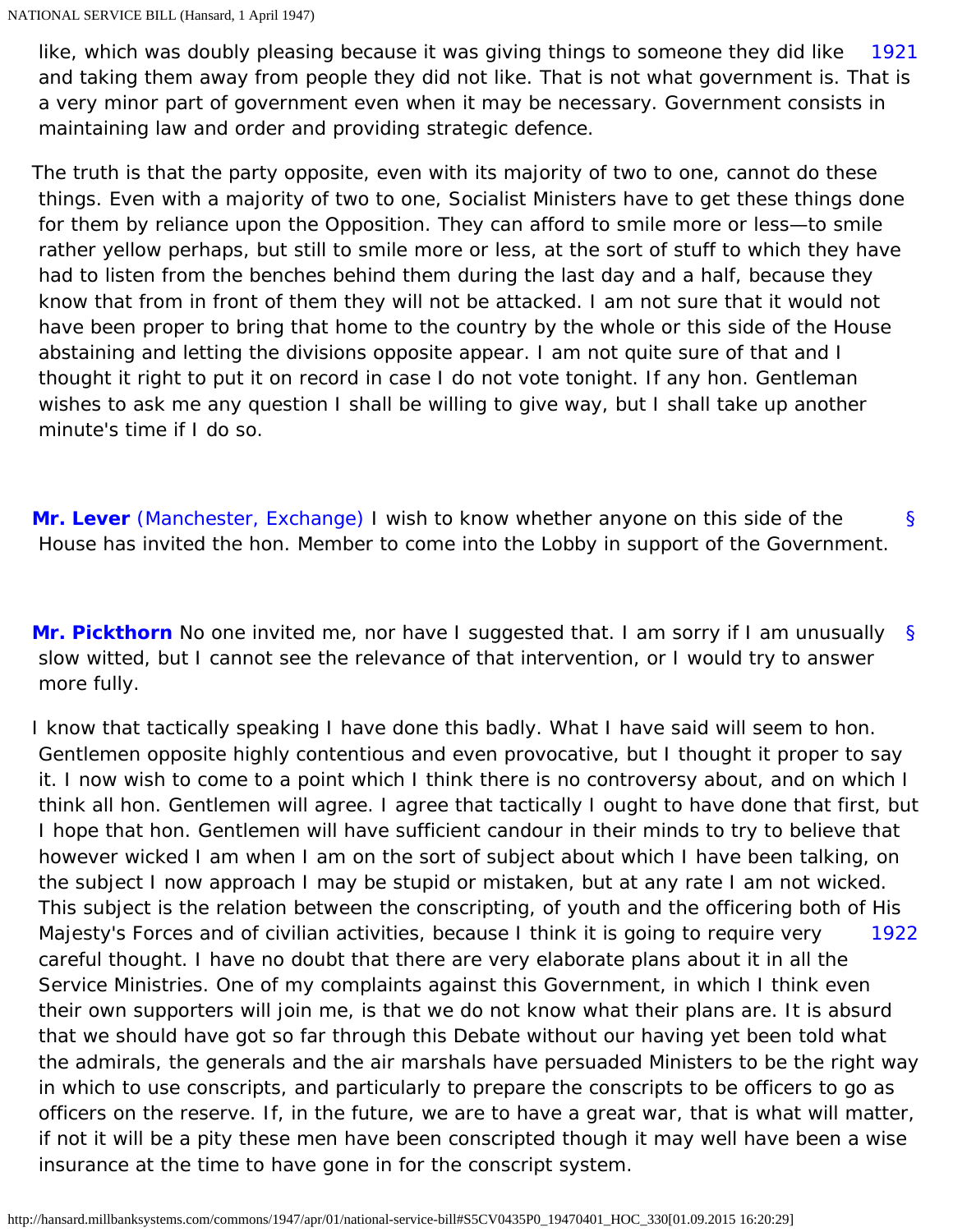[1923](#page-52-0) What matters is whether conscription gets the right conscripts on to the Reserve of Officers, so that when the expansion has to be made it can be made swiftly and competently. I hope that so far I carry hon. Gentlemen opposite with me. In candour, I must say that I am grateful to the Government for the width of the age-spread in this Bill, which enables a young man to serve as young as 18, or even a little younger if he specially asks, or as old as 26, or even a little older if he specially asks. I think that is a very good thing. I wish to ask this question: Has it been clearly arranged with the Service authorities that the element of choice shall be so administered as to be real? About, e.g., university first and service later there are two opinions—perhaps there are twenty for that matter. I take the university example because it is the one I know most about, not because I am asking for any privilege for persons at universities or persons going to universities. No one who has known me in this House or outside would think that I would do that. I have always taken the view that these people should go and stop bullets when necessary, and I think it is fair to say that at least as high a proportion of these as of any section of the community have stopped bullets in the last war and the war before. I have never held with the heresy that some young men are too good to be used for bullet stopping and ought to be pushed into laboratories or other comparatively sheltered places unless they are absolutely needed there. When a chasm opens in the middle of your forum and the enemy is approaching your city, you have to throw the best of your young men into the chasm. I am not asking for any sort of privilege or indulgence.

<span id="page-52-0"></span>Some people take the view that young men in that age-group should do their service first; some take the opposite view. No doubt each opinion is right about some boys, and perhaps also about some subjects. Now we are getting, so far as this Bill gets we are getting, the possibility of that option. If it can be, it should be put into the Bill on the Committee stage more specifically and at least we should certainly have full assurance that the option is to be real. The House will observe that the option cannot be real if we go on with the present rule of thumb that colleges must take straight from school only ten per cent. of their entry. If that goes on, it is obvious that the option becomes unreal. I hope that the point is clear and I pass on to the next stage of the argument.

It is this: I have been in the educational machine far too long to think that young men who are academically distinguished are necessarily the best young men either for war or for peace purposes. On the other hand, people who make the opposite assumption are really just idiotic. There is no doubt that on the whole, and in the main, if there is nothing one knows about two people except that A did better academically than B, it is a pretty safe bet that A is better for most purposes. I think that right hon. Gentlemen and hon. Gentlemen opposite always say that they value, and often seem to over-value education and they are estopped from denying this part of my argument, that is, that on the whole, the best young men, educationally speaking, are the ones we want to be officers, if we have a war on our hands more than can be dealt with by a small expeditionary force. They are, similarly, the ones we want to get fairly soon into fairly responsible positions in civilian life. I think everyone will follow that step of the argument.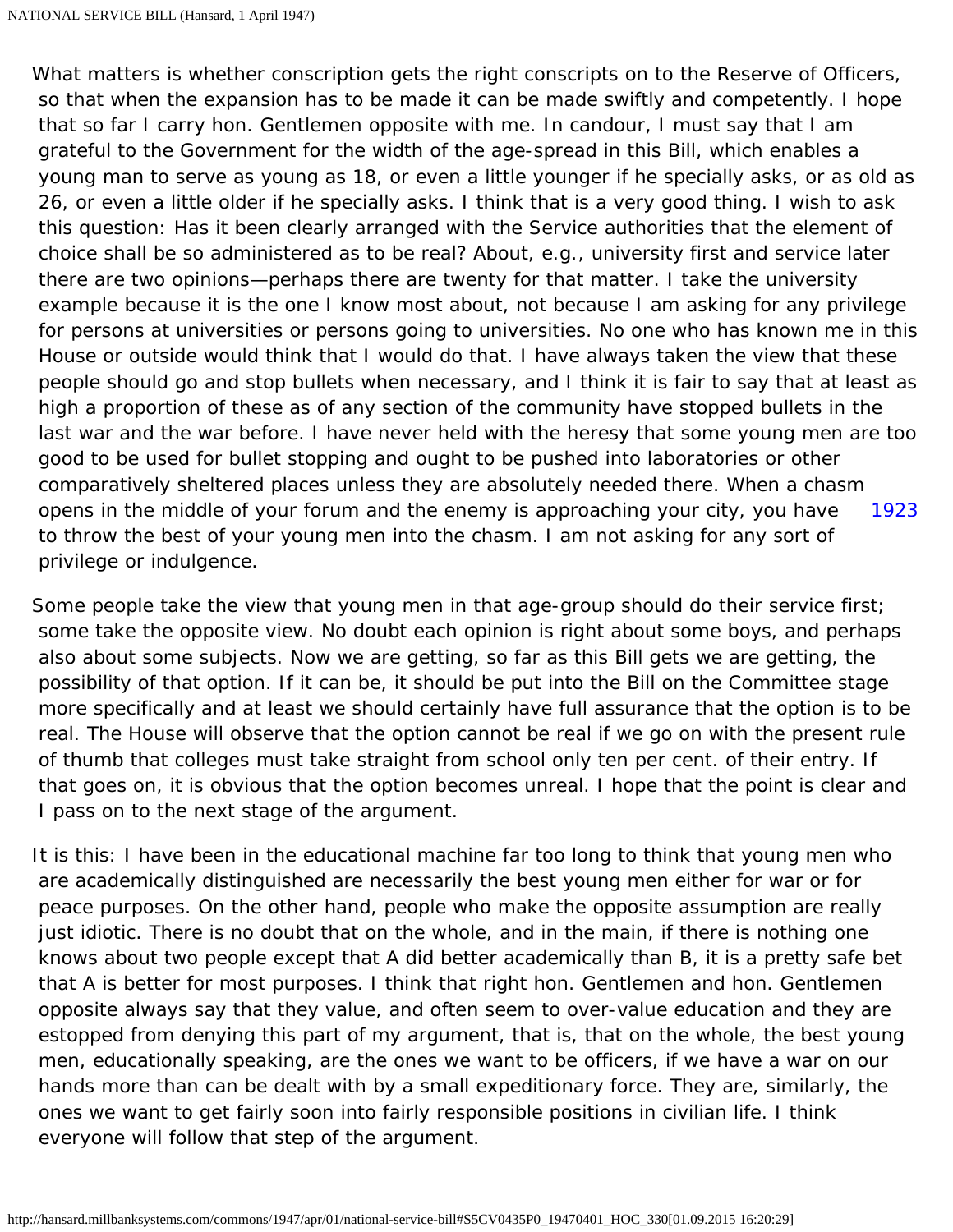<span id="page-53-0"></span>that continues to happen, it is going to have two very bad effects; one very bad effect [1924](#page-53-0) I ask the House and especially Ministers to consider this: If the conscription system is so worked that the best young men find that by choosing to try for a commission, they thereby put off their return to civil life, if that happens, and it is certainly happening at present, if on the Services is that some of the best young men will be persuaded by their families that they are silly to waste the extra six months or year or more in the Army and that it is better not to take a commission. That is already happening. I know young men who would make admirable officers who are spending the whole of their time refusing to try for commissions.

The second bad effect is that in so far as the best young men, on such a hypothesis as I have indicated, do stay in the Army, Navy or Air Force for an extra year, two years, or three years or four years, then they will have put themselves so much behind on their return to civil life. That is a very important consideration indeed. Men of my age know very well what an enormous start poeple who went back into civil life in 1917 or 1918 had over us who, by reason of wounds or whatever it might be, could not get started until two or three years later. I think that it is very important that this disadvantage should be avoided.

[1925](#page-53-1) Therefore, I ask the Government this: Can we not—I quite understand that most of what I have been saying is not provided for, either for or against, in the Bill, it is merely covered by the Bill. I should like to see what I regard as the proper glosses written into the Bill. If not, at least let us have assurances on this point; because much the worst of all forms of tyranny, the worst both for the tyrant and the victim, the most intolerable to bear, and what perhaps is worst of all, the most ineffective and incompetent of all sorts of tyrannies is that, "You had better, old boy," type of tyranny—the tyranny not done under Statute or even under delegated legislation, but the tyranny of the Minister, the Minister's official or officer who is known to be in so powerful a position that he is able to indicate what you had better do—and you had better. We all know that all Governments tend to fall into that temptation and we have all seen in connection with fuel, in connection with periodicals, and in connection with banks, that this Government is not immune from the temptation. The worst of all the results of this Bill would be if by mere administrative bullying and bluffing, by any method but especially if by that sort of method, people who ought to become officers, either in civilian life or Service life, are disgruntled and held longer than need be.

<span id="page-53-1"></span>These are the questions I wish to put. It seems to me we ought not to part with the Bill, first, without an assurance on my first point, that is to say, the option about age shall be a real option so that people should really feel that they can choose which way round they want to do their military and civilian training. My second question is that it should be made plain and clear that what I call for short the officer type, a disgusting phrase, the sort of young man who is likely to be picked out and is picked out during his first six months as likely to make a good officer—that he shall have every opportunity to fulfil those capabilities without feeling he runs any risk of being forced either by Service or regimental and personal interview with his colonel or in any other way that he will stay on for one year, two years or three years, if he gets his commission. I quite see the temptation of that to the officials and officers. They will say "The King has spent a lot of money on turning this chap into an officer. If we let him go away a week earlier we have wasted all that money." I beg the Treasury bench, whose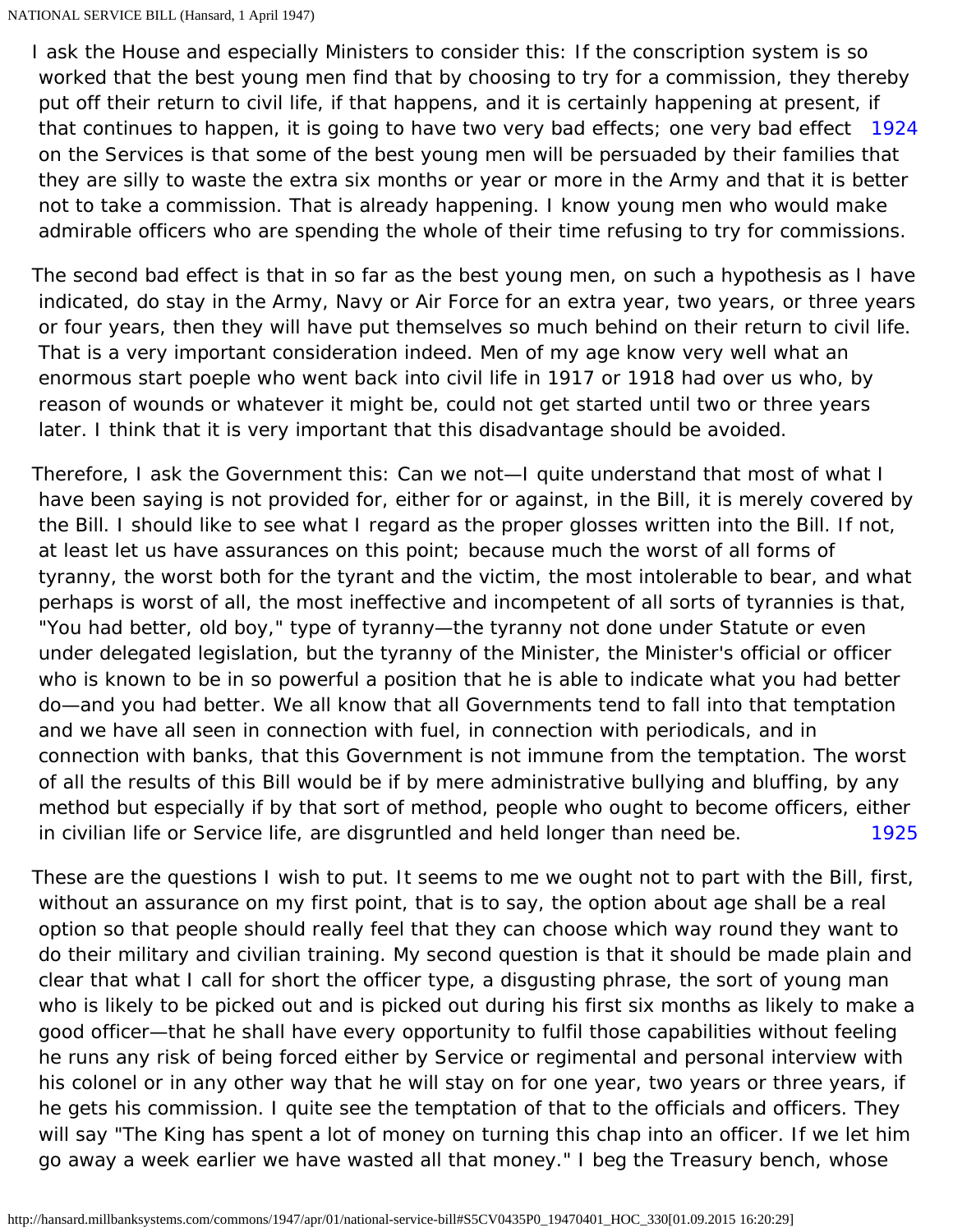business it is to keep the Services and offices in order on this sort of point, to persuade them that it actually is a most short sighted policy and that what matters is to choose the right young man and get him on the list of reserve of officers.

[1926](#page-54-0) Then I come to my third point, and this is my last sentence, that as an earnest of what I have asked for under number two we ought to have under number three, as soon as possible, plain arrangements that the young men of the present generation, the ones who just missed the real active service but who have already done over 18 months—I do not know the technical name but the Ministers will recognise the class I mean—we ought to have the earliest possible assurance that those who have now obtained commissioned rank should have the option of being released in all honour and without a black mark from the Colours and put on the Reserve after they have done two and a half years or, at the very latest, for university candidates, in the September after they have done two and a half years, because the time of year matters too much to them. That, I think, ought to be done at once, and very soon it ought to be reduced and brought down to September next after one and a half years. Now you have got 18 months as your permanent calculable conscription period, now I do not think you can decently continue to hold those who, ex-hypothesi, are the better type of chaps, who have chosen to try for commissions and succeeded, you ought not to hold them for more than twice as long as has now become the regular period upon which all parents and advisers have to calculate.

[§](#page-0-0)

<span id="page-54-0"></span>8.5 p.m.

<span id="page-54-1"></span>[§](#page-54-1) **[Wing-Commander Millington](http://hansard.millbanksystems.com/people/wing-commander-ernest-millington)** [\(Chelmsford\)](http://hansard.millbanksystems.com/constituencies/chelmsford) I followed with great interest what the senior Burgess for Cambridge University (Mr. Pickthorn) had to say. May I be permitted to indicate to him why I think his right hon. Friend the Member for West Bristol (Mr. Stanley) shed some crocodile tears at the beginning of his speech, regarding the extraordinary position in which the Conservative Party finds itself, in that it is supporting the Government at a time when it might make considerable political capital and advantage by opposing the Government? It is the reason why the hon. Gentleman himself might, even at this stage, find himself in the same Lobby as the Government. The fundamental reason why Conservatives are supporting this Measure is that they believe that the purpose in the mind of the Government is anti-Soviet. The reason why the Opposition are taking their stand, in spite of the fact that they could have made political advantage from the present situation, is simply because they feel that this Bill is intended, and will be used, as an instrument of anti-Sovietism. The case was made by the hon. and gallant Member for the Isle of Ely (Major Legge-Bourke). It was hinted at by the right hon. Gentleman the Leader of the Opposition and, from a Conservative point of view, it is a very good reason why they should support this Measure. Equally, from a Socialist point of view it is a very good reason why some of us should oppose this Measure.

Like a lot of other hon. Members in the period up to 1934, I was an absolutist pacifist. With the growth of Fascism, in Germany in particular, I had such a violent revulsion of feeling that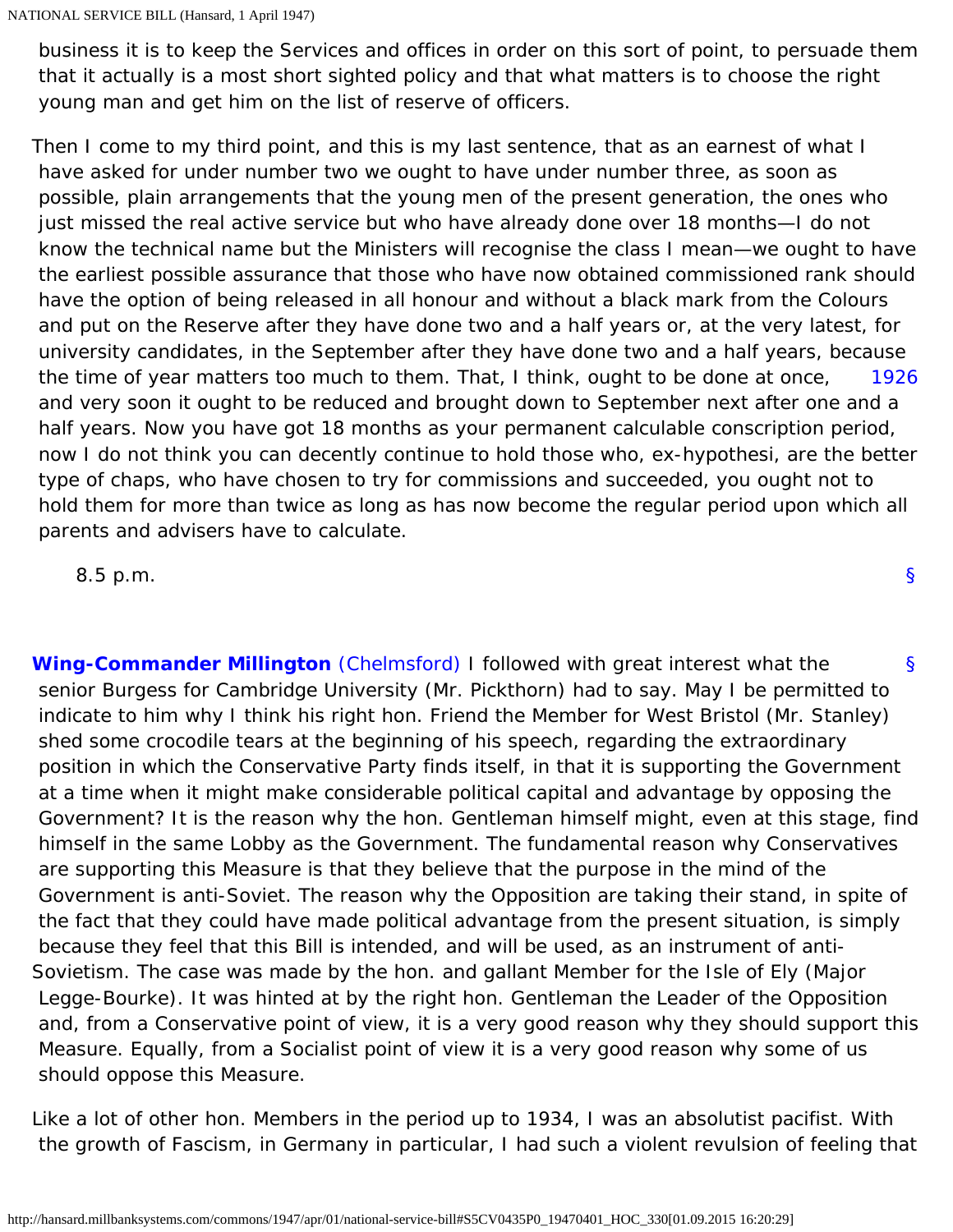<span id="page-55-0"></span>[1927](#page-55-0) my political friends caused my expulsion from the Labour Party in 1935. I still think that I was right in those days. Even though I had been for the most impressionable years of my life an absolutist pacifist, in 1938, because all our values had been changed by the prospect, almost the certainty, that we would be, fighting a war against a force which would make it quite impossible for my pacifist friends even to continue, to be pacifists, I joined His Majesty's Army. After Dunkirk I left the Army, in which I held commissioned rank, and joined the R.A.F. I felt that I was not waging the war against Fascism as completely and competently in the Army as I could have done if I had joined the Royal Air Force. It is not illogical that I, who started my political thinking as an absolutist pacifist, found myself, towards the end of the war, fighting in the most ruthless and most vicious methods of warfare that had been invented prior to July 1945. I make this personal explanation at the beginning of what I have to say because I saw the right hon. Gentleman the Member for Woodford (Mr. Churchill) look across the House yesterday, and say: "Below the Gangway we see representatives of these conceptions and ideas which nearly brought us to ruin in the late war and have gone far and are going further to pull us down after our victory."— [[OFFICIAL REPORT, 31st March, 1947; Vol. 435, c. 1690.](http://hansard.millbanksystems.com/commons/1947/mar/31/national-service-bill#column_1690)]" I do not boast of what I did in the recent war, but I submit that the charge which was made against those of us who have our names to this Amendment cannot properly be levelled at most of us, and, in particular, cannot be levelled at myself. I view this problem, as it were, from the technical point of view in the first instance. I want to know, What do we want of our Armed Forces? The hon. Member for East Coventry (Mr. Crossman) appears to want a million inefficient conscripts in preference to 100,000 highly skilled volunteers, because the latter may become a military cadre and may ultimately be used to form the basis for a Fascist movement, or something of that sort. I believe that our country is, economically so near to becoming in extremis that it would be better for us to have even a military cadre of 100,000 to do the job of fulfilling our commitments economically, if it would release the 900,000 to do the work of national defence by getting the vital coal from our mines and other goods produced in our factories.

<span id="page-55-1"></span>[1928](#page-55-1) There are instances of the qualitative aspect which ought to be investigated by hon. Members. I interrupted the right hon. Member for West Bristol when he was saying that the prewar Territorial Army method was not the best method of training troops to bear the onslaught of war. I saw a lot of the British Army when it came back from France in 1940. I believe that the regular Guards battalions behaved in a manner heroic beyond parallel in the whole of the history of warfare; second to them were the county Territorial regiments, because they were volunteers and because they were men who had chosen to serve their country in this way. Albeit the conscript—the militia—had not had the value of a very long period of military training before he was thrust up against the enemy in France, the fact remains that generally speaking the conscript soldier of 1940 put up a deplorable show. The reorganisation of the British Army which started in the summer of 1940 was held up for months because of the demoralised nature of these young conscripts after the beating they had in France.

Here is another word on the qualitative aspect of our Armed Forces. If there is a special job to be done which involves special qualifications and willingness to take special risks, never in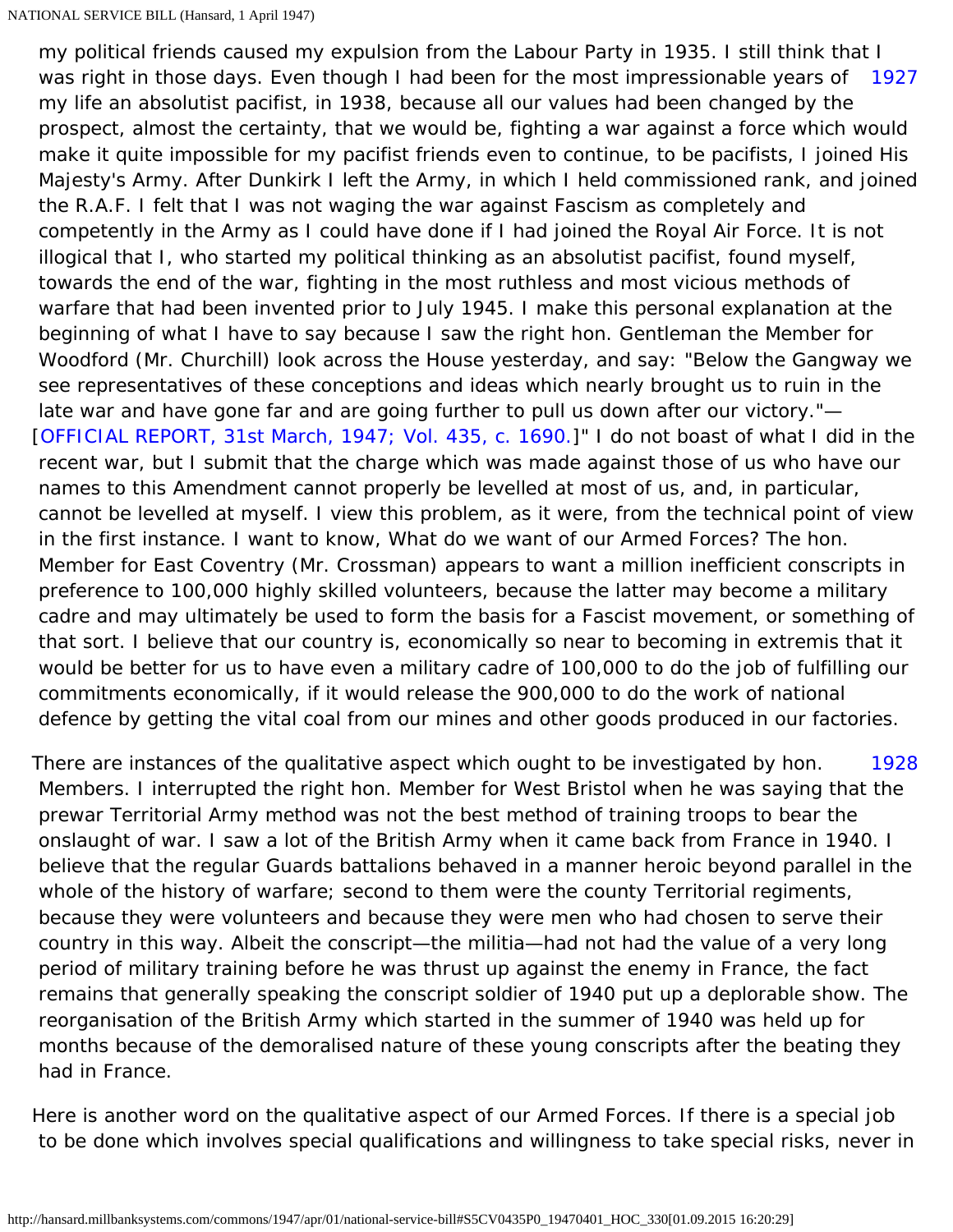our history have we recruited for these special jobs from conscripts. All aircrew in the Royal Air Force were volunteers for the job. All commandos, all paratroopers and all special task forces were volunteers, and they have achieved their astonishing record of success in action because they were volunteers and because they did not resist their military training as did so many conscripts even during the period of our intense national emergency. One of the lessons of the period of conscription which started just two months before the war, and terminated so quickly with the evacuation from the beaches of Dunkirk, is probably that the period of 18 months is not sufficient time in which to turn 18-year old boys into efficient front line infantry soldiers. With those boys in particular, it is the hard training in discipline which is of the topmost importance.

<span id="page-56-0"></span>[1929](#page-56-0) Much as I want to see better conditions for men in the Army and the other Services, I do not believe that the present tendency, under Field Marshal Montgomery's plan for the present Army, will make the right sort of hard infantry soldiers in 18 months. On the other hand, the technical services, as I would call them, in particular the men who go to sea in ships or fly in aeroplanes, were got ready for action in much less than 12 months during the war. I think it best to quote from experience because that is unchallengeable. From the first day when I went to an initial training wing to learn to fly with the Royal Air Force, to the day on which I was qualified to go and fight against Germans in the air, there was a period of between seven and eight months. Yet I still maintain that it could not have been done with a conscript force, because every single man who learnt to fly during the war, or to parachute, or those who served in the commandos and so on, had the impetus of the voluntary spirit. Each man had the impetus that he was going to serve because he wanted to serve. There is another attitude which can be held in contrast. I commanded a training unit in the British Army in the summer of 1940—a unit of Army class conscripts—and we had the most incredible difficulty, first to keep the chaps we were trying to train in camp during the training period, and then to make them do any kind of work while they were there.

If the function of this Bill is to create a reserve of trained manpower, which can be mobilised at a moment's notice to support our regular Forces in the field in the event of an emergency, I charge this Government that they have not done a single thing to create efficient reserves. There are the Territorials, or the voluntary or auxiliary organisation, such as we saw before the war. In the county of Essex, in which my constituency lies, an excellent panel of officers was got together to organise recruitment for the Territorial Army in that county. They were an excellent body of men, keen and enthusiastic to get on with the job. They have practically given up, within two or three months of starting, their campaign of recruitment because they have now had instructions from the War Office that they are to train these Territorial soldiers in anti-aircraft work.

<span id="page-56-1"></span>[1930](#page-56-1) I interrupted the hon. Member for Kingston-upon-Thames (Mr. Boyd-Carpenter) on this point earlier in the Debate. I do not believe that the methods which are being taught in the Army today and which were used during the war have any relationship with the problem of antiaircraft defence in any future war. I do not believe that they can possibly be efficient against man-operated aero planes because of the tremendous speeds at which aeroplanes will be operated in future. The main problem, however, in anti-aircraft defence will not be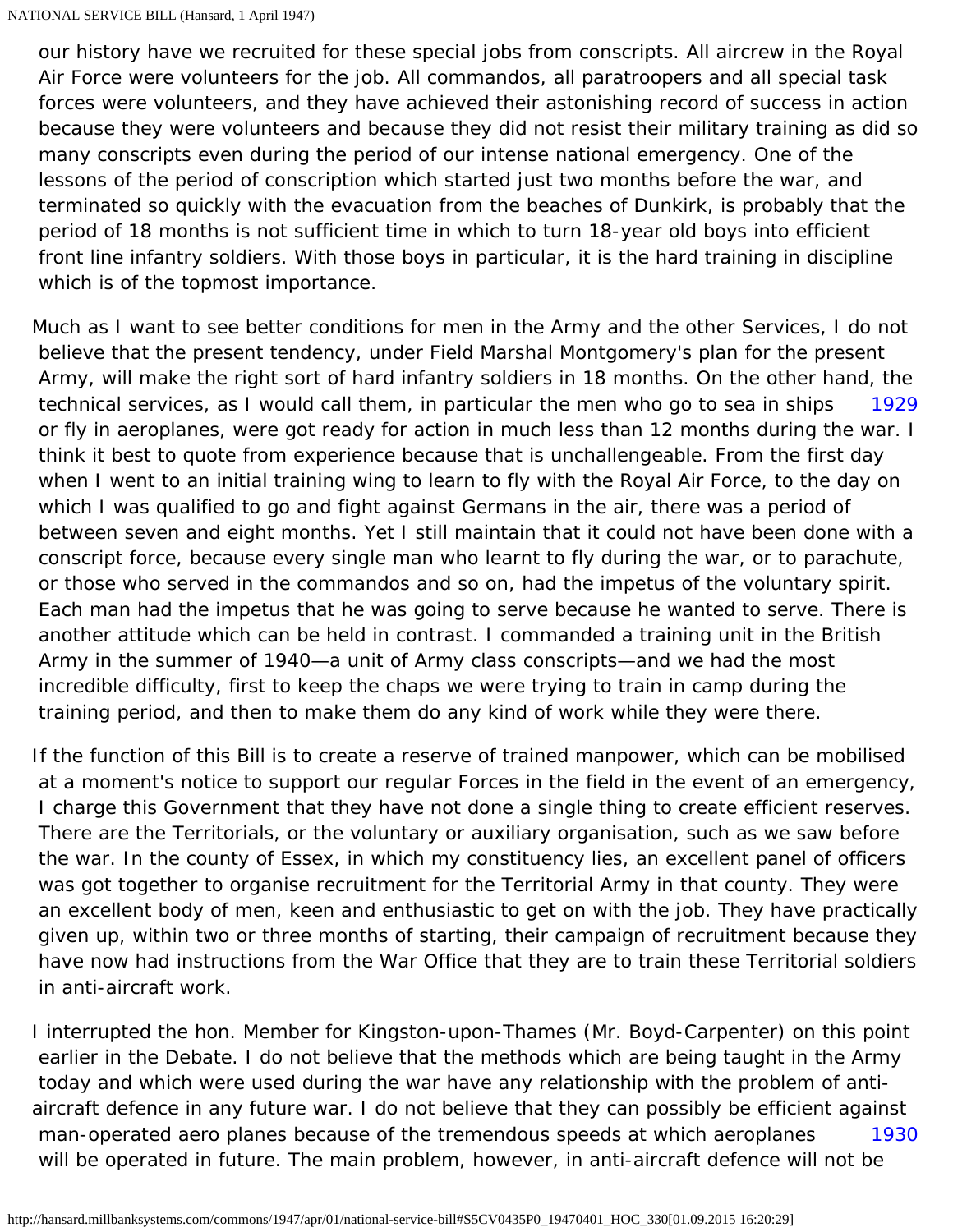against aeroplanes, but against guided missiles and rockets, possibly with atomic warheads. We require a complete reorientation of our views. To waste all our Territorial services in the Army by using searchlight equipment, detector equipment and anti-aircraft guns and so on which were many years out-dated even before the end of the war, except for a few little gadgets of radar added to them in the war, is a positive waste of manpower which I cannot but think is deliberate.

The Minister of Labour was interrupted at the beginning of his speech yesterday by the hon. and gallant Member for Macclesfield (Air-Commodore Harvey). I think I am quoting the Minister correctly when I say that he did not think that the Territorial method of training, applied generally over the Forces, produced the right pitch of training for men who might be called upon at a moment's notice to go into battle. The hon. and gallant Member for Macclesfield asked whether he was specifically referring to the Battle of Britain pilots who learnt their trade in the Auxiliary Air Force or the Royal Air Force Volunteer Reserve. Those reserves are evidence that a volunteer force is a force which can be relied upon and which can do the job of work immediately in the face of any emergency. We cannot rely on a conscript force. Again I charge the Government that long before now they should have got the Auxiliary Air Force or the Volunteer Reserve of the Royal Air Force well under way, because the men are there to start it and to officer it and they are losing the skill they learnt during the war. Two years have elapsed and they have been given no encouragement whatsoever, no directive and no instructions.

<span id="page-57-0"></span>[1931](#page-57-0) What is to happen to the A.T.C. and the Cadet Corps? I believe that without compulsory military service we can put those boys in what are now called "pre-service units," give them the necessary basic training, and give them summer camps to improve their physique. It is a quite logical and natural transition for them to go from their boys' training into the Territorial Forces. But, again, this Government do not seem to have realised quite how powerful an instrument for military recruitment they had in their hands in the A.T.C, and the Naval and Army Cadet Corps. They have given them no encouragement, and they have wasted a valuable source of training which might have helped them over their present difficulties. But, beyond all this, it would appear to me that we see a mentality which is still preparing for the last war. We cannot afford to spend our resources of men or money in preparing tactical and strategical plans for wax. Although the right hon. Member for West Bristol said that we were always being told by "these wild young men" that a new invention would replace older methods, the reason why the aeroplane did not supersede the infantry soldier in the recent war was simply because we did not have enough aeroplanes to do the job. If, in 1942, we had produced a front line bomber force of 4,000 aeroplanes the job of occupying Germany could have been done by policemen, instead of our armies having the job of fighting all the way from the beaches of Normandy.

Our best defence, in the circumstances that we may have to face, not in the next year or two, but in 10 plus years from now, is to get our industrial machine in proper order. Our best defence is to say that instead of having one million or more men frittering away their time learning—if they are learning anything at all—outmoded arts of war, let them learn a trade. If every conscript called up under this Bill were to be put to 1½ years learning how to use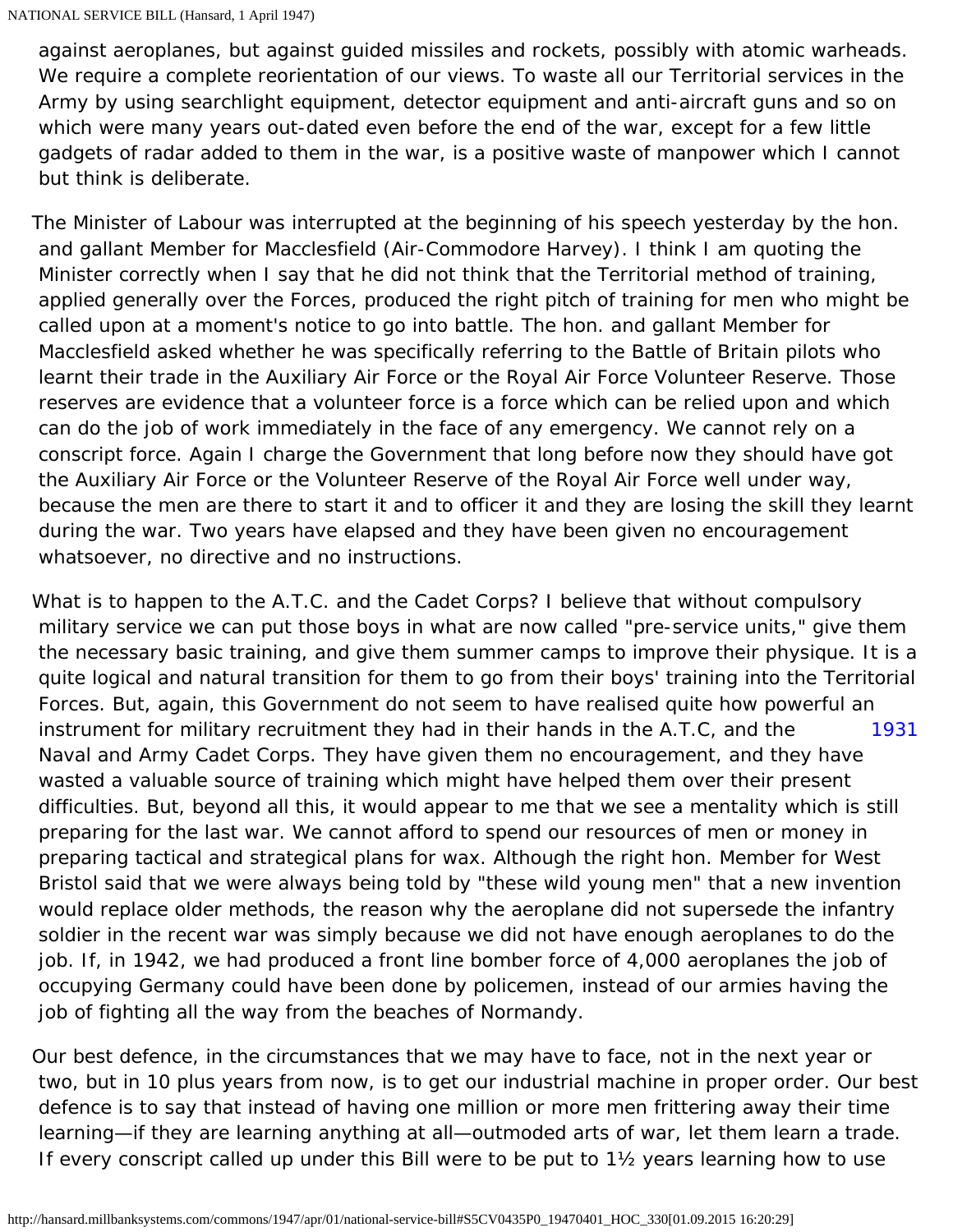machine tools, how to make a big contribution to our industrial life, it would result in a far better defence of this island than merely letting 550,000 men play at soldiers in the barracks of the United Kingdom. We have it on the authority of the Foreign Secretary that an exportable surplus of coal is a far better negotiating instrument than all the Armies. We want to look for new friends in the world, and those we want are poor men. They can be obtained if we have an industrial machine that will help them.

<span id="page-58-0"></span>and economical life towards Europe, starting with the Anglo-French Alliance. We must [1932](#page-58-0) There have been two arguments for this Bill which might have persuaded me, had they come from the Government Front Bench. I was considerably interested in the argument of my hon. Friend the Member for East Coventry, that we must look for a reorientation of our political do something to convince the European countries—22 of them—of our good faith. If the Government had said, "Military conscription, as a method of raising our forces, is essential, in these circumstances, to attest our good faith to the French," then I would give some weight to their case. But, of course, they have not said that. Secondly, if they had said to us, "At a guess, the size of the forces we need, for our contribution to the United Nations organisation security force, is x, and to achieve x we must have military conscription," then I would have listened with more interest. But I have heard only the vaguest possible generalisations about our commitments in the international field. I have had the conviction that when the Conservative Party was with them, supporting the Government, they might have had fellow minds on the Government Front Bench. Why did not the Cabinet have the courage to wait for the presentation of this Bill until after Whitsuntide? Why did they not have the courage to go to the Conference of their own party, who will raise this question, and have already indicated that they will do so? Is it because, for some reason which they refuse to reveal to the House and the country, they were frightened to have this policy rejected by that Conference before it was scheduled to come before the House? If, now or later, the Government could convince me that conscription was the only way to raise the force needed in order to get Europe organised, on a basis of mutual confidence, then I would support this Bill, but I am desperately afraid that its purpose is to put an iron glove on the fist of the Foreign Secretary, which he is so fond of shaking at the leaders of the U.S.S.R.

8.24 p.m.

<span id="page-58-2"></span><span id="page-58-1"></span>[§](#page-58-1) [1933](#page-58-2) **[Mr. Shackleton](http://hansard.millbanksystems.com/people/wing-commander-edward-shackleton)** [\(Preston\)](http://hansard.millbanksystems.com/constituencies/preston) It is with some trepidation that I have caught your eye, Sir, because although I sit on these benches I propose to support the Government. I would ask my hon. Friends, who are opposed to us in this issue, to believe that just as we trust their sincerity in this matter we who are supporting the Bill, and who have given a great deal of anxious thought to it, are just as sincere, and no less genuine. We, as they, have been placed in a very difficult position by the failure of the Government to give a proper explanation as to the need for conscription. That is a fundamental diffi- culty in which we are all placed. Up to a point, we are all having to follow a "hunch," or work out the figures in the best way we can.

[§](#page-0-0)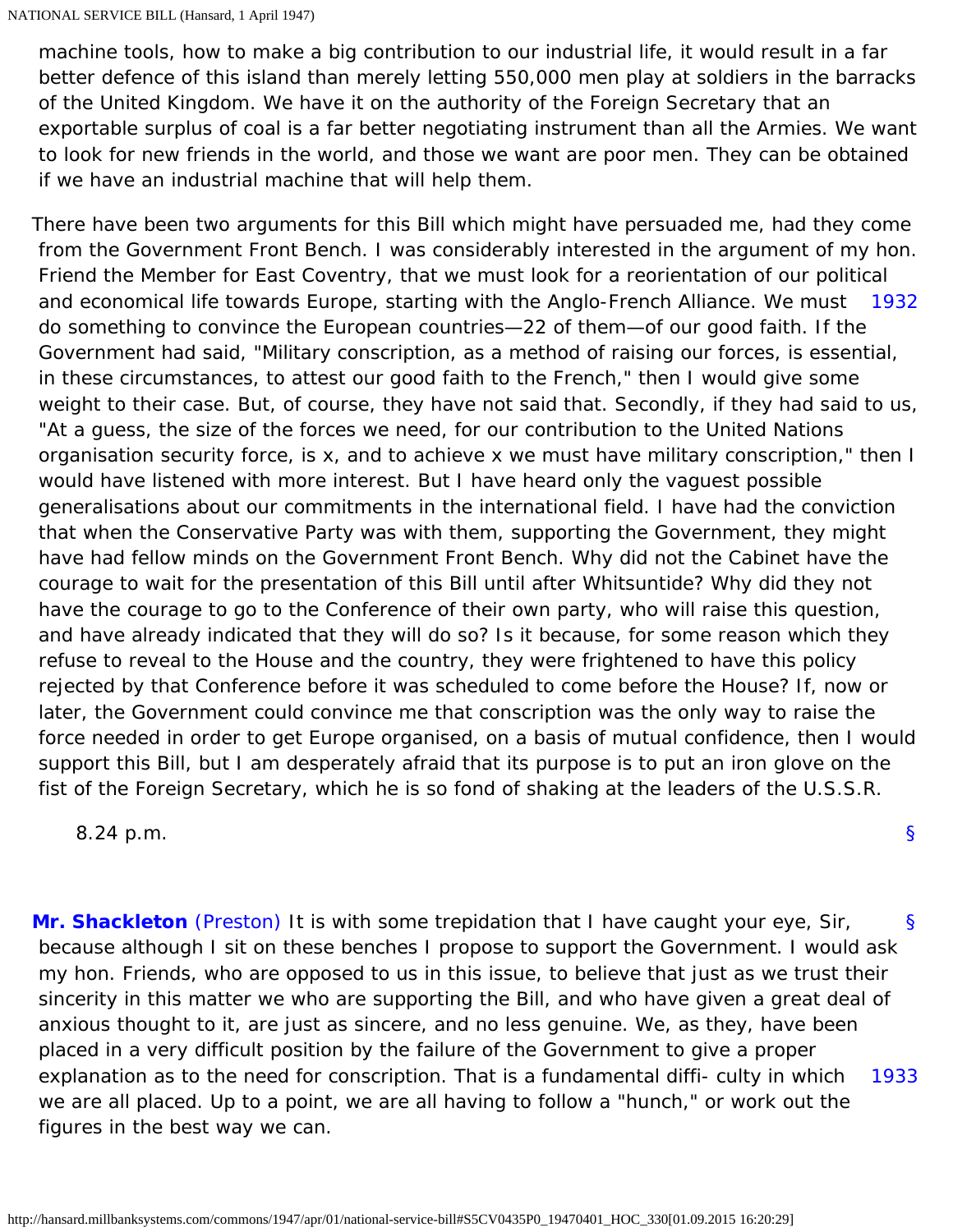There are certain points which have been made in opposition to this Bill which I feel should be taken up. Some were made by my hon. and gallant Friend the Member for Chelmsford (Wing-Commander Millington). I will not deal with the whole question of the strategy of war, but when he suggests, as others have suggested, that Members such as my hon. Friend the Member for Aston (Mr. Wyatt), and others who are supporting conscription, are doing so in order that we may have a force of one million men or more in 1949 or 1950, I suggest that they have not even considered the problem. They have not realised that what we are debating is what will be the strength of our Armed Forces in 1949, or 1950. If their accusation against this Bill is that we cannot spare the men from industry, then I say that they should have come to the House and opposed the Army Estimates during the last two or three weeks—

<span id="page-59-0"></span>[§](#page-59-0) **[Wing-Commander Millington](http://hansard.millbanksystems.com/people/wing-commander-ernest-millington)** If my hon. and gallant Friend will read the OFFICIAL REPORT tomorrow he will see that he has made a completely false accusation against me. I did not suggest that conscription meant an Army of one million men, or more, by 1950.

<span id="page-59-1"></span>[§](#page-59-1) [1934](#page-59-2) **[Mr. Shackleton](http://hansard.millbanksystems.com/people/wing-commander-edward-shackleton)** Perhaps my hon. and gallant Friend has misunderstood me. He certainly used the figure of one million, but the point is that there will be nothing like one million men in the Armed Forces in 1949, or 1950, even if we pass this Bill. My hon. Friend the Member for Broxtowe (Mr. Cocks), who made a rather unfair attack on my hon. Friend the Member for Aston in the same respect, must realise that what we are considering now is whether we shall have an Army at all in 1949. At the present rate of recruitment, we shall not have an Army anything like as big as our prewar Army. We are in difficulty over this Bill, but those who do not have conscientious scruples against national service—and I respect those who have—are none the less as good Socialists as my hon. Friends "who are opposing this Measure. It must be a source of great satisfaction to the Opposition to see this internecine struggle, but we believe that our ideas will be best served by the sort of Army we are trying to build up. We are more concerned, at the moment, in ensuring that the British Army is a properly democratic Army; and when the Bill comes to the Committee stage, I hope that we shall have the opportunity of wringing some concessions and undertakings from the Government, which hitherto we have failed to do, on the matter of the democratisation of the Army.

<span id="page-59-2"></span>As to the point made by the hon. Member for East Coventry (Mr. Crossman), there are many States in Europe, particularly in Scandinavia, to which we have pointed in the past as models of social democracy, where freedom and socialism have gone hand in hand. These countries have had conscription, although, perhaps, for not so long a period, as an integral part of the State, and it has had, in my opinion some value in increasing democratisation and lifting up the general standard of equality among the people. Conscription has many disadvantages, but there are a few advantages, and I hope that, as soon as we adopt this Bill, we shall concentrate on getting some of the benefits that may be obtained from conscription.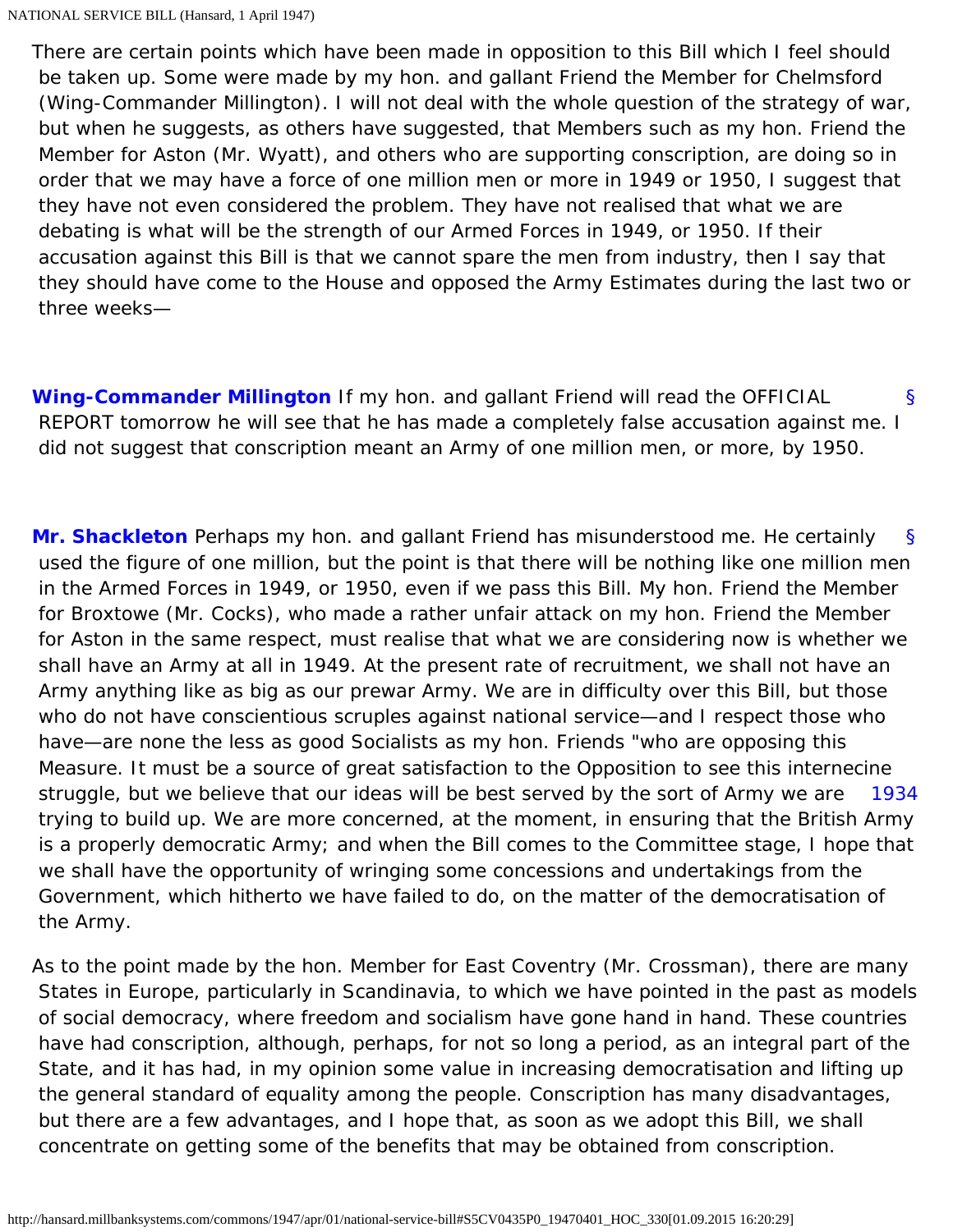<span id="page-60-0"></span>[§](#page-60-0) **[Mr. Henderson Stewart](http://hansard.millbanksystems.com/people/sir-james-henderson-stewart)** (Fife, East) At the end, or nearly the end, of this long Debate, when so many speeches have been delivered and so much ground has been covered, it is perhaps wise to confine myself to one or two issues which seem to me, and to most of my hon. Friends, as of supreme importance. As time is limited, and I would not wish to prevent other hon. Members from taking part in the Debate, I propose to confine myself to the examination of two matters. The first is the commitments which this House has already, by deliberate and unanimous action, assumed, and the consequences of those commitments. Secondly, I should like to say a word or two about the issue of personal freedom, to which some not very well informed reference has been made by two hon. Members on the bench in front of me, earlier in the Debate.

As regards the commitments which this House has already accepted, I think that the House and I am talking now only about this House—must stand up to the logic of its own previous decisions. What are those decisions?

<span id="page-60-1"></span>[1935](#page-60-1) The first one, obviously, is the Charter of the United Nations. The hon. Member for Broxtowe (Mr. Cocks) reminded the House that under that Charter we are committed, as one of the nations, to providing armed forces for the service of the United Nations organisation. It is quite true, as the hon. Member said, that the complete commitment is dependent upon certain agreements that shall be made. The hon. Member said that we cannot do anything until the agreements are made, but I think that he is seeking to escape in a way which is not quite up to his standard, because he knows quite well that, also under the Charter of the United Nations, there was to be set up a military staff committee. What is one of the chief complaints of every Foreign Secretary, including our own, at the present time? It is that the Military Staff Committee has not yet reached a decision, and every effort is being made by our Foreign Secretary, and every other Foreign Secretary, I assume, to expedite these decisions; and if this Government can get what they want decision should be reached in the course of the next few months. Therefore, we cannot escape the direct responsibility which we have accepted for the provision of adequate military forces under that Charter.

There is a more recent commitment which the House has assumed. There is the commitment under the Defence White Paper, which was discussed in this House not more than 10 days ago, and accepted by the House without a single vote in opposition to it. It was accepted unanimously. There was not an Amendment to it, and there was not one word of criticism from any of the hon. Members who have today been so vigorous in their attack on the Government and the present proposals. Perhaps I should amend that sentence. Although there may have been some criticism, not one of them voted against it. That was a statement unanimously accepted by the House. Hon. Members opposite must accept the democratic principle that the House, having committed itself to that statement, must face up to its logical conclusions. Those conclusions are, I think, in-escapable. From the moment the House accepted these commitments, it accepted also the duty to ensure that sufficient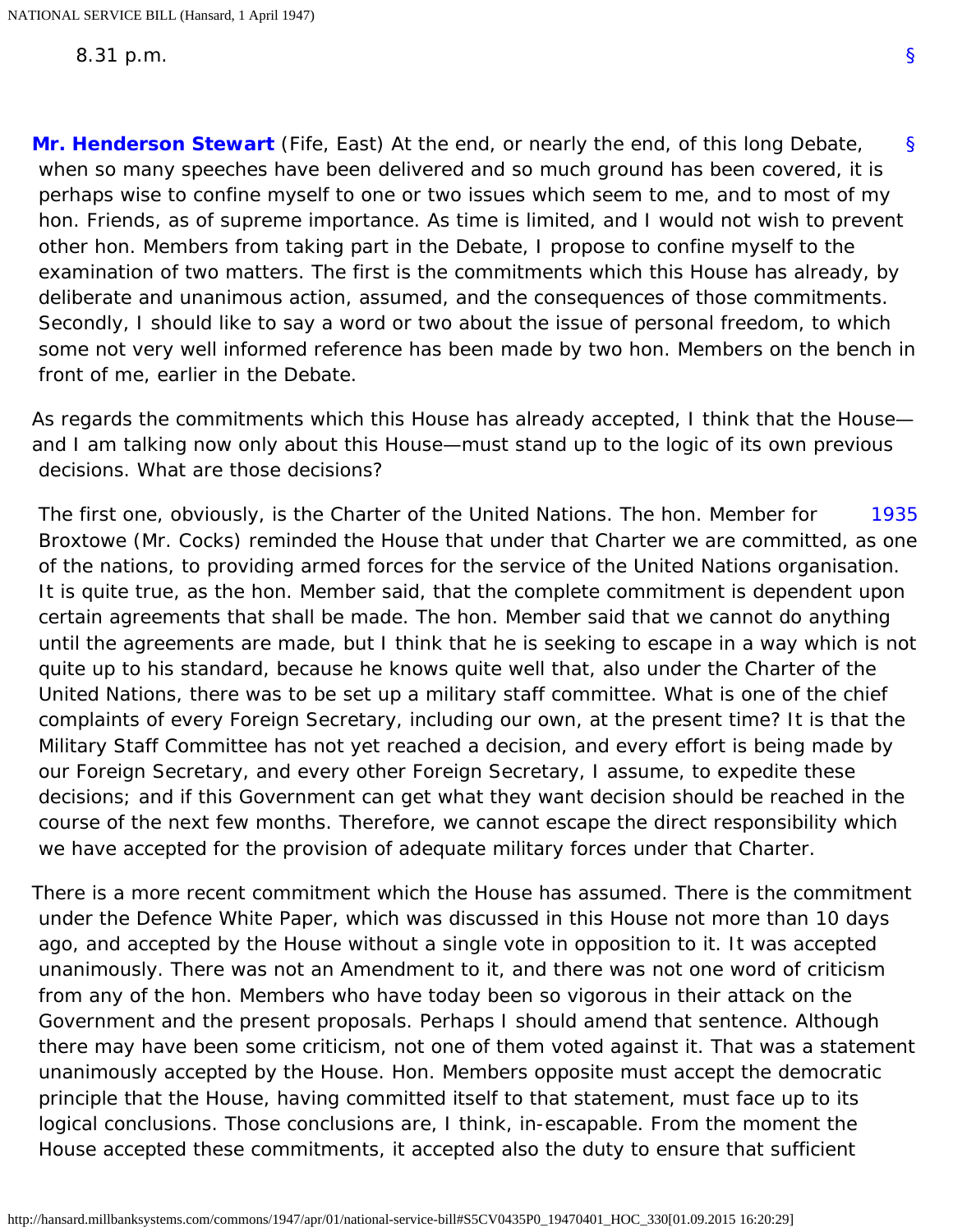<span id="page-61-0"></span> numbers of men shall be available to support those obligations and this armed service.

## <span id="page-61-1"></span>**[Mr. Benn Levy](http://hansard.millbanksystems.com/people/mr-benn-levy)** [\(Eton and Slough\)](http://hansard.millbanksystems.com/constituencies/eton-and-slough) What is sufficient?

<span id="page-61-2"></span>[§](#page-61-2) **[Mr. Stewart](http://hansard.millbanksystems.com/people/mr-michael-maitland-stewart)** The Defence Paper shows the figures and the numbers required, and if there was any doubt about the meaning of the Defence Paper, the Minister of Defence explained it. His figures are on record. Those figures were plainly stated in the House, and they exceeded one million. The House accepted those figures and the scheme behind them, so how can it refuse now—10 days later—the means to provide those numbers? There is only one good reason for refusing to accept the means offered, and that is if better means are stated.

<span id="page-61-3"></span>[§](#page-61-3) **[Mr. H. D. Hughes](http://hansard.millbanksystems.com/people/mr-herbert-hughes)** [\(Wolverhampton, West\)](http://hansard.millbanksystems.com/constituencies/wolverhampton-west) There are no figures in the White Paper later than December, 1946. This Bill does not take effect until January, 1949.

<span id="page-61-4"></span>[§](#page-61-4) **[Mr. Stewart](http://hansard.millbanksystems.com/people/mr-michael-maitland-stewart)** That is quite true; but it shows what are our general commitments, and it is all in the greatest detail in the speech delivered by the Minister of Defence.

<span id="page-61-5"></span>[§](#page-61-5) **[Mr. Levy](http://hansard.millbanksystems.com/people/mr-benn-levy)** Will the hon. Gentleman explain how exactly this Conscription Bill in peace time is to add to the number of men available for those commitments, because it has been said, as a point of fact, that the period of 18 months' training has been chosen as a period which is minimum training, and if they are to be under training for 18 months and then released, where are the additional men to come from?

<span id="page-61-6"></span>[§](#page-61-6) **[Mr. Stewart](http://hansard.millbanksystems.com/people/mr-michael-maitland-stewart)** I will try to deal with that point as I go along, or, if the hon. Member prefers it, I will deal with it now. What is the purpose of this Bill? It is to have either in active service or just out of active service but fully trained, an adequate number of men to meet our commitments.

<span id="page-61-7"></span>**[Mr. Levy](http://hansard.millbanksystems.com/people/mr-benn-levy)** In reserve?

<span id="page-61-8"></span>**[Mr. Stewart](http://hansard.millbanksystems.com/people/mr-michael-maitland-stewart)** In service, in training or in reserve.

[§](#page-61-7)

[§](#page-61-1)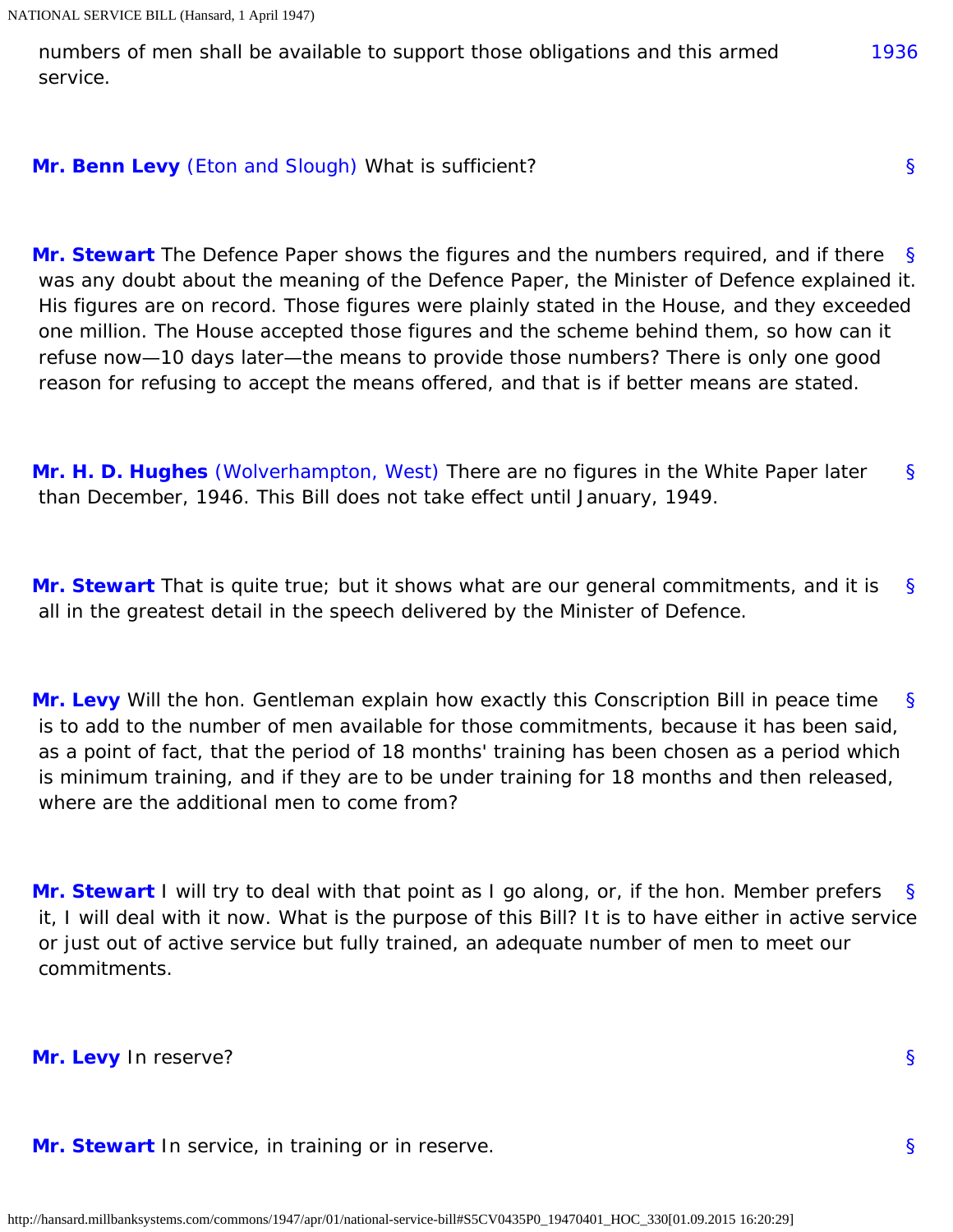<span id="page-62-5"></span><span id="page-62-0"></span>**[Mr. S. Silverman](http://hansard.millbanksystems.com/people/mr-samuel-silverman)** That has nothing to do with the White Paper.

<span id="page-62-1"></span>[§](#page-62-1) **[Mr. Stewart](http://hansard.millbanksystems.com/people/mr-michael-maitland-stewart)** The White Paper, 10 days ago, set the general stage for this whole business. It set clearly before the country a very great programme of armed force, in order to carry through certain obligations. Does the hon. Gentleman deny that?

<span id="page-62-2"></span>[§](#page-62-2) **[Mr. S. Silverman](http://hansard.millbanksystems.com/people/mr-samuel-silverman)** I do not think that the hon. Gentleman has seen the point made by my hon. Friend the Member for Eton and Slough (Mr. Levy). Under the scheme explained by the Minister of Labour, the men provided by this Bill will not be available for any of the commitments defined in the White Paper.

<span id="page-62-3"></span>[§](#page-62-3) **[Mr. Stewart](http://hansard.millbanksystems.com/people/mr-michael-maitland-stewart)** I have some other points I want to refer to and I think it would be rather unfair if we continued this personal argument any further. I would remind hon. Members of the speech made by the Minister of Labour yesterday and from it I will take one sentence: "The position which confronts the Government is, that unless we can continue the present arrangements for the call-up of men, the regular element in the Services is likely to be insufficient to meet even a fraction of our minimum defence requirements. "—[\[OFFICIAL](http://hansard.millbanksystems.com/commons/1947/mar/31/national-service-bill#column_1675)  [REPORT, 31st March, 1947; Vol. 435, c. 1675.\]](http://hansard.millbanksystems.com/commons/1947/mar/31/national-service-bill#column_1675)" That is the essence of this matter. I hope we shall get from the Government some facts in implementation of the situation which is presented by that statement. We need that, but I for one cannot do anything but accept the statement of the right hon. Gentleman, because he has all the expert advice that is available in this country and until I am able to prove he is wrong I must accept it. In view of that statement I feel that the action the Government is taking deserves the sympathetic consideration of the House.

[1938](#page-62-4) Are the numbers mentioned here necessary? Can they be obtained by voluntary methods? If they cannot, is conscription or is it not the right method of providing them? I should have thought that the Minister of Labour provided the answer to the first two of these questions. I agree that the information we have is not entirely satisfactory and I want far more facts from the Government, but on the assumption that the statement by the Minister is correct it does seem to me that the answer to the question is that the necessary numbers cannot be obtained by the voluntary efforts. I think the Minister has given an effective answer when he told us what was happening about volun- tary enlistment, especially during last year, and that it has not succeeded in providing anything like the numbers required.

<span id="page-62-4"></span>The second main point that I have in mind is the issue of personal freedom. According to the right hon. and learned Gentleman the Member for Montgomery (Mr. C. Davies) conscription in peacetime infringes the liberty of the British subject, and there must be an overwhelming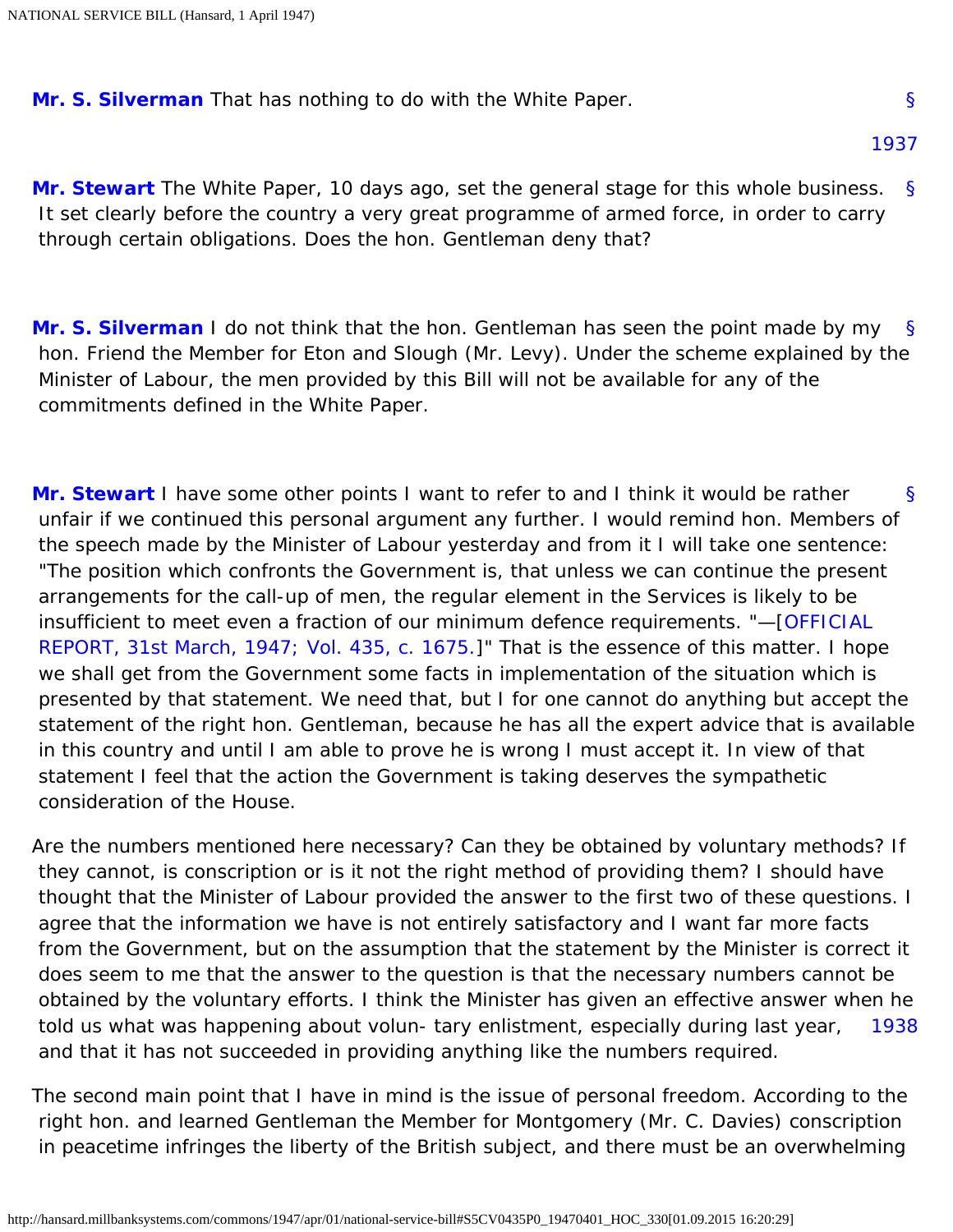case for its introduction. He said there was no precedent for this conscription in time of peace and he suggested, I think, that this proposal was contrary to all the practices of Liberal philosophy. With great respect, I think the right hon. and learned Gentleman is wrong on both counts. It is not a fact that compulsory service in this country in times of peace is without precedent. Surely, from the very earliest times, and we can go back to the days of King Arthur, up to the time of Napoleon—[Laughter]—hon. Members are laughing, but is it not true that in that long period in every moment of stress it was a part of the British Constitution that a militia be formed by compulsory measures, and its formation in such circumstances was accepted by the nation? It was a piece of compulsory military service accepted by all.

<span id="page-63-0"></span>[§](#page-63-0) **[Mr. Emrys Roberts](http://hansard.millbanksystems.com/people/mr-emrys-roberts)** [\(Merioneth\)](http://hansard.millbanksystems.com/constituencies/merionethshire) The point made by the right hon. and learned Member for Montgomery (Mr. C. Davies) was that this was the first permanent conscription introduced in peacetime.

<span id="page-63-1"></span>[§](#page-63-1) **[Mr. Stewart](http://hansard.millbanksystems.com/people/mr-michael-maitland-stewart)** With great respect, it is not. I am talking about times of peace when danger threatened or when there was an emergency.

<span id="page-63-3"></span><span id="page-63-2"></span>**[Mr. Emrys Roberts](http://hansard.millbanksystems.com/people/mr-emrys-roberts)** There is no threat of danger now.

<span id="page-63-4"></span>[§](#page-63-3) [1939](#page-63-4) **[Mr. Stewart](http://hansard.millbanksystems.com/people/mr-michael-maitland-stewart)** I am asserting an historical fact that in all those hundreds of years of British history it was an accepted part of the British Constitution that in times of trial, stress and emergency military compulsion was accepted, and, in fact, took place. It is within the recollection of some hon. Members that it is only as late as 1921 that the right to ballot for the militia was, in fact, taken from the Statute Book. I can give another example. The 1939 Military Training Act was an Act of compulsory military service in time of peace. It is true that war was threatening, but it was a moment of peace, and while Sir Archibald Sinclair and some of his friends spoke against that Measure they took care, as usual, not to vote one way or the other, but the right hon. and learned Gentleman the Member for Montgomery voted for it.

<span id="page-63-6"></span><span id="page-63-5"></span>**[Mr. Emrys Roberts](http://hansard.millbanksystems.com/people/mr-emrys-roberts)** And he said so today.

[§](#page-63-6) **[Mr. Stewart](http://hansard.millbanksystems.com/people/mr-michael-maitland-stewart)** I am only repeating what he said. Personally, I am not in the least bit surprised by his change of front today. His speech was given a great welcome by the left

[§](#page-63-5)

[§](#page-63-2)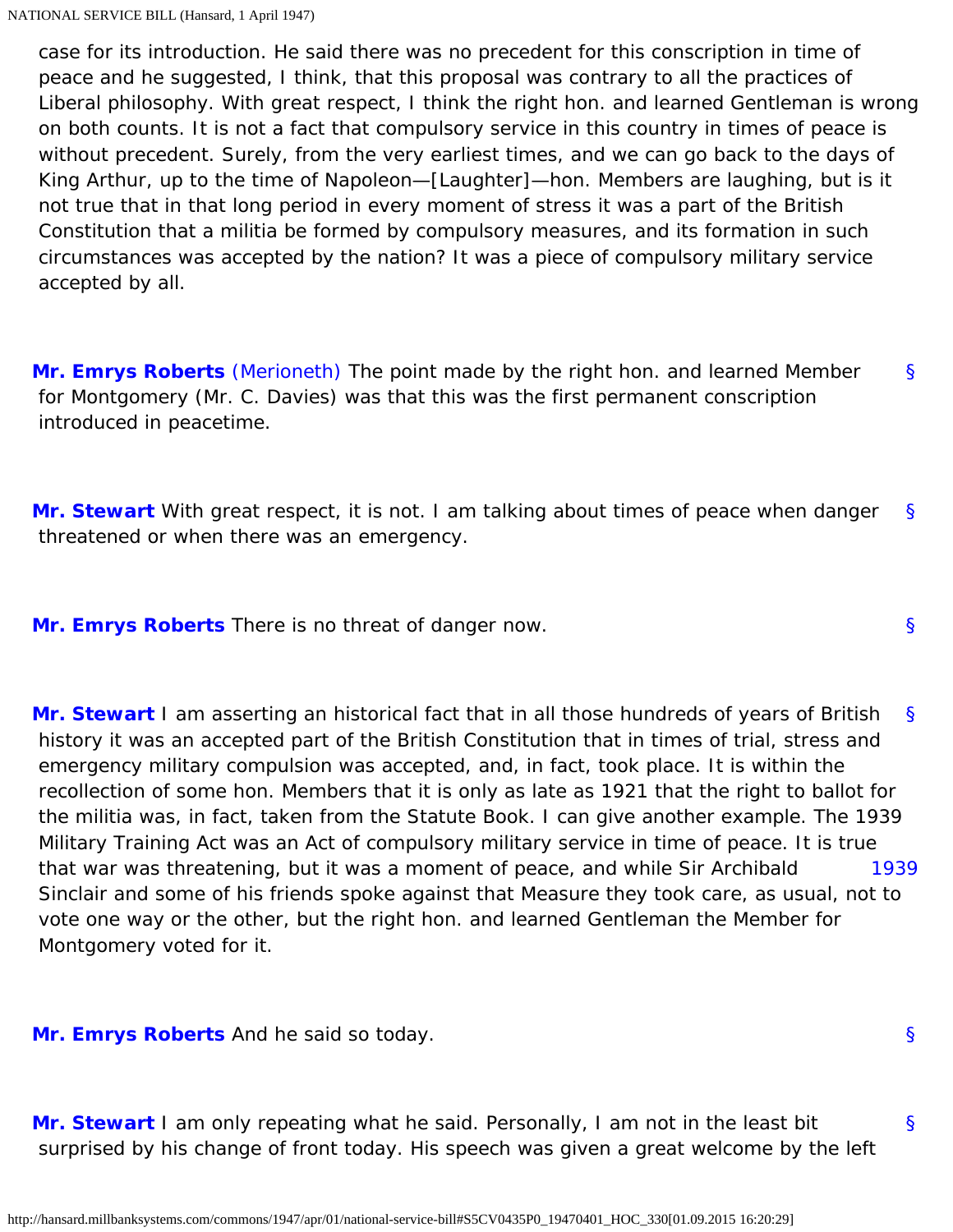wing of the Labour Party, to which the right hon. and learned Gentleman has been steadily moving for such a considerable time with such obvious satisfaction to himself. We have observed it. He used to sit on our Benches, then he moved in front of us and before very long he will be over on the other side of the House. I assert—and I have some right to speak for the Liberal point of view—[Laughter.] I do not know why hon. Members laugh. I represent, as I told the House before, and as I repeat now, as a Liberal—

<span id="page-64-3"></span><span id="page-64-2"></span><span id="page-64-1"></span><span id="page-64-0"></span>

| Mrs. Leah Manning (Epping) A National Liberal.                                                                             | Ş            |
|----------------------------------------------------------------------------------------------------------------------------|--------------|
| Mr. Stewart I always support a National Government.                                                                        | S            |
| Mrs. Nichol In Tory colours.                                                                                               | $\mathsf{S}$ |
| Mr. Stewart I represent, and am supported by, men who supported Mr. Asquith for 34<br>years.                               | $\mathbf{S}$ |
| Mr. Deputy-Speaker (Mr. Hubert Beaumont) I fail to see what these remarks have to<br>do with the Bill under consideration. | <sup>S</sup> |

<span id="page-64-6"></span><span id="page-64-5"></span><span id="page-64-4"></span>[§](#page-64-5) **[Mr. Stewart](http://hansard.millbanksystems.com/people/mr-michael-maitland-stewart)** I have been challenged and I am answering the challenge.

[§](#page-64-6) **[Mr. Deputy-Speaker](http://hansard.millbanksystems.com/people/mr-hubert-beaumont)** The hon. Member may have been challenged but I cannot allow him to continue that line of argument.

<span id="page-64-7"></span>[§](#page-64-7) **[Mr. Stewart](http://hansard.millbanksystems.com/people/mr-michael-maitland-stewart)** I do not want to continue it, but I want to assert my right to speak for, and to explain to the House, the Liberal principles upon this matter.

<span id="page-64-9"></span><span id="page-64-8"></span>[§](#page-64-8) [1940](#page-64-9) **[Mr. Emrys Roberts](http://hansard.millbanksystems.com/people/mr-emrys-roberts)** On a point of Order. Is it in Order for the hon. Member to continue that line of argument designed to show to the House why he had always voted with the Conservative Party and never against the Conservative Party? Is it in Order to attack my right hon. and learned Friend the Member for Montgomery as the Leader of the Liberal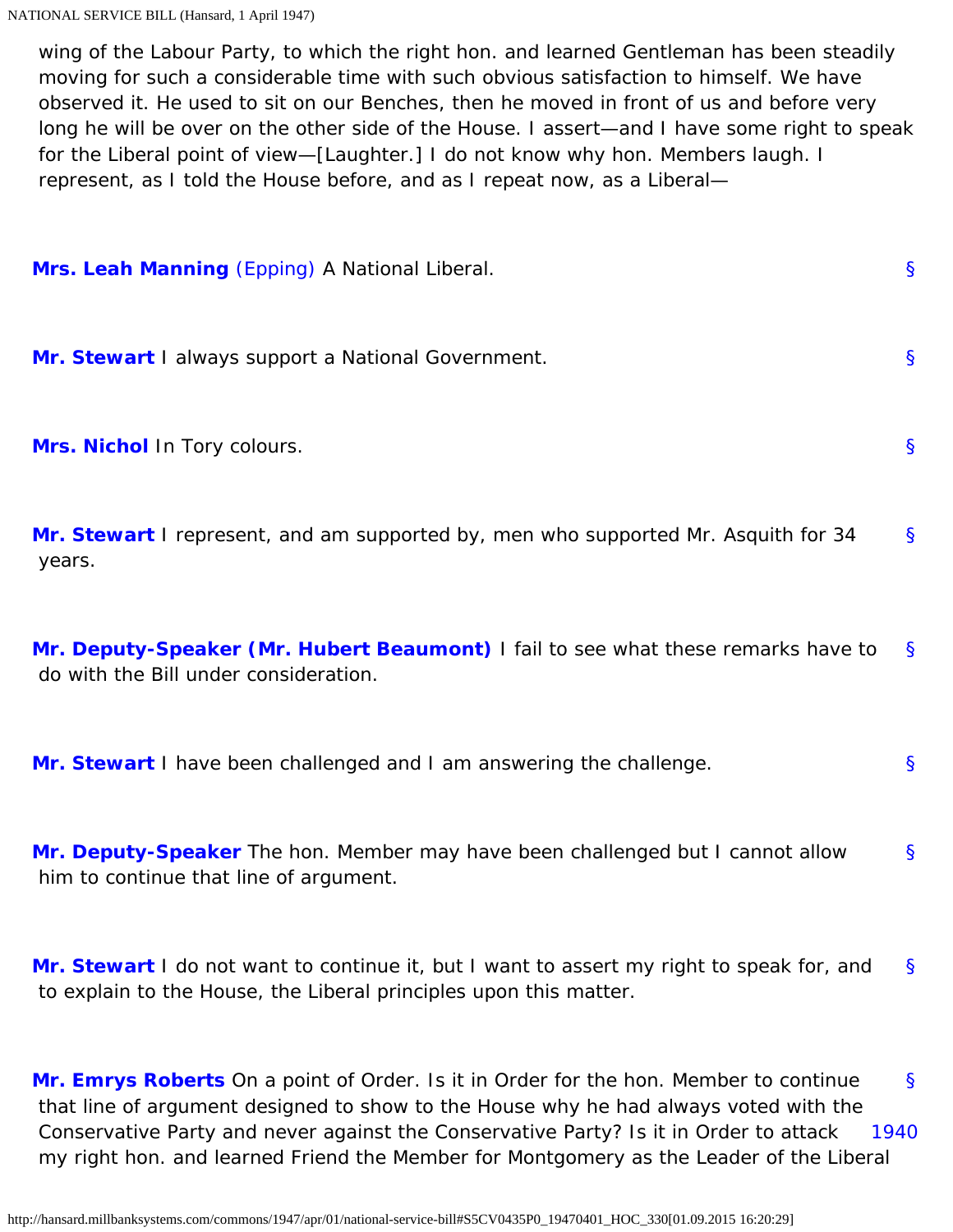Party?

<span id="page-65-0"></span>[§](#page-65-0) **[Mr. Deputy-Speaker](http://hansard.millbanksystems.com/people/mr-hubert-beaumont)** If I had thought the hon. Member was out of Order I should have stopped him.

<span id="page-65-1"></span>[§](#page-65-1) **[Mr. Stewart](http://hansard.millbanksystems.com/people/mr-michael-maitland-stewart)** To support the contention I made that compulsory military service in times of emergency is not contrary to the traditions of those for whom I speak, may I remind the House that in this famous Debate in 1939, in addition to the right hon. and learned Gentleman the Member for Montgomery, who voted for the Bill, Mr. Lloyd George also voted and spoke with a view to putting the Liberal point of view. I wish to remind the House of what he said, that he and the Liberal leaders in 1911 thought along similar lines in the matter of conscription. Let me read what the great Liberal Leader said: "It is worth while considering whether, if the world is to remain in the threatened condition that it is in now" not unlike our present condition— "we ought not to reconsider altogether the policy of training for war"—" or, as one might say today, for defence— "I put forward certain proposals in 1911." I think he was Chancellor of the Exchequer then. "They were more or less on the lines of this Bill." He was referring to the Bill of 1939 which is not very different in principle from the Bill we are considering tonight. "They had the acceptance of the late Mr. Asquith, who was my chief then, and of the principal leaders of the Liberal Party."— [OFFICIAL REPORT. 8th May. 1939: Vol. 347. c. 68.]" In view of that statement, who is more correctly representing the Liberal view tonight, I or the right hon. and learned Gentleman the Member for Montgomery? I claim that I am speaking tonight in the direct line of Liberal succession in support of this Bill.

<span id="page-65-2"></span>[§](#page-65-2) **[Mr. Rankin](http://hansard.millbanksystems.com/people/mr-jon-rankin)** [\(Glasgow, Tradeston\)](http://hansard.millbanksystems.com/constituencies/glasgow-tradeston) In view of the quotation which he has just made, would the hon. Gentleman say whether there is any reference to the secret treaties which were then in existence and which made the arrangement necessary, and also if there is any such situation today?

## [1941](#page-65-5)

<span id="page-65-5"></span><span id="page-65-3"></span>[§](#page-65-3) **[Mr. Stewart](http://hansard.millbanksystems.com/people/mr-michael-maitland-stewart)** The hon. Member must not lead the House away on to these matters. I am talking on a matter of principle and asserting that the principle that in times of emergency and danger it is right for the British people to accept compulsory military service—although unwillingly—is one which is in direct line with Liberal philosophy.

## <span id="page-65-6"></span><span id="page-65-4"></span>**[Mr. S. Silverman](http://hansard.millbanksystems.com/people/mr-samuel-silverman)** rose—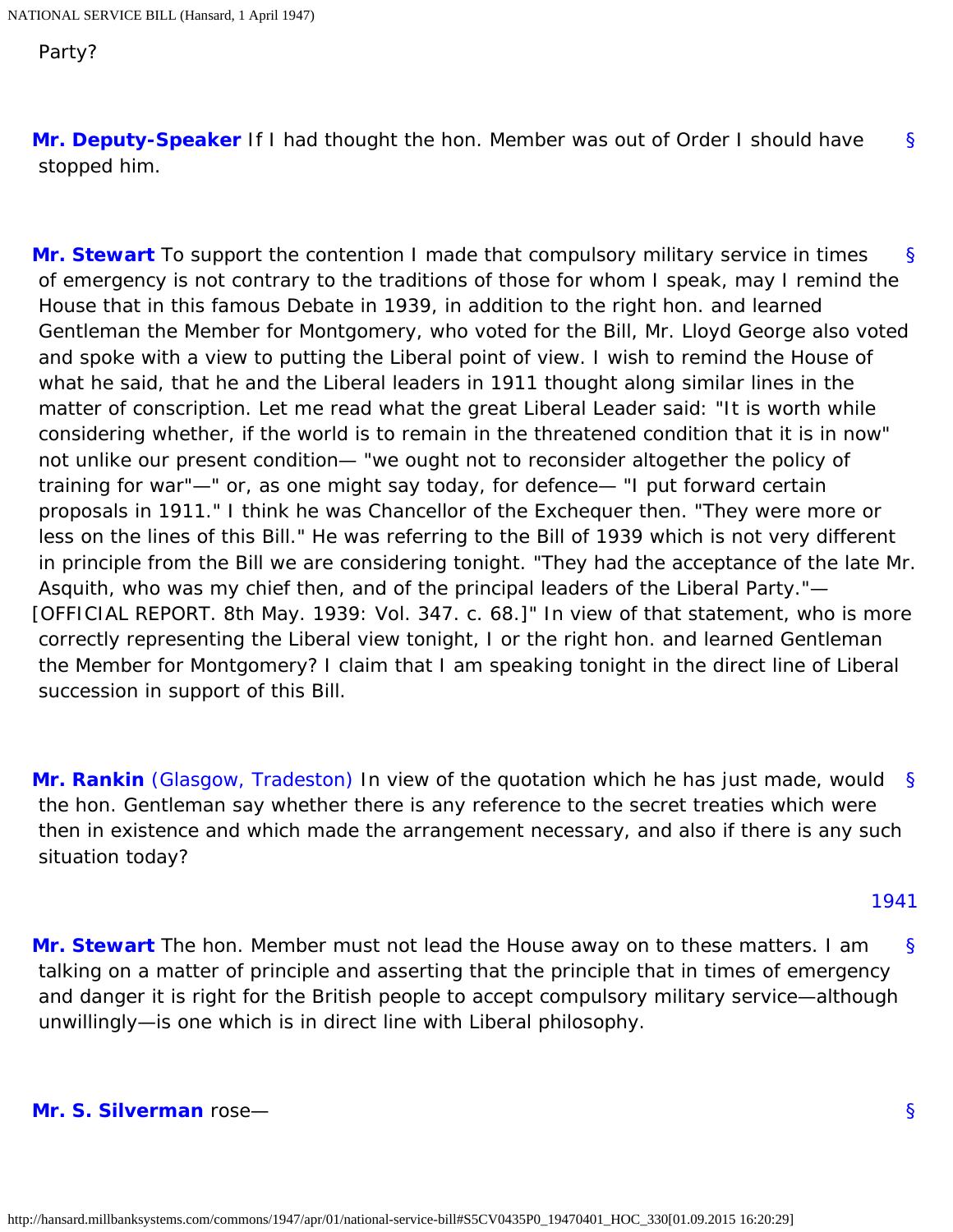[§](#page-65-6) [1942](#page-66-0) **[Mr. Stewart](http://hansard.millbanksystems.com/people/mr-michael-maitland-stewart)** I cannot give way again. I refuse only because I do not want to take up further time but wish to conclude my remarks. The right hon. Gentleman who spoke so eloquently from the Opposition Front Bench said something which I felt was very much in accord with my own view. He said first that no one particularly likes to have conscription at any time. I share that belief entirely. I was a volunteer in the first world war and in the second, but nobody likes conscription. It tears young men away from their proper work, takes students from their studies either at the beginning or the end of their training, and upsets young men's apprenticeships. All that is true, and, as I say, nobody likes it. We have to accept it only as an unavoidably expedient, but I agree with the right hon. Gentleman the Member for West Bristol (Mr. Stanley) that it has its merits. In the last war the fact that conscription was universal and started from the beginning led to the mixing of the classes and destroyed that silly class distinction which does this country so much harm. That is all to the good, but in the end this remains a matter of regret, and I am sure that when I say this I speak the minds of all my hon. Friends who should be on this bench. We greatly regret having to support this at all. As my final point, I would say this. Facing the world as it is today with all its difficulties, dangers and doubts, and recognising that if we are to remain a great people supporting 45 million souls, we have to remain a great world Power with world connections; recognising our imperialistic responsibilities—if you like—we must maintain troops in many parts of the world. To do that we need a great Army and large Services generally. I believe that our country has yet a very noble part to play in the world which it can play only if we remain a great international Power. If it be true—and it is for the Government tonight to confirm the views that we hold—that voluntary recruitment cannot provide the numbers referred to by the right hon. Gentleman as essential, then I am prepared, with most of my hon. Friends, to go with them into the Lobby in support of the Bill.

<span id="page-66-0"></span>8.55 p.m.

<span id="page-66-1"></span>[§](#page-66-1) **[Mr. Mikardo](http://hansard.millbanksystems.com/people/mr-ian-mikardo)** [\(Reading\)](http://hansard.millbanksystems.com/constituencies/reading) I want to speak in support of the Amendment moved by my hon. Friend the Member for Westhoughton (Mr. Rhys Davies). I do so for reasons some of which have not so far been advanced in this Debate. I am not a pacifist, but I believe that it is just as possible to be conscientiously convinced that this Bill is bad on economic grounds, as it is to be conscientiously convinced that it is bad on moral grounds. Let me say at once—like the right hon. Gentleman the Member for West Bristol (Mr. Stanley), and unlike the Leader of the Opposition—that whilst I think the pacifists are wrong, I do honour them for the sincerity of their convictions.

It used to be a tradition in this House to respect the other man's convictions even when they were different from one's own, and I think it is altogether a pity that yesterday the Leader of the Opposition dived into the bottom drawer of his store of verbal venom in order to find epithets for people who hold sincere convictions, merely because those convictions are different from his own. The Leader of the Opposition, as we all know, is very good at finding epithets, and, as we also, know, he enjoys it very much. Sometimes I think that he has an

[§](#page-0-0)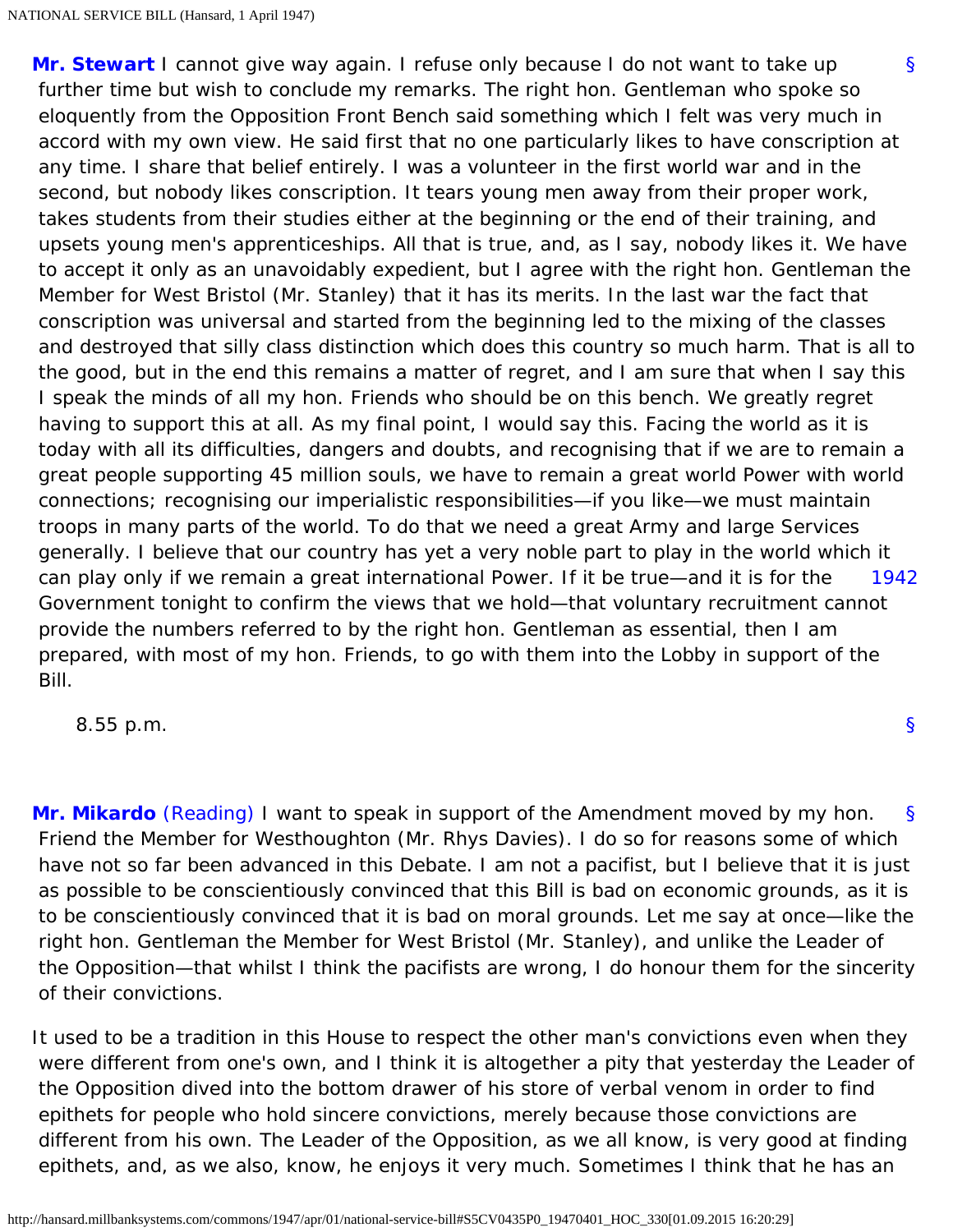occasional very small regret—only a very small one—for the deaths of his nearest and dearest enemies, Hitler and Mussolini, because he must have had a lot of fun in thinking up epithets with which to castigate them and then declaiming those epithets with a pretended spontaneity and a lip-smacking relish. I am always sorry for a man who cannot live out his days without having something to hate, and for my part I think so much of the Leader of the Opposition—I wish he were here to hear me say this—and I am so conscious of the debt I owe him, that I am glad to claim my share as one of those who give him an opportunity for demonstrating his unparalleled, if sometimes rather flamboyant, mastery of the English language.

<span id="page-67-0"></span>[1943](#page-67-0) As I have said, I honour the conscientious anti-conscriptionists, but I do not share their views. I think conscription is a sensible way of sharing out a burden, and certainly a much better way than the old one of the dole queue, I do not think that this Bill is objectionable because of the method it proposes, but I think it is open to question with regard both to its purpose and its cost in economic terms. The point has been made by several of my hon. and gallant Friends—by the hon. and gallant Member for Preston (Wing-Commander Shackleton) this evening and the hon. and gallant Member for Dudley (Colonel Wigg) and the hon. Member for Aston (Mr. Wyatt) yesterday—that the question of how many people we have in our Services is irrelevant to the subject of conscription. I want to suggest that that is not so, and that in point of fact numbers are very relevant to the question of conscription for two reasons. One with regard to our commitments—so-called—and one with regard to the extent to which labour in the Armed Forces was utilised economically.

The main point is that if the generals had to go out and scratch for every man, as industrial employers have to, they would take jolly good care, first, to get no larger number than was justified, and secondly, to see that none of the men they had to go out and scratch for was wasted. As it is, with men being shovelled into them with a priority which, in these days of desperate economic conditions, is given to no other occupation except coalmining, can we blame them if they not only cease to cut their coat according to the cloth, but get all the cloth they can and then cut all the coats they want to get out of that cloth? I have not the least doubt that however many men you give the generals, they will find commitments to occupy them.

<span id="page-67-2"></span><span id="page-67-1"></span>[1944](#page-67-1) I do love that blessed word "commitments." It is one of those lovely, round, omnibus words that people throw around without stopping to define them and without giving any explanation whatever. "Commitments" is just like "circumstances over which we have no control," and "your representations will be taken into active consideration." The only definition I ever heard of the word "commitments" that makes any sense was given by a man who was once sued for failure to maintain his wife and chil- dren and pleaded that he could not afford to do so because of his other commitments. I sometimes think that we are doing exactly the same thing. The game we are playing in this country, in economic terms at the moment, is that suburban game of keeping up with the Smiths next door.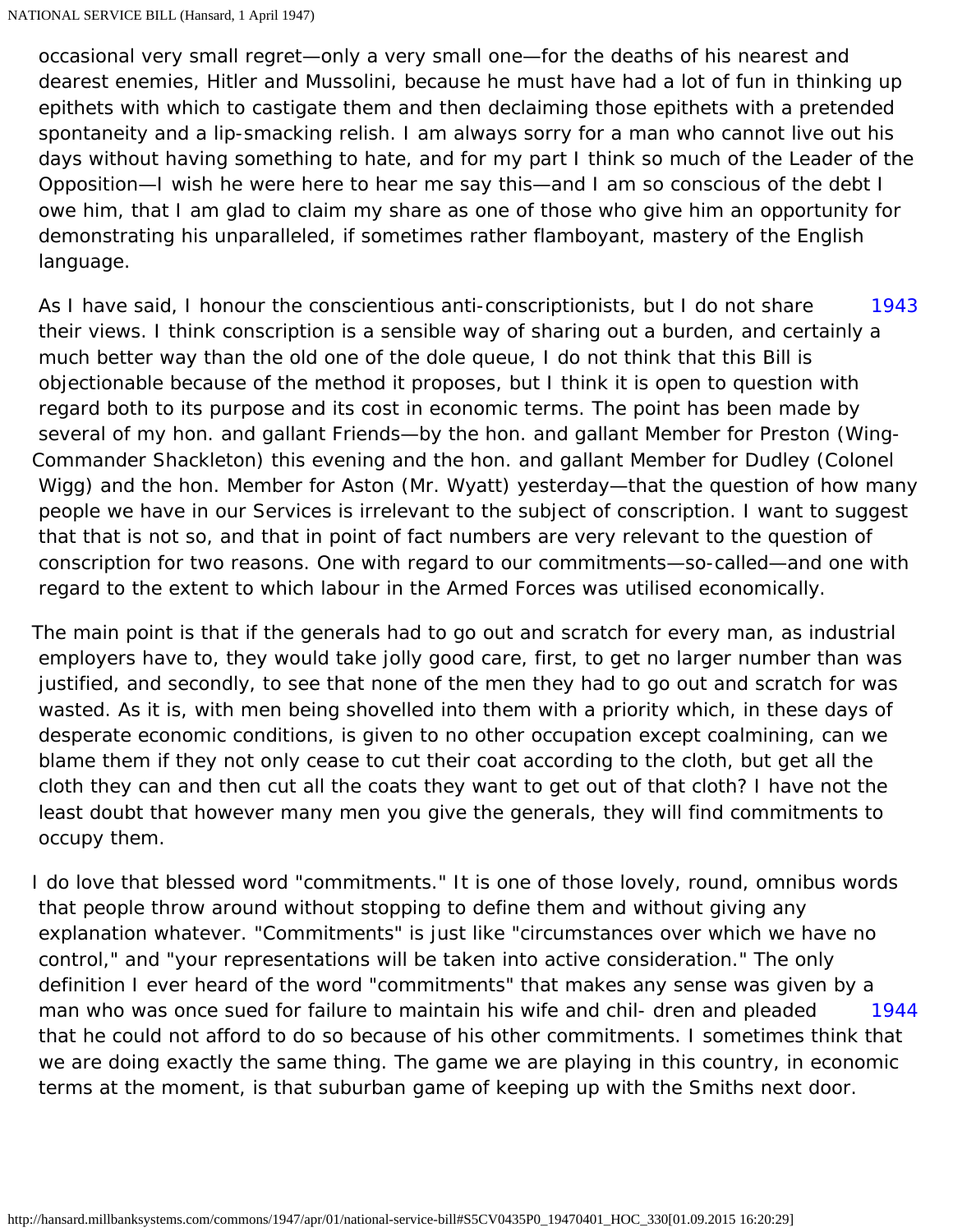<span id="page-68-0"></span>**[Mr. E. P. Smith](http://hansard.millbanksystems.com/people/mr-edward-smith)** [\(Ashford\)](http://hansard.millbanksystems.com/constituencies/ashford) The Jones's.

[§](#page-68-0) **[Mr. Mikardo](http://hansard.millbanksystems.com/people/mr-ian-mikardo)** I beg the hon. Gentleman's pardon—the Jones's. We have made a musichall joke of the woman who simply has to get new curtains, because the woman next door has new curtains, even if she goes without her Sunday dinner to get them. That is just what we have been doing for the last few years. We have been building up forces, and we now propose to have a large Army until 1954, to enable our Foreign Secretary to keep up with the Marshalls and the Molotovs next door. Some of us are beginning to think that it is not worth going without our Sunday dinners to have these new curtains like those of the Marshalls and the Molotovs next door, although they are very nice and pleasant, and please our vanity, and give the Opposition something to cheer about. We have had to take down some of our curtains covering Greece and Turkey.

My hon. Friend the Member for Broxtowe (Mr. Cocks) thought there was no need to have conscription to fulfil our U.N.O. commitments. I would point out that there is no conscription in Canada or Australia, and that both these countries are no less keen about U.N.O. than we are. Incidentally, there is no conscription in the United States, and the question is being asked throughout the country, whether this Bill is not the result of an overt or covert understanding with the United States, that they will supply the dollars and we will supply the men. We know it has been said by Members of the Government, that there is no secret understanding, but today 1st April, is the very day on which this arrangement actually comes into operation in Greece, because today in Greece the Americans start pumping in the dollars, and we start pumping in the men, or at least keeping the men there while they supply the dollars.

<span id="page-68-1"></span>[1945](#page-68-1) At this moment, the nations of the world are beginning to grope tentatively towards the first moves after the war for disarmament, and it seems that no worse moment could have been chosen for the introduction of this Measure. At this time, when the first disarmament moves are being tentatively examined, nothing could have been done by the Government which would have more effect in breathing a cold blast on this tender little bud of disarmament discussion. That is one way in regard to commitments in which numbers are irrelevant. The other way is this. So long as there is conscription and so long as the generals get their men fed to them, instead of having to sell the idea of service in the Army, they cannot be expected to be so careful in the utilisation of their manpower. We saw this during the war when, in factories which had labour shovelled into them, there was not the same care to make every man do a job as there was in those factories which had to scratch about for their labour.

We have heard from the Minister of Defence and from the Secretary of State for War that committees have been set up to tighten up the use of manpower in the Forces. The Minister of Defence described this arrangement a fortnight ago in a long answer he gave to a Question which I put. Any hon. Member can see that the mechanism to check the utilisation of manpower is totally inadequate. The totally inadequate mechanism is not made adequate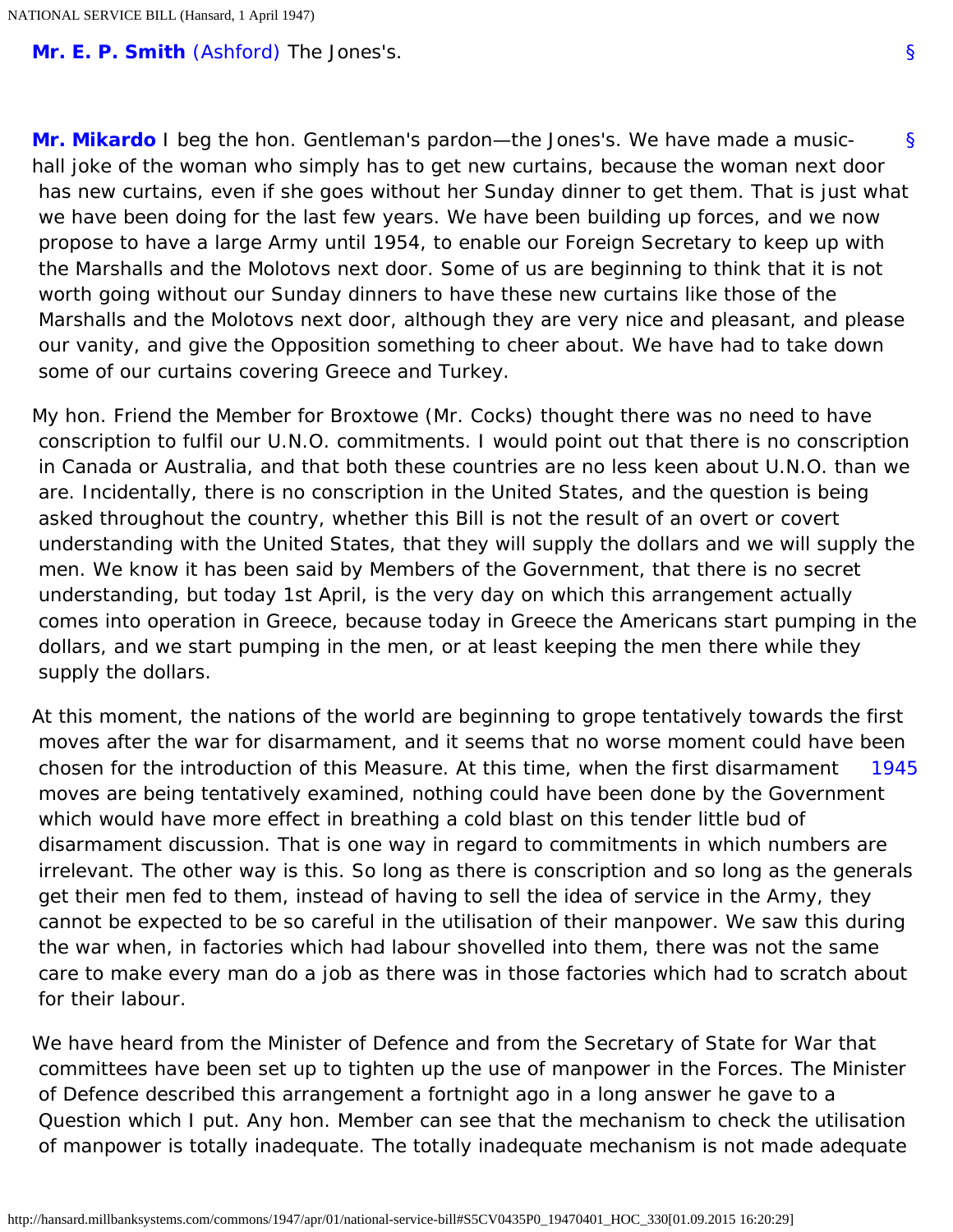by the invitation I have received from the Secretary of State for War to give evidence before that committee, just as anybody else can give evidence. In connection with the utilisation of manpower, I wish to refer to the length of the training period. The Minister of Defence is to sum up this Debate, and perhaps he will answer this question. As the Minister of Labour said quite clearly yesterday, the 18 months is not required entirely for training, but partly for training and partly for service. The Minister of Defence, said last Friday in a written answer to a Question that the time required for training in all three Services was 18 months. I get letters from my constituents, as every other hon. Member of this House does, and I had one yesterday morning from a new man in the Royal Air Force. He has been in seven months, and is supposed to be starting any minute a 12 months' course of training as a radio mechanic. So far, after seven months he has not had one single day of training, and does not look like starting for a very long time.

<span id="page-69-0"></span>[1946](#page-69-0) The final point I want to make is this. A number of hon. Members on both sides of the House have referred to the cost of conscription in economic terms, none with more effect than the right hon. Gentleman the Member for West Bristol. The Government have been challenged by a number of hon. Members to give details of the commitments for which these services are required, but I challenge them to give details of the total cost to the nation in economic terms, because in addition to the obvious costs there are ever so many hidden costs. Let us not forget that at this moment we are breaking our necks to "export, export, export," in order to cover the deficit in our balance of trade. Our military expenditure last year, in 1946, in two commands alone, reached a total greater than the total deficit of our balance of trade, and the policy of "export, export, export," while it is worth while when it is bringing in food and raw materials, is not worth much when it is only paying for the invisible import which is represented by every single soldier we have stationed abroad.

The Forces are great consumers of man power, and not only directly in the Forces. Under this Bill there is the equivalent of the labour of 60,000 men, full time, taken up with the fortnight's training per year. That is another 60,000 added to the roll. At present 41 workers are engaged in manufacturing supplies for the Armed Forces for every 100 soldiers, and that figure will go up as soon as we start to reduce the surplus war stores. Moreover, that figure takes into account only the main contractors, not the subcontractors and the sub-subcontractors. It takes into account the men who make the tanks, but not the men who make the machine tools which make the tanks, it does not take into account the man who drives the lorry that carries the machine tools, or the man who makes the lorry. There is a large multiplying factor, and an enormous hidden consumption of labour. Every telephone call that goes through a civilian exchange from an Army unit is one less telephone call for industry. Every truck that goes along the railway carrying Army supplies is one less truck carrying timber. Every ton of coal that goes to a barracks is one ton less for industry, and the miner who hewed the coal is lost to industry just as much as if he were out of the mines and stuck in the Army.

<span id="page-69-1"></span>[1947](#page-69-1) What is the total cost? Unless the Government are prepared to say what is the total cost in economic terms, they have no right to ask the House to give them an economic blank cheque. Because there has been no such statement of total cost, and in my view no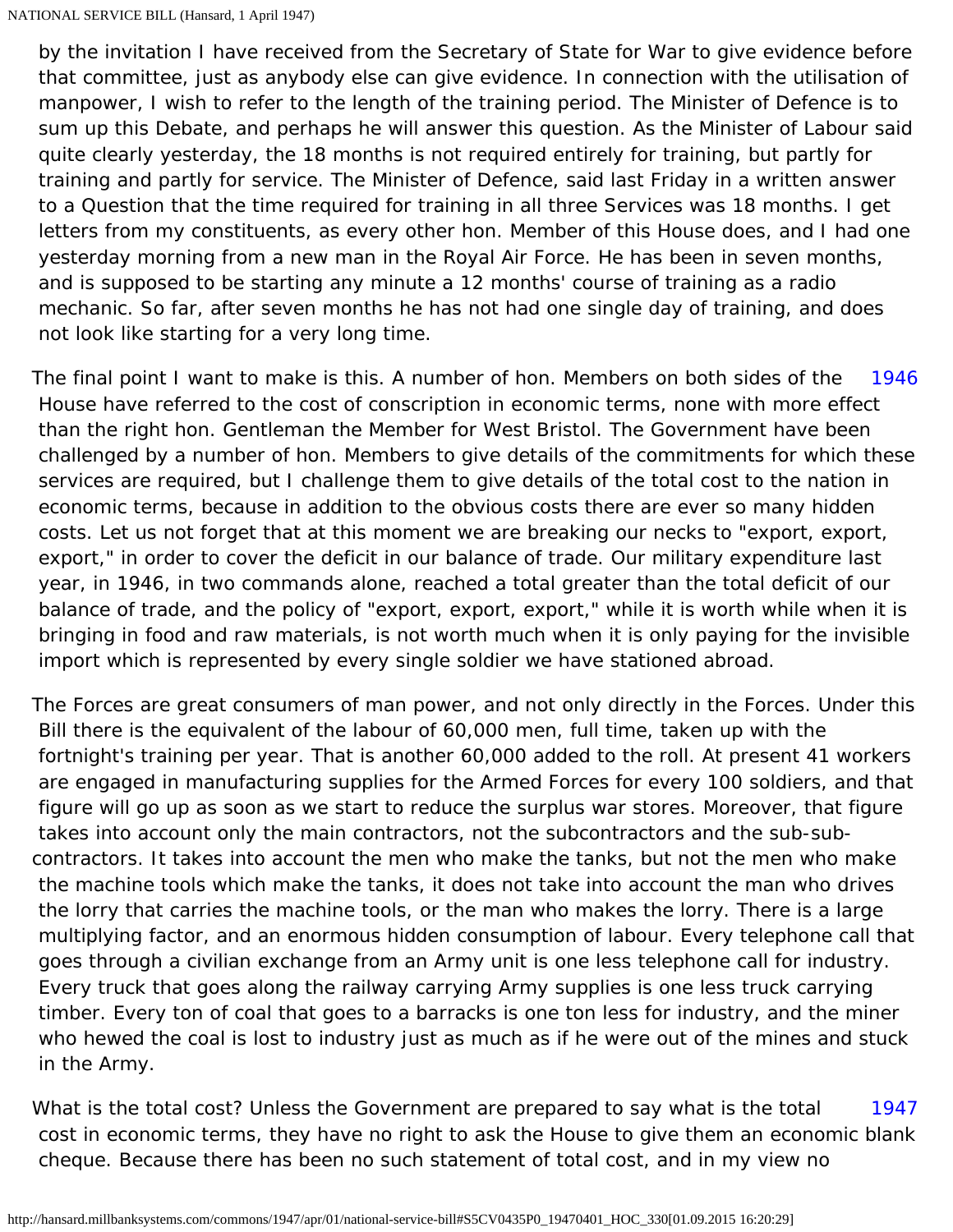beginning on the part of the Government of an appreciation of that total cost in economic terms, I, for one, will find myself in the Lobby in support of the Amendment.

[§](#page-0-0)

9.9 p.m.

<span id="page-70-0"></span>[§](#page-70-0) **[Mr. H. D. Hughes](http://hansard.millbanksystems.com/people/mr-herbert-hughes)** [\(Wolverhampton, West\)](http://hansard.millbanksystems.com/constituencies/wolverhampton-west) The hon. Member for Reading (Mr. Mikardo) will know that I and many other hon. Members who have spoken in support of this Bill have been during the recent Debates just as critical as he is of bates have been just as critical as he is of the number of men in the Armed Forces, of the misuse of manpower in the Services, and in particular of the lack of information that has been given to this House. In spite of these things, we still feel, for causes which I shall show, that we have to support the Bill. On the point about lack of information, the hon. Member for Reading referred to more cards to be kept face upwards. The trouble at the moment of course is that the Minister of Defence has been remarkably successful in keeping all the cards face downwards, so that nobody in this house really knows what the figures are going to be. In spite of this I feel it is necessary, if we are to be realists at this time, to support the Bill.

[1948](#page-70-1) Even if one takes the figures that have been given by the hon. Member for Aston (Mr. Wyatt), and other hon. Members, as to the numbers likely to be needed to fulfil commitments after 1949, there are only three possible ways in which we can hope to raise the number of men required. We could do it, as we did before the war, by the threat of unemployment and poverty. This Government are not going to follow that course. We could possibly do it, as hon. Members who are opposing the Bill have indicated, by setting up a kind of Praetorian Guard, spoiled darlings who would be given much better conditions than anybody else in industry. We have attempted to put the Forces in this country on a level somewhat comparable with industry, and the result is that, in spite of all that, the Regular Forces today total some 275,000, and the Regular Army is less than half the size of that which we had in 1939. My hon. Friends have got to choose. Are they really prepared to go on improving conditions in the Forces to such an extent that the Forces will be so attractive that they will overcome the relative disadvantages of men being called away from their homes, from their civilian surroundings, and from their careers? We can give preferential conditions to attract men into the mines, we can do it to attract them into the key civilian industries, but I submit that we cannot do it for the Armed Forces without setting up what I have described as a Praetorian Guard. The third way in which we could get the number of men we need is by a system of conscription, which is much the most democratic of those three methods. Those are the main reasons for which we support the Bill.

<span id="page-70-1"></span>Having said that, I want to criticise one or two of the measures in the Bill. I am very worried by the period of 18 months. What are the reason for which we need men in the Forces for 18 months? I hope the Minister of Defence, when he replies, will be a little specific. We have been given two reasons. The Minister of Labour pointed out that we need men for general occupation duties in the transitional period and we also need them for a trained reserve. As long as both those commitments exist, there is some case for 18 months, but the trouble is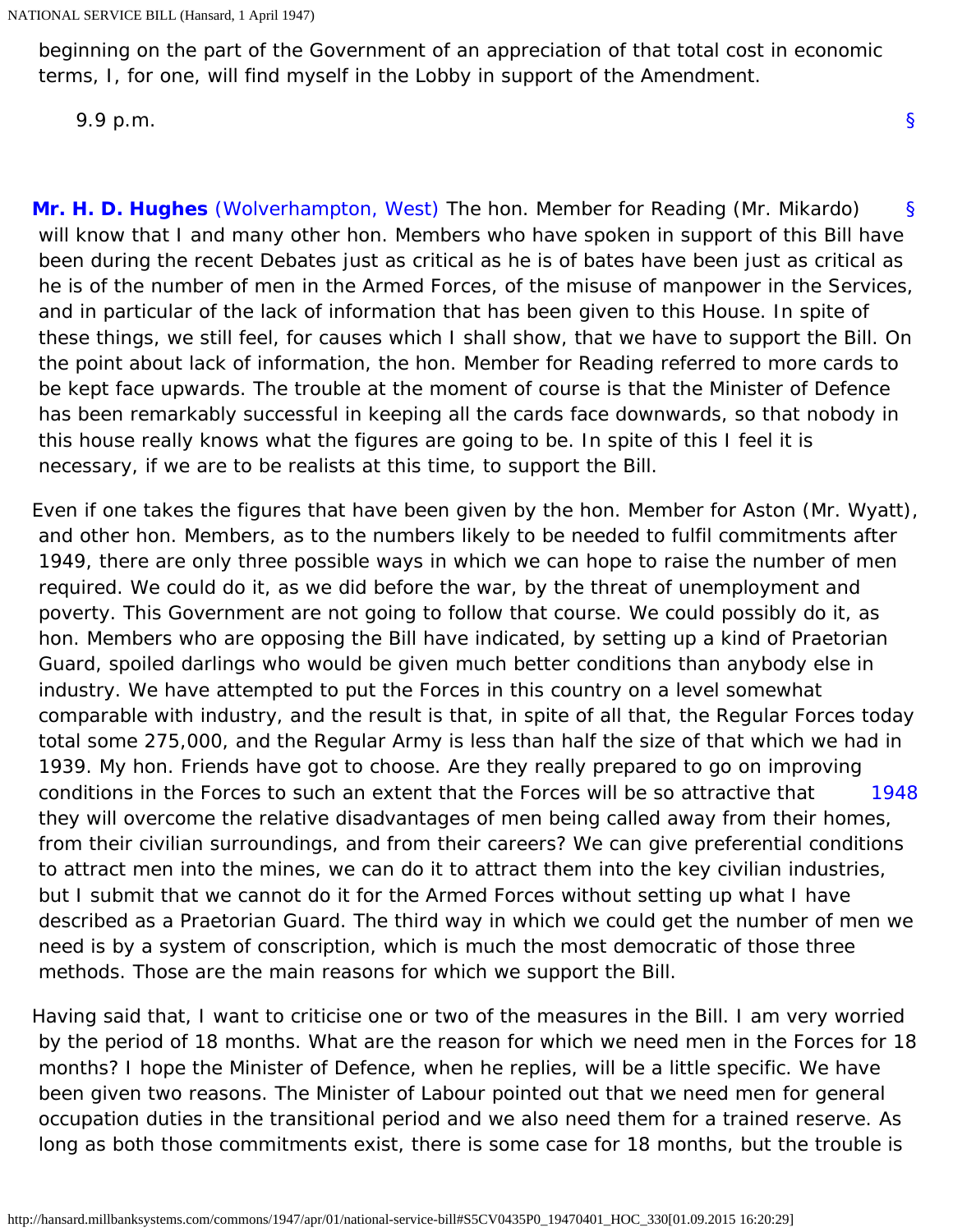that when one gives the Defence Ministries something, it is very difficult to get it back from them. Their motto is, "What we have we hold." One can see that already the Defence Departments are getting down to the job of proving that 18 months will for all time be the necessary minimum period. The Minister of Defence, in a written reply last Friday, produced a theory about 18 months being the absolutely minimum period in which one could train a man in the Royal Navy or the Army. If that is held to be true, the logic is immediately that the 18 months period will not be reduced when our commitments shrink, because the Defence Departments will say that 18 months are necessary for basic training.

<span id="page-71-0"></span>[1949](#page-71-0) I submit that, from the experience we had in the war, that is completely inaccurate. During the war we could train an artillery signaller in basic training in six months and artillery officers in five months. It is admitted already that the basic training in the Army is from 14 to 33 weeks, and in the reply which he gave, the Minister of Defence said, with an air of pride, that the Royal Air Force are extending their general recruit training from eight to 13 weeks, and that procedure is going on elsewhere. I submit that the case for 18 months training is purely special pleading. Has nobody told the people responsible for training in the Service Departments that there is a peace on, and that they have got to use the period of conscription for training in the most efficient possible way? We should, on the Committee stage, I hope we will, succeed in getting the period down to one year.

One further point on which I myself feel distinctly perturbed is that this Bill goes on until 1954. I believe that is far too long a period on which we should commit ourselves now. The year 1954 is nearly the end of the next Parliament from this, and I would much prefer a Bill which would give our successors in the next Parliament a chance to make up their minds on the principle at an early stage.

For those reasons, and with very many reservations, certainly not with the kind of song in my heart which I am sure many of the Tory Party will have as they vote for this Bill tonight, we feel, on balance, that we should support this Bill, but in the Committee stage we shall need many more assurances than we have had so far that the Services will be made really democratic. We have fought a kind of guerrilla campaign with the Service Departments for a period of months to get real measures of democratisation in the Forces. Slowly and painfully, the Service Departments are beginning to give way. We do not believe that process has gone anything like far enough and, until it has, we shall feel doubtful about giving the Defence Minister and his Service colleagues the right to control the lives of the young men of this country for a period as long as 18 months.

9.17 p.m.

<span id="page-71-1"></span>**[The Minister of Defence \(Mr. A. V. Alexander\)](http://hansard.millbanksystems.com/people/mr-albert-alexander)** rose—

[§](#page-71-1)

[§](#page-0-0)

**Hon. Members** Hear, hear.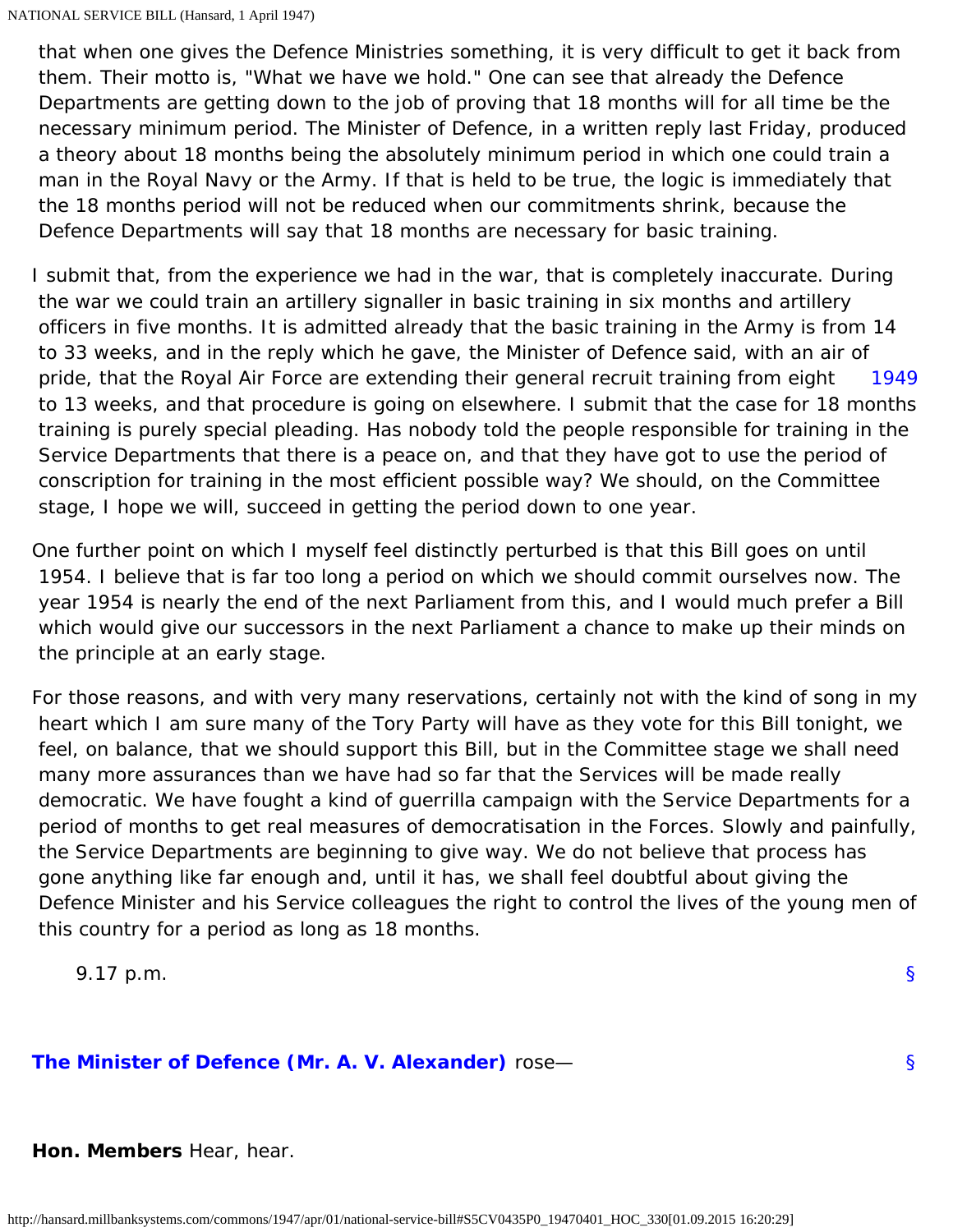<span id="page-72-1"></span><span id="page-72-0"></span>[§](#page-72-0) [1950](#page-72-1) **[Mr. Alexander](http://hansard.millbanksystems.com/people/mr-albert-alexander)** I am very much obliged for the supporting cheers. I take it that it is because there is a recognition, even on the opposite benches, that whoever replies for the Government to the kind of Debate we have had for the last two days, has certainly no easy task. I have listened very carefully for the whole of the two days without having once interrupted any one of the hon. Members of the House on any single occasion and I want if possible—my hon. Friends on all sides of the House know that I am likely to be a little volatile in temperament sometimes, and I do not wish to be tempted tonight—to have the opportunity of examining the position that we have to defend, with calmness and, I hope, with satisfaction if not to all hon. Members, to the majority of the hon. Members in the House.

This is one of the most important Debates which has ever taken place in the House, and one of the most important certainly in the lifetime of this Parliament. I recognise from what has been said in different parts of the House that we are dealing with a matter which appears in every home as a great human issue. The whole question as it was put by the hon. and learned Member for Carmarthen (Mr. Hopkin Morris) and repeated in somewhat similar fashion by the Leader of the Liberal Party this afternoon; the question of principle, the freedom of the individual, the liberty of the spirit, are matters, are human issues, which I through all my political and Nonconformist life have been thoroughly interested in and affected by, and there are many hon. Members in my own party with the same kind of origin and the same kind of upbringing that I have had in these matters, who feel just as deeply and just as sincerely about these issues as those who may perhaps differ from the recommendations of the Government to the House tonight. I hope that hon. Members will recognise that as we go on with the Debate.

<span id="page-72-2"></span>[1951](#page-72-2) I regret most deeply that we have not got unanimity on the Government side of the House on this matter, but I recognise it is one of those human issues upon which it is almost impossible to get unanimity. But I hope that we shall find as we go along with the voting tonight, and in the further stages of the Bill, that we shall more or less recognise the need for the steps which the Government have had to take. You will forgive me, Mr. Deputy-Speaker, if in replying to the Debate on this Bill, I remind the House of a little of my own personal background in the matter. It is not an easy matter to be the political head of the Royal Navy for five of the most strenuous war years through which the Royal Navy has passed in all its history. In the years 1940 and 1941 we faced a situation when we were nearer to total defeat than perhaps at any time in the whole of our history. If we had been subjected then to defeat, we would not any of us have had the opportunity to be debating the issues now before us in this kind of free country and free assembly we have here. Perhaps, therefore, I may be excused if I ask for consideration to be given to the point of view of those who had to bear that kind of responsibility during the last great struggle, if I ask hon. Members to believe that we of that view, and the Members of the Government, approach the whole question of national service for military purposes from the point of view of the ultimate security of our country, and the liberties that we enjoy.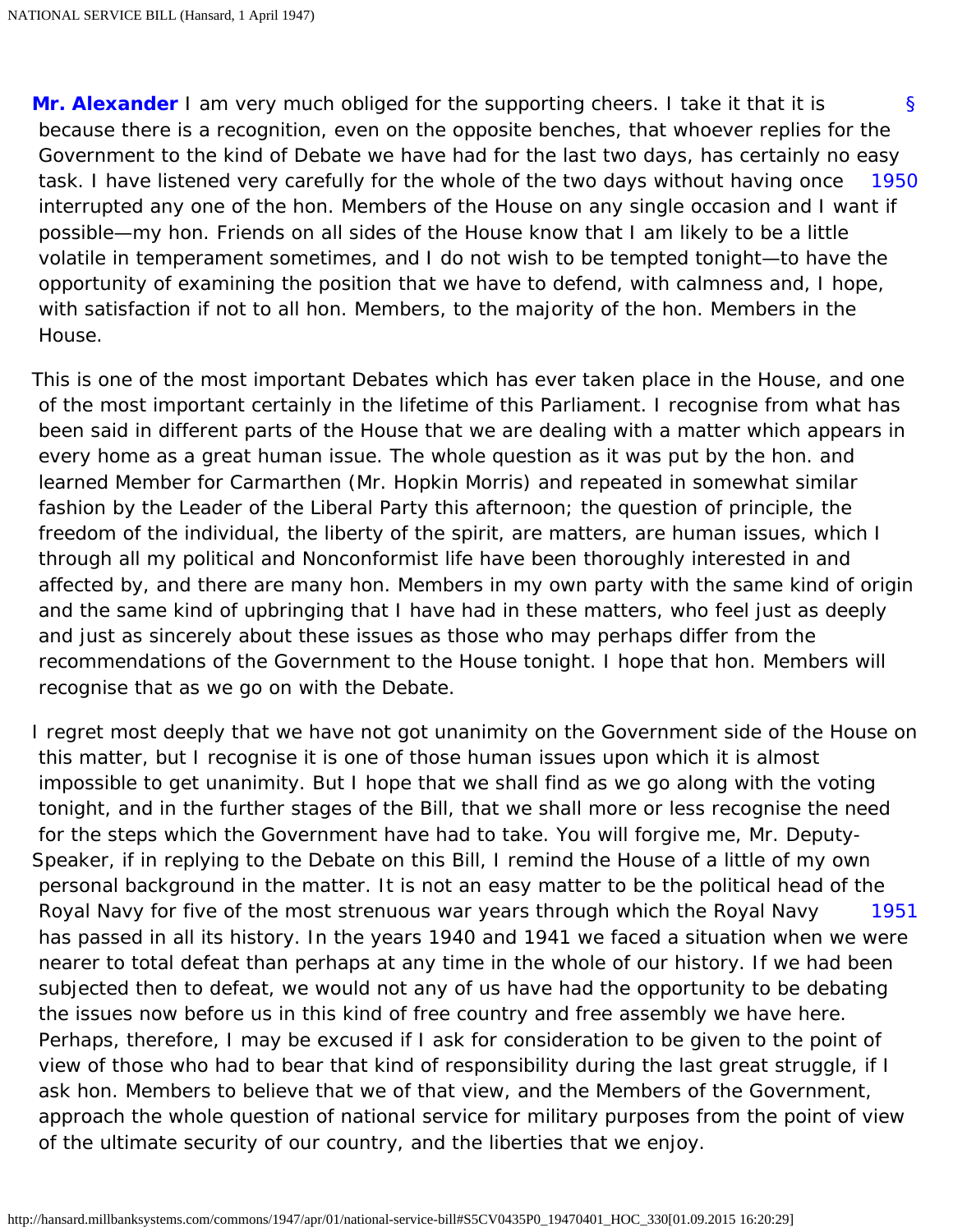NATIONAL SERVICE BILL (Hansard, 1 April 1947)

It has been said on three or four occasions during the Debate that if we were to pass this Bill tonight no one would remain free in this country. I beg to rebut that argument altogether. We are meeting together in a free country, in a democratically elected Assembly asking for the passage of a Bill to secure, as far as we can, the liberties of this country for the future. It is a Bill which is limited in period, and any renewal of its terms is subject to an affirmative Resolution by Parliament. The specific approval of Parliament is required for any further period for which we may require this kind of enlistment. I do not regard that as being the end of liberty in this country. I regard it is being a step taken to maintain the liberties which we have enjoyed in the past, and which we are all determined to retain.

[1952](#page-73-0) So much for the general attitude we adopt towards this great human question. I want to divide what I have to say into two main sections. I should like to say, first, a few things about the several points which have been raised in the Debate. and, at the end, to make, not a new statement, but a restatement of the general case of the Government for the Bill, for it seems to have been assumed over and over again—it was assumed quite recently by my hon. Friend the Member fir Reading (Mr. Mikardo)—that the Government have not given any real statement of the reasons for the production of this Bill. Let me turn for a moment or two to the actual Debate. The right hon. Gentleman the Member for Woodford (Mr. Churchill), who seemed to be in a very jocular mood and very happy yesterday, in his presentation of his views to the House, promised general support to the Bill, but I must say that he attacked the defence policy of the Government, and its control of the Services in language which was very unmeasured and quite—I will not say violent, certainly not in tone —but certainly very drastic.

<span id="page-73-0"></span>I remember—I am sorry that he is not here for me to say this in his presence—that on one occasion during the war he was commenting to me on a speech I had made here, and he said "There is one thing on which I would like to give you a little advice"—he was very kind to me—" that is, beware of using too many adjectives." I said, "I understand, but that advice comes very strangely from you, with your great knowledge of adjectives and great perspicacity in placing each one in its right place. Why do you say that?" He said, "It is dangerous," and added, "Never forget the value of the dynamic noun." That is a little advice which I have always remembered. Yesterday, the right hon. Gentleman said of the White Paper which I was responsible for producing to the House on defence policy, that it was barren, dismal, flatulent and platitudinous. I thought to myself "You see when you get let into using so many adjectives, one on top of the other, it all depends on what is the point of view." I remembered at once that in the leading article in "The Times" newspaper, at the time of the publication of the White Paper, their comment was that the White Paper was clear and comprehensive. It apparently took many weeks for the Opposition to discover that they really wanted to criticise the White, Paper at all. And the criticism of the right hon. Gentleman himself upon the White Paper has never, I think, been uttered publicly until yesterday, although the White Paper was published somewhere about 14th or 15th February.

<span id="page-73-1"></span>[§](#page-73-1) **[Mr. C. Davies](http://hansard.millbanksystems.com/people/mr-clement-davies)** This is, as we all know, a most important occasion. Might I ask the right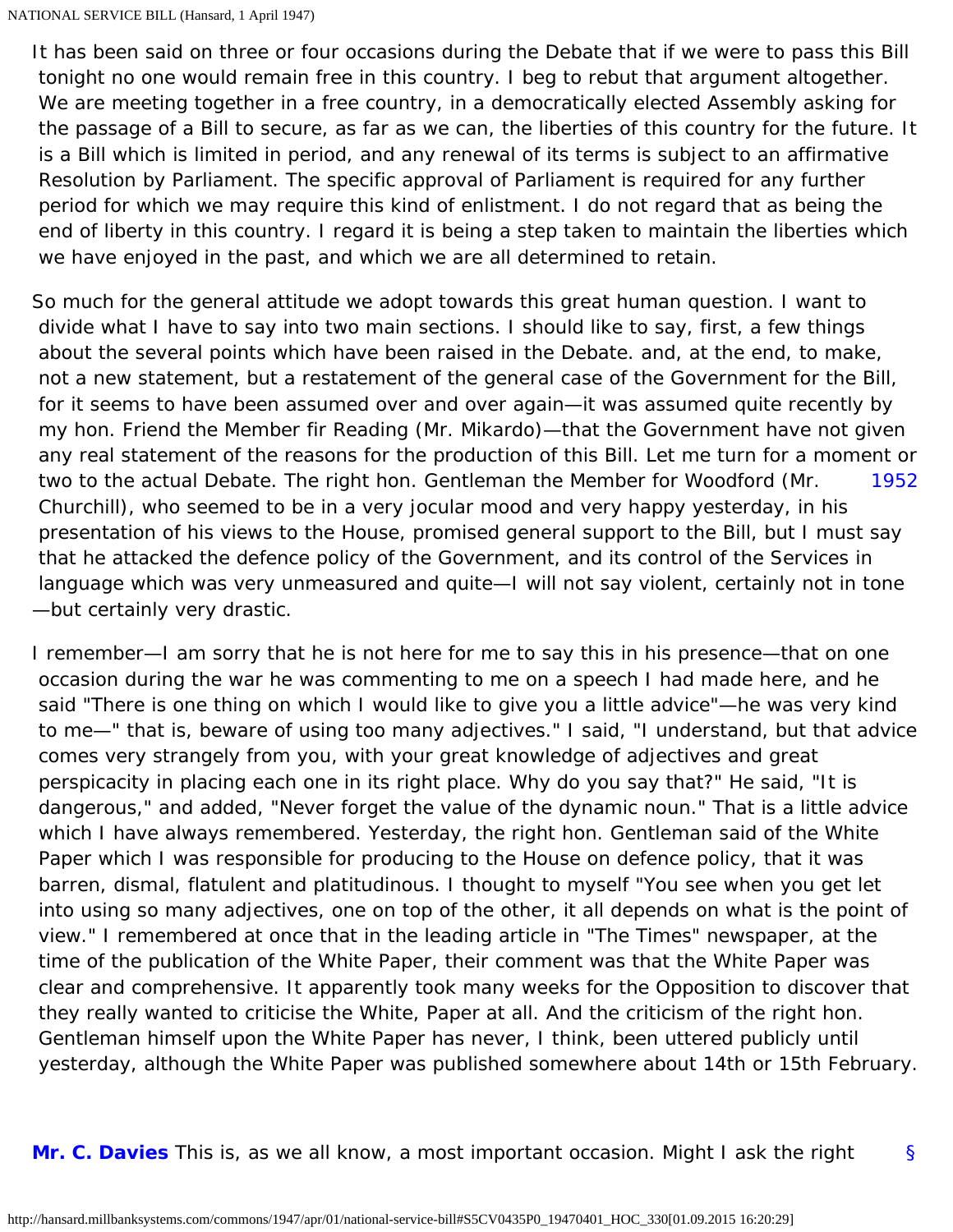hon. Gentleman where are the Prime Minister and other Members of the Cabinet on this grave occasion?

<span id="page-74-0"></span>[§](#page-74-0) **[Mr. Alexander](http://hansard.millbanksystems.com/people/mr-albert-alexander)** I am quite certain that with the weight of public business now, every one of them is doing his duty.

<span id="page-74-1"></span>[1953](#page-74-1) The right hon, Gentleman the Member for Woodford raised one or two points of very special—

## <span id="page-74-2"></span>**[Mr. Stubbs](http://hansard.millbanksystems.com/people/mr-albert-stubbs)** Where is he?

<span id="page-74-3"></span>[§](#page-74-3) **[Mr. Alexander](http://hansard.millbanksystems.com/people/mr-albert-alexander)** I hope that my hon. Friend will allow me to make my own speech, as far as possible. The right hon. Gentleman raised one or two points which I would like to answer. He asked, for example, with regard to the general question which is raised so often of the

[§](#page-74-2)

 misuse of manpower in the Forces, what was the actual proportion of men in the Navy, ashore and afloat? I looked into the matter and I found that the Parliamentary Secretary to the Admiralty had, in the course of the Debate on the Navy Estimates, given that exact information, from which it would appear that 442 per cent. of the present personnel of the Navy are ashore on ordinary shore duties, compared with 42 per cent. in 1921. I give that date—

<span id="page-74-4"></span>[§](#page-74-4) **[Captain Marsden](http://hansard.millbanksystems.com/people/captain-arthur-marsden)** [\(Chertsey\)](http://hansard.millbanksystems.com/constituencies/chertsey) Those figures relate to some 20 years ago. We are asking for the figures at the present time.

<span id="page-74-5"></span>[§](#page-74-5) **[Mr. Alexander](http://hansard.millbanksystems.com/people/mr-albert-alexander)** The hon. and gallant Gentleman did not, perhaps, quite catch what I said. I said that the percentage ashore today, performing ordinary shore duties, is 44 per cent, of the present Force, compared with 42 per cent in 1921. That was the figure given by my hon. Friend some days ago, on the Navy Estimates. Forty per cent. of the present strength is afloat. The balance of about 15 per cent. are engaged in three services which were either almost non-existent or did not exist at all in 1921. These are the expanded Fleet Air Arm establishments, combined operations, and the Royal Marine commandos. I hope that the right hon. Gentleman will feel that he has now got the information he needs.

The right hon. Gentleman also referred to the cost of the Services this year and made another onslaught, in that part of his speech, in regard to mismanagement. He said that if he had got at them with a red pencil he could have saved scores and scores of millions on the Service Estimates. It is only right, therefore, that I should refresh the memory of the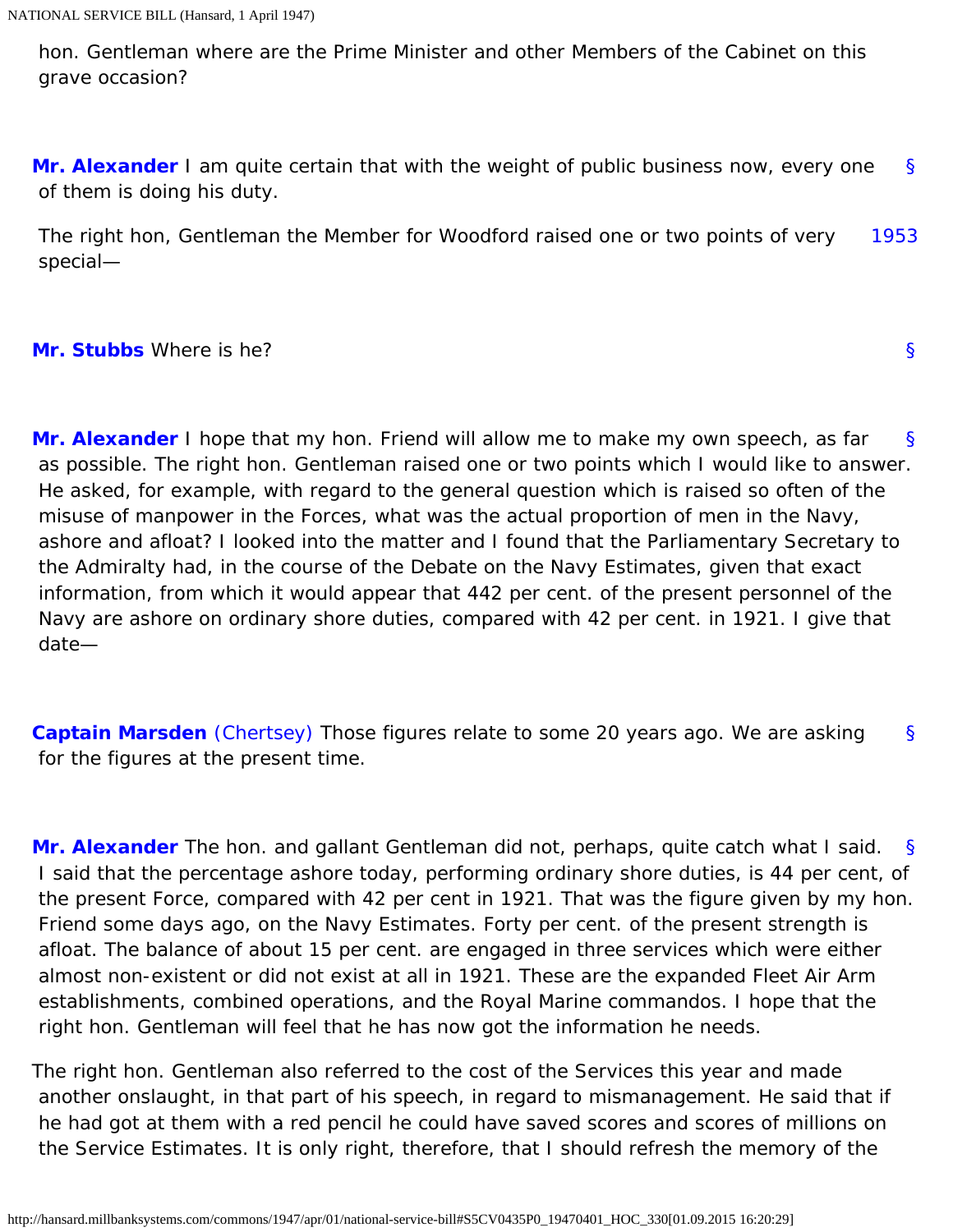<span id="page-75-0"></span>[1954](#page-75-0) House of Commons. I think they have already been informed by me and the Service Ministers of the true position. It is true that the total cost of the three Services, and the Ministry of Supply services to the Forces, reaches the total of £899 million for the financial year beginning today, but nearly £119 million of that is entirely composed of terminal charges which will not recur. They include payments of bonuses, and leave allowances to men who are demobilised, terminal payments on war contracts, and the like. Of the rest of the charge of £899 million, another £40 million can, quite rightly and properly, be deducted from anything connected with current maintenance of the Forces by the expenditure incurred upon such services as the administration of the Polish Resettlement Corps and upon such charges in research and development as can properly be apportioned to civil uses such as civil aviation, and so on. Therefore, the actual net cost of the Forces for the coming financial year is only about—it is still a very large sum—£740 million. That is, compared with the previous financial year, 1945–46, a reduction of something like 45 per cent.

[1955](#page-75-1) We are sometimes charged with not having made a sufficient gesture with regard to disarmament. In the course of his remarks, the hon. Member for Gateshead (Mr. Zilliacus) spoke of our not having proved to him that we were willing to act as if our faith was in the future of the United Nations organisation. I do not need to answer a great many points of his speech, which I thought were most capably answered today by my hon. Friend the Member for East Coventry (Mr. Crossman), but I will say to my hon. Friend the Member for Gateshead that it would not be the first time by any means that a Government in office in the last quarter of a century or more has been asked to show its faith in some existing or future international organisation by engaging in unilateral disarmament.[HON. MEMBERS: "Hear, hear."] I am not asking for those cheers. I am merely desiring to establish the facts in fairness to the hon. Member for Gateshead. However much I might differ from his presentation of the case, I know that he has very great experience in connection with international organisations. I must say to him that I have been unable to find evidence in the period between the wars, that unilateral disarmament or disarmament by one country in greater ratio to another, was a real aid to developing collective security accepted by all.

## <span id="page-75-3"></span><span id="page-75-2"></span><span id="page-75-1"></span>**[Mr. Zilliacus](http://hansard.millbanksystems.com/people/mr-konni-zilliacus)** rose—

[§](#page-75-2)

[§](#page-75-3) **[Mr. Alexander](http://hansard.millbanksystems.com/people/mr-albert-alexander)** I do not think my hon. Friend would want me to give way. I want to assure him that it is my contention that while we need, at all costs, to keep as our central objective the prevention of war, and to assist in that prevention of war by developing in the, highest degree collective security backed by all the people who have put their names as signatories for their countries to the Charter of the United Nations, so it is absolutely essential that we shall not go in for unilateral disarmament but for disarmament pro rata right through the whole organisation.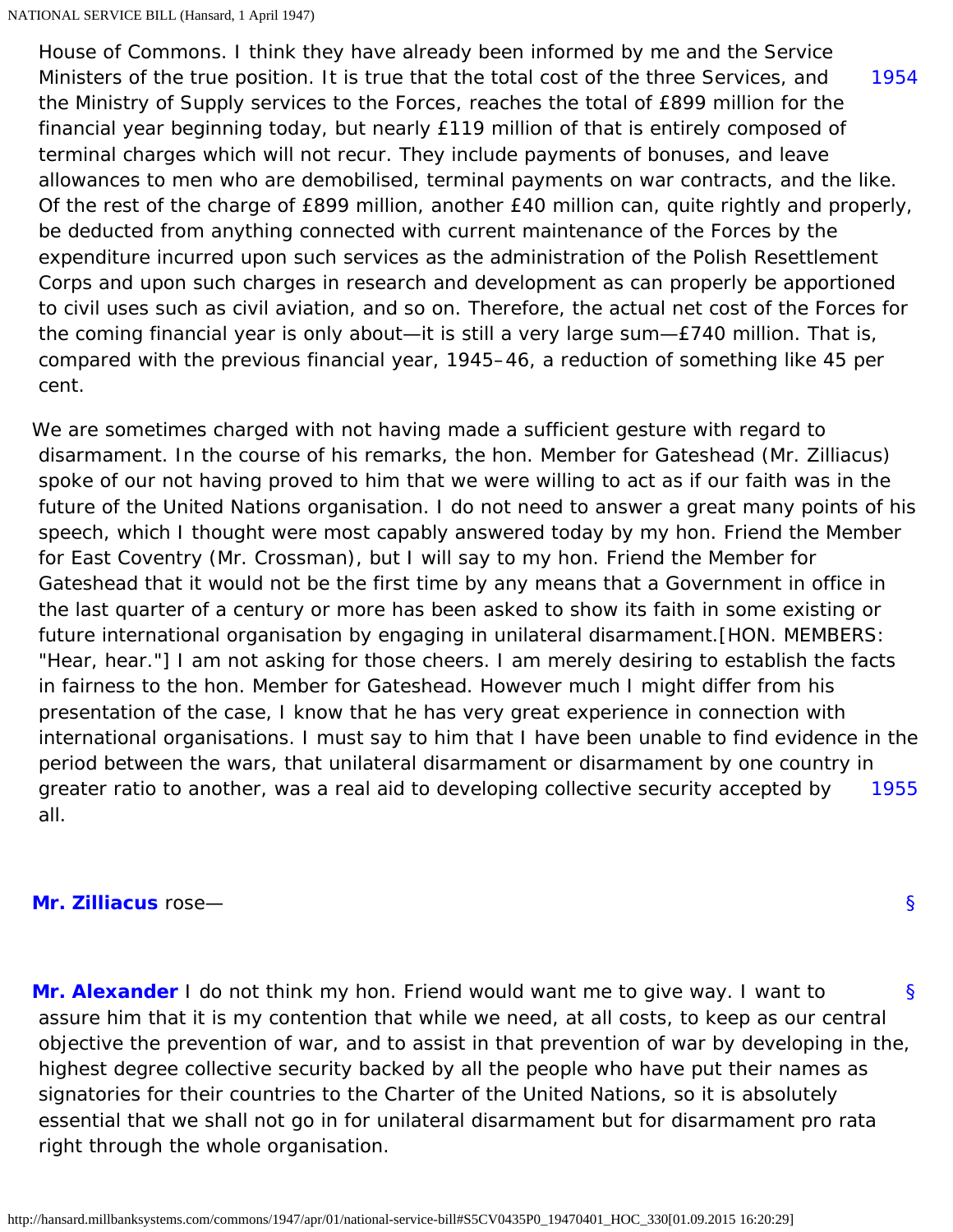<span id="page-76-0"></span>[§](#page-76-0) **[Mr. Zilliacus](http://hansard.millbanksystems.com/people/mr-konni-zilliacus)** May I ask the right hon. Gentleman whether the 10 year rule applied in 1919 was unilateral disarmament, and, if not, whether he can give an assurance tonight that the Government have given instructions to the fighting Services to frame their annual Estimates on the assumption that we will not be involved in a great war within 10 years and that we need not prepare for war against either the Soviet Union or the United States? If he gives me that assurance, I will vote for the Bill. Otherwise I will not.

<span id="page-76-1"></span>[§](#page-76-1) **[Mr. Alexander](http://hansard.millbanksystems.com/people/mr-albert-alexander)** I would say at once that for my part I am not willing to give such an instruction as that to the Chiefs of Staff until I see more clearly what is the outcome of current negotiations and the development of the United Nations organisation as it now exists. No one could be more anxious than myself—and every Member of the Government will be of the same opinion—to support the United Nations organisation up to the hilt, but I am not—I say it frankly to all my hon. Friends—in favour of unilateral disarmament, because I have had experience of where that led us before.

<span id="page-76-2"></span>[1956](#page-76-2) I would like to say a word to my hon. Friend the Member for North Hendon (Mrs. Ayrton Gould), who said in the course of the Debate that she was convinced that this Bill ought to cover the call-up of women as well as men. I want to say on that that there is no need for the Government to ask for such powers If we look at our experience during the war when we had most valuable assistance from women in the Forces, we find that nevertheless with that great force of women, they were not able to perform for the Forces more than about 10 per cent. of their functions. We had just about 10 per rent of women in the Armed Forces. We see no reason at the present moment for, and no possibility of absorbing, a greater percentage of women in the Forces now than round about that 10 per cent. I would not bind myself to a half or one per cent., but not more than that, and there will be no difficulty in obtaining that number of women by voluntary recruitment If we were to call up women at the same rate as men, on the lines suggested by the hon. Member for North Hendon, we should have a very large surplus of women not required for the Forces themselves, and that would then be followed by the suggestion ipso facto that they should be directed to some other form of employment. The Government, in spite of what has been suggested on both sides of the House from time to time, have no intention whatsoever of introducing, or supporting, any form of industrial conscription.

A number of references have been made, from different parts of the House, about a subject we have heard a great deal of before, namely, waste of manpower in the Forces. The difficulty, in a time of rapid rundown and changing functions in what was a great wartime force, in preventing waste of manpower, is fairly well recognised by all those who have had connection with this matter. This has been said before by the Prime Minister. Nevertheless, I would have the House observe, first of all, that the running down of the Forces, in this case, has been much more smoothly done, with far less disturbance, and far less general unemployment than was the case before. While it may be true that in different places,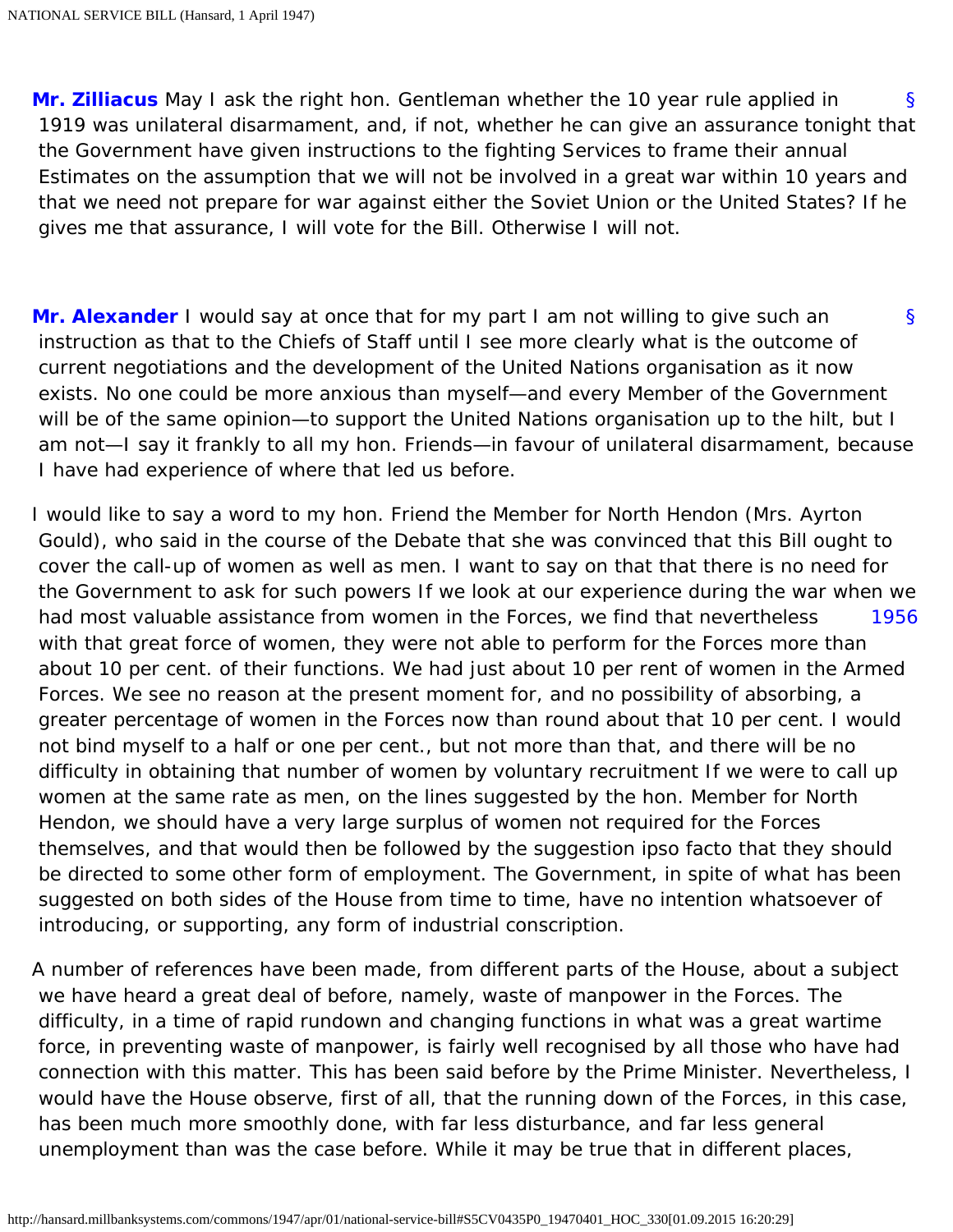<span id="page-77-0"></span>[1957](#page-77-0) pockets, or centres, there is still some misuse of manpower, I consider that we are already taking the proper and requisite steps to deal with this question. A great many suggestions have been made, among them a suggestion which has been followed up, perhaps not in the way some of my hon. Friends desire, but which has resulted in all three Service Ministers undertaking to appoint an inquiry committee in each Department, which will include an industrialist and a trade unionist. I do not recognise the reason' for the suggestion made by the right hon. Gentleman the Member for Woodford yesterday, that some form of Parliamentary Committee should be set up on the lines of the Select Committee on National Expenditure during the war. My recollection is—and I hope that I am not misrepresenting him—that he himself was always very much opposed to that particular form of Committee during the war, and that on many occasions he found himself very much at variance with their operations.

<span id="page-77-1"></span>[§](#page-77-1) **[Mr. Churchill](http://hansard.millbanksystems.com/people/mr-winston-churchill)** [\(Woodford\)](http://hansard.millbanksystems.com/constituencies/woodford) Naturally, as a Member of the Government I resented criticism, especially when it was well informed, but I was very glad that the Committee were in action during the war, and I must say that on the whole the services that they rendered are worthy of record.

<span id="page-77-2"></span>[§](#page-77-2) **[Mr. Alexander](http://hansard.millbanksystems.com/people/mr-albert-alexander)** I expect that a good many members of that Committee, who remember the strictures upon them from time to time by the right hon. Gentleman—of which I am not complaining—

<span id="page-77-3"></span>**[Mr. Churchill](http://hansard.millbanksystems.com/people/mr-winston-churchill)** I was defending the right hon. Gentleman.

[§](#page-77-3)

<span id="page-77-4"></span>[§](#page-77-4) **[Mr. Alexander](http://hansard.millbanksystems.com/people/mr-albert-alexander)** —would have been quite surprised yesterday to have heard the right hon. Gentleman's tribute to their work. I may add that there is always an opportunity on the Estimates Debates to take up these matters, and that there exist the Public Accounts Committee and the Estimates Committee, in which further steps to protect the interests of the House can be taken.

I have been asked, on several occasions, on this question of manpower, how we can justify the demand for this Bill in relation to the large forces that are still in existence. I have been asked whether I can give any assurance at all that those forces will continue to be decreased. I must remind the House that compared with the figure, in December, 1946, of about 1,427,000, the figure will be reduced, by 31st March, 1948, to 1,087,000—a saving of 340,000. I can assure the House further that these forces will continue to be reduced; it must not be assumed by my hon. Friends that this is a sort of static figure of forces which must be maintained indefinitely in future.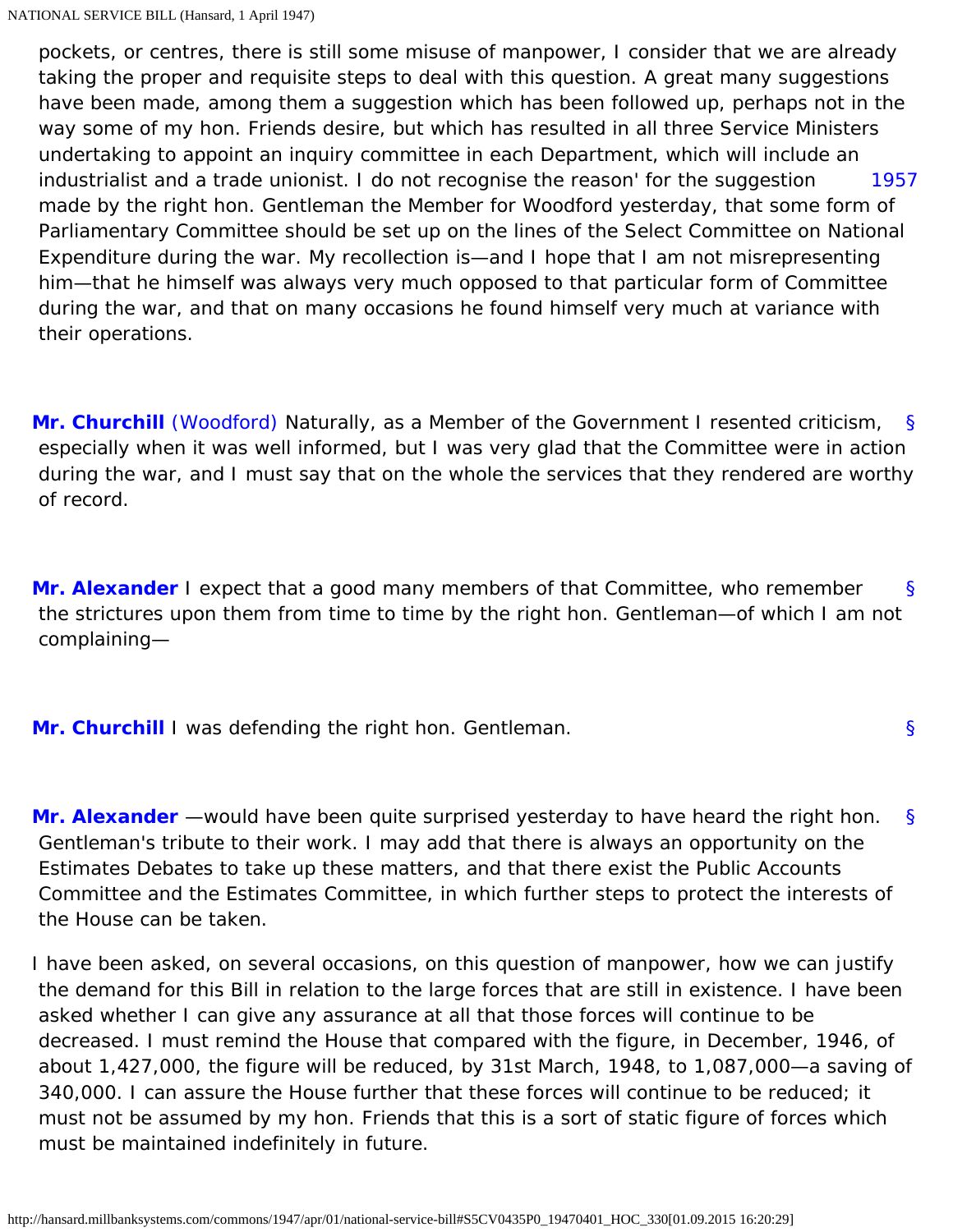<span id="page-78-0"></span>[1958](#page-78-0) Therefore, I would like to add to that, what is the general aim of the Government in this matter of forces. It is that we should obtain a regular force of minimum numbers and maximum efficiency. [HON. MEMBERS: "What numbers?"] If hon. Members will allow me to finish—a, small regular force of minimum numbers, trained to the highest point of efficiency, to be supplemented by a large reserve. We consider that, in the light of the changing world circumstances, and of the great possibility of new projectiles, weapons and scientific development, it is not necessary to aim at and budget for large permanent regular forces. What is essential, when it comes, if it ever should unfortunately come, to a major war breaking out again, and coming with all the suddenness with which major wars will come in the future, is that we should have adequate forces available which will not require long training.

<span id="page-78-1"></span>[§](#page-78-1) **[Mr. C. Davies](http://hansard.millbanksystems.com/people/mr-clement-davies)** Will the right hon. Gentleman be more specific? Surely, this must have been considered by the Cabinet. What does he mean by a small force of well-trained men, and what does he mean by a large force of reserves? Cannot he give us figures?

<span id="page-78-2"></span>[§](#page-78-2) **[Mr. Alexander](http://hansard.millbanksystems.com/people/mr-albert-alexander)** I was coming to that, in answer to another question upon that point, and if the right hon. and learned Member for Montgomery (Mr. C. Davies) will allow me to develop my case in my own way, he will get his information more quickly. I have been asked by Members on the Conservative Benches, as well as on these Benches, whether I could give some kind of figures for, say, 1954. That is the ultimate year quoted, and I think that an hon. Member opposite asked what, under this plan, would then be the number of men in uniform.

I can say that, by 1954, the number of national service men in uniform under training during that call-up period would not exceed 300,000 on their way to the reserve, and the number of men trailed by that date, who would be in the reserve for their five and a half years period, would be 700,000, but what the actual size of the regular force at that time will be, I cannot possibly say, because I do not know what will be the actual recruitment of Regulars in the intervening period.

<span id="page-78-4"></span><span id="page-78-3"></span>[§](#page-78-3) [1959](#page-78-4) **[Mr. S. O. Davies](http://hansard.millbanksystems.com/people/mr-stephen-davies)** (Merthyr) Cannot the right hon. Gentleman give some indication of what is the maximum figure which the Government, on the advice of the Service chiefs, are aiming at? Cannot he give some kind of ceiling on this matter.

<span id="page-78-5"></span>[§](#page-78-5) **[Mr. Alexander](http://hansard.millbanksystems.com/people/mr-albert-alexander)** I think that it would be quite impossible to give what would be the actual ceiling of regular forces, and I will tell the House why. I nave already explained to the House, in dealing with the White Paper on Defence, that the year 1947–48 had to be treated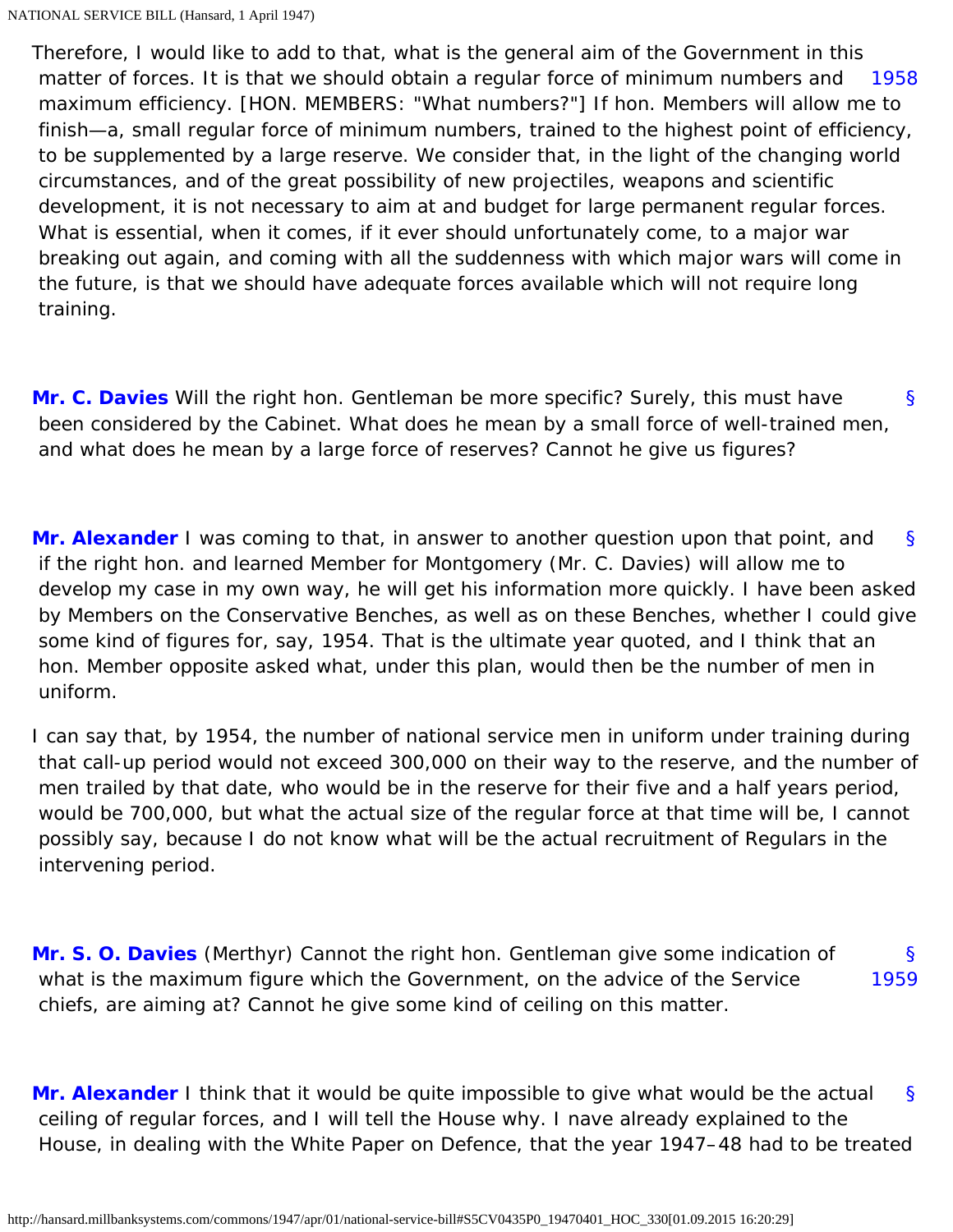by myself, in the few weeks before presenting the Defence White Paper, as a transitional period. I also indicated to the House that it was vital and urgent to get a longterm policy examined by the responsible officials and staff officers. I have given them a directive under a ceiling—not a ceiling which I was committed to, but a ceiling under which they were to plan for a long-term policy. I have not yet had the report under that directive which I gave, and, therefore, it would be quite impossible, in any case, to give an answer in the terms desired by the hon. Member for Merthyr (Mr. S. O. Davies).

<span id="page-79-0"></span>[§](#page-79-0) **[Mr. Frank Byers](http://hansard.millbanksystems.com/people/mr-charles-byers)** [\(Dorset, Northern\)](http://hansard.millbanksystems.com/constituencies/dorset-northern) Is it a fact that the Government do not know what the commitments are to be, or what the size of the voluntary Army is to be, and therefore, are basing their future policy upon an intake of conscripts?

<span id="page-79-1"></span>[§](#page-79-1) **[Mr. Alexander](http://hansard.millbanksystems.com/people/mr-albert-alexander)** As regards the commitments, I am rather surprised that Members of the House who have now listened to Debates on manpower on two or three occasions do not know what our commitments are. Our commitments are set out in paragraph 9 of the White Paper on Defence, and they were explained again in some detail by me on 20th March in this House. Those commitments remain. The hon. Member for North Dorset (Mr. Byers) said that we do not know what is to be the size of our regular Forces, and that brings me to the particular point which provides the most important argument far the Bill. I think it must stand out quite clearly to all hon. Members who have listened to these Debates that the Government have shown that they cannot obtain by voluntary methods the number of men which would be required to fulfil those commitments. I have already referred to voluntary enlistment, along with our present experience of recruitment.

<span id="page-79-2"></span>[1960](#page-79-2) We have been asked from time to time during the Debate to deal with the matter by making conditions of service in the Armed Forces more attractive. Certainly as regards pay there has never been such an attractive peace time pay code for the Forces as that which was adopted about 12 months ago. That has failed to get a sufficient response. As has already been said with regard to the Army, there will be, in the course of the next two years or rather less than two years now, a total run out of nearly 700,000 men. I add this, that the regular components in the three Services today are, roughly, about 110,000 in the Army, rather less than 70,000 in the Air Force, and in the Navy—where they have had the advantage of some recruitment for regular service right through the war through their junior entries—there are rather less than 90,000.

<span id="page-79-4"></span><span id="page-79-3"></span>**[Mr. Churchill](http://hansard.millbanksystems.com/people/mr-winston-churchill)** Is the right hon. Gentleman going to answer my question?

**[Mr. Alexander](http://hansard.millbanksystems.com/people/mr-albert-alexander)** I have answered the number of questions.

[§](#page-79-4)

[§](#page-79-3)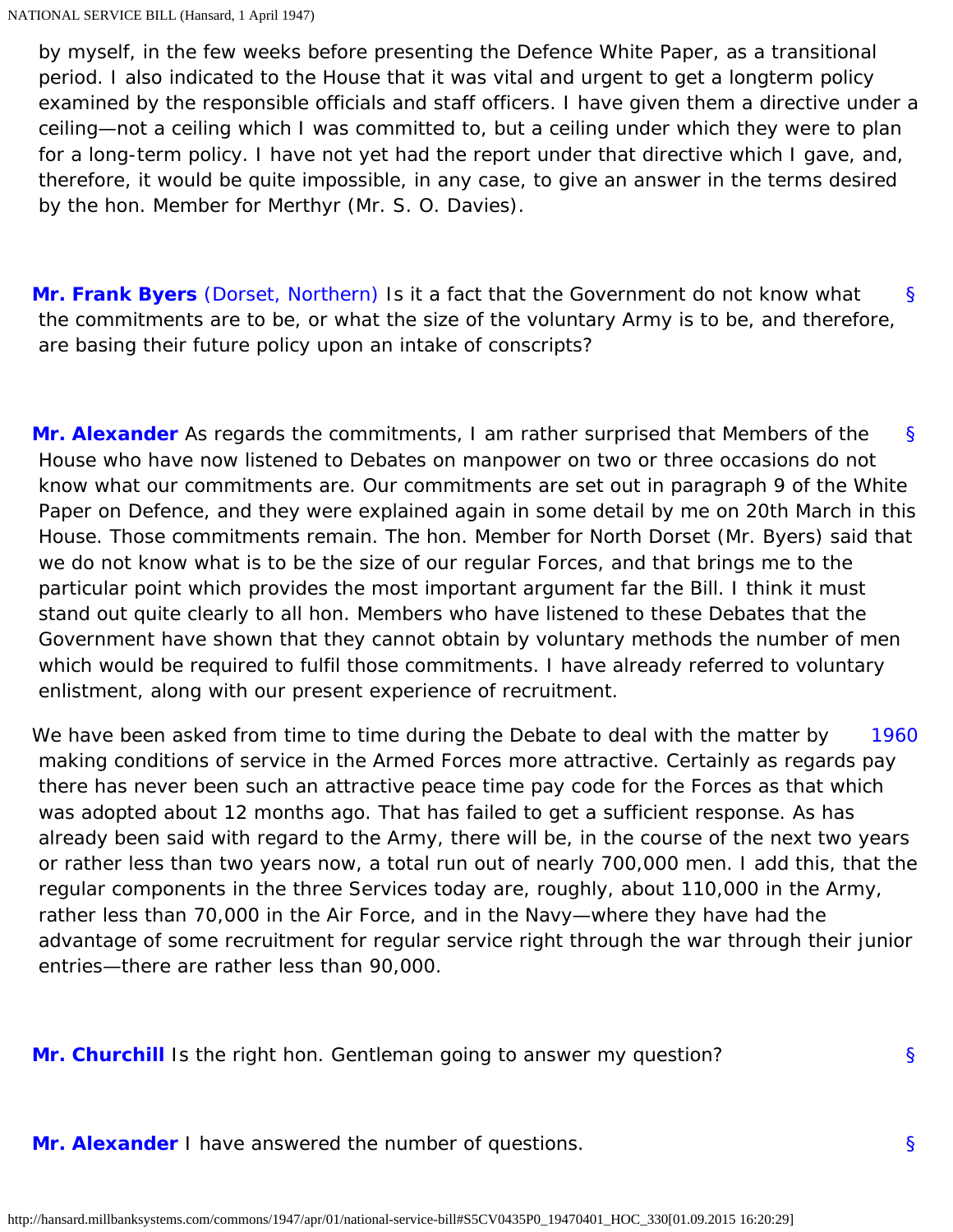<span id="page-80-0"></span>**[Mr. Churchill](http://hansard.millbanksystems.com/people/mr-winston-churchill)** How many men sleep ashore and how many afloat in the Navy?

<span id="page-80-1"></span>[§](#page-80-1) **[Mr. Alexander](http://hansard.millbanksystems.com/people/mr-albert-alexander)** The information has already been given on the Navy Estimates and I repeated the information tonight. Between now and 1949 quite a proportion of those existing regular forces will be in course of demobilization.

I come now to deal with our need for the Bill and partly to answer some of my hon. Friends who have raised questions as to the period of training. The number of men that we have had in our regular forces, knowing we shall have to maintain certain commitments such as the occupation of Germany for some time to come in addition to the ordinary duties of the forces abroad, will be such that we may have to call upon certain sections of those who are called up for training, after they have done 12 months, to do the remainder of their Service overseas. I heard great objection taken to that, particularly this afternoon by my hon. Friend the Member for East Coventry (Mr. Crossman), but I would say that it will be done only for a period, to tide over this particular stage when there is such a run down of the regular forces, and when we cannot meet the position unless we can stimulate still further recruitment of volunteers for the regular services.

<span id="page-80-2"></span>[1961](#page-80-2) Before I go further I should like to mention one two other points raised in the Debate. I had a particularly interesting question put to me as to the manning of the anti-aircraft defences of the United Kingdom. I gather it was the hon. Member for Kingston-upon-Thames (Mr. Boyd-Carpenter) who put this question. He asked whether the men of the anti-aircraft defences—which by the way will be vital in the future defence of our country and will require now a normal allocation of seven times as many men as we had in 1930—will be manned by men called up under this Act. It is our intention that those who are called up for training and who have been during their training in the anti-aircraft units will also be posted as far as possible to the anti-aircraft reserve and they will continue in that. There will also be in the reserve voluntary recruits to the Territorial Army, in which we hope to recruit many of those who have seen anti-aircraft service during the war, and who will be there to help to stiffen and generally to help with the training of those forces. I hope that meets the point that has been raised.

The right hon. Gentleman the Member for West Bristol (Mr. Stanley) asked me to say what are the strategical requirements to be met by the Bill. I think I have already indicated that the defence commitments of this country are set out in paragraph 9

<span id="page-80-3"></span>[§](#page-0-0) [1962](#page-80-3) of the White Paper which contains a list of the strategic requirements to be met. I repeat that the regular forces in the foreseeable future will be insufficiently sustained by voluntary recruitment to carry out those commitments. National service men will be needed to help out the regulars in meeting the overseas commitments unless the international situation improves beyond what we should be justified in assuming as a safe basis for planning. We must have this Bill in time to enable us to plan ahead, but it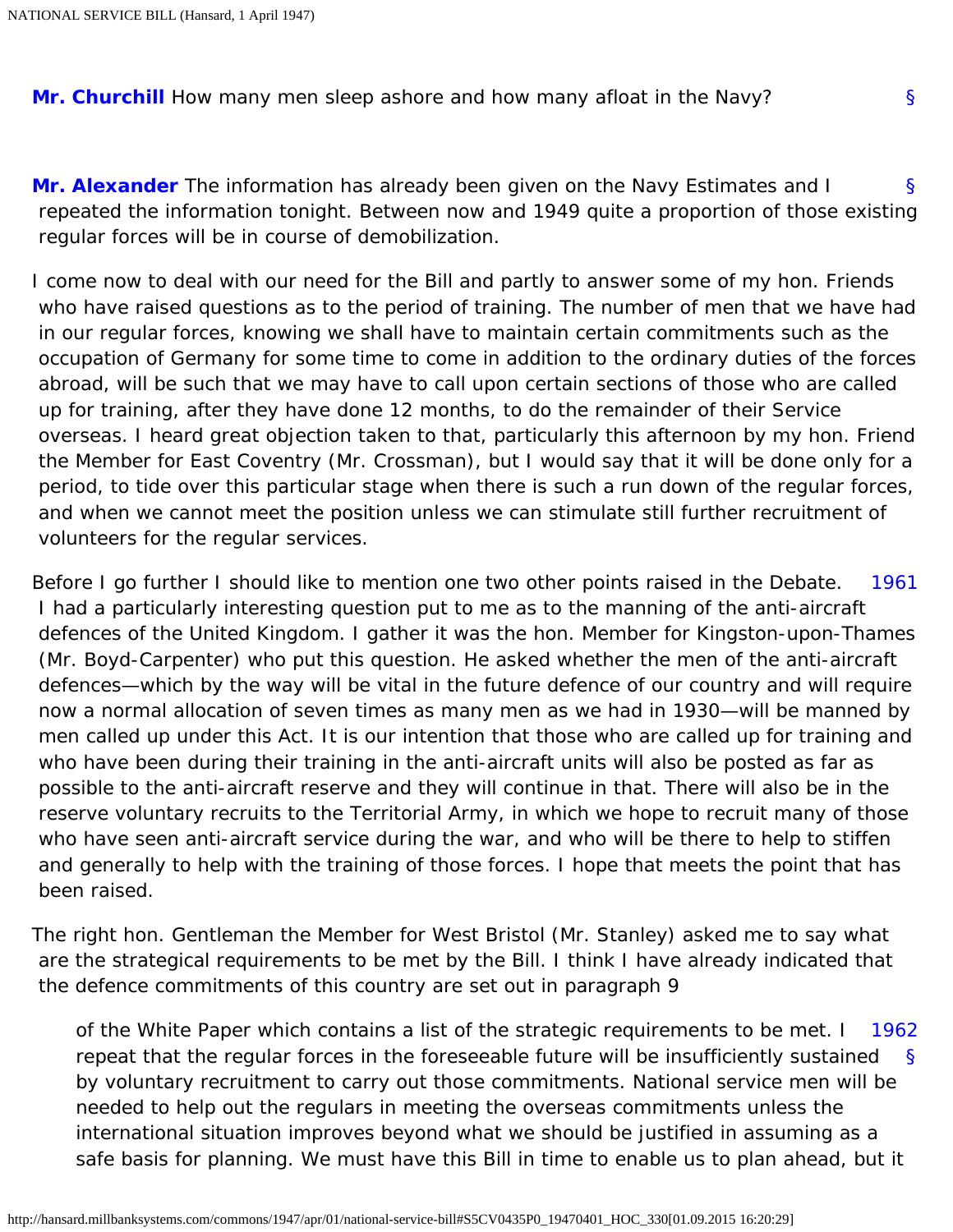is the primary strategic requirement of the safety of the United Kingdom base, which in my opinion justifies this Bill. For that requirement we need trained reserves to man our defences at short notice in emergency. Regular engagements of the prewar type can only build up trained reserves very slowly and in small numbers. I ask the House to believe with me that the Government desire, above all, to prevent war. We are looking only for the security of our country and our ultimate power to support the general development of the United Nations organisation. For those purposes I ask the House to give a Second Reading to the Bill.

[§](#page-0-0)

[§](#page-0-0)

[1965](#page-83-0)

Question put, "That the word now stand part of the Question."

The House divided: Ayes, 386; Noes, 85.

| Division No. 117.]                   | AYES.                                         | [10.0 p.m.                             |
|--------------------------------------|-----------------------------------------------|----------------------------------------|
| Adams, Richard (Balham)              | Blyton, W. R.                                 | Corbet, Mrs. F. K. (Camb'well,<br>N.W. |
| Adams, W. T. (Hammersmith,<br>South) | Boardman, H.                                  | Corvedale, Viscount                    |
| Agnew, Cmdr. P. G.                   | Bottomley, A. G.                              | Crawley, A.                            |
| Alexander, Rt. Hon. A. V             | Bowden, Flg.-Offr. H. W                       | Cripps, Rt. Hon. Sir S.                |
| Allen, A. C. (Bosworth)              | Bower, N.                                     | Crookshank, Capt. Rt. Hon. H. F.<br>C. |
| Allen, Scholefield (Crewe)           | Bowles, F. G. (Nuneaton)                      | Crossman, R. H. S.                     |
| Allen, Lt.-Col. Sir W. (Armagh)      | Boyd-Carpenter, J. A.                         | Crosthwaite-Eyre, Col. O. E            |
| Amory, D. Heathcoat                  | Bracken, Rt. Hon. Brendan                     | Crowder, Capt. John E.                 |
| Anderson, F. (Whitehaven)            | Braithwaite, Lt.-Comdr. J. G                  | Cuthbert, W. N.                        |
| Assheton, Rt. Hon. R.                | Brown, George (Belper)                        | Dairies, P.                            |
| Attewell, H. C.                      | Bruce, Maj. D. W. T.                          | Dalton, Rt. Hon. H.                    |
| Attlee, Rt. Hon. C. R.               | Bullock, Capt M.                              | Davies, Ernest (Enfield)               |
| Austin, H. Lewis                     | Burke, W. A.                                  | Davies, Harold (Leek)                  |
| Awbery, S. S.                        | Butcher, H. W.                                | de Freitas, Geoffrey                   |
| Ayrton Gould, Mrs. B                 | Butler, Rt. Hon. R. A. (S'ffr'n<br>$W'$ ld'n) | De la Bère, R.                         |
| Bacon, Miss A.                       | Callaghan, James                              | Delargy, H. J                          |
| Baldwin, A. E.                       | Carson, E.                                    | Diamond, J                             |
| Balfour, A.                          | Castle, Mrs. B. A.                            | Digby, S. W.                           |
| Barnes, Rt. Hon. A. J.               | Challen, C.                                   | Dobbie, W.                             |
| Barton, C.                           | Champion, A. J.                               | Dodds-Parker, A. D.                    |
| Baxter A. B.                         | Channon, H.                                   | Donovan, T.                            |
| Beamish, Maj. T. V H                 | Chater, D.                                    | Dower, Lt.-Col. A. V. G. (Penrith)     |
| Bechervaise, A. E.                   | Chetwynd, G. R.                               | Drewe, C.                              |
| Belcher, J. W.                       | Churchill, Rt. Hon. W. S.                     | Driberg, T. E. N.                      |
| Bellenger, Rt. Hon. F J              | Clifton-Brown, Lt.-Col. G.                    | Dugdale, J. (W. Bromwich)              |
| Bennett, Sir P                       | Clitherow, Dr. R.                             | Dugdale, Maj. Sir T. (Richmond)        |
| Berry, H.                            | Cobb, F. A.                                   | Dumpleton, C. W.                       |
| Beswick, F,                          | Collick, P.                                   | Durbin, E. F. M                        |
| Bevan, Rt. Hon. A (Ebbw Vale)        | Collindridge, F.                              | Dye, S.                                |
| Bing, G. H. C.                       | Colman, Miss G. M.                            | Eccles, D. M.                          |
| Binns, J.                            | Comyns, Dr. L.                                | Ede, Rt. Hon. J. C.                    |
| Blackburn, A. R                      | Conant, Maj. R. J. E.                         | Edwards, A. (Middlesbrough, E.)        |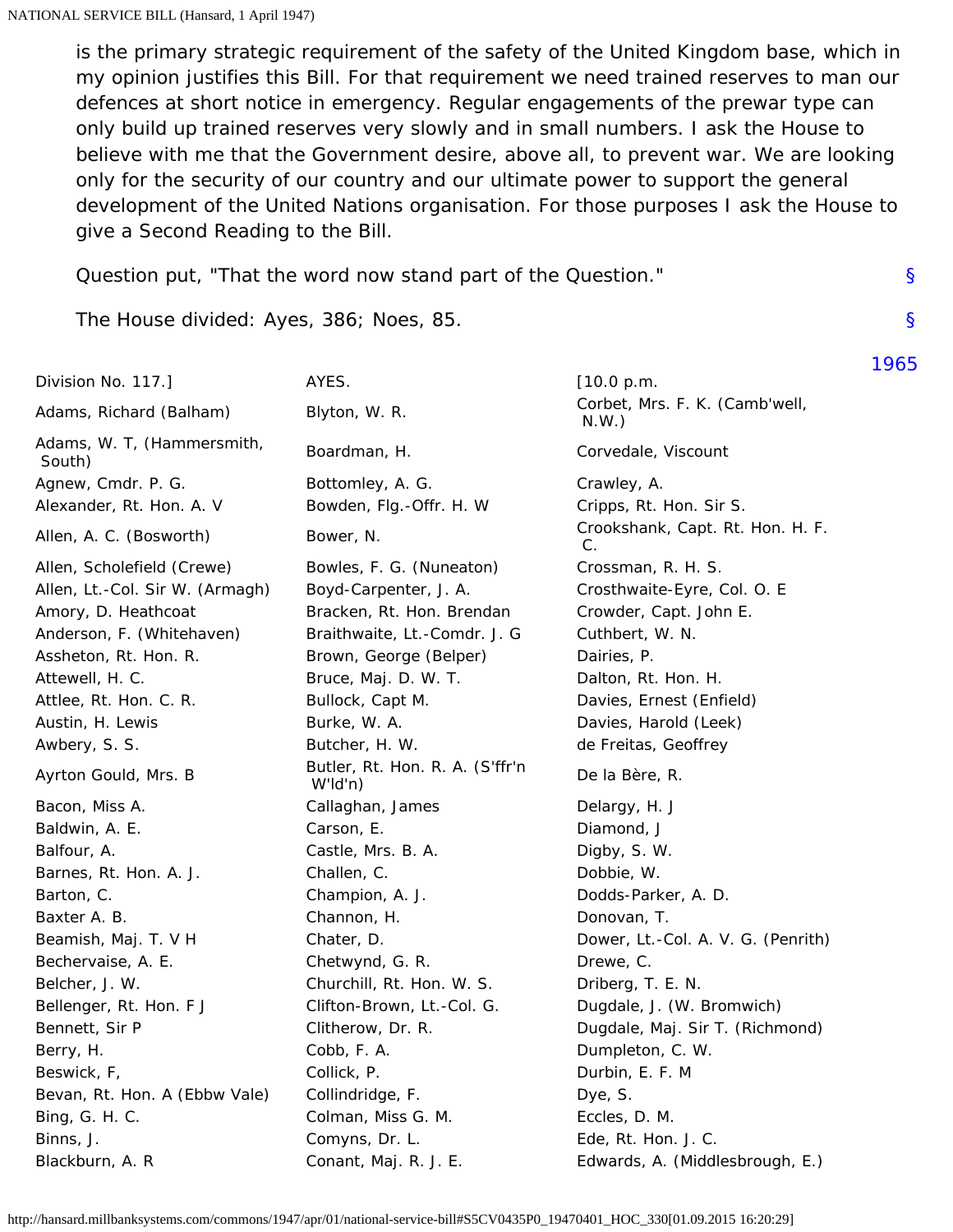## NATIONAL SERVICE BILL (Hansard, 1 April 1947)

Blenkinsop, A. Cooper-Key, E. M. Edwards, John (Blackburn) Greenwood, Rt. Hon. A. Hall, W. G **Macmillan, Rt. Hon. Harold**<br>(Bromley)

Edwards, N. (Caerphilly) Joynson-Hicks, Hon. L. W. Peart, Capt. T. F. Edwards, W. J. (Whitechapel) Keeling, E. H. Polo, Brig. G. H. M. Elliot, Rt. Hon. Waller **Keenan, W. Communist Communist Communist** Research Pickthorn, K. Evans, E. (Lowestoft) **Kerr, Sir J. Graham** Pitman, I. J. Evans, John (Ogmore) Key, C. W. Ponsonby, Col. C. E. Evans, S. N. (Wednesbury) King, E. M. Changes and Pool., Major Cecil (Lichfield) Ewart, R. Sand Christen, Kinghorn, Sqn.-Ldr. E. Sand Poole, O. B. S. (Oswestry) Farthing, W. J. **Earthing, W. J. Earthing, W. J. E. Kingsmill**, Lt.-Col. W. H. **Popplewell, E.** Field, Capt. W. J. **Example 20 Example 20 Kinley, J.** Porter, E. (Warrington) Fletcher, E. G. M. (Islington, E.) Kirby, B. V. Porter, G. (Leeds) Fletcher, W. (Bury) **Lambert, Hon. G.** Price, M. Philips Foot, M. M. Lancaster, Col. C. G. Prior-Palmer, Brig. O Fox, Sir G. Lawson, Rt. Hon. J. J. Procter, W. T Fraser, Sir I. (Lonsdale) Lee, F. (Hulme) Pursey, Cmdr. H Fraser, T (Hamilton) Lee, Miss J. (Cannock) Raikes H. V. Freeman, Maj. J. (Watford). Legge-Bourke, Maj. E. A. H. Ramsay, Maj. S Freeman, Peter (Newport) Lennox-Boyd, A. T. Ranger, J. Fyfe, Rt. Han. Sir D. P. M. Leonard, W. Sayner, Brig. R. Rayner, Brig. R. Gage, C **Commission Cleanual** Leslie, J. R. **Reed, Sir S. (Aylesbury)** Gaitskell, H. T. N Levy, B. W. Caitskell, H. T. N Levy, B. W. C. C. Reid, T. (Swindon) Gammans, L. D. Cammans, L. D. Lewis, T. (Southampton) Renton, D. Gibbins, J. **E. Lindgren, G. S. E. S. Rhodes, H.** Rhodes, H. Gilzean, A. Lindsay, K. M. (Comb'd Eng. Univ. Robens, A. Glanville, J. E (Consett) Linstead, H. N. Robinson, Wing-Comdr. Roland Glyn, Sir R. Channel Chemister Chemister Lipson, D. L. Chemister Chemister Rogers, G. H. R Gomme-Duncan, Col. A. G. Lipton, Lt.-Col. M. Col. Ropner, Col. L. Gooch, E. G. The Cooch, E. G. Lloyd, Maj. Guy (Renfrew, E.) Ross, Sir R. D. (Londonderry) Gordon-Walker, P. C. **Logan, D. G. C. E. Ross, William (Kilmarnock)** Graham-Little, Sir E. Cow, Brig. A. R. W Saltar, Rt. Hon. Sir J. A. (Wakefield) Lucas, Major Sir J. Sanderson, Sir F. Greenwood, A W. J. (Heywood) Lucas-Tooth, Sir H. Savory, Prof. D. L. Gridley, Sir A. Canadian Music Lyne, A. W. Cassett, Lord W. Scott, Lord W. Griffiths, D. (Rother Valley) McAllister, G. Scott-Elliot, W. Scott-Elliot, W. Griffiths, Rt. Hon. J. (Llanelly) MacAndrew, Col. Sir C. Shackleton, Wing-Cdr. E. A. A. Grimston, R. V. **Macdonald, Sir P. (I. of Wight)** Sharp, Granville Guest, Dr. L. Haden **Mack, J. D.** Shawcross, C. N. (Widnes) Gunter, R. J **McKay, J. (Wallsend)** Shawcress, Rt. Hn. Sir H. (St. Gt. Guy, W. H. Charlow McKie, J. H. (Galloway) Shephard, S. (Newark) Haire, John E. (Wycombe) Maclay, Hon. J. S. Shinwell, Rt. Hon. E. Hale, Leslie **McLeavy, F.** Silkin, Rt. Hon. L. Hamilton, Lieut.-Col. R. McNeil, Rt. Hon. H. Skeffington, A. M. Hannon, Sir P. (Moseley) Macpherson, Maj. N. (Dumfries) Skeffington-Lodge, T. C Hardman, D. R Macpherson, T. (Remford) Smith, E. P. (Ashford) Hardy, E. A. **Mainwaring, W. H.** Smith, H. N. (Nottingham, S.) Hare, Hon. J. H. (Woodbridge) Maitland, Comdr. J. W. Smithers, Sir W. Harris, H. Wilson Mallalieu, J. P. W. Snow, Capt. J. W.

 Helens) Simmons, C. J. Harrison, J. **Manning, C. (Camberwell, N.)** Soskice, Maj. Sir F.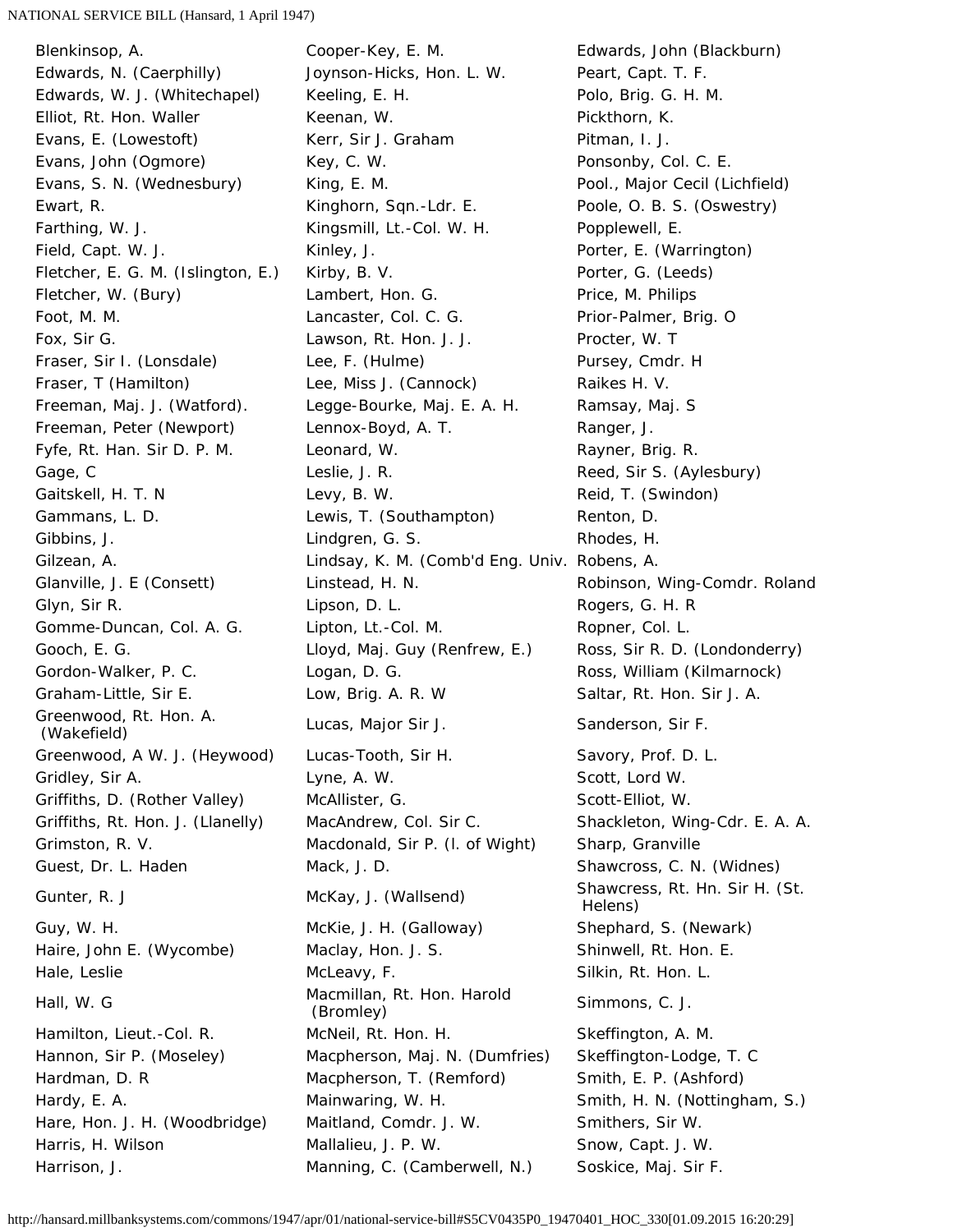<span id="page-83-1"></span><span id="page-83-0"></span>Headlam, Lieut.-Col. Rt. Hon. Sir Hudson, Rt. Hon. R. S. Hutchison, Lt -Cm. Clark (E'b'rgh Jeger, G. (Winchester) Paling, Rt. Hon. Wilfred

Harvey, Air-Comdre. A. V. Manningham-Buller, R. E. Sparks, J. A. Hastings, Dr. Somerville Marlowe, A. A. H. Spence, H. R. Haughton, S. G **Marquand, H. A.** Stanley, Rt. Hon. O. Haworth, J. **Marsden, Capt. A.** Steele, T. Head, Brig. A. H. The Marshall, D. (Bodmin) Stewart, J. Henderson (Fife, E.) Headiam, Lieut.-Col. Rt. Hon. Sii Marshall, F. (Brightside) Stewart, Michael (Fulham, E.)<br>C. Henderson, A. (Kingswinford) Maude, J. C. Stoddart-Scott, Col. M. Herbert, Sir A P. The Medland, H. M. Strachey, J. Strachey, J. Hicks, G. Strauss, H. G. (English Medlicott, F. Strauss, H. G. (English Strauss, H. G. (English Hinchingbrooke, Viscount Mellish, R. J. Strauss, G. R. (Lambeth, N.) Hobson, C R. Network and Mellor, Sir J. Stroll, Dr. B. Stroll, Dr. B. Hogg, Hon. Q **Mitchison, G. R.** Stuart, Rt. Hon. J. (Moray) Hollis, M. C. Molson, A. H. E.. Studholme, H. G. Holman, P. Montague, F. Summerskill, Dr. Edith Holmes, H E. (Hemsworth) Moody, A. S. Sutcliffe, H. Sutcliffe, H. Holmes, Sir J Stanley (Harwich) Morgan, Dr. H. B. Swingler, S. Hope, Lord J **Mott-Radclyffe, Maj. C. E.** Taylor, Vice-Adm. E. A. (Pdd't'n, S.) Hoy, J. Moyle, A. Taylor, Dr. S. (Barnet) Hubbard, T. Nayler, T. E Teeling, William (Southport) Neal, H. (Claycross) Thomas, I. O. (Wrekin)<br>(Southport) Hughes, Hector (Aberdeen, N.) Neven-Spence, Sir B. Thomas, J. P. L. (Hereford) Hughes, H. D. (W'lverh'pton, W.) Nicholls, H. R. (Stratford) Thomson, Rt. Hn. G R. (Ed'b'gh, E) Hulbert, Wing-Cdr. N J Nicholson, G. Thorneycroft, G. E, P. (Monmouth) Hurd, A. Noble, Comdr. A. H. P. Thorneycroft, Harry (Clayton) W.) Noel-Baker, Rt. Hon. P. J. (Darby) Thornton-Kemsley, C. N. Hutchison, Col. J. R. (Glastaw, C.) Noel-Buxton, Lady Thorp, Lt.-Col. R. A. F. Hynd, H. (Hackney, C.) Nutting, Anthony Thurtle, E. Hynd, J. B. (Attercliffe) **O'Brien, T. Change Communist Communist Communist Communist Communist Communist Communist Communist Communist Communist Communist Communist Communist Communist Communist Communist Communist Comm** Irving, W. J. Oldfield, W. H. Tolley, L. Isaacs, Rt. Hon. G. A. Oliver, G. H. Tomlinson, Rt. Hon. G. Janner, B. O'Neill, Rt. Hon. Sir H. Touche, G. C Jay, D. P. T. Paget, R. T. Turner-Samuels, M. Jones, Rt. Hon. A C. (Shipley) Palmar, A. M. F. Shippers, M. M. F. Cane, W. M. F. Jones, D. T. (Hartlepools) Pargiter, G. A. Solomon Malker-Smith, D. Jonas, J. H. (Bolton) Parker, J. Wallace, G. D. (Chislehurst) Jones, P. Asterley (Hitchin) Parkin, B. T. Sand Marbey, W. N. Warbey, W. N. Ward, Hon. G. R. The Migg, Col. G. E. The Milson, J. H. Watson, W. M. Capt. A. Wilcock, Group-Capt. C. A. B Winterton, Rt. Hon. Earl Weitzman, D. N. M. Wilkes, L. N. Wilkes, L. Weitzman, D. Wise, Major F. J. Wells, W. T. (Walsall) **Willey, F. T. (Sunderland)** Woodburn, A West, D. G. The Milliams, C. (Torquay) The Myatt, W. Westwood, Rt. Hon. J. **Williams, J. L. (Kelvingrove)** York, C. Wheatley, Colonel M. J. Williams, Rt. Hon. T. (Don Valley) Young, Sir A. S. L. (Partick) White, C. F. (Derbyshire, W.) Williams, Rt. Hon. H. U. Young, Sir R. (Newton) While, Sir D. (Fareham) Willis, E. The Mullis, E. The Younger, Hon. Kenneth

[1964](#page-83-1) [1965](#page-83-0) Universities) Ungoed-Thomas, L.